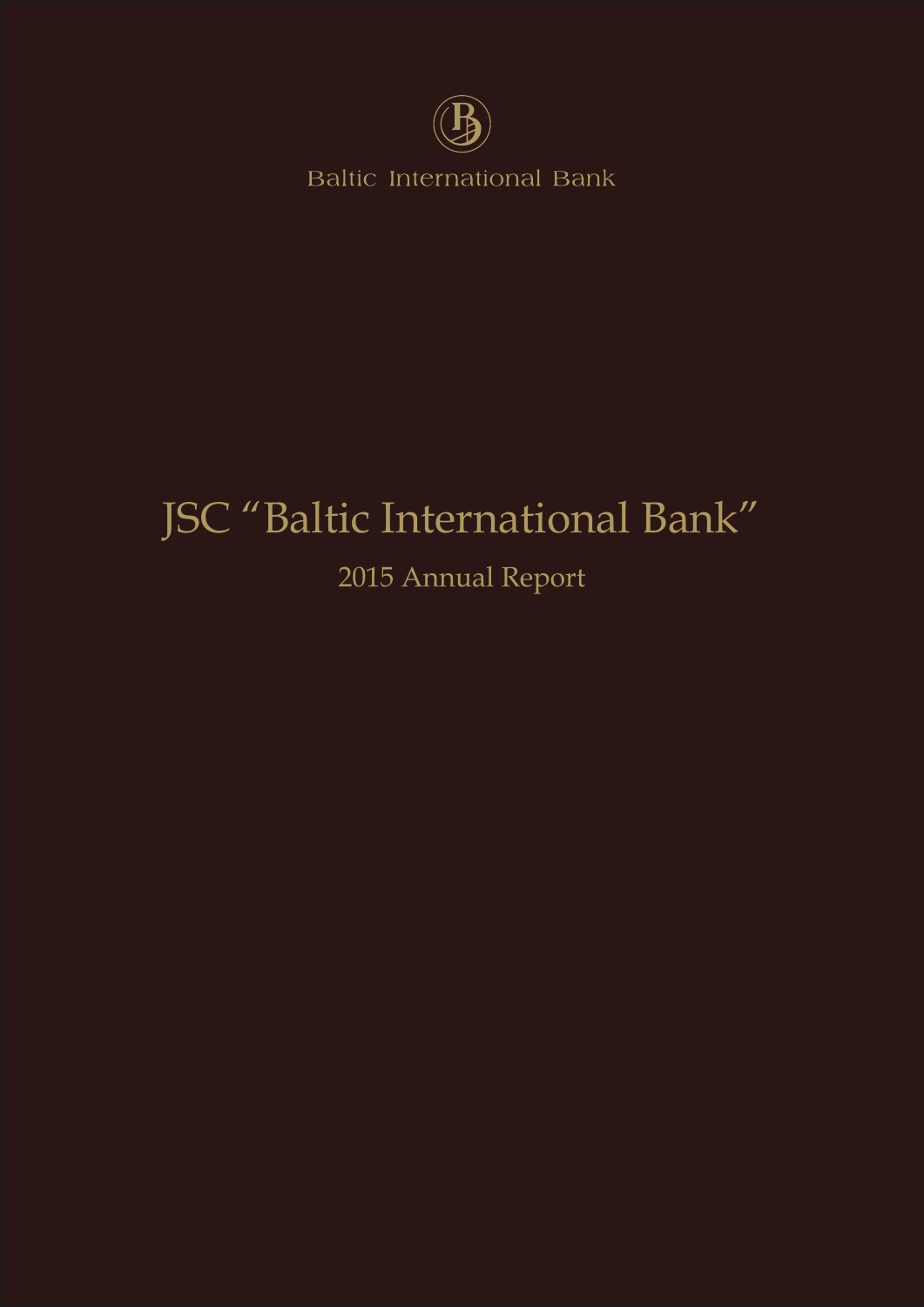## Table of Contents

#### 3–5 **Report of the Chairperson of the Supervisory Council and the Chairperson of the Management Board**

6 **Supervisory Council and Management Board**

7 **Statement of Management's Responsibility**

8–9 **Independent Auditors' Report**

### **Financial Statements**

10 Group consolidated and Bank separate Statement of Comprehensive Income

11–12 Group consolidated and Bank separate Statement of Financial Position

13–14 Group consolidated and Bank separate Statement of Changes in Shareholders' Equity

15–17 Group consolidated and Bank separate Statement of Cash Flows

18–108 Notes to the Financial Statements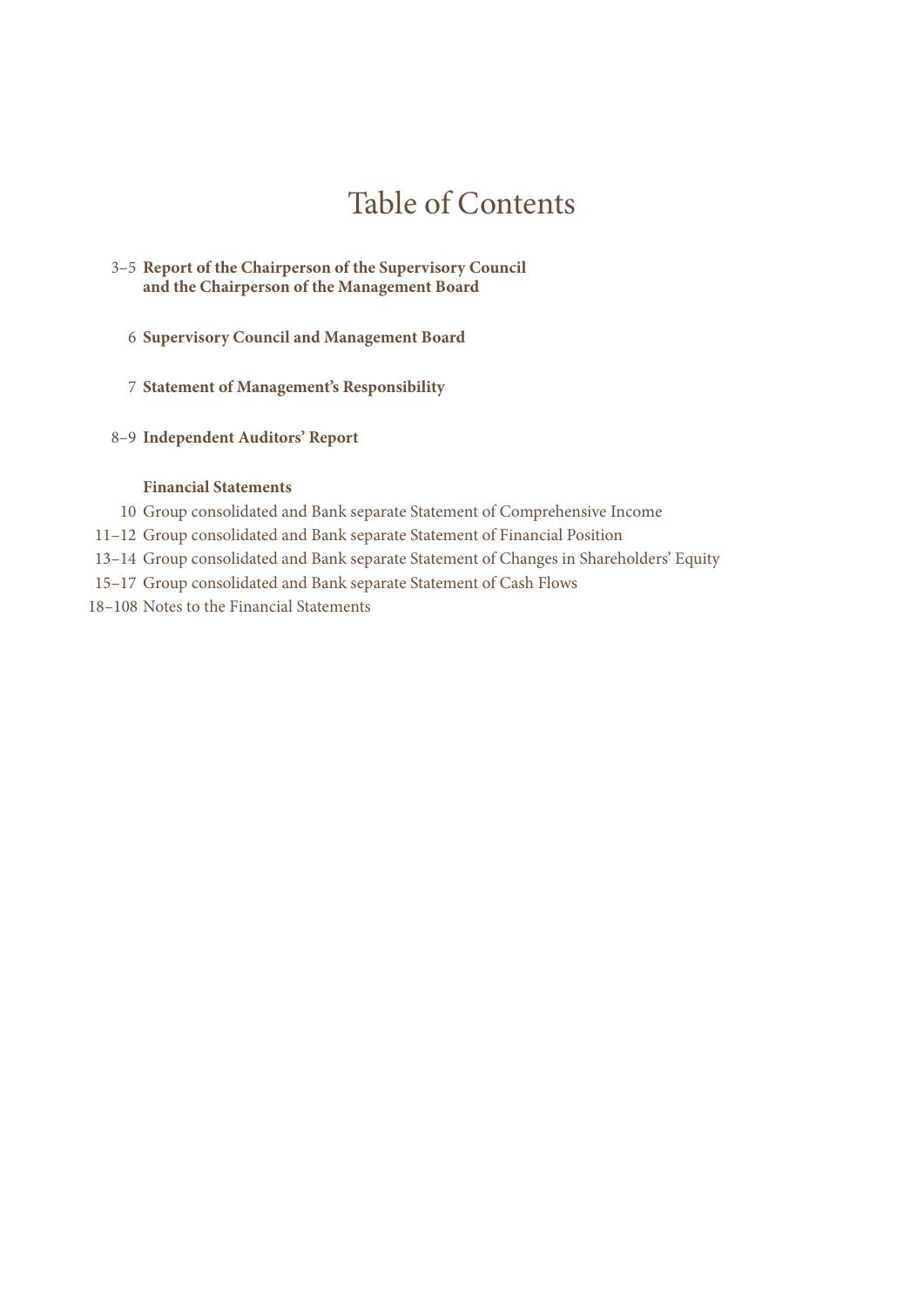## Report of the Chairperson of the Supervisory Council and the Chairperson of the Management Board

#### **Dear Ladies and Gentlemen,**

In these 2015 Financial Statements of JSC Baltic International Bank (further referred to as the Bank; the Bank together with subsidiaries referred to as the Group; the Group's financials are enclosed within the parentheses), we provide our financial results and wish to inform you of our main business priorities and achievements. In accordance with its strategy, the Bank continued to gradually rebuild its business model to ensure its sustainability while taking into account the current challenges and factors influencing the future development. In addition to scheduled tasks, the Bank ought to make non-standard decisions nearly across all of its business areas. In 2015, the focus was placed primarily on profitability of financial performance. Risk management was a special focus area. The Bank's liquidity position remained stable; as at 31 December 2015, the liquidity ratio was 91.96 percent and significantly exceeded the minimum internal and external threshold of 60 percent. The Bank's liquidity coverage ratio (LCR) reached a record high of 531.11 percent (530.80 percent). The Bank continued to maintain strong capital adequacy ratios: common equity tier 1 (CET1) ratio of 12.41 percent (12.16 percent) and total capital ratio of 17.38 percent (17.15 percent). The leverage ratio was 4.75 percent (4.69 percent).

As far as business profitability is concerned, it should be emphasised that the Bank saw an increase in non-interest income, namely, the net fee and commission income and income from forex transactions. The aforesaid income, as a percentage of the operating income, made up 79.9 percent (79.7 percent). Income from assets under management increased by 65 percent and reached EUR 1.14 million. Income from servicing customer accounts, including the execution of transactions, increased by +25.6 percent and reached EUR 4.95 million. According to the 2015 results, the Bank's operating income increased by 35.6 percent (34.6 percent) and reached EUR 19.78 (19.81) million.

The key ratios of the Bank's balance sheet showed stable growth: the Bank's assets grew by 3.7 percent (3.6 percent) to reach EUR 550.43 (550.11) million. The volume of customers' funds (including assets under management, brokerage portfolio, debt securities issued, deposits, and subordinated deposits) increased by 7.5 percent to reach EUR 728.19 (728.17) million.

The Bank's loan portfolio and securities portfolio are fully financed through customers' funds. The total deposits accounted for EUR 473.26 (473.25) million or 91.2 percent of the total liabilities as at 31 December 2015. The Bank continued to actively boost its securities portfolio; over the year, the investments increased by EUR 135.40 million or 140.2 percent. As at 31 December 2015, the Bank's securities portfolio totalled EUR 231.96 million or 42.1 percent of the total assets. Practically the whole portfolio consists of fixed-income debt securities issued by the issuers carrying high credit ratings. As a result, the portfolio generates a stable rate of return. Bonds of multilateral development banks (MDBs) and government bonds make up 53.8 percent of the portfolio. Sovereign bonds make up 38.5 percent of the total portfolio.

The volume of the loan portfolio totalled EUR 70.32 (68.49) million or 12.8 percent (12.4 percent) of the total assets as at 31 December 2015. The volume of the loan portfolio decreased by 28.1 percent (28.7 percent) as a result of repayment of the outstanding loans and because the Bank has shifted its geographical priorities towards financing projects in Western Europe.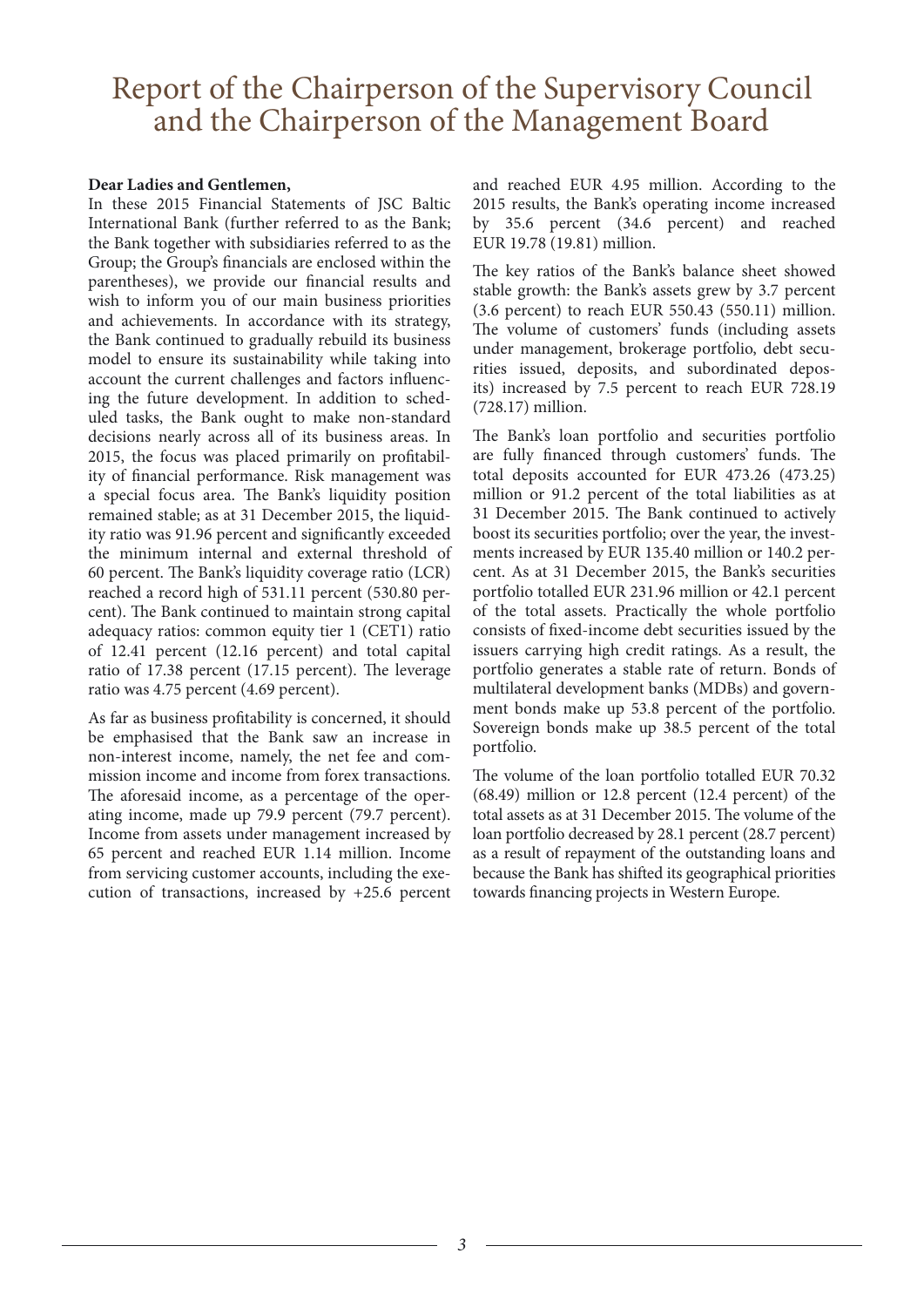Throughout the entire year, the Bank continued to issue bonds which proved conducive to the diversification of sources of business financing. The customers viewed the bonds as an attractive long-term investment vehicle. On 31 July 2015, for the first time in its history, the Bank carried out the public issue of its own bonds. On 12 August 2015, the Bank's bonds were for the first time admitted to official stock-exchange listing on Nasdaq Riga and quoted on the Nasdaq Baltic Bond List. The official listing on Nasdaq Riga presents strong evidence of the Bank's overall stability and openness to investors, significantly boosts the Bank's brand awareness and visibility internationally, and enables the Bank to take advantage of the vast benefits offered by public market. In December 2015, the Bank successfully completed its Bond Offering Programme No 2 EUR 10 million worth. Under the Programme, the Bank launched 5 issues of EUR- and USD-denominated fixed-income bonds. The volume of bonds in public circulation totalled EUR 10.01 million as at 31 December 2015. The total volume of bonds issued by the Bank made up EUR 16.43 million.

The Bank continued to develop investment business by launching projects to be co-financed by customers and by diversifying the offered wealth management strategies. While keeping focus on alternative investments, Banka embarked on selecting the respective projects, enhancing the area-related competencies, and engaging business partners. The Bank's management believes that the alternative investments, especially those associated with alternative energy and responsible use of natural resources, provide additional diversification opportunities and promise income to the investors. The alternative investments also have positive effects on the environment

wherein we live and work. The Bank is guided by the principle of responsibility while developing its strategy until 2030 which encompasses not only investments but also all areas of banking business.

The Bank continued to make allowances for loans while being guided by prudence and evaluating situation on markets where the Bank has expositions. The volume of loan loss allowances totalled EUR 13.501 million by the end of 2015. This factor coupled with the fine imposed on the Bank by the Financial and Capital Market Commission (FCMC) based on the deficiencies of the Bank's internal control system, as identified during the previous years, has affected the financial results and prevented the Bank from gaining the anticipated profit. As a result, the loss totalled EUR 1.797 million, regardless of a significant increase in the operating income.

In 2015, the Bank continued to implement serious measures aimed at improving the Bank's internal control system, and particularly in respect of money laundering and terrorist financing (ML/TF) risks. The Bank expanded its staff specifically charged with supervising customers' activities and ensuring AML/ CFT compliance. The Bank reinforced its control functions in the respective business areas, formulated relevant policies and procedures, and streamlined technologies. The Bank devoted a lot of effort to boost the effectiveness and raise professional competences. The Bank believes that its established system is quite efficient to enable the Bank to appropriately manage risks inherent in the Bank's business model. The FCMC has confirmed that the Bank's internal control system is compliant with the applicable laws and regulatory requirements. The FCMC supports the Bank's AML/CFT-specific measures, both already taken and scheduled.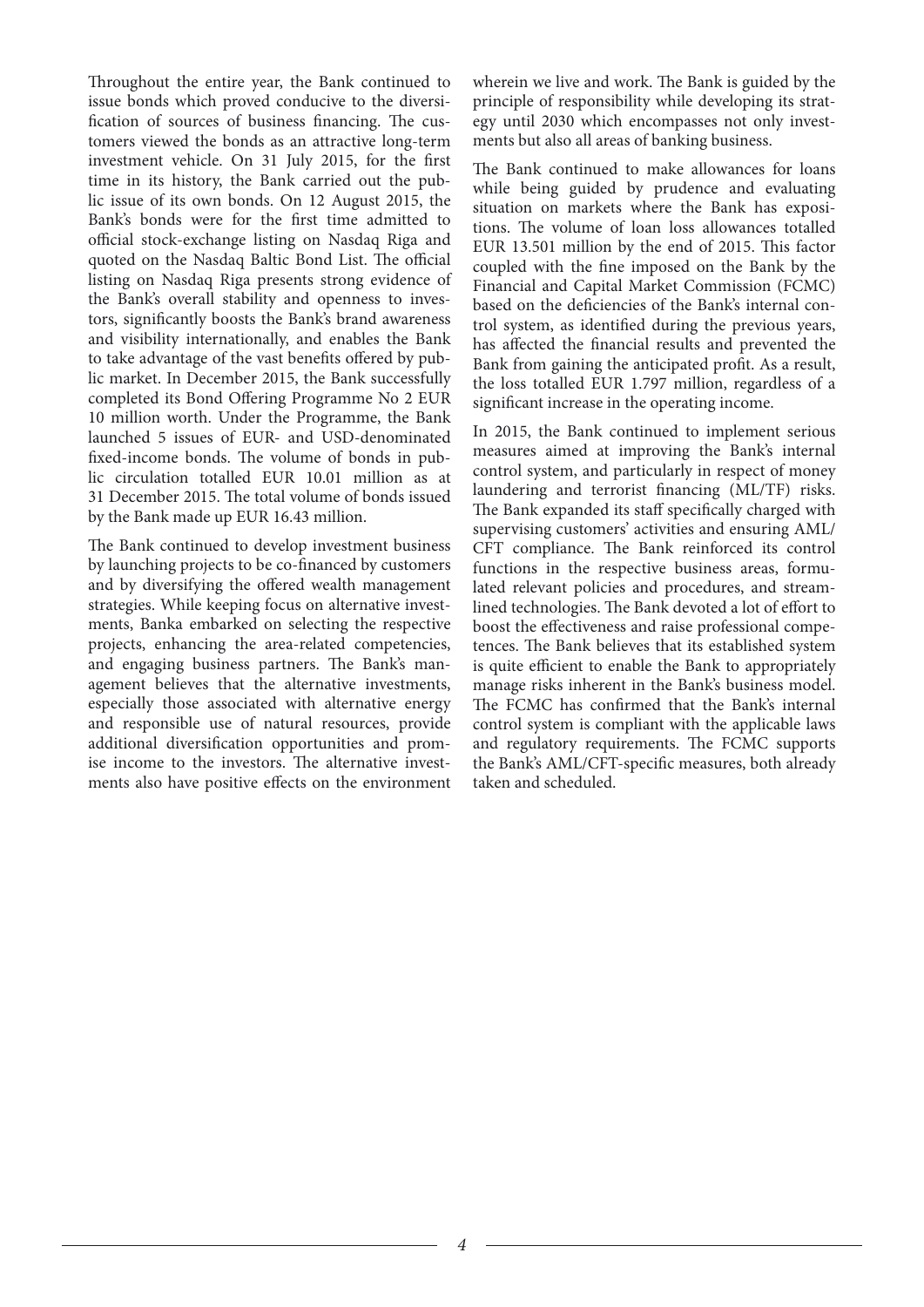As a socially responsible entity, Bank not only pays attention to its employees but also supports cultural initiatives. At the end of October, a presentation of the ninth novel included within the series of Latvian historical novels "Mēs. Latvija, XX gadsimts" (We. Latvia, 20th century) was held. The ninth novel titled "Mātes piens" (Mother's Milk) was written by Nora Ikstena. The National Culture Capital Foundation (Valsts kultūrkapitāla fonds) of the

Republic of Latvia, a patron of arts Valeri Belokon, and Baltic International Bank cosponsored the publication of the novel. In October, the international tournament Baltic International Bank Tennis Cup 2015 for U14 age group was arranged. Baltic International Bank is striving for and pursuing operational excellence. The Bank therefore supports excellent events geared towards spurring future growth.

Statement on Corporate Governance published on Bank's website www.bib.eu

29 March 2016

Valeri Belokon Chairperson of the Supervisory Council

Ilona Gulchak Chairperson of the Board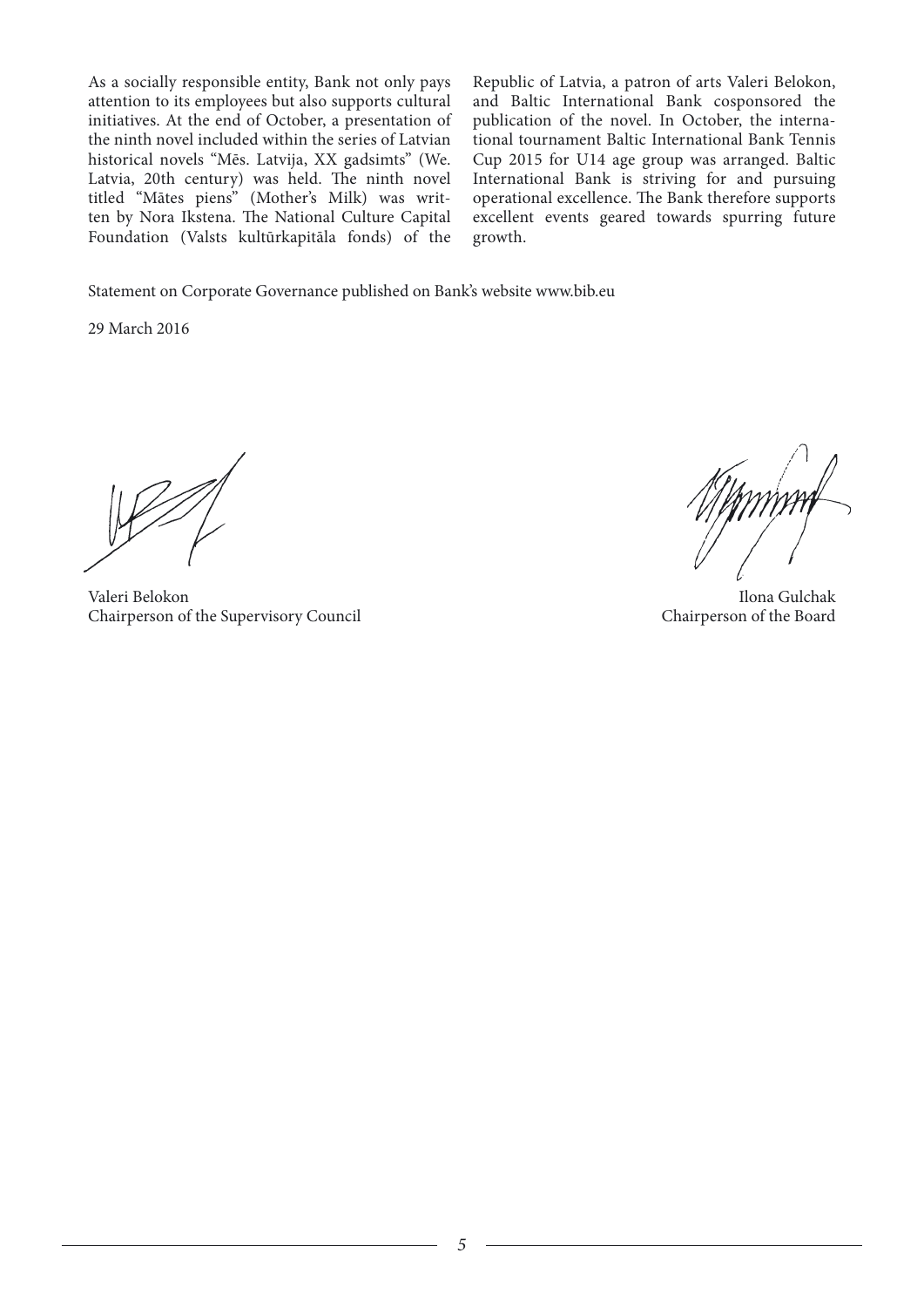## Supervisory Council and Management Board

### Supervisory Council (as of 31 December 2015)

| <b>Name</b>    | <b>Position held</b>                             | Appointed  | Re-appointed |
|----------------|--------------------------------------------------|------------|--------------|
| Valeri Belokon | Chairperson<br>of the Supervisory Council        | 15/09/2010 | 27/11/2015   |
| Albert Reznik  | Deputy Chairperson<br>of the Supervisory Council | 15/09/2010 | 19/08/2011   |
|                | Member of the Supervisory Council                | 09/08/2010 | 19/08/2011   |
| Vlada Belokon  | Member of the Supervisory Council                | 19/08/2011 | 27/11/2015   |

### Management Board (as of 31 December 2015)

| <b>Name</b>       | <b>Position held</b>            | Appointed  | Re-appointed |
|-------------------|---------------------------------|------------|--------------|
| Ilona Gulchak     | Chairperson of the Board        | 25/01/2008 | 03/02/2011   |
| Natalya Tkachenko | Deputy Chairperson of the Board | 26/02/2008 | 13/08/2015   |
|                   | Member of the Board             | 01/08/2007 | 13/08/2015   |
| Alon Nodelman     | Member of the Board             | 15/08/2003 | 13/08/2015   |
| Dinars Kolpakovs  | Member of the Board             | 13/09/2005 | 13/08/2015   |
| Inese Lazdovska   | Member of the Board             | 17/10/2014 |              |
| Martins Neibergs  | Member of the Board             | 24/04/2015 |              |

In the year ended 31 December 2015, no changes have been made in the Supervisory Council membership.

During the year ended 31 December 2015 the following changes were made in the composition of JSC "Baltic International Bank" Management Board:

According to the Supervisory Council's resolution of 24 April 2015, Martinsh Neibergs was elected as a member of the Board.

During the period from 1 January 2016 to the date of the approval of these financial statements the following changes were made in the composition of JSC "Baltic International Bank" Council and Management Board:

### **Supervisory Council**

In January 2016, a newly-composed Council of JSC "Baltiс International Bank" started its operation. The three-member Council comprises Valeri Belokon and Vlada Belokon, the both re-elected for a further term of office, and the newly-elected Andris Ozolins. The newly-composed Council was elected on 27 November 2015 by the extraordinary general meeting of the shareholders. The members of the Council will each serve a 5-year term starting from 4 January 2016.

### **Management Board**

According to the Council's resolution of 12 January 2016, Bogdan Andrushchenko was elected as a member of the Board. According to the Council's resolution of 12 January 2016, Dace Duklava-Kokina and Albert Reznik were elected as nominee members of the Board.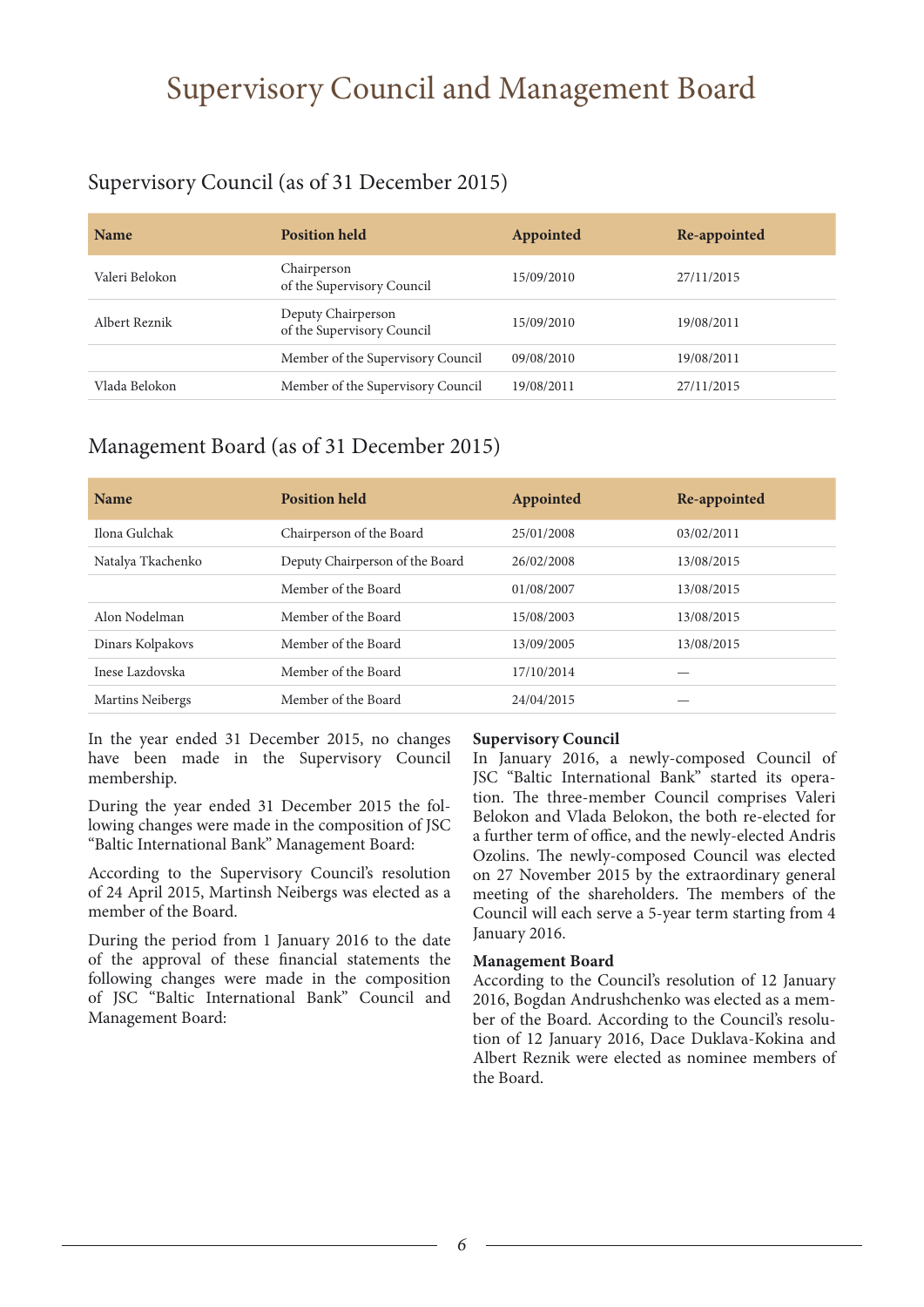## Statement of Management's Responsibility

The management of JSC "Baltic International Bank" (the Bank) is responsible for the preparation of the consolidated financial statements of the Bank and its subsidiaries (the Group) as well as for the preparation of the separate financial statements of the Bank. The financial statements are prepared in accordance with International Financial Reporting Standards (IFRSs) as adopted by the European Union (EU) on a going concern basis. Appropriate accounting policies have been applied on a consistent basis. Prudent and reasonable judgements and estimates have been made by the Management in the preparation of the financial statements.

The Financial Statements on pages 10 to 108 are prepared in accordance with the source documents and

On behalf of the Management of the Bank and Group:

### Riga 29 March 2016

fairly present the financial position of the Group and Bank as at 31 December 2015 and the results of their performance and cash flows for the year ended 31 December 2015.

The Management of the Bank is responsible for the maintenance of proper accounting records, the safeguarding of the Group's and Bank's assets and the prevention and detection of fraud and other irregularities in the Group and Bank. The Management is also responsible for operating the Group and Bank in compliance with the Law on Credit Institutions, regulations of the Financial and Capital Market Commission and other legislation of the Republic of Latvia applicable to the credit institutions.

Valeri Belokon Chairperson of the Supervisory Council

Ilona Gulchak Chairperson of the Board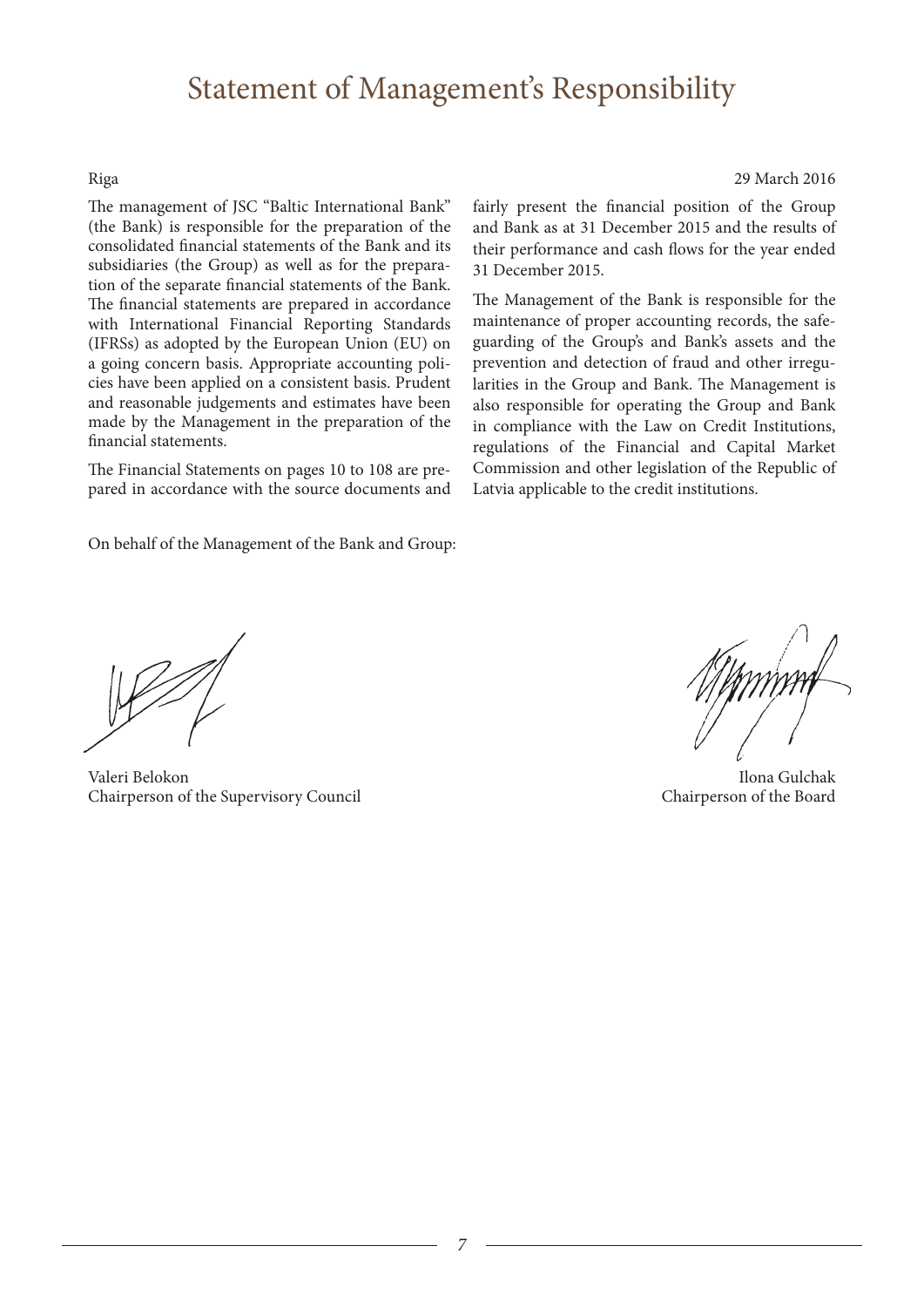

**KPMG Baltics Ltd.** Vesetas street 7 Riga, LV-1013, Latvia

Phone  $+371\,670\,380\,00$ Fax +371 670 380 02 Web www.kpmg.lv

## Independent Auditors' Report

### To the shareholders of JSC "Baltic International Bank"

### **Report on the Separate and Consolidated Financial Statements**

We have audited the accompanying separate financial statements of JSC "Baltic International Bank" ("the Bank"), which comprise the separate statement of financial position as at 31 December 2015, the separate statements of comprehensive income, changes in shareholders' equity and cash flows for the year then ended, and a summary of significant accounting policies and other explanatory notes, as set out on pages 10 to 108. We have also audited the accompanying consolidated financial statements of JSC "Baltic International Bank" and its subsidiaries ("the Group"), which comprise the consolidated statement of financial position as at 31 December 2015, the consolidated statements of comprehensive income, changes in shareholders' equity and cash flows for the year then ended, and a summary of significant accounting policies and other explanatory notes, as set out on pages 10 to 108.

### *Management's Responsibility for the Financial Statements*

Management is responsible for the preparation and fair presentation of these separate and consolidated financial statements in accordance with International Financial Reporting Standards as adopted by the European Union and for such internal controls as management determines are necessary to enable the preparation of these financial statements that are free from material misstatement, whether due to fraud or error.

### *Auditors' Responsibility*

Our responsibility is to express an opinion on these separate and consolidated financial statements based on our audit. We conducted our audit in accordance with International Standards on Auditing. Those standards require that we comply with relevant ethical requirements and plan and perform the audit to obtain reasonable assurance whether these financial statements are free of material misstatement.

An audit involves performing procedures to obtain audit evidence about the amounts and disclosures in the separate and consolidated financial statements. The procedures selected depend on our judgment, including the assessment of the risks of material misstatement of these financial statements, whether due to fraud or error. In making those risk assessments, we consider internal controls relevant to the Bank's and Group's preparation and fair presentation of these financial statements in order to design audit procedures that are appropriate in the circumstances, but not for the purpose of expressing an opinion on the effectiveness of the Bank's and Group's internal controls. An audit also includes evaluating the appropriateness of accounting principles used and the reasonableness of accounting estimates made by Bank's and Group's management, as well as evaluating the overall presentation of the separate and consolidated financial statements.

We believe that the audit evidence we have obtained is sufficient and appropriate to provide a basis for our opinion.

*KPMG Baltics SlA, a Latvian limited liability company and a member firm of the KPMG network of independent member firms affiliated with KPMG International Cooperative ("KPMG International"), a Swiss entity.*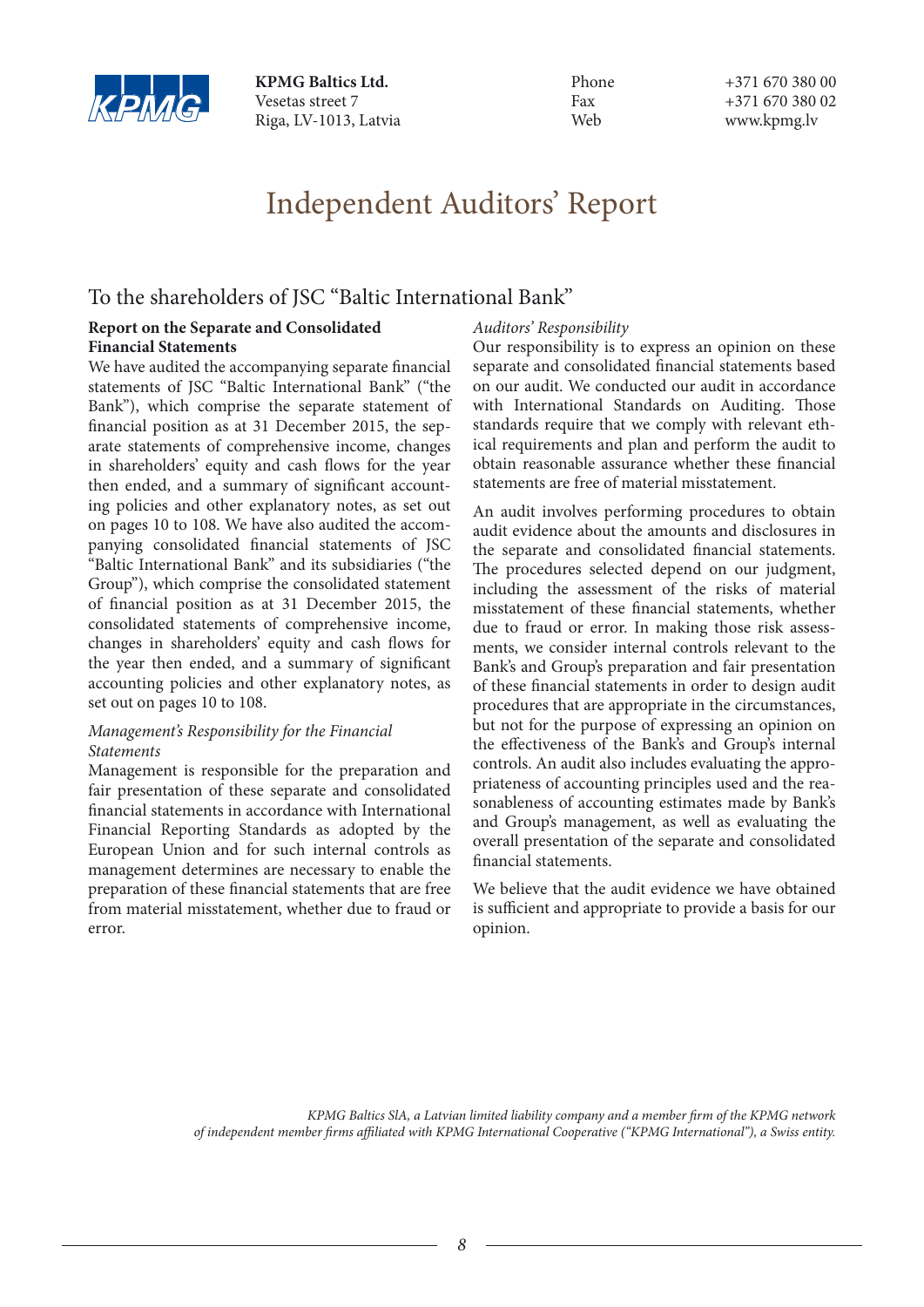

#### *Opinion*

In our opinion, the separate financial statements give a true and fair view of the financial position of the JSC "Baltic International Bank" as at 31 December 2015, and of its financial performance and its cash flows for the year then ended in accordance with International Financial Reporting Standards as adopted by the European Union.

In our opinion, the consolidated financial statements give a true and fair view of the consolidated financial position of the JSC "Baltic International Bank" and its subsidiaries as at 31 December 2015, and of the consolidated financial performance and cash flows for the year then ended in accordance with International Financial Reporting Standards as adopted by the European Union.

#### *Emphasis of matter*

Without qualifying our opinion, we draw attention to Note 53 of the separate and consolidated financial statements which describes the Bank's and Group's capital adequacy position, regulatory fine impact on the Bank's and Group's business operations, and the Bank's and Group's long term profitabilty perspectives in light of recent losses, and management's assessment of these. The note further describes the management assumptions and actions as to the material uncertainty resulting from these events and future prospects in relation to the Bank's and Group's ability to continue as a going concern.

#### **Report on Other Legal and Regulatory Requirements**

In addition, our responsibility is to assess whether the accounting information included in the Report of the Chairperson of the Supervisory Council and the Chairperson of the Management board, as set out on pages 3 to 5, the preparation of which is the responsibility of management, is consistent with the consolidated financial statements. Our work with respect to the Report of the Chairperson of the Supervisory Council and the Chairperson of the Management Board was limited to the aforementioned scope and did not include a review of any information other than drawn from the consolidated financial statements of the Group. In our opinion, the Report of the Chairperson of the Supervisory Council and the Chairperson of the Management board is consistent with the consolidated financial statements.

Furthermore, we have received the statement of corporate governance prepared by the Bank for the year ended 31 December 2015. In our opinion, the statement of corporate governance entails the information required by section 56.2 third paragraph clause 1 of the Financial Instruments Market Law.

KPMG Baltics SIA Licence No 55

deady. Ki

Ondrej Fikrle Partner pp KPMG Baltics SIA Riga, Latvia 29 March 2016

Vilans

Rainers Vilāns Sworn Auditor Certificate No 200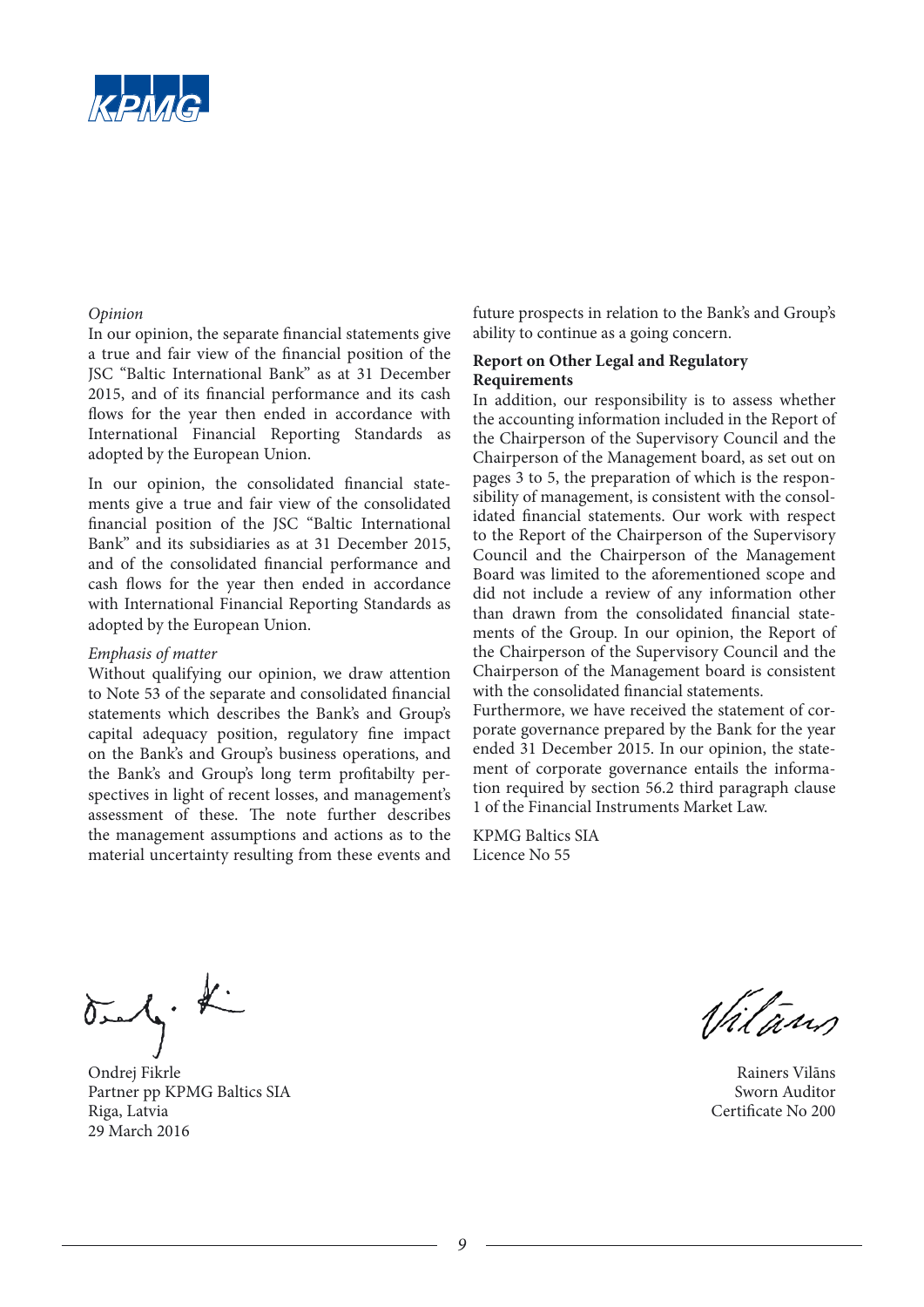## Group Consolidated and Bank Separate Statement of Comprehensive Income

*for the year ended 31 December 2015*

|                                                                        | <b>Notes</b> | Group<br>2015<br><b>EUR</b> | <b>Bank</b><br>2015<br><b>EUR</b> | Group<br>2014<br><b>EUR</b> | <b>Bank</b><br>2014<br><b>EUR</b> |
|------------------------------------------------------------------------|--------------|-----------------------------|-----------------------------------|-----------------------------|-----------------------------------|
| Interest income                                                        | 6            | 6 332 606                   | 6400073                           | 7 337 472                   | 7 397 759                         |
| Interest expense                                                       | 7            | (2968185)                   | (2889376)                         | (2694816)                   | (2694651)                         |
| Net interest income                                                    |              | 3 3 6 4 4 2 1               | 3 5 10 6 9 7                      | 4 642 656                   | 4703108                           |
| Fee and commission income                                              | 8            | 11 107 012                  | 11 108 358                        | 7681208                     | 7682384                           |
| Fee and commission expense                                             | 9            | (3881062)                   | (3881002)                         | (1704521)                   | (1704207)                         |
| Net fee and commission income                                          |              | 7 225 950                   | 7 227 356                         | 5976687                     | 5978177                           |
| Dividend income                                                        |              | 2 3 4 5                     | 2 3 4 5                           | 6614                        | 6614                              |
| Net trading profit/(loss)                                              | 10           | 31 067                      | 31 067                            | (326964)                    | (326964)                          |
| Net foreign exchange income                                            | 10           | 8 5 5 9 1 0 9               | 8 572 829                         | 3 902 339                   | 3 913 340                         |
| Other operating income                                                 |              | 628781                      | 431 199                           | 518 231                     | 309 251                           |
| Total operating income                                                 |              | 19811673                    | 19 775 493                        | 14719563                    | 14 583 526                        |
| Administrative expenses                                                | 11           | (13848683)                  | (13706342)                        | (13021025)                  | (12843185)                        |
| Other operating expenses                                               | 12           | (1392023)                   | (1383215)                         | (184177)                    | (181 499)                         |
| Net impairment loss                                                    | 13           | (5558088)                   | (5715209)                         | (2921920)                   | (2921920)                         |
| Loss on revaluation of investment property                             | 25           | (1057560)                   | (948765)                          | (279 329)                   | (242 482)                         |
| Loss before income tax                                                 |              | (2044681)                   | (1978038)                         | (168688)                    | (1605560)                         |
| Income tax benefit                                                     | 14           | 180416                      | 180854                            | 130 253                     | 131 079                           |
| Loss for the period                                                    |              | (1864265)                   | (1797184)                         | (1556635)                   | (1474481)                         |
| Other comprehensive income/(loss)                                      |              |                             |                                   |                             |                                   |
| Items that are or may be reclassified to profit or loss                |              |                             |                                   |                             |                                   |
| Available for sale financial assets -<br>net change in fair value      |              | 1625691                     | 1625691                           | 33 28 3                     | 33 28 3                           |
| Available for sale financial assets,<br>reclassified to profit or loss |              | (9889)                      | (9889)                            | (217177)                    | (217177)                          |
| Total comprehensive loss for the period                                |              | (248 463)                   | (181 382)                         | (1740529)                   | (1658375)                         |

The accompanying notes on pages 18 to 108 are an integral part of these Financial Statements.

Valeri Belokon Chairperson of the Supervisory Council

mmm

Ilona Gulchak Chairperson of the Board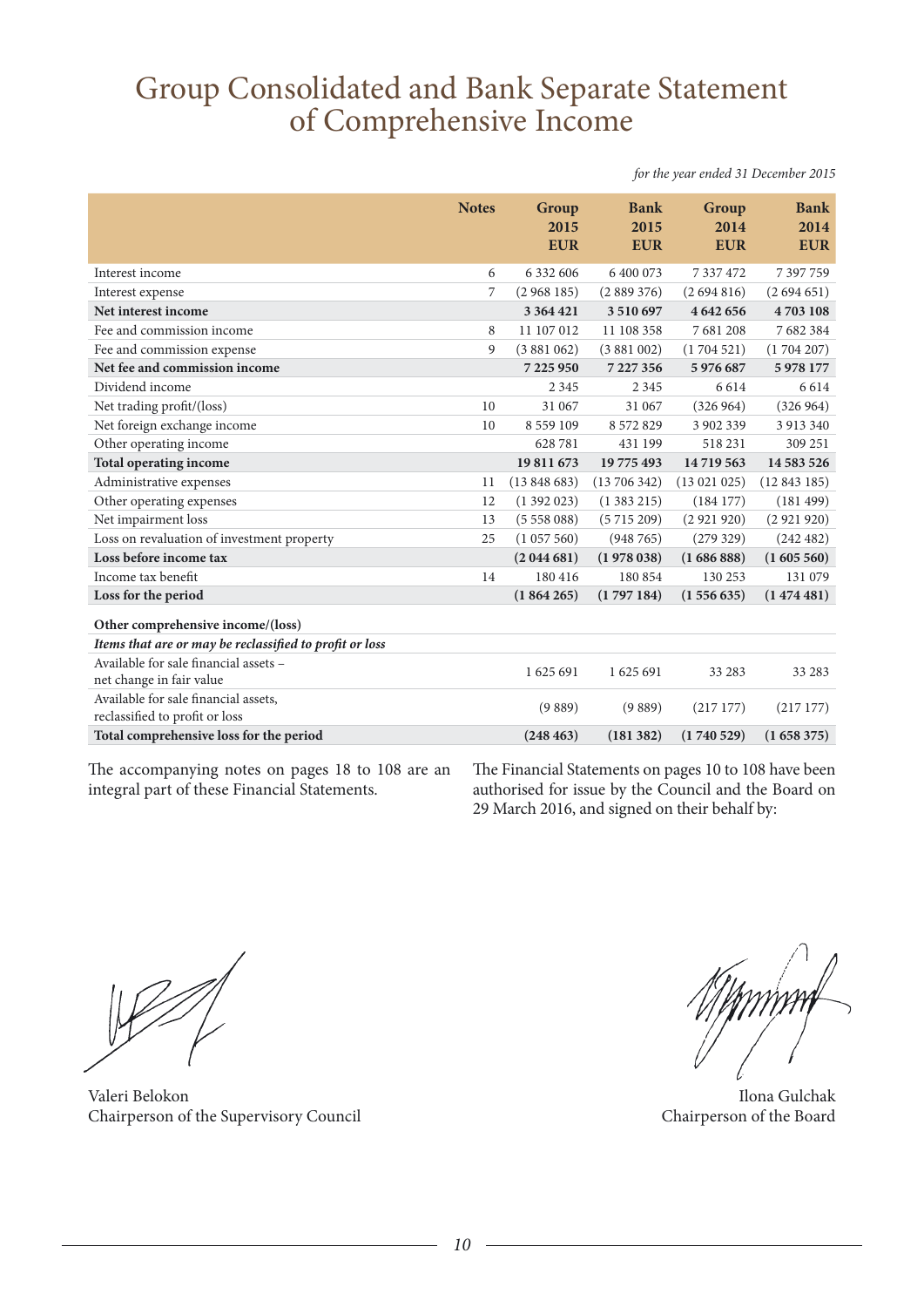## Group Consolidated and Bank Separate Statement of Financial Position

*as at 31 December 2015*

| <b>Assets</b>                             | <b>Notes</b> | Group<br>31.12.2015<br><b>EUR</b> | <b>Bank</b><br>31.12.2015<br><b>EUR</b> | Group<br>31.12.2014<br><b>EUR</b> | <b>Bank</b><br>31.12.2014<br><b>EUR</b> |
|-------------------------------------------|--------------|-----------------------------------|-----------------------------------------|-----------------------------------|-----------------------------------------|
| Cash and due from central banks           | 15           | 48 927 561                        | 48 925 707                              | 23 529 755                        | 23 525 223                              |
| Financial assets held-for-trading         |              | 581 338                           | 581 338                                 | 2881851                           | 2881851                                 |
| Securities held-for-trading               | 17           | 553 657                           | 553 657                                 | 476839                            | 476839                                  |
| Derivative financial instruments          | 18           | 27 681                            | 27 681                                  | 2 405 012                         | 2 405 012                               |
| Due from credit institutions              | 19           | 165 943 153                       | 165 943 153                             | 277 591 255                       | 277 591 255                             |
| Loans                                     | 20           | 68 487 551                        | 70 316 285                              | 96 086 863                        | 97 753 368                              |
| Available for sale instruments            | 21           | 221 783 703                       | 221 783 703                             | 87 357 267                        | 87 357 267                              |
| Securities held-to-maturity               | 22           | 9 623 763                         | 9 623 763                               | 8730659                           | 8730659                                 |
| Investments in equity accounted investees | 23           | 1 144 547                         | 1 144 547                               | 1 144 547                         | 1 144 547                               |
| Investments in subsidiaries               | 24           |                                   | 1943074                                 |                                   | 1943074                                 |
| Investment property                       | 25           | 6461188                           | 2969088                                 | 7475877                           | 3 917 853                               |
| Property and equipment                    | 26           | 17 324 928                        | 17 324 901                              | 17 401 095                        | 17 401 002                              |
| Intangible assets                         | 27           | 3 881 712                         | 3 881 712                               | 4 3 2 1 2 7 6                     | 4 3 2 1 2 7 6                           |
| Current income tax assets                 |              | 17497                             | 17497                                   | 285 301                           | 285 301                                 |
| Deferred expenses and accrued income      | 28           | 2 5 6 5 4 1 5                     | 2 5 6 4 8 5 1                           | 2 3 8 6 3 3 4                     | 2 3 8 3 3 7 6                           |
| Other assets                              | 29           | 3 3 6 9 8 9 5                     | 3 406 959                               | 1768433                           | 1626388                                 |
| <b>Total assets</b>                       |              | 550 112 251                       | 550 426 578                             | 530 960 513                       | 530 867 440                             |

The accompanying notes on pages 18 to 108 are an integral part of these Financial Statements.

Valeri Belokon Chairperson of the Supervisory Council

Mmmm

Ilona Gulchak Chairperson of the Board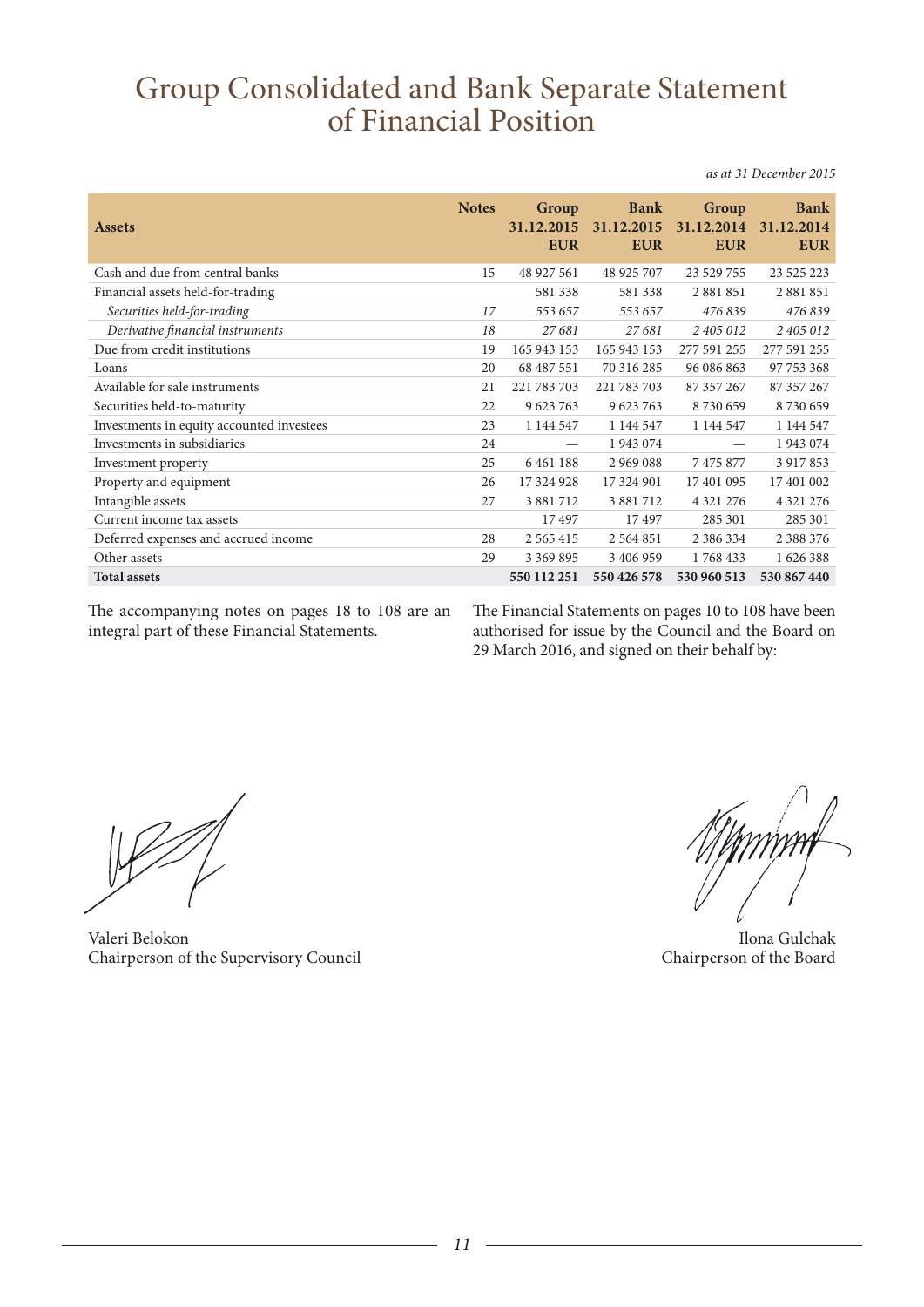## Group Consolidated and Bank Separate Statement of Financial Position

*as at 31 December 2015*

| Liabilities and Shareholders' Equity<br>Liabilities | <b>Notes</b> | Group<br>31.12.2015<br><b>EUR</b> | <b>Bank</b><br>31.12.2015<br><b>EUR</b> | <b>Group</b><br>31.12.2014<br><b>EUR</b> | <b>Bank</b><br>31.12.2014<br><b>EUR</b> |
|-----------------------------------------------------|--------------|-----------------------------------|-----------------------------------------|------------------------------------------|-----------------------------------------|
| Derivative financial instruments                    | 18           | 3 0 5 6                           | 3 0 5 6                                 | 1 965 060                                | 1 965 060                               |
| Due to credit institutions                          | 30           | 6 479 755                         | 6 479 755                               | 10 236 079                               | 10 236 079                              |
| Deposits                                            | 31           | 473 245 931                       | 473 262 367                             | 448 233 466                              | 448 244 286                             |
| Debt securities in issue                            | 32           | 16 429 701                        | 16 429 701                              | 18 241 785                               | 18 241 785                              |
| Accrued expenses, provisions and deferred income    | 33           | 3 012 928                         | 3 011 598                               | 1 488 662                                | 1 483 680                               |
| Deferred tax liabilities                            | 14           | 958 462                           | 958 462                                 | 1 139 316                                | 1 139 316                               |
| Other liabilities                                   | 34           | 2 177 855                         | 2 069 959                               | 1 616 660                                | 1 177 713                               |
| Subordinated liabilities                            | 35           | 16 715 268                        | 16 715 268                              | 16 701 727                               | 16 701 727                              |
| <b>Total liabilities</b>                            |              | 519 022 956                       | 518 930 166                             | 499 622 755                              | 499 189 646                             |
| Shareholders' equity                                |              |                                   |                                         |                                          |                                         |
| Share capital                                       | 36           | 29 496 389                        | 29 49 6 389                             | 29 496 389                               | 29 49 6 389                             |
| Reserve capital                                     | 36           | 835 152                           | 835 152                                 | 835 152                                  | 835 152                                 |
| Property revaluation reserve                        | 26           | 34 900                            | 34 900                                  | 34 900                                   | 34 900                                  |
| Available for sale instruments revaluation reserve  | 21           | 1 431 908                         | 1431908                                 | (183 894)                                | (183 894)                               |
| (Accumulated losses)/retained earnings              |              | (709054)                          | (301937)                                | 1 1 5 2 1 1                              | 1 495 247                               |
| Retained earnings for the previous years            |              | 1 155 211                         | 1495247                                 | 2711846                                  | 2969728                                 |
| Loss for the period                                 |              | (1864265)                         | (1797184)                               | (1556635)                                | (1474481)                               |
| Total shareholders' equity                          |              | 31 089 295                        | 31 496 412                              | 31 337 758                               | 31 677 794                              |
| Total liabilities and shareholders' equity          |              | 550 112 251                       | 550 426 578                             | 530 960 513                              | 530 867 440                             |
| Commitments and contingencies                       |              |                                   |                                         |                                          |                                         |
| Sureties (guarantees)                               | 37           | 3 827 416                         | 3 827 416                               | 2961317                                  | 2961317                                 |
| Commitments to customers                            | 37           | 5 000 762                         | 5 082 647                               | 12 040 035                               | 12 134 805                              |
| Total commitments and contingencies                 |              | 8828178                           | 8910063                                 | 15 001 352                               | 15 096 122                              |

The accompanying notes on pages 18 to 108 are an integral part of these Financial Statements.

Valeri Belokon Chairperson of the Supervisory Council

Mimmmt

Ilona Gulchak Chairperson of the Board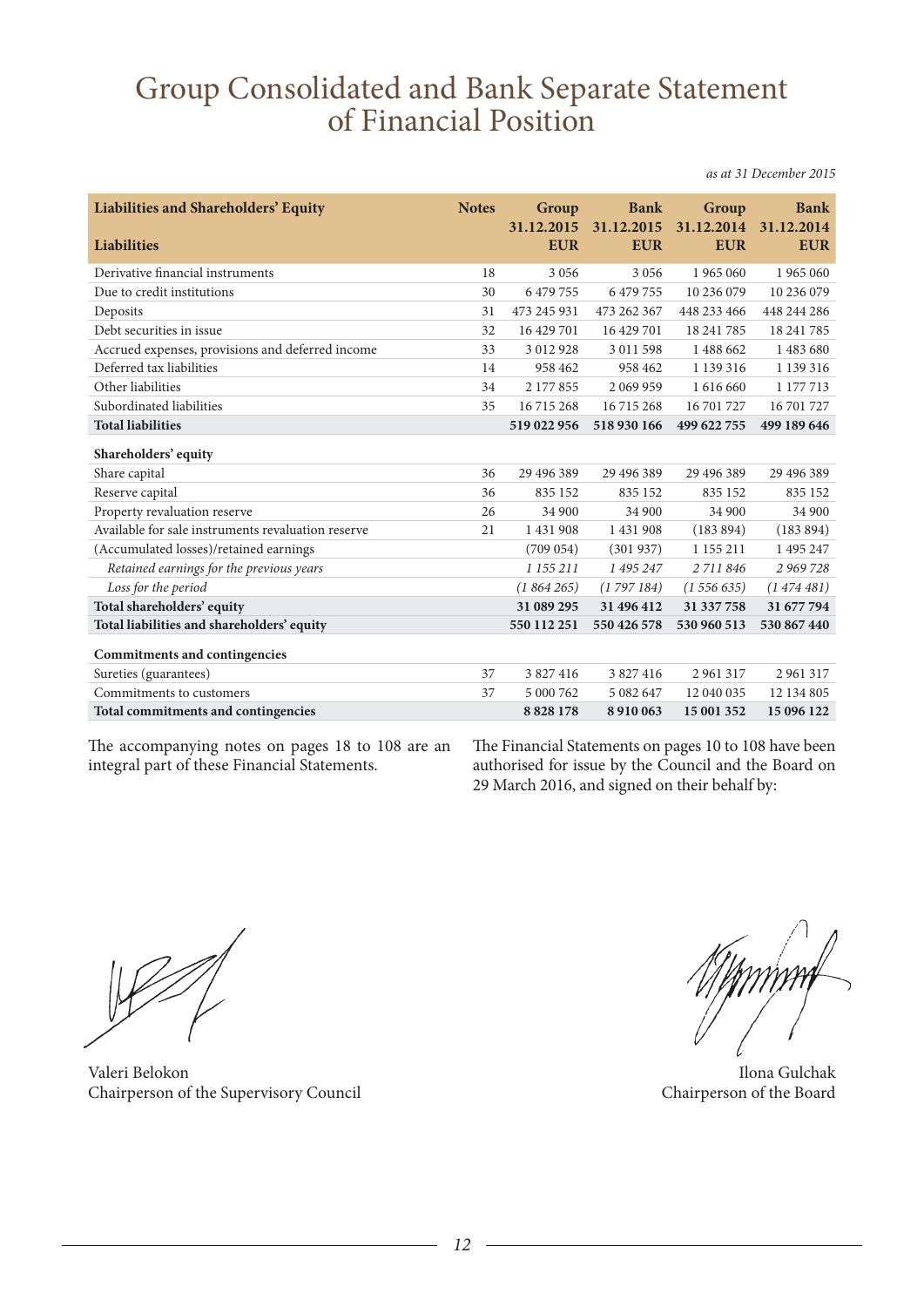## Group Consolidated Statement of Changes in Shareholders' Equity

*for the year ended 31 December 2015*

|                                                                | <b>Share</b><br>capital<br><b>EUR</b> | <b>Reserve</b><br>capital<br><b>EUR</b> | <b>Property</b><br>revaluation<br>reserve<br><b>EUR</b> | <b>Available for</b><br>sale instru-<br>ments revalua-<br>tion reserve<br><b>EUR</b> | Retained<br>earnings/<br>$(\text{accumu}-$<br>lated<br>losses)<br><b>EUR</b> | <b>TOTAL</b><br><b>EUR</b> |
|----------------------------------------------------------------|---------------------------------------|-----------------------------------------|---------------------------------------------------------|--------------------------------------------------------------------------------------|------------------------------------------------------------------------------|----------------------------|
| Balance as of 31 December 2013                                 | 29 556 042                            | 775499                                  | 34 900                                                  |                                                                                      | 2711846                                                                      | 33 078 287                 |
| <b>Total comprehensive loss</b>                                |                                       |                                         |                                                         |                                                                                      |                                                                              |                            |
| Net loss for the period                                        |                                       |                                         |                                                         |                                                                                      | (1556635)                                                                    | (1556635)                  |
| Other comprehensive loss                                       |                                       |                                         |                                                         | (183 894)                                                                            |                                                                              | (183 894)                  |
| <b>Total comprehensive loss</b>                                |                                       |                                         |                                                         | (183 894)                                                                            | (1556635)                                                                    | (1740529)                  |
| Transactions with owners,<br>recorded directly in equity       |                                       |                                         |                                                         |                                                                                      |                                                                              |                            |
| Transfer to reserve capital                                    | (59653)                               | 59 653                                  |                                                         |                                                                                      |                                                                              |                            |
| Total transactions with owners,<br>recorded directly in equity | (59653)                               | 59 653                                  |                                                         |                                                                                      |                                                                              |                            |
| Balance as of 31 December 2014                                 | 29 496 389                            | 835 152                                 | 34 900                                                  | (183 894)                                                                            | 1 1 5 2 1 1                                                                  | 31 337 758                 |
| <b>Total comprehensive loss</b>                                |                                       |                                         |                                                         |                                                                                      |                                                                              |                            |
| Net loss for the period                                        |                                       |                                         |                                                         |                                                                                      | (1864265)                                                                    | (1864265)                  |
| Other comprehensive income                                     | —                                     |                                         |                                                         | 1 615 802                                                                            |                                                                              | 1615802                    |
| <b>Total comprehensive loss</b>                                |                                       |                                         |                                                         | 1615802                                                                              | (1864265)                                                                    | (248463)                   |
| Balance as of 31 December 2015                                 | 29 496 389                            | 835 152                                 | 34 900                                                  | 1431908                                                                              | (709 054)                                                                    | 31 089 295                 |

The accompanying notes on pages 18 to 108 are an integral part of these Financial Statements.

Valeri Belokon Chairperson of the Supervisory Council

Ilona Gulchak Chairperson of the Board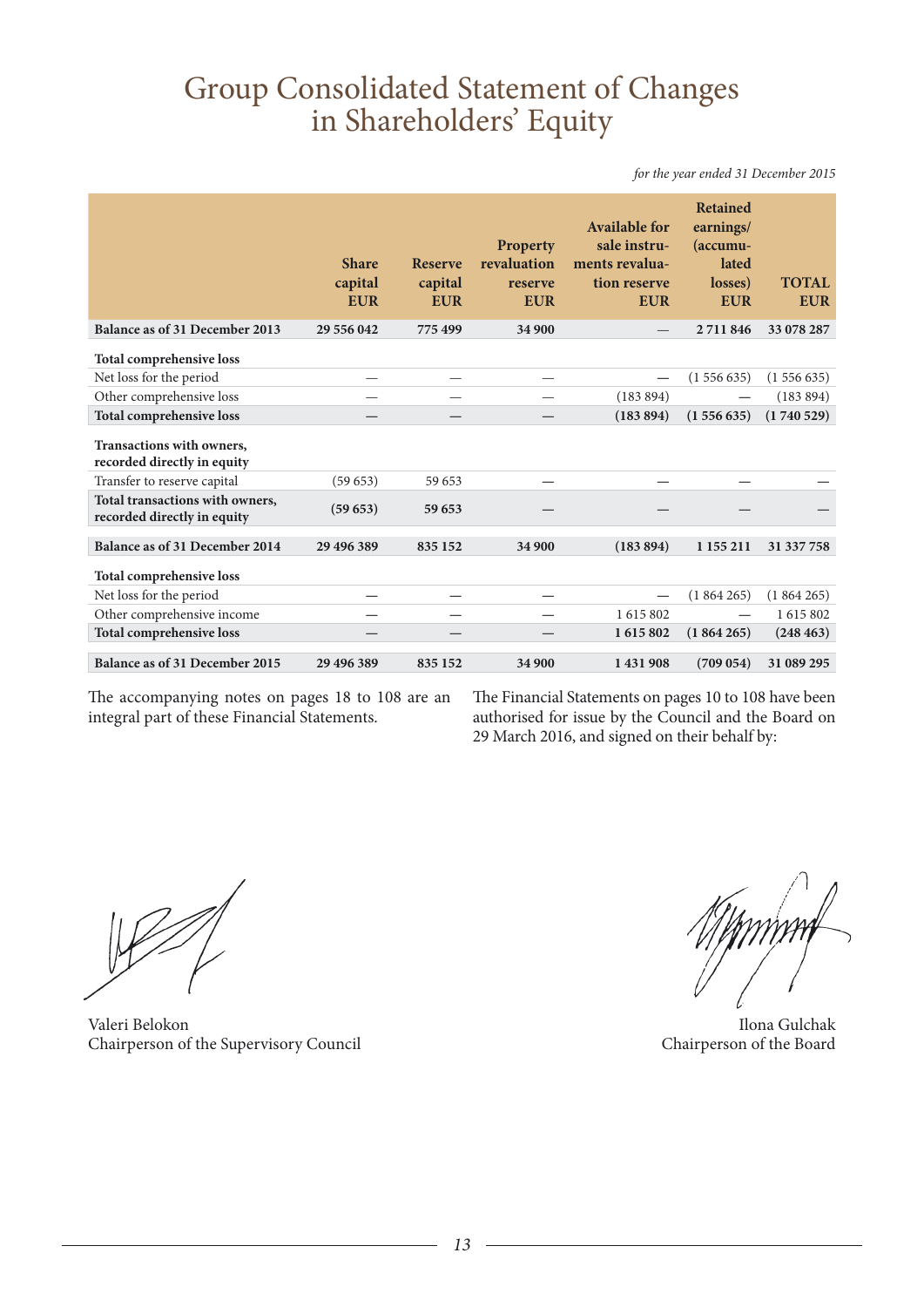## Bank Separate Statement of Changes in Shareholders' Equity

*for the year ended 31 December 2015*

|                                                                | <b>Share</b><br>capital<br><b>EUR</b> | <b>Reserve</b><br>capital<br><b>EUR</b> | <b>Property</b><br>revaluation<br>reserve<br><b>EUR</b> | <b>Available for</b><br>sale instru-<br>ments revalua-<br>tion reserve<br><b>EUR</b> | Retained<br>earnings/<br>(accumu-<br>lated<br>losses)<br><b>EUR</b> | <b>TOTAL</b><br><b>EUR</b> |
|----------------------------------------------------------------|---------------------------------------|-----------------------------------------|---------------------------------------------------------|--------------------------------------------------------------------------------------|---------------------------------------------------------------------|----------------------------|
| Balance as of 31 December 2013                                 | 29 556 042                            | 775 499                                 | 34 900                                                  |                                                                                      | 2969728                                                             | 33 336 169                 |
| <b>Total comprehensive loss</b>                                |                                       |                                         |                                                         |                                                                                      |                                                                     |                            |
| Net loss for the period                                        | $\overline{\phantom{0}}$              |                                         |                                                         |                                                                                      | (1474481)                                                           | (1474481)                  |
| Other comprehensive loss                                       |                                       |                                         |                                                         | (183 894)                                                                            |                                                                     | (183 894)                  |
| <b>Total comprehensive loss</b>                                |                                       |                                         |                                                         | (183 894)                                                                            | (1474481)                                                           | (1658375)                  |
| Transactions with owners.<br>recorded directly in equity       |                                       |                                         |                                                         |                                                                                      |                                                                     |                            |
| Transfer to reserve capital                                    | (59653)                               | 59 653                                  |                                                         |                                                                                      |                                                                     |                            |
| Total transactions with owners,<br>recorded directly in equity | (59653)                               | 59 653                                  |                                                         |                                                                                      |                                                                     |                            |
| Balance as of 31 December 2014                                 | 29 496 389                            | 835 152                                 | 34 900                                                  | (183 894)                                                                            | 1495247                                                             | 31 677 794                 |
| <b>Total comprehensive loss</b>                                |                                       |                                         |                                                         |                                                                                      |                                                                     |                            |
| Net loss for the period                                        |                                       |                                         |                                                         |                                                                                      | (1797184)                                                           | (1797184)                  |
| Other comprehensive income                                     |                                       |                                         |                                                         | 1 615 802                                                                            |                                                                     | 1615802                    |
| <b>Total comprehensive loss</b>                                |                                       |                                         |                                                         | 1615802                                                                              | (1797184)                                                           | (181 382)                  |
| Balance as of 31 December 2015                                 | 29 496 389                            | 835 152                                 | 34 900                                                  | 1431908                                                                              | (301937)                                                            | 31 496 412                 |

The accompanying notes on pages 18 to 108 are an integral part of these Financial Statements.

Valeri Belokon Chairperson of the Supervisory Council

<u>Afimmad</u>

Ilona Gulchak Chairperson of the Board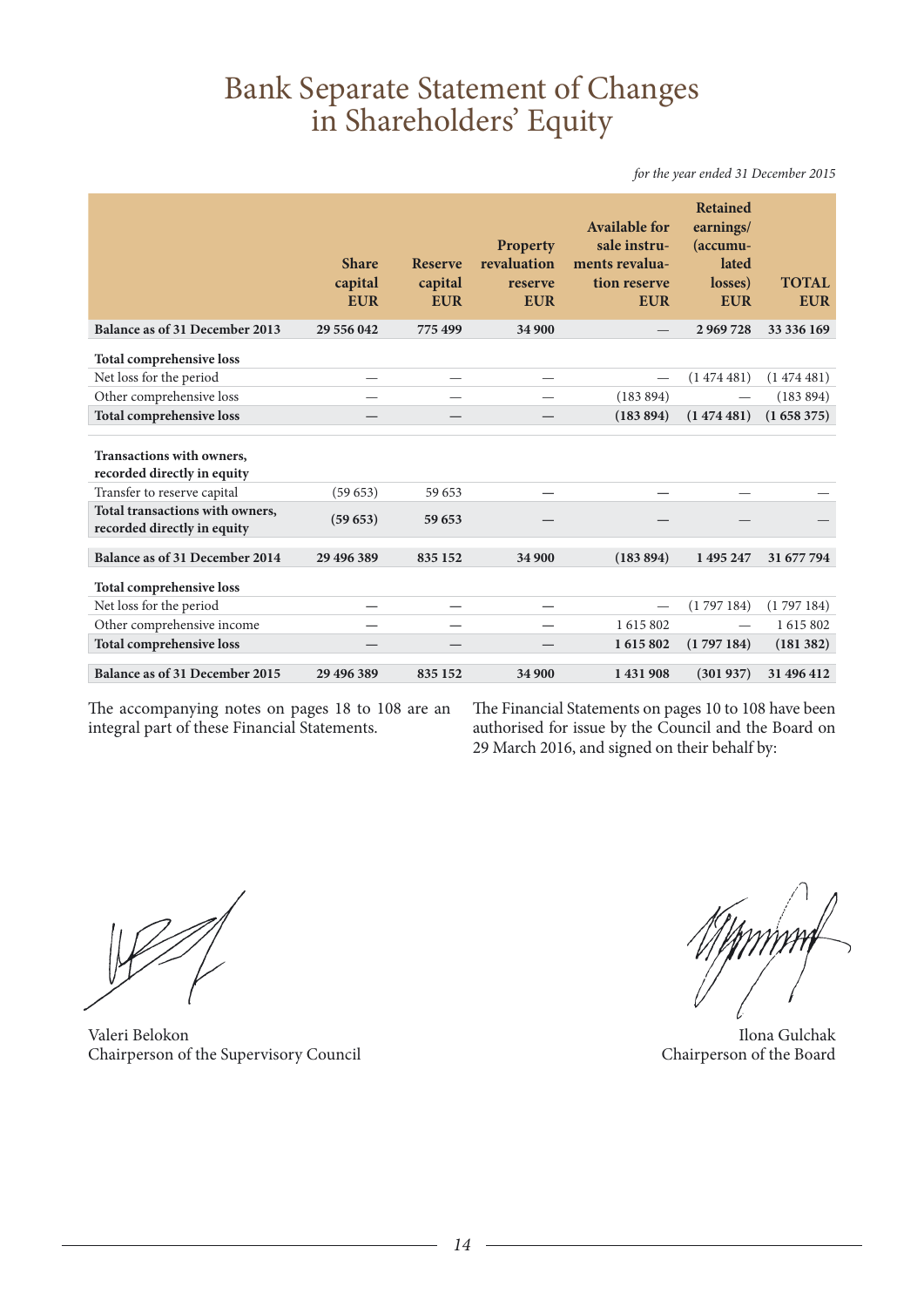## Group Consolidated and Bank Separate Statement of Cash Flows

*for the year ended 31 December 2015*

|                                                                                                             | Group<br>31.12.2015<br><b>EUR</b> | <b>Bank</b><br>31.12.2015<br><b>EUR</b> | Group<br>31.12.2014<br><b>EUR</b> | <b>Bank</b><br>31.12.2014<br><b>EUR</b> |
|-------------------------------------------------------------------------------------------------------------|-----------------------------------|-----------------------------------------|-----------------------------------|-----------------------------------------|
| Cash flows from operating activities                                                                        |                                   |                                         |                                   |                                         |
| Loss before income tax                                                                                      | (2044681)                         | (1978038)                               | (168688)                          | (1605560)                               |
| Amortisation and depreciation                                                                               | 1 362 101                         | 1 362 035                               | 1 261 683                         | 1 261 357                               |
| Impairment loss                                                                                             | 5 5 5 8 0 8 8                     | 5715209                                 | 2 9 2 1 9 2 0                     | 2921920                                 |
| Unrealised loss on revaluation of investment property                                                       | 1 057 560                         | 948 765                                 | 279 329                           | 242 482                                 |
| Profit on disposal of property and equipment and investment property                                        | (601)                             | (601)                                   | (39102)                           |                                         |
| Increase in cash and cash equivalents from operating activities<br>before changes in assets and liabilities | 5932467                           | 6 047 370                               | 2736942                           | 2820199                                 |
| Decrease in loans                                                                                           | 21 959 728                        | 21 763 279                              | 2 5 6 7 2 5 8                     | 2920777                                 |
| Decrease in due from credit institutions                                                                    | 3 623 685                         | 3 623 685                               | 4886343                           | 4 886 343                               |
| Decrease in financial assets held-for-trading                                                               | 2 300 513                         | 2 300 513                               | 253 511                           | 253 511                                 |
| Increase in deferred expenses and accrued income                                                            | (179081)                          | (176 475)                               | (124073)                          | (126959)                                |
| Increase in other assets/(decrease)                                                                         | (1529775)                         | (1812087)                               | 124 988                           | (211 541)                               |
| Increase in term deposits placed by central banks                                                           |                                   | $\hspace{0.05cm}$                       | 3781559                           | 3781559                                 |
| Increase in due to credit institutions                                                                      | 5 4 0 5                           | 5405                                    | 263                               | 263                                     |
| Increase in deposits                                                                                        | 25 012 465                        | 25 018 081                              | 172 952 939                       | 172 955 675                             |
| (Decrease)/increase in derivative liabilities                                                               | (1962004)                         | (1962004)                               | 1 342 384                         | 1 342 384                               |
| Increase in accrued expenses, provisions and deferred income                                                | 1 524 266                         | 1527918                                 | 319 379                           | 317 080                                 |
| Increase/(decrease) in other liabilities                                                                    | 561 195                           | 892 246                                 | (75075)                           | (12939)                                 |
| Increase in cash and cash equivalents resulting<br>from operating activities                                | 57 248 864                        | 57 227 931                              | 188766418                         | 188 926 352                             |

The accompanying notes on pages 18 to 108 are an integral part of these Financial Statements.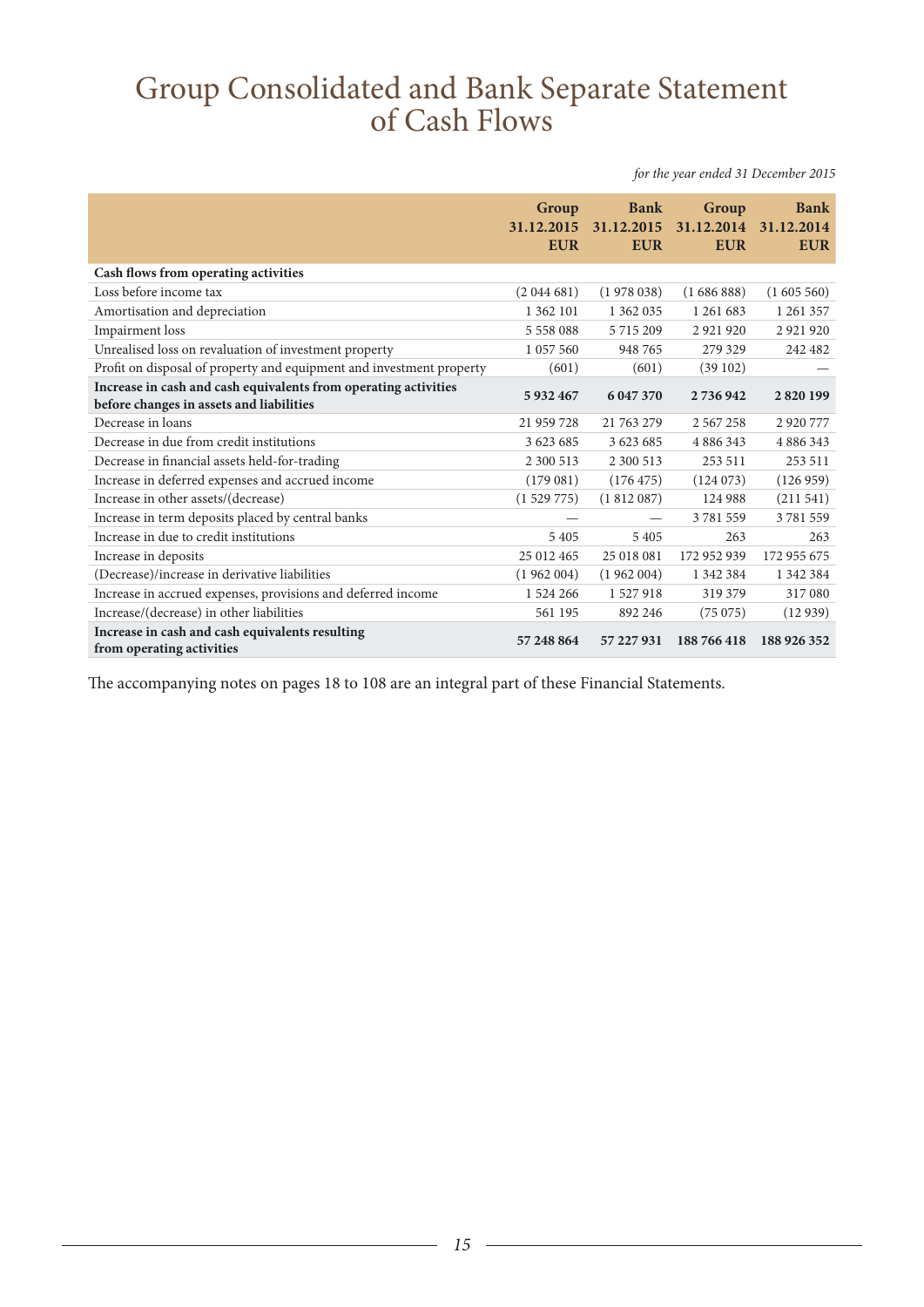## Group Consolidated and Bank Separate Statement of Cash Flows

*for the year ended 31 December 2015*

|                                                                                     | Group<br>31.12.2015<br><b>EUR</b> | <b>Bank</b><br>31.12.2015<br><b>EUR</b> | Group<br>31.12.2014<br><b>EUR</b> | <b>Bank</b><br>31.12.2014<br><b>EUR</b> |
|-------------------------------------------------------------------------------------|-----------------------------------|-----------------------------------------|-----------------------------------|-----------------------------------------|
| Corporate income tax paid                                                           | 267 366                           | 267 804                                 | (58260)                           | (57 434)                                |
| Increase in cash and cash equivalents from operating activities                     | 57 516 230                        | 57 495 735                              | 188 708 158                       | 188 868 918                             |
| Cash flow from investing activities                                                 |                                   |                                         |                                   |                                         |
| Acquisition of property and equipment, intangible assets and<br>investment property | (869543)                          | (846370)                                | (918306)                          | (913336)                                |
| Proceeds from sale of property and equipment and investment<br>property             | 601                               | 601                                     | 179 594                           | 10 695                                  |
| Purchase of available-for-sale instruments                                          | (173 499 775)                     | (173 499 775)                           | (82974995)                        | (82974995)                              |
| Proceeds from available-for-sale instruments                                        | 40 679 252                        | 40 679 252                              |                                   |                                         |
| Purchase of securities held-to-maturity                                             | (893104)                          | (893104)                                | (5910326)                         | (5910326)                               |
| Redemption of held-to-maturity investments                                          |                                   |                                         | 2892780                           | 2892780                                 |
| Decrease in cash and cash equivalents<br>as a result of investing activities        | (134582569)                       | (134559396)                             | (86731253)                        | (86 895 182)                            |

The accompanying notes on pages 18 to 108 are an integral part of these Financial Statements.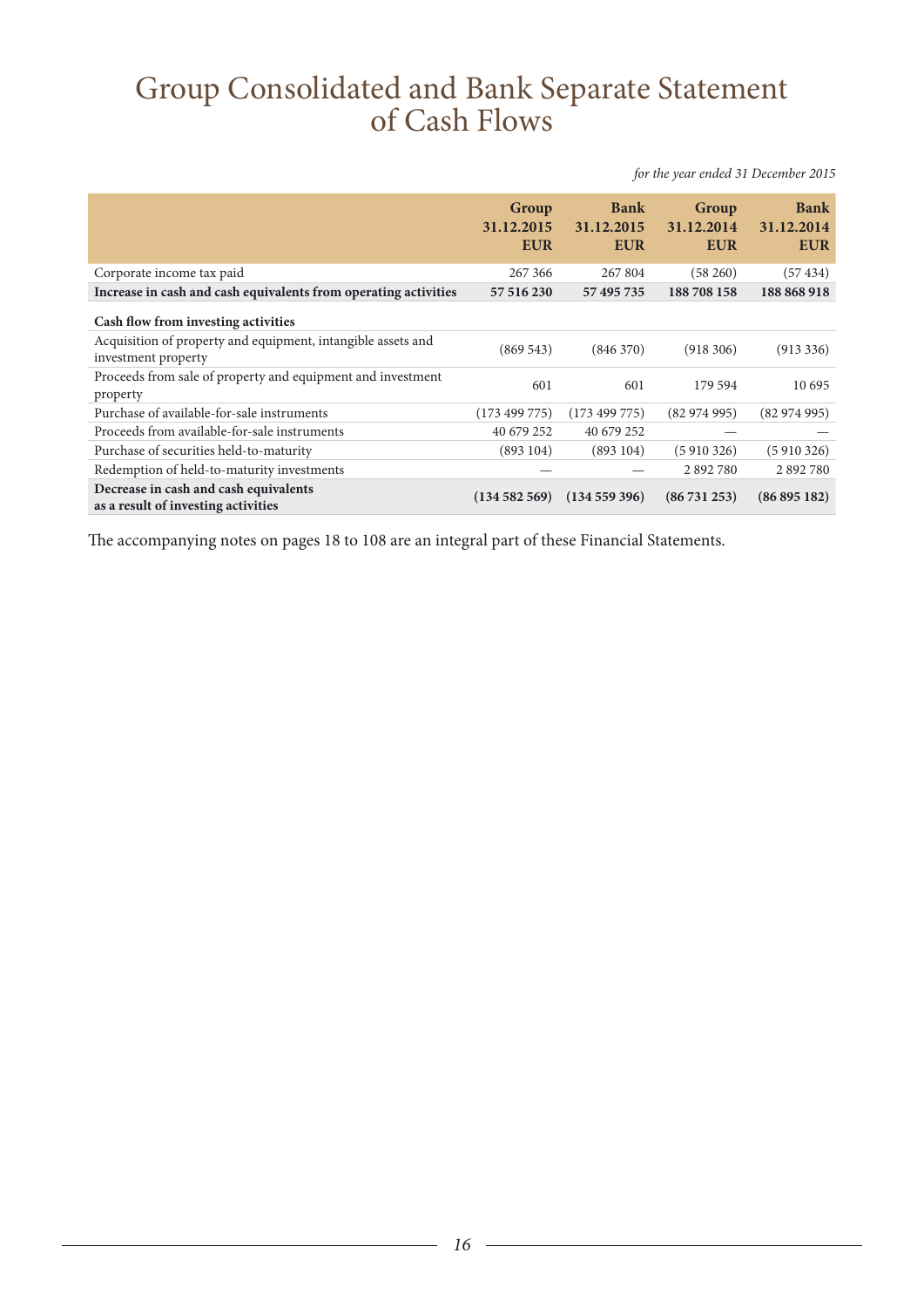## Group Consolidated and Bank Separate Statement of Cash Flows

*for the year ended 31 December 2015*

|                                                                                         | <b>Notes</b> | Group<br>31.12.2015<br><b>EUR</b> | <b>Bank</b><br>31.12.2015<br><b>EUR</b> | <b>Group</b><br>31.12.2014<br><b>EUR</b> | <b>Bank</b><br>31.12.2014<br><b>EUR</b> |
|-----------------------------------------------------------------------------------------|--------------|-----------------------------------|-----------------------------------------|------------------------------------------|-----------------------------------------|
| Cash flows from financing activities                                                    |              |                                   |                                         |                                          |                                         |
| Subordinated liabilities                                                                |              | 2 241 612                         | 2 241 612                               | 5 600 090                                | 5 600 090                               |
| Cash paid out to repay subordinated debt                                                |              | (2228071)                         | (2228071)                               |                                          |                                         |
| Issuance of debt securities                                                             |              | 10 009 332                        | 10 009 332                              | 13 394 014                               | 13 394 014                              |
| Buyback of debt securities                                                              |              | (11821416)                        | (11821416)                              | (205547)                                 | (205 547)                               |
| (Decrease)/increase in cash and cash equivalents<br>as a result of financing activities |              | (1798543)                         | (1798543)                               | 18788557                                 | 18788557                                |
| (Decrease)/increase in cash and cash equivalents                                        |              | (78864882)                        | (78862204)                              | 120 765 462                              | 120 762 293                             |
| Cash and cash equivalents at the beginning<br>of the period                             | 16           | 288 265 155                       | 288 260 623                             | 167 499 693                              | 167 498 330                             |
| Cash and cash equivalents at the end of the period                                      | 16           | 209 400 273                       | 209 398 419                             | 288 265 155                              | 288 260 623                             |

The accompanying notes on pages 18 to 108 are an integral part of these Financial Statements.

Valeri Belokon Chairperson of the Supervisory Council

Mpmmmf

Ilona Gulchak Chairperson of the Board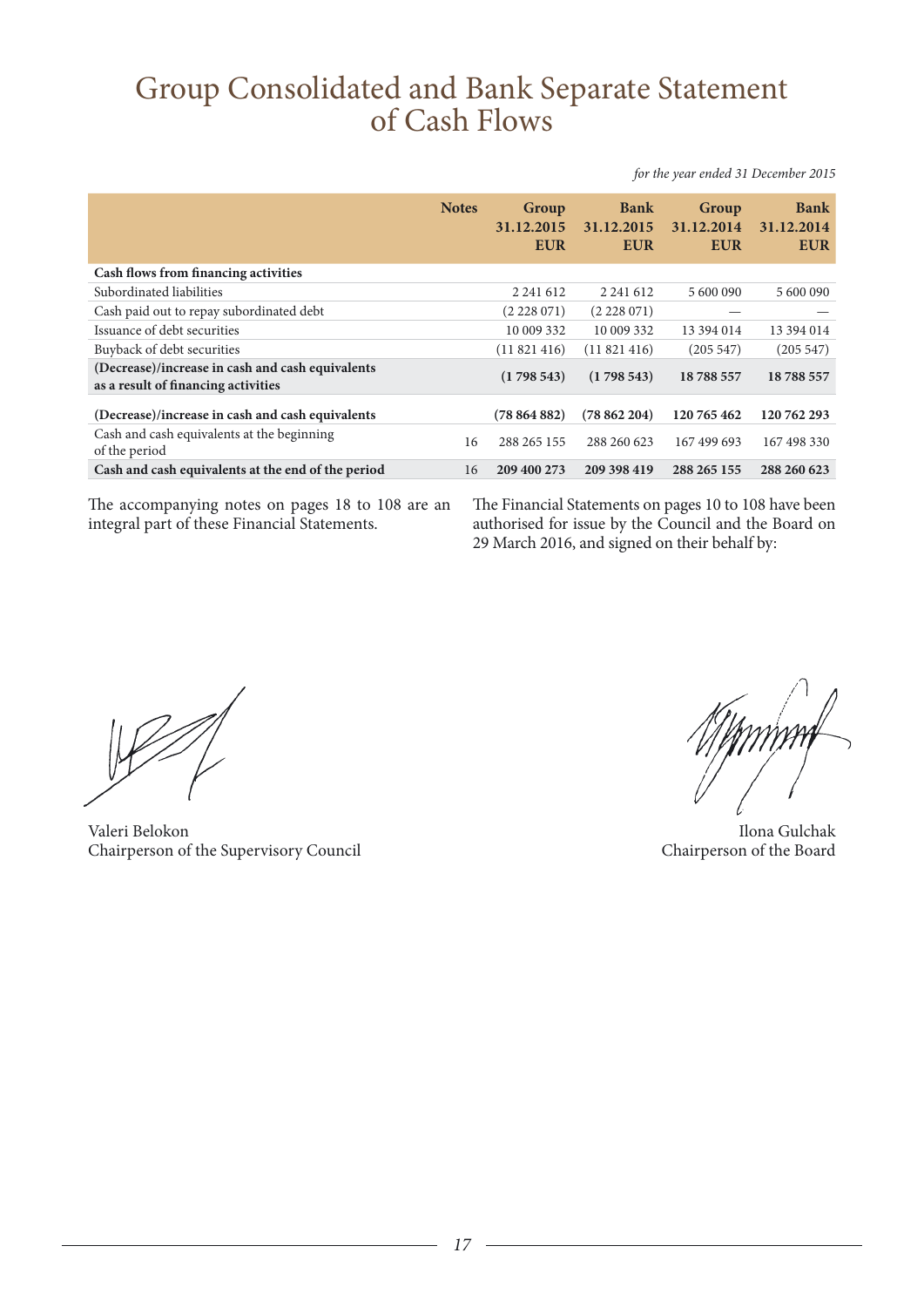### 1. General Information

These Consolidated Financial Statements comprise the financial statements of JSC "Baltic International Bank" (hereinafter referred to as the "Bank") and its subsidiaries (hereinafter together with the Bank referred to as the "Group"). The subsidiaries are as follows: real estate company "BIB Real Estate" SIA (acquired on 11 June 2009) that in turn owns several subsidiaries, and "BIB Consulting" SIA (registered on 9 September 2011) which provides legal advice, asset protection services and advice and guidance on taxation and tax planning.

JSC "Baltic International Bank" is a joint stock company registered in the Republic of Latvia. The registered office address is: Kalēju iela 43, Riga, LV-1050,

### 2. Basis of Preparation

### **Statement of Compliance**

The Financial Statements have been prepared in accordance with International Financial Reporting Standards ("IFRS") as adopted by the European Union ("EU") and in accordance with the requirements of the Latvian Financial and Capital Market Commission in force as at the reporting date. The local accounting legislation requires the preparation of the Group consolidated аnd Bank separate financial statements in accordance with IFRS as adopted by the European Union.

The Financial Statements were authorised for issue by the Management Board on 29 March 2016. The Latvia. On 8 April 1993, the Bank of Latvia approved JSC "Baltic International Bank" as a credit institution and issued Banking Licence No. 103. The activities of the Bank are regulated by the Bank of Latvia and the Financial and Capital Market Commission of the Republic of Latvia ("FCMC").

Established to cater to the needs of both individuals and corporate customers, JSC "Baltic International Bank" provides a comprehensive range of financial services: personal and corporate loans, acceptance of money deposits and other funds, funds transfers, treasury and capital market services carried out according to customer instructions and for the Bank's own trading purposes.

financial statements may be amended by the shareholders and re-issue of the statements may be required.

The Financial Statements for the years ended 31 December 2015 and 31 December 2014 are available at the Bank's website (www.bib.eu).

### **Functional and Presentation Currency**

These Group consolidated and Bank separate financial statements are presented in euro. Subsidiaries of the Group and the Bank operate in the functional currencу of euro.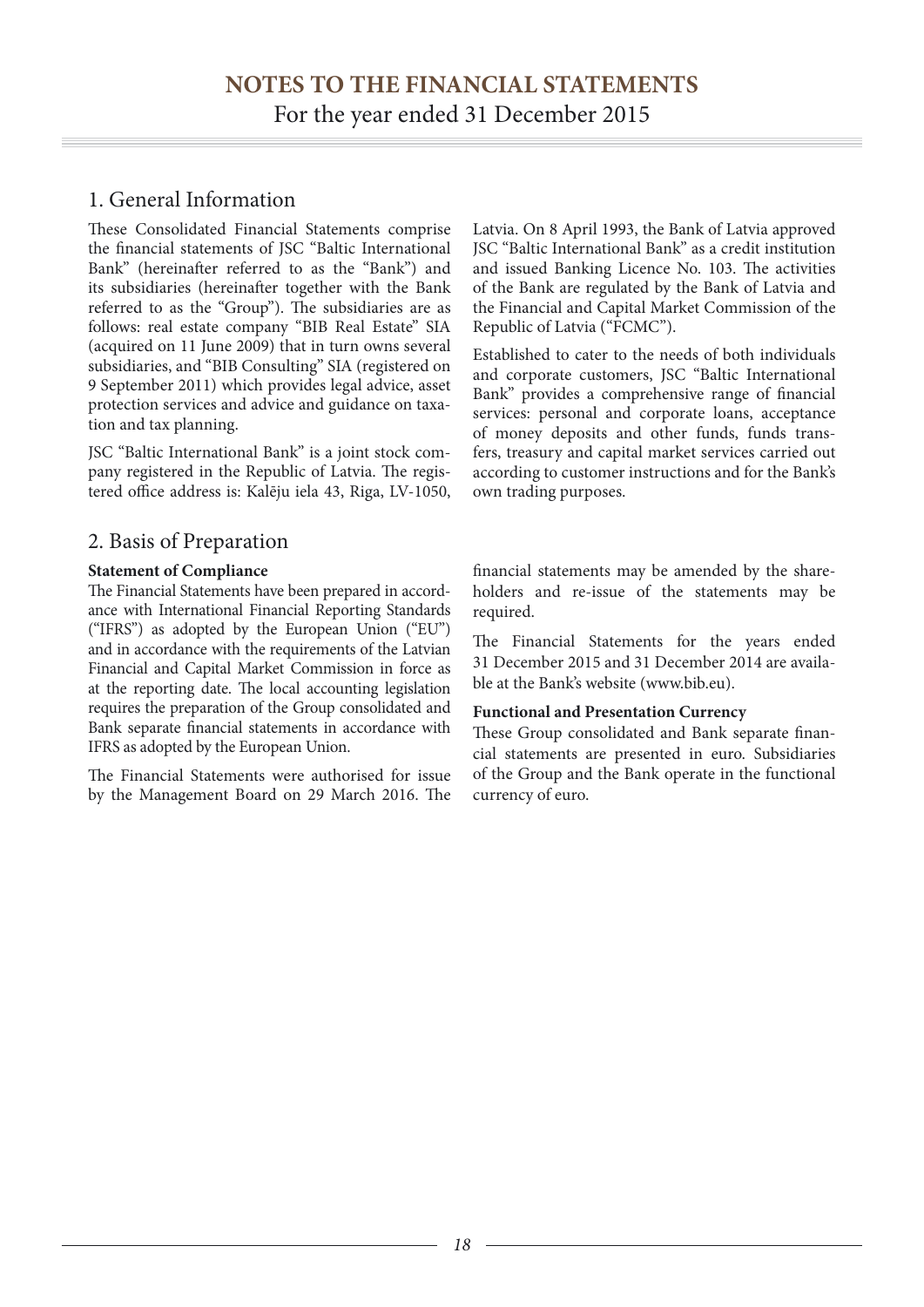### **Basis of measurement**

The Financial Statements are prepared on the historical cost basis except for the following:

- financial instruments held-for-trading are stated at fair value;
- derivative instruments are stated at fair value;
- available-for-sale assets are stated at fair value, except for those whose fair value cannot be determined reliably and derivative instruments linked to such available-for sale assets;
- investment property is measured at fair value;
- part of property and equipment motor vehicles – that is measured using a revaluation model.

### **Use of estimates and judgements**

The preparation of financial statements in conformity with IFRSs as adopted by the EU requires management to make judgements, estimates and assumptions that affect the application of policies and reported amounts of assets and liabilities, income and expenses. Although these estimates are based on management's best knowledge of current events and actions, actual results ultimately may differ from those estimates.

The estimates and underlying assumptions are reviewed on an ongoing basis. Revisions to accounting estimates are recognised in the period, in which the estimate is revised, if the revision affects only that period, or in the period of the revision and future periods if the revision affects both current and future periods.

### **Judgements:**

### *Consolidation*

These consolidated financial statements include financial information of subsidiaries. The annual evaluation of the Group structure and identification of entities in which the Group has control as defined in Note 3 requires judgement to be made by the Group management.

### *Going concern*

These financial statements have been prepared on a going concern basis. Uncertainty in relation to ability to continue as a going concern is disclosed in Note 53.

### *Key sources of estimation uncertainty*

The key sources of estimation uncertainty are as follows: allowances for credit losses, valuation and impairment of financial instruments, valuation of investment property, recognition of deferred tax asset.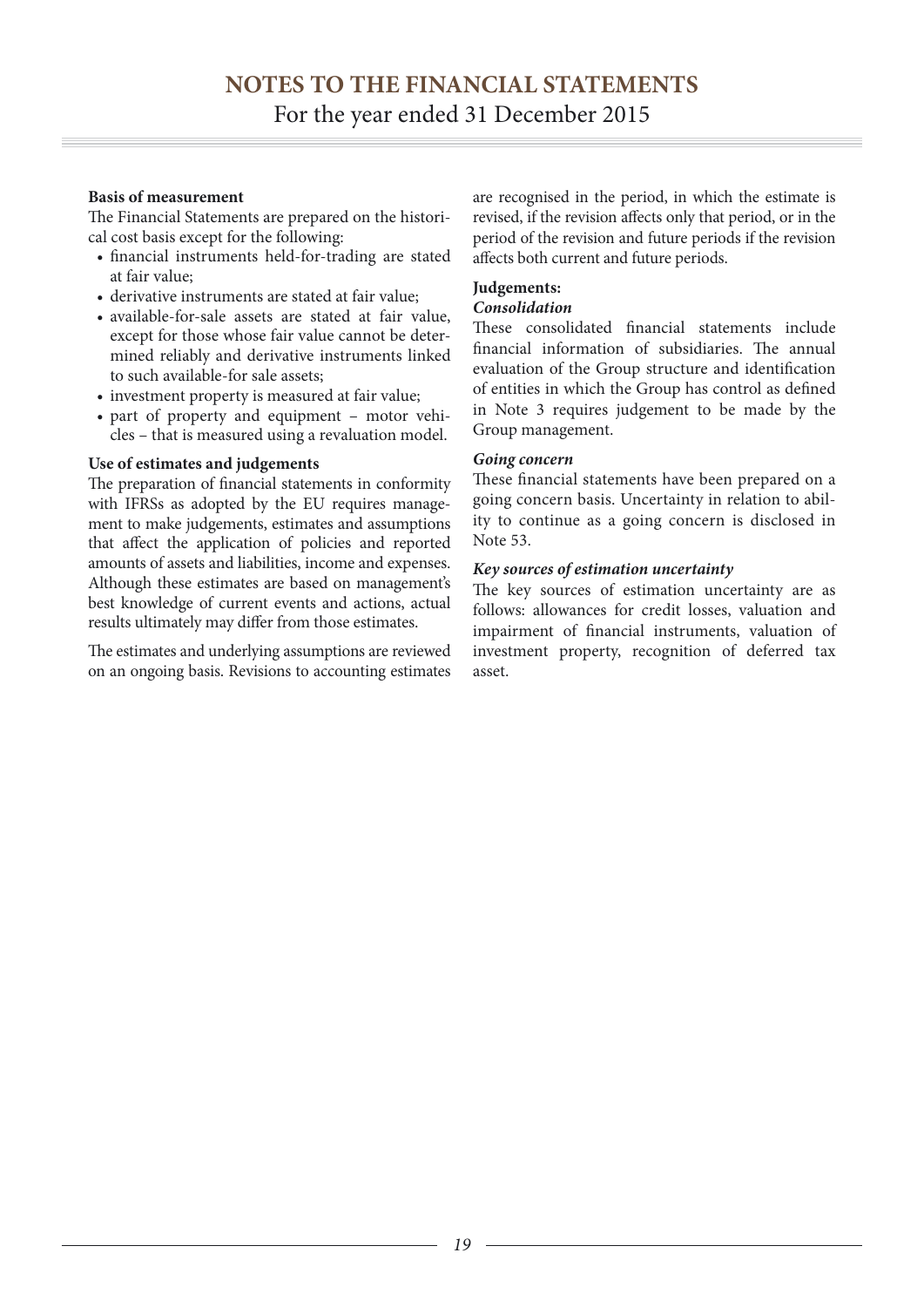### *Allowances for credit losses*

The specific counterparty component of the total allowances for impairment applies to financial assets evaluated individually for impairment and is based upon management's best estimate of the present value of the cash flows that are expected to be received. In estimating these cash flows, management makes judgements about a counterparty's financial situation and the net realisable value of any underlying collateral. Each impaired asset is assessed on its merits, and the workout strategy and estimate of cash flows considered recoverable are independently approved by the Loans and Documentary Оperations Department, see also Notes 13, 20 and 39.

### *Impairment of other financial instruments*

The Bank has investments in Available for sale equity instruments whose fair value cannot be assessed reasonably. The Bank management follows these exposures closely and assesses if there is any information indicating that fair value can be determined reliably or that there are any impairment indicators. Please refer to Note 21 for more detail.

For the purposes of impairment loss measurement, the Bank's management makes estimates of any expected changes in future cash flows from a specific financial instrument based on analysis of financial position of the issuer of the financial instrument.

### *Valuation of investment property*

Investment property is stated at its fair value with all changes in fair value recorded to profit or loss. When measuring the fair value of the investment property, the management relies on external valuations and assesses the reliability of such valuation in light of the current market situation. Please refer to Note 25 for more detail.

### *Recognition of deferred tax asset*

A deferred tax asset from carry forward of tax losses and other temprorary differences is recognised only to the extent that it is probable that future taxable profits will be available against which the asset can be utilised. Management has to make judgements about amounts of taxable profits in the future that will be available for asset utilization.

### *Measurement of fair values*

A number of the Group's accounting policies and disclosures require the measurement of fair values, for both financial and non-financial assets and liabilities. Fair value is the price that would be received to sell an asset or paid to transfer a liability in an orderly transaction between market participants at the measurement date in the principal, or in its absence, the most advantageous market to which the Group has access at that date. The fair value of a liability reflects its non-performance risk.

When applicable, the Group measures the fair value of an instrument using quoted price in an active market for that instrument. A market is regarded as active if transactions for the asset or liability take place with sufficient frequency and volume to provide pricing information on an ongoing basis.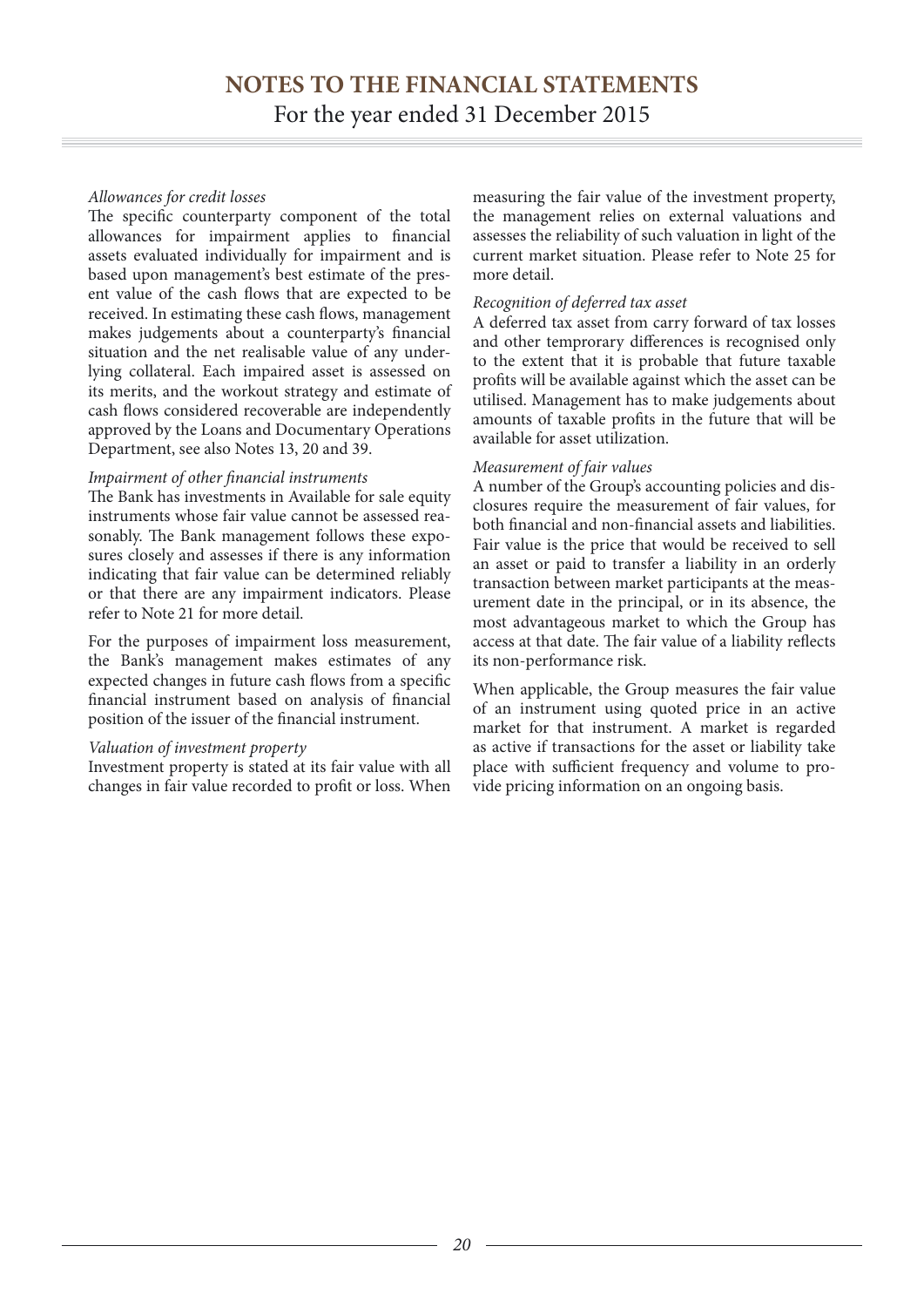The determination of fair value for financial assets and liabilities for which there is no observable market price requires the use of valuation techniques as described in accounting policy. For financial instruments that trade infrequently and have little price transparency, fair value is less objective, and requires varying degrees of judgement depending on liquidity, concentration, uncertainty of market factors, pricing assumptions and other risks affecting the specific instrument (see Notes 17, 21, 49).

The Group has an established control framework with respect to the measurement of fair values. This includes a valuation team that has overall responsibility for overseeing all significant fair value measurements, including Level 3 fair values, and reports directly to the management.

Specific controls include:

- Verification of observable pricing;
- Re-performance of model valuations;
- A review and approval process for new models against observed market transactions;
- Analysis and investigation of significant daily valuation movements;
- Review of significant unobservable inputs, valuation adjustments and significant changes to the fair value measurement of Level 3 instruments compared to previous month, by CFO.

Where third-party information, such as broker quotes or pricing services, are used to measure fair value, Finance Director assesses and documents the evidence obtained from the third parties to support the conclusion that such valuations meet the requirements of IFRS as adopted by EU. This includes:

- Verifying that the broker or pricing service is approved by the Group for use in pricing the relevant type of financial or non-financial instrument;
- Understanding how the fair value has been arrived at and the extent to which it represents actual market transactions;
- When prices for similar instruments are used to measure fair value, how these prices have been adjusted to reflect the characteristics of the instrument subject to measurement;

When measuring the fair value of an asset or a liability, the Group uses market observable data as far as possible. Fair values are categorised into different levels in a fair value hierarchy based on the inputs used in the valuation techniques as follows:

Level 1: quoted prices (unadjusted) in active markets for identical assets or liabilities.

Level 2: inputs other than quoted prices included in Level 1 that are observable for the asset or liability, either directly (i.e. as prices) or indirectly (i.e. derived from prices).

Level 3: inputs for the asset or liability that are not based on observable market data (unobservable inputs).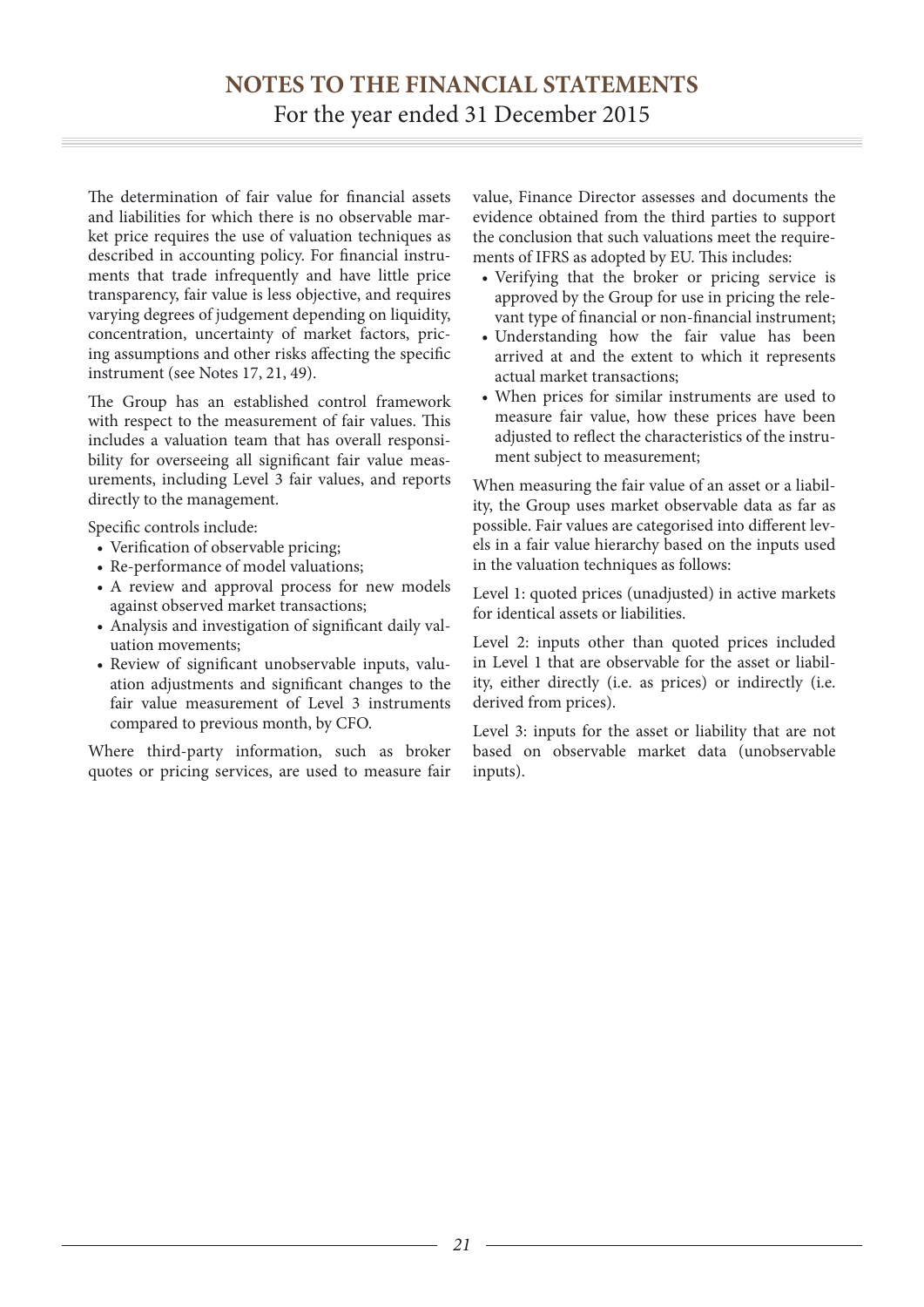If the inputs used to measure the fair value of an asset or a liability might be categorised in different levels of the fair value hierarchy, the fair value measurement is categorised in its entirety in the same level of the fair value hierarchy as the lowest level input that is significant to the entire measurement.

### 3. Significant Accounting Policies

### **Changes in accounting policies**

Except for the changes below, the Group and Bank has consistently applied the accounting policies set out in Note 3 to all periods presented in these Group consolidated and Bank's separate financial statements.

Adoption of new and/ or changed IFRS and IFRIC interpretations in the reporting year

The Group and the Bank have adopted the following new standards and amendments to standards, including any consequential amendments to other standards, with a date of initial application of 1 January 2015.

The following guidance with effective date of 1 January 2015 did not have any impact on these consolidated financial statements:

The Group recognises transfers between levels of the fair value hierarchy at the end of the reporting period during which the change has occurred. Further information about fair value analysis is disclosed in note 48.

Further information about the assumptions made in measuring fair values see Notes 17, 18, 21, 25, 49.

- IFRIC 21 guidance on a levy imposed by government;
- Annual Improvements to IFRSs.

When the adoption of the standard or interpretation is deemed to have an impact on the consolidated and separate financial statements or performance of the Group/Bank, its impact is described below.

### *Standards issued but not yet effective and not early adopted*

A number of new standards, amendments to standards and interpretations are effective for annual periods beginning after 1 January 2015, and have not been applied in preparing these consolidated financial statements.

Those which may be relevant to the Group are set out below. The Group and the Bank do not plan to adopt these standards early.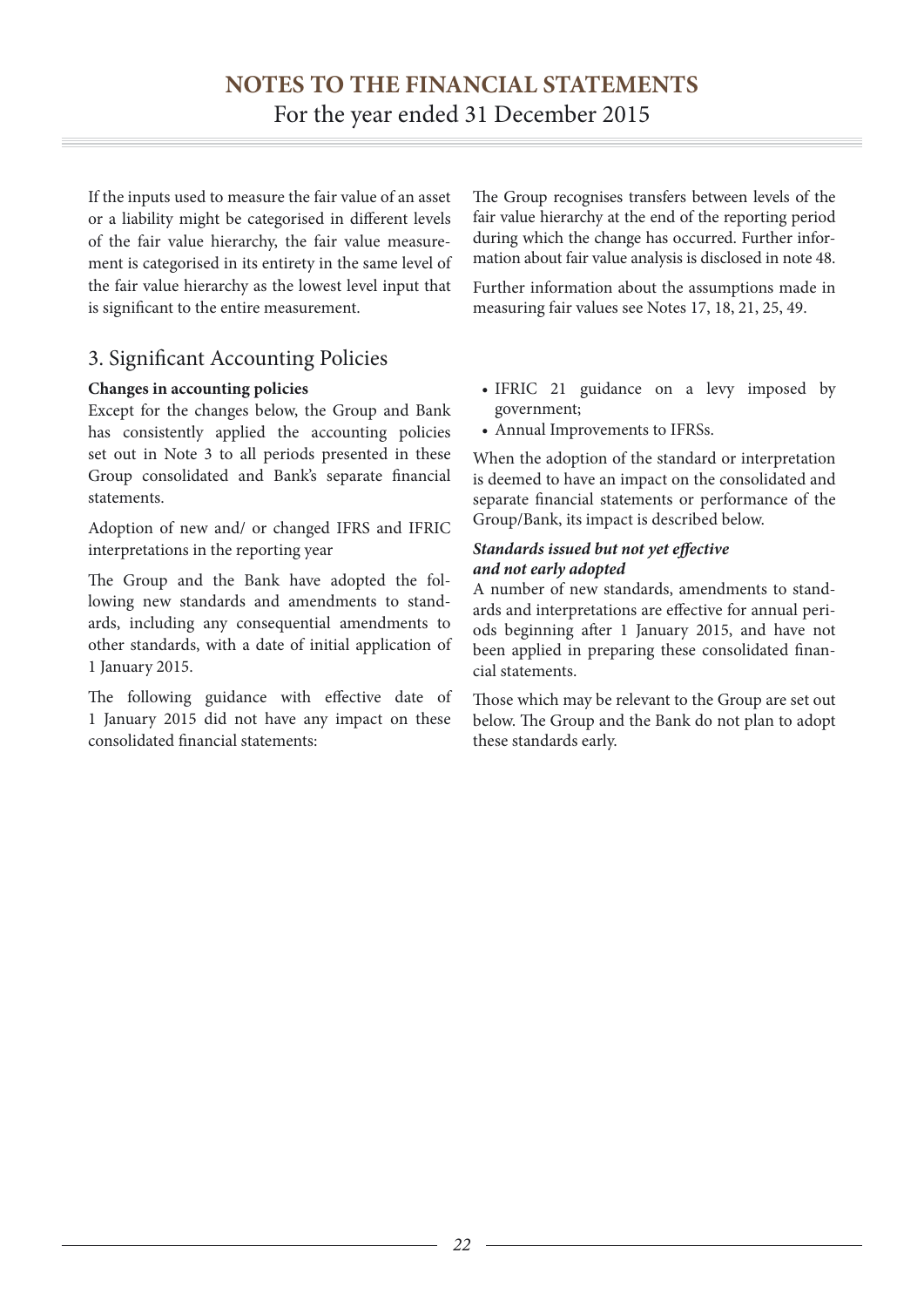### *IFRS 11: Accounting for Acquisitions of Interests in Joint Operations (effective for annual periods beginning on or after 1 January 2016)*

These Amendments require business combination accounting to be applied to acquisitions of interests in a joint operation that constitutes a business. Business combination accounting also applies to the acquisition of additional interests in a joint operation while the joint operator retains joint control. The additional interest acquired will be measured at fair value. The previously held interests in the joint operation will not be re-measured. It is expected that the Amendments, when initially applied, will not have a material impact on the Bank's and the Group's financial statements because the Bank and the Group do not have participation in joint operations.

### *IAS 1 – Presentation of Financial Statements (effective for annual periods beginning on or after 1 January 2016)*

The Amendments include five, narrow-focus improvements to the disclosure requirements contained in the standard. The Group and the Bank expect that the amendments, when initially applied, will not have a material impact on the presentation of the financial statements, separate financial statements or performance of the Group/Bank.

#### *IAS 16 – Property, Plant and Equipment and IAS 38 – Intangible Assets (effective for annual periods beginning on or after 1 January 2016)*

The amendments explicitly state that revenue-based methods of depreciation cannot be used for property, plant and equipment. In addition, the amendments introduce a rebuttable presumption that the use of revenue-based amortisation methods for intangible assets is inappropriate. This presumption can be overcome only when revenue and the consumption of the economic benefits of the intangible asset are 'highly correlated', or when the intangible asset is expressed as a measure of revenue. It is expected that the Amendments, when initially applied, will not have material impact on the Group's and the Bank's financial statements, as the Group and the Bank do not apply revenue-based methods of amortisation/depreciation.

### *IAS 16 – Property, Plant and Equipment and IAS 41 – Agriculture (effective for annual periods beginning on or after 1 January 2016)*

These amendments result in bearer plants being in the scope of IAS 16 Property, Plant and Equipment, instead of IAS 41 Agriculture, to reflect the fact that their operation is similar to that of manufacturing. The Group and the Bank do not expect that the amendments, when initially applied, will have material impact on the financial statements as the Group and the Bank have no bearer plants.

### *IAS 19 – Defined Benefit Plans: Employee*

### *Contributions (effective for annual periods beginning on or after 1 February 2015)*

The amendments are relevant only to defined benefit plans that involve contributions from employees or third parties meeting certain criteria. When these criteria are met, a company is permitted (but not required) to recognise them as a reduction of the service cost in the period in which the related service is rendered. The Group and the Bank do not expect the amendment to have any impact on the consolidated financial statements since they do not have any defined benefit plans that involve contributions from employees or third parties.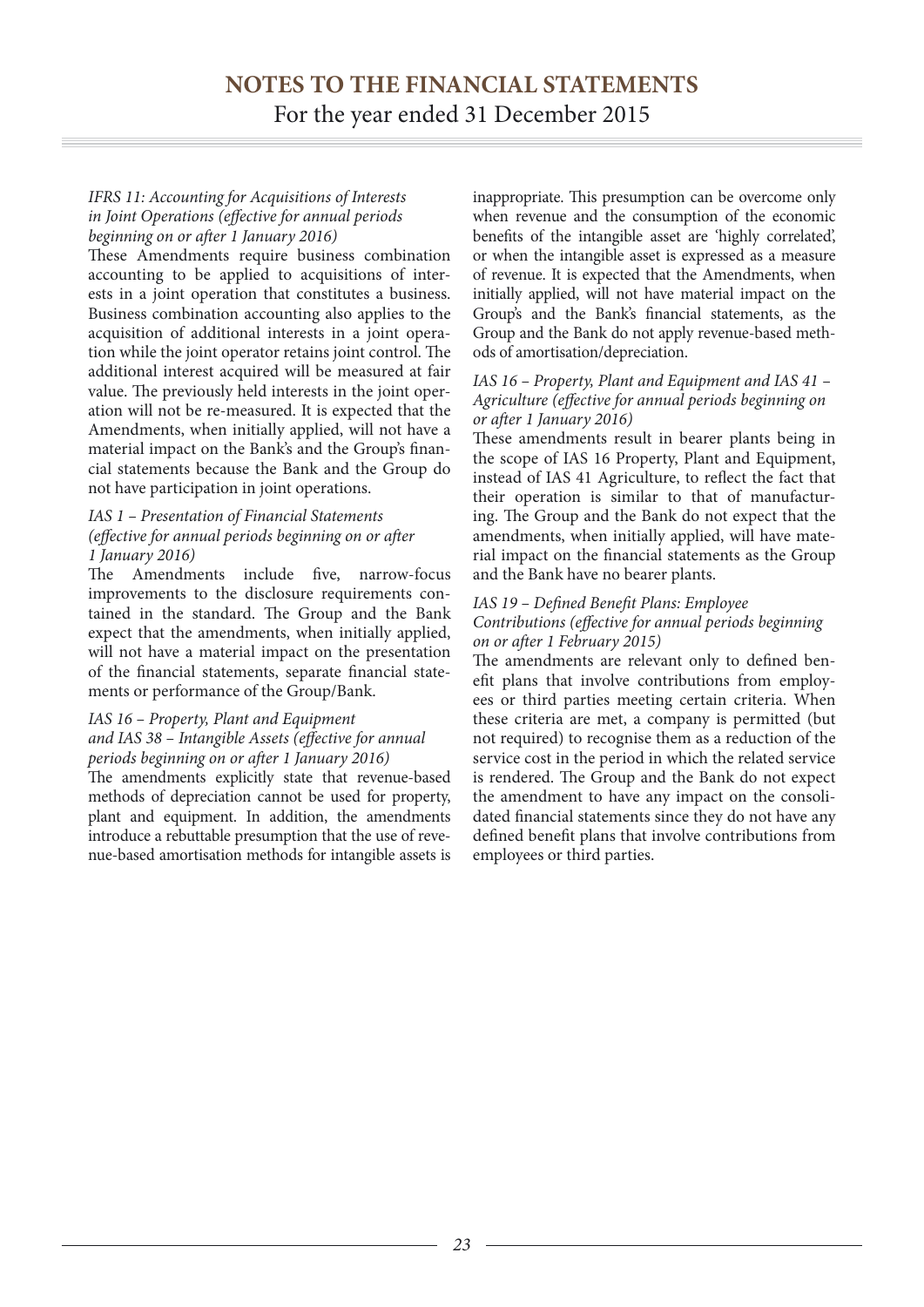### *IAS 27 – Separate Financial Statements (effective for*

*annual periods beginning on or after 1 January 2016)* The amendments allow an entity to use the equity method in its separate financial statements to account for investments in subsidiaries, associates and joint ventures. The Bank does not expect that the amendments, when initially applied, will have a material impact on the financial statements as the Bank intends to continue to carry its investments in subsidiaries at cost.

### *Annual Improvements to IFRSs*

The improvements introduce ten amendments to ten standards and consequential amendments to other standards and interpretations. These amendments are applicable to annual periods beginning on or after either 1 February 2015 or 1 January 2016, with earlier adoption permitted. None of these amendments are expected to have a significant impact on the consolidated financial statements of the Group and the Bank.

### **Basis of Consolidation** *Subsidiaries*

Subsidiaries are entities controlled by the Group. The Group controls an entity when it is exposed to, or has rights to, variable returns from is involvement with the entity and has the ability to affect those returns through its power over the entity. The financial statements of subsidiaries are included in the consolidated financial statements from the date on which control commences until the date on which control ceases.

### *Transactions eliminated on consolidation*

Intra-Group balances and transactions, and any unrealised gains arising from intra-Group transactions, are eliminated in preparing the consolidated financial statements. Unrealised gains arising from transactions with associates are eliminated to the extent of the Bank's interest in the enterprise. Unrealised losses are eliminated in the same way as unrealised gains except that they are only eliminated to the extent that there is no evidence of impairment.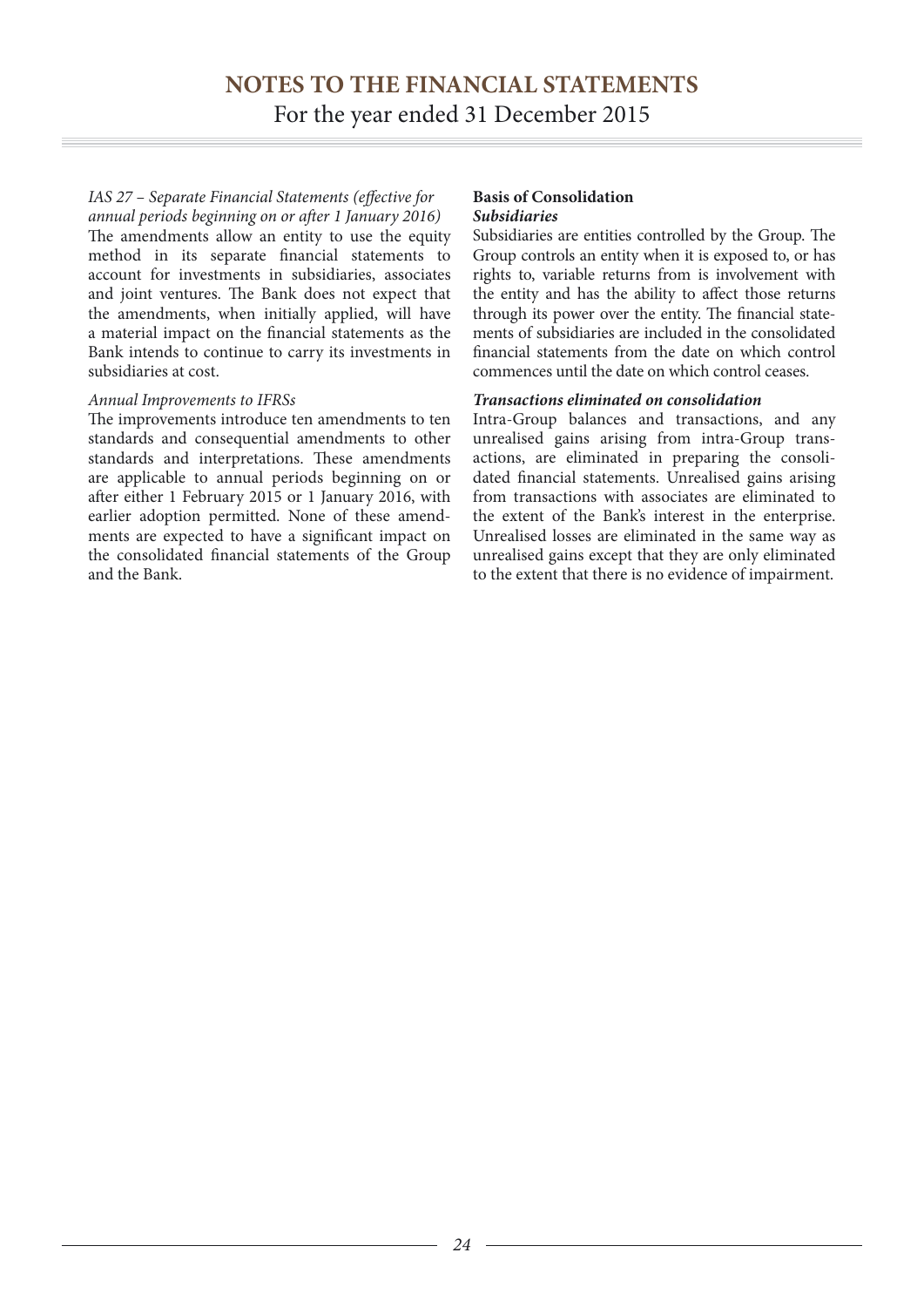### **Related parties**

Related parties represent both legal entities and private individuals related to the company in accordance with the following rules:

- a) A person or a close member of that person's family is related to a reporting entity if that person:
	- i. has control or joint control over the reporting entity;
	- ii. has significant influence over the reporting entity; or
	- iii. is a member of the key management personnel of the reporting entity or of a parent of the reporting entity.
- b) An entity is related to a reporting entity if any of the following conditions applies:
	- i. the entity and the reporting entity are members of the same group (which means that each parent, subsidiary and fellow subsidiary is related to the others);
	- ii. one entity is an associate or joint venture of the other entity (or an associate or joint venture of a member of a group of which the other entity is a member);
	- iii. both entities are joint ventures of the same third party;
	- iv. one entity is a joint venture of a third entity and the other entity is an associate of the third entity;
	- v. the entity is a post-employment benefit plan for the benefit of employees of either the reporting entity or an entity related to the reporting entity. If the reporting entity is itself such a plan, the sponsoring employers are also related to the reporting entity;
- vi. the entity is controlled, or jointly controlled by a person identified in (a);
- vii. a person identified in (a)(i) has significant influence over the entity or is a member of the key management personnel of the entity (or of a parent of the entity).

Related party transaction – a transfer of resources, services or obligations between a reporting entity and a related party, regardless of whether a price is charged.

### **Foreign currency translation**

Transactions denominated in foreign currencies are translated into the functional currency (euro) at the European Central Bank's official exchange rate prevailing on the date of the transaction. Monetary assets and liabilities denominated in foreign currencies are translated into euro at the European Central Bank's official exchange rate prevailing at the end of the period. The foreign currency gain or loss on monetary items is the difference between amortised cost in the functional currency at the beginning of the period, adjusted for effective interest and payments during the period, and the amortised cost in foreign currency translated at the exchange rate at the end of the period. Non-monetary assets and liabilities denominated in foreign currencies that are measured at cost and fair value are retranslated at the exchange rate at the date that the cost or fair value was determined. Foreign currency differences arising on retranslation are recognised in statement of comprehensive income, except for differences arising on the retranslation of available-for-sale equity instruments, which are recognised in other comprehensive income.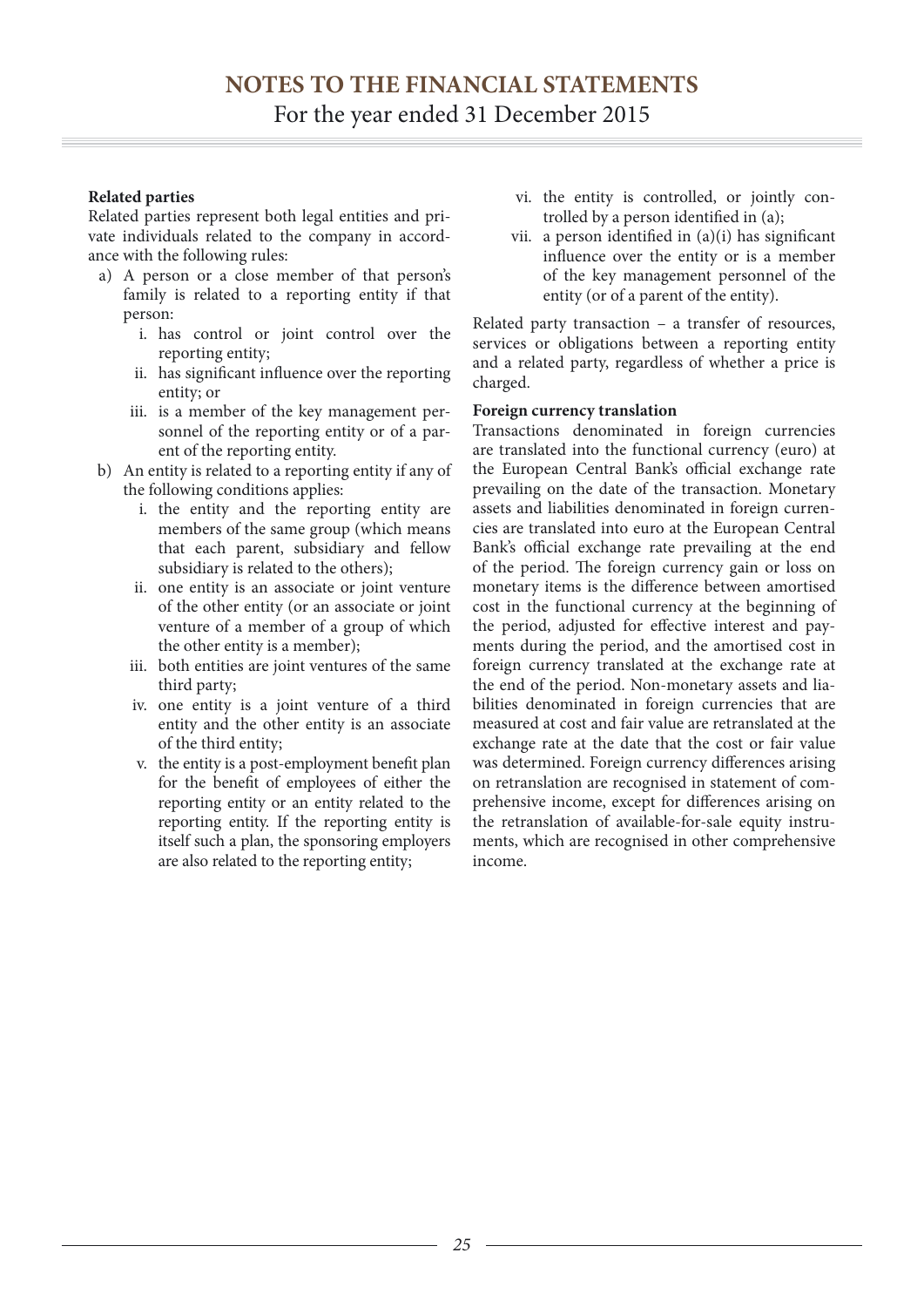| Currency<br>name |     | 31.12.2015        | 31.12.2014     |
|------------------|-----|-------------------|----------------|
| 1 GBP            | $=$ | EUR 0.7339500     | EUR 0.7789000  |
| 1 RUB            | $=$ | 80.673600<br>EUR  | EUR 72.3370000 |
| 1 USD            | $=$ | 1.0887000<br>EUR. | EUR 1.2141000  |

### **Income and expense recognition**

With the exception of financial assets held-fortrading and other financial instruments at fair value through profit or loss, interest income and expense are recognised in the profit or loss using the effective interest rate method. Interest income on financial assets held-for-trading and on other financial instruments at fair value through profit or loss comprises coupon interest received.

The effective interest rate method is a method of calculating the amortised cost of a financial asset or a financial liability and of allocating the interest income or interest expense over the relevant period. The effective interest rate is the rate that exactly discounts estimated future cash payments or receipts through the expected life of the financial instrument or, when appropriate, a shorter period to the net carrying amount of the financial asset or financial liability.

The effective interest rate is established on initial recognition of the financial asset and liability and is not revised subsequently. When calculating the effective interest rate, the Group and Bank estimates cash flows considering all contractual terms of the financial instrument (for example, prepayment options) but does not consider future credit losses. The calculation includes all fees and points paid or received between parties to the contract, transaction costs and all other premiums or discounts that are an integral part of the effective interest rate. Transaction costs are incremental costs that are directly attributable to the acquisition, issue or disposal of a financial asset or liability. Once a financial asset or a group of similar financial assets has been written down as a result of an impairment loss, interest income is recognised using the rate of interest used to discount the future cash flows for the purpose of measuring the impairment loss.

Loan origination fees and other fees that are considered to be integral to the overall profitability of a loan, together with the related direct costs, are deferred and amortised to the interest income over the estimated life of the financial instrument using the effective interest rate method.

Other fees, commissions and other income and expense items are recognised when the corresponding service has been provided/received.

Dividend income is recognised in the profit or loss on the date that the dividend is declared.

### **Financial instruments**

Securities acquired by the Bank are categorised into portfolios in accordance with the Bank's intent at the time of the acquisition of the securities and pursuant to the Bank's investment strategy. The Bank developed a security investment strategy and, reflecting the intent of the acquisition, allocated securities to "Securities held-to-maturity", "Financial assets at fair value through profit or loss" and "Securities available-for-sale".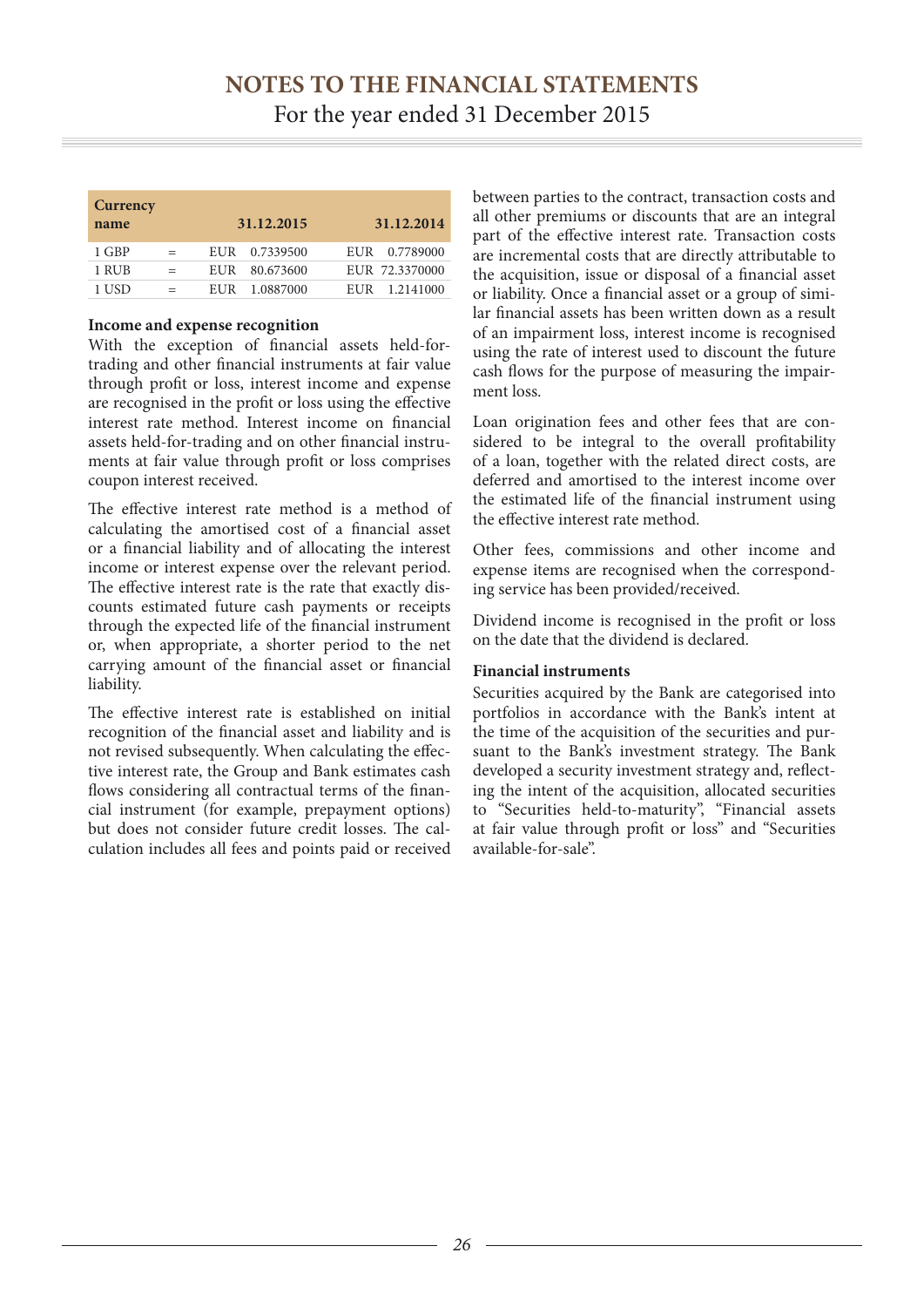All financial instruments held by the Bank are recognised at trade date and are initially measured at fair value plus for instruments not at fair value through profit or loss any directly attributable transaction cost. The best evidence of the fair value of a financial instrument at initial recognition is normally the transaction price, i.e., the fair value of the consideration given or received. If the Group determines that the fair value at initial recognition differs from the transaction price and the fair value is evidenced neither by a quoted price in an active market for an identical asset or liability nor based on a valuation technique that used only data from observable markets, the financial instrument is initially measured at fair value, adjusted to defer the difference between the fair value at initial recognition and the transaction price. Subsequently, that difference is recognised in profit or loss on an appropriate basis over the life of the instrument but no later than when the valuation is supported wholly by observable market data or the transaction is closed out.

Loans and receivables are recognised on drawdown. From the date of signing a contractual agreement till drawdown they are accounted for as loan commitments off balance sheet.

### *Financial assets and liabilities at fair value through profit or loss*

Financial assets and liabilities at fair value through profit or loss include those that are classified as held-for-trading (including derivative financial instruments) and those that are originally designated in this category.

Held-for-trading instruments are securities and shares that the Bank principally holds for the purpose of reselling and generating a profit from short-term fluctuations in the prices of the instruments. Securities held-for-trading are subsequently re-measured to fair value based on market prices. Realised and unrealised gains or losses are recorded as net trading income or net trading loss, respectively.

### *Derivative financial instruments*

Derivative financial instruments include swap, forward, futures, spot transactions and options in interest rate, foreign exchange, precious metals and stock markets, and any combinations of these instruments.

Derivatives are initially recognised at fair value on the date on which a derivative contract is entered into and are subsequently remeasured at fair value. All derivatives are carried as assets when their fair value is positive and as liabilities when their fair value is negative.

Changes in the fair value of derivatives are recognised immediately in the profit or loss.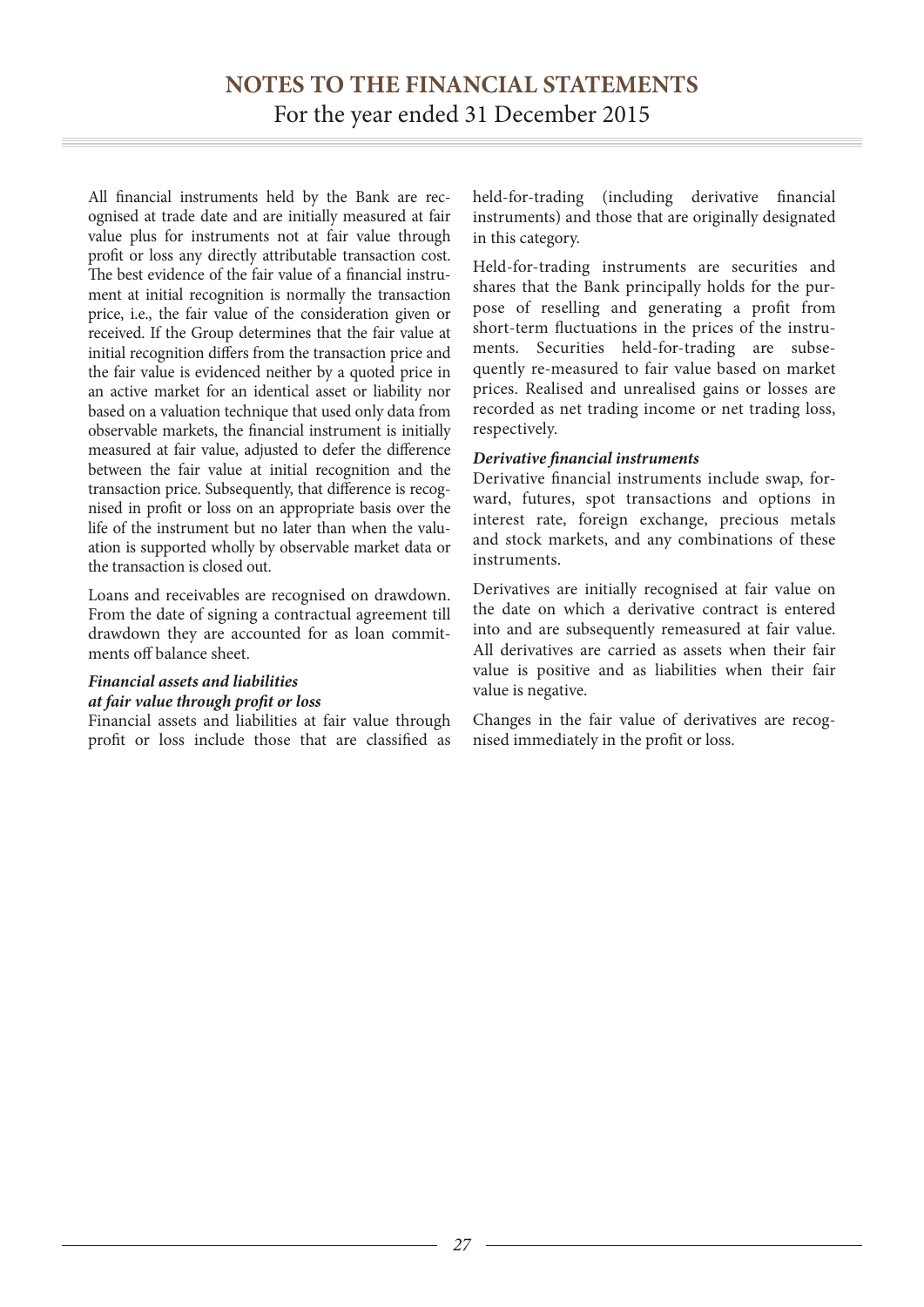Derivatives may be embedded in another contractual arrangement (a "host contract"). An embedded derivative is separated from the host contract and it is accounted for as a derivative if, and only if the economic characteristics and risks of the embedded derivative are not closely related to the economic characteristics and risks of the host contract, and a separate instrument with the same terms as the embedded derivative would meet the definition of a derivative; and the combined instrument is not measured at fair value with changes in fair value recognised in the profit or loss. Derivatives embedded in financial assets or financial liabilities at fair value through profit or loss are not separated.

Although the Group trades in derivative instruments for risk hedging purposes, the Group does not adopt hedge accounting.

### *Securities available-for-sale*

Securities available-for-sale are acquired to be held for an indefinite period of time. Securities, whose quoted market value is not determined in an active market and whose fair value cannot be reliably measured, are carried at acquisition cost. All other securities available-for-sale are carried at fair value. Gains or losses resulting from the change in fair value of available-for-sale securities, except for impairment losses, are recognised in other comprehensive income until the financial asset is derecognised; thereafter, the cumulative gain or loss previously recognised in other comprehensive income is recognised in profit or loss. Securities available-for-sale are initially measured at its fair value plus transaction costs that are directly attributable to the acquisition of the financial asset.

### *Securities held-to-maturity*

Held-to-maturity investments are non-derivative financial assets with fixed or determinable payments and fixed maturity that the Bank has the positive intention and ability to hold to maturity. Securities held-to-maturity include government securities and corporate bonds which after initial recognition at fair value plus transaction costs that are directly attributable to its acquisition, are recognised at amortised cost and are securities with respect to which the Bank has a positive intent and ability to hold to maturity. Securities held-to-maturity are accounted at trade date. Subsequently the effective interest rate method is applied for amortising discounts over the term to maturity.

### *Loans*

Loans are non-derivative financial assets with fixed or determinable payments that are not quoted in an active market, other than (a) those that the Bank intends to sell immediately or in the short-term, (b) those that the Bank upon initial recognition designates as at the fair value through profit or loss or as available-for-sale; or (c) those for which the holder may not recover substantially all of its initial investments, other than because of credit deterioration.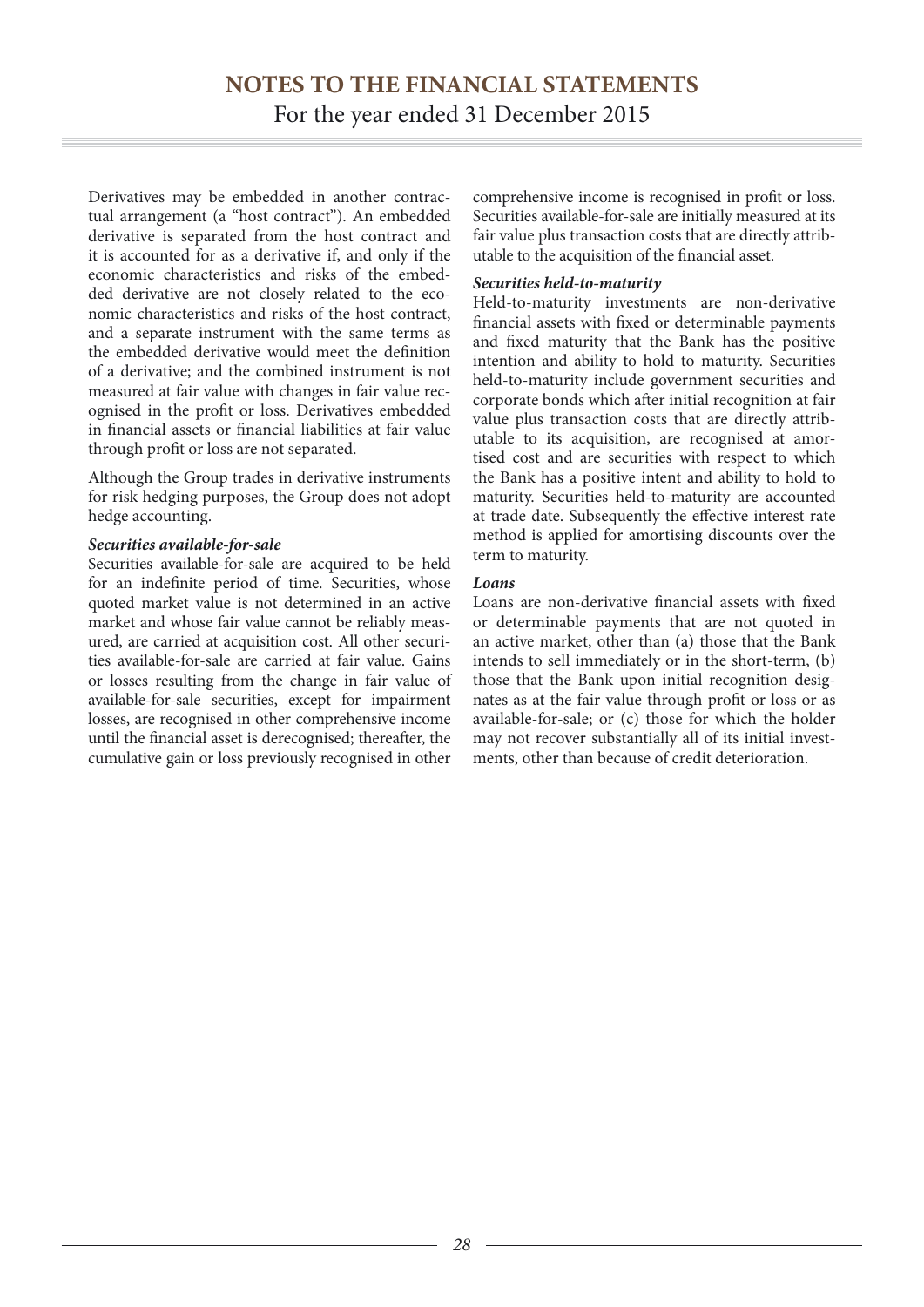After initial recognition at fair value less transaction costs that are directly attributable to its acquisition, loans are measured at amortised cost using the effective interest rate method.

When a loan is considered to be uncollectible it is written off against the related allowance for credit losses; subsequent recoveries are credited to the impairment loss expense in the profit or loss.

### **Due to credit institutions**

Due to credit institutions comprise all liabilities resulting from transactions with domestic and foreign credit institutions as well as liabilities to the Bank of Latvia and other central banks, including vostro balances due to credit institutions, due to credit institutions for outstanding foreign exchange deals and interbank loans.

Due to credit institutions are initially measured at fair value and subsequently are carried at amortised cost using the effective interest rate method.

### **Deposits**

Deposits are liabilities carried at amortised cost and include current accounts and deposits from customers and deposits and balances from credit institutions.

### **Issued debt securities**

The Group and the Bank recognise issued debt securities at the date when the respective funds are sold. After initial recognition when these financial liabilities are stated at fair value, including direct transaction costs, those are subsequently carried at amortised cost using the effective interest method. When issued debt securities are sold at a discount, the difference is amortised applying the effective interest method until the debt matures and charged to the profit or loss as interest expense.

### **Derecognition**

A financial asset is derecognised when the contractual rights to the cash flows from the financial asset expire or when the Bank transfers substantially all of the risks and rewards of ownership of the financial asset. Any rights or obligations created or retained in the transfer are recognised separately as assets or liabilities. A financial liability is derecognised when it is extinguished.

The Bank also derecognises certain assets when it writes off balances pertaining to the assets deemed to be uncollectible.

### **Offsetting**

Financial assets and liabilities are offset and the net amount reported in the statement of financial position when there is a legally enforceable right to set off the recognised amounts and there is an intention to settle on a net basis, or realise the asset and settle the liability simultaneously.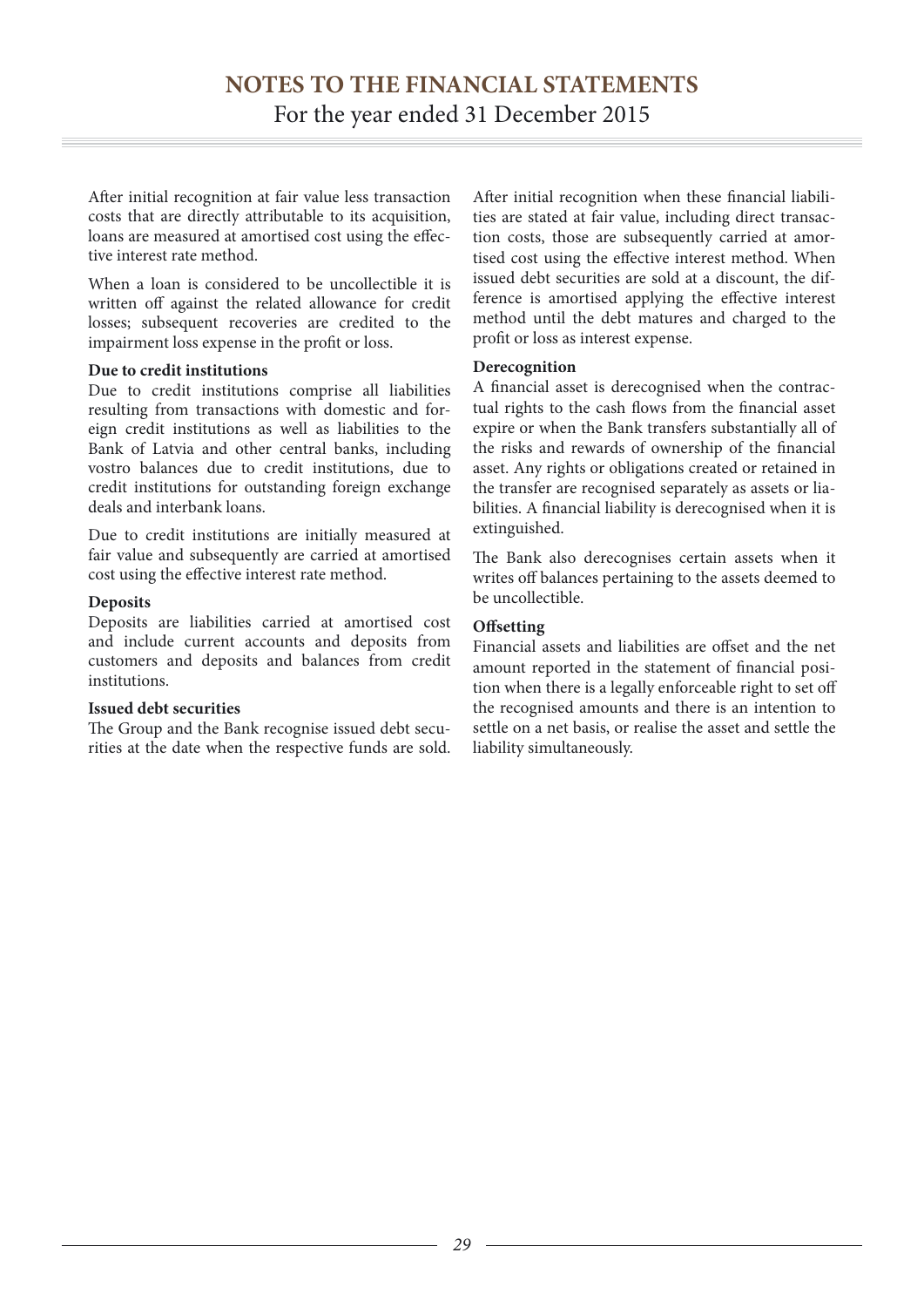#### **Fair value measurement of financial assets and financial liabilities**

A number of the Bank's accounting policies and disclosures require the determination of fair value for financial assets and liabilities. Fair value is the amount for which an asset could be exchanged, or a liability settled, between knowledgeable, willing parties in an arm's length transaction on the measurement date. The methods described below have been used for the determination of fair values. When applicable, further information about the assumptions made in determining fair values is disclosed in the respective notes.

### *Due from credit institutions*

The fair value of placements on demand, overnight deposits and floating rate placements is their carrying amount. The estimated fair value of fixed interest bearing deposits is based on discounted cash flows using prevailing money-market interest rates for debts with similar credit risk and remaining maturity.

### *Loans to customers*

The estimated fair value of loans represents the discounted amount of estimated future cash flows expected to be received. The interest rates used to discount estimated cash flows are based on the prevailing money-market interest rates curve plus an adequate credit spread.

### *Shares and other securities with non-fixed income*

The fair value of shares and other securities with non-fixed income is determined by reference to their quoted bid price at the reporting date, if available. For non-listed shares, where disposal is limited, the assumption was made that the reliable estimate of fair value is not possible; such items are carried at cost less impairment.

### **Derivative financial instruments**

The fair value of currency swaps is estimated by discounting the contractual cash flows to be received and to be paid in appropriate foreign currencies for the residual maturity, and translating the difference of the discounted cash flows into eiro, applying the exchange rate set by the European Central Bank. EURIBOR and LIBOR interest rates are used as benchmark for risk-free interest rate for discounting purposes.

### *Due to credit institutions and customers*

The estimated fair value of deposits with no stated maturity, which includes non-interest-bearing deposits, is the amount repayable on demand. The estimated fair value of overnight deposits is their carrying amount. The estimated fair value of fixed interest-bearing deposits not quoted in the active market is based on discounted cash flows using interest rates for new debts with similar remaining maturity.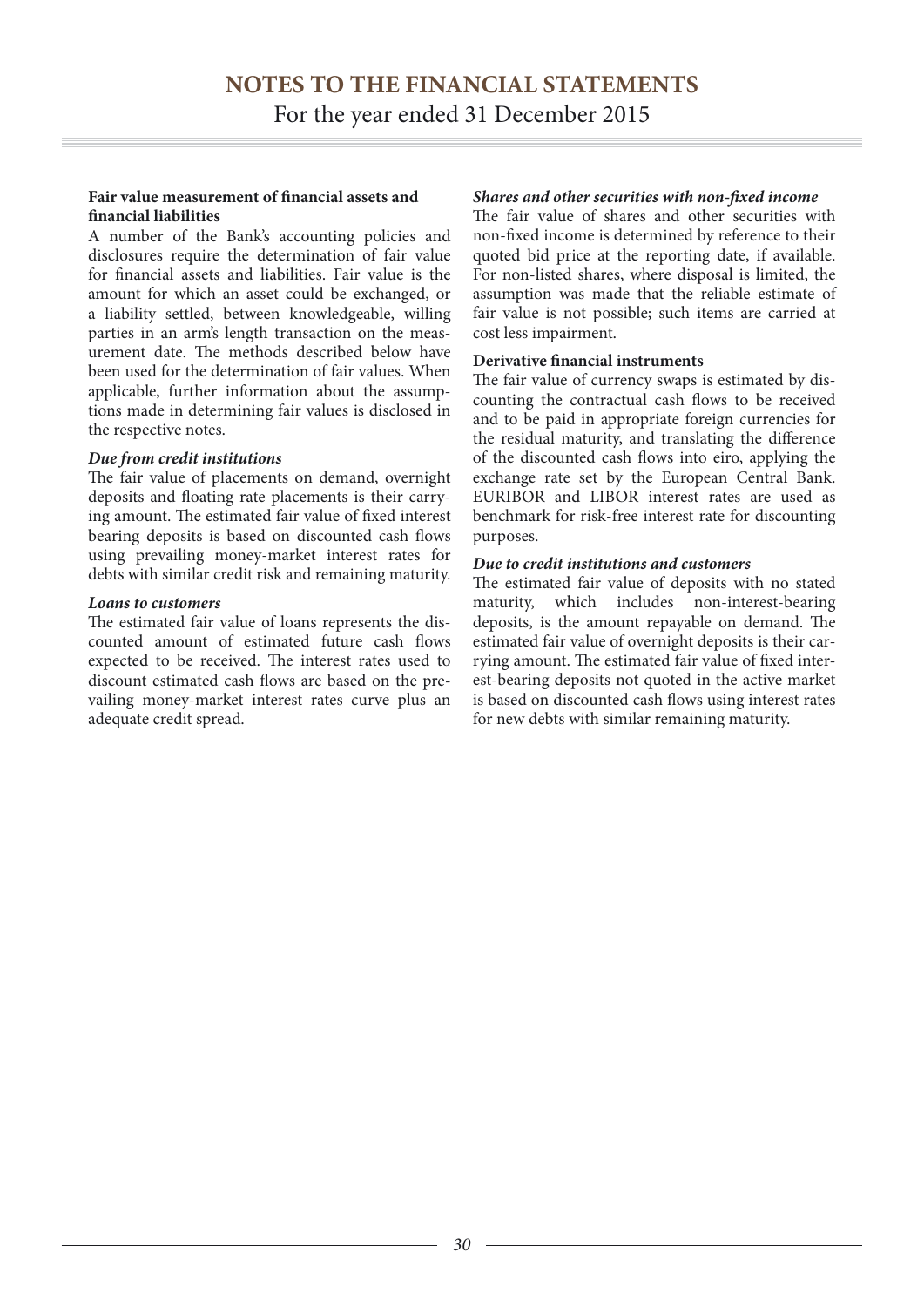### **Impairment**

### *Financial assets*

At each reporting date the Bank assesses whether there is objective evidence that financial assets not carried at fair value through profit or loss are impaired. Financial assets are impaired when objective evidence demonstrates that a loss event has occurred after the initial recognition of the asset, and that the loss event has an impact on the future cash flows of the asset that can be estimated reliably.

Objective evidence that financial assets are impaired can include default or delinquency by a borrower or issuer, restructuring of a loan or advance by the Group and Bank on terms that the Group and Bank would not otherwise consider, indications that a borrower or issuer will enter bankruptcy, the disappearance of an active market for a security, or other observable data relating to a group of assets such as adverse changes in the payment status of borrowers or issuers in the group, or economic conditions that correlate with defaults in the group. In addition, for an investment in an equity security, a significant or prolonged decline in its fair value below its cost is objective evidence of impairment.

All loans and receivables from customers and held-to-maturity and available-for-sale investment securities are assessed for specific impairment. Accordingly, the Bank does not set aside a collective impairment allowance on loans and receivables due from customers and held-to-maturity investment securities.

Loans and receivables are stated in the statement of financial position at amortised cost, less any allowances for credit losses. Impairment losses and recoveries are recognised monthly based on regular loan reviews. Allowances during the period are reflected in the profit or loss.

Impairment losses on assets carried at amortised cost are measured as the difference between the carrying amount of the financial asset and the present value of estimated future cash flows discounted at the asset's original effective interest rate. Losses are recognised in profit or loss and reflected in an allowance account against loans and receivables or held to maturity financial investments. Interest on the impaired asset continues to be recognised through the unwinding of the discount. When a subsequent event causes the amount of impairment loss to decrease, the decrease in impairment loss is reversed through profit or loss.

Impairment losses on available-for-sale assets are recognised by transferring the cumulative loss that has been recognised as other comprehensive income to profit or loss. The cumulative loss that is removed from equity and recognised in profit or loss is the difference between the acquisition cost, net of any principal repayment and amortisation, and the current fair value, less any impairment loss previously recognised in income statement.

If, in a subsequent period, the fair value of an impaired available-for-sale debt security increases and the increase can be objectively related to an event occurring after the impairment loss was recognised in profit or loss, the impairment loss is reversed, with the amount of the reversal recognised in profit or loss. However, any subsequent recovery in the fair value of an impaired available-for-sale equity security is recognised as other comprehensive income.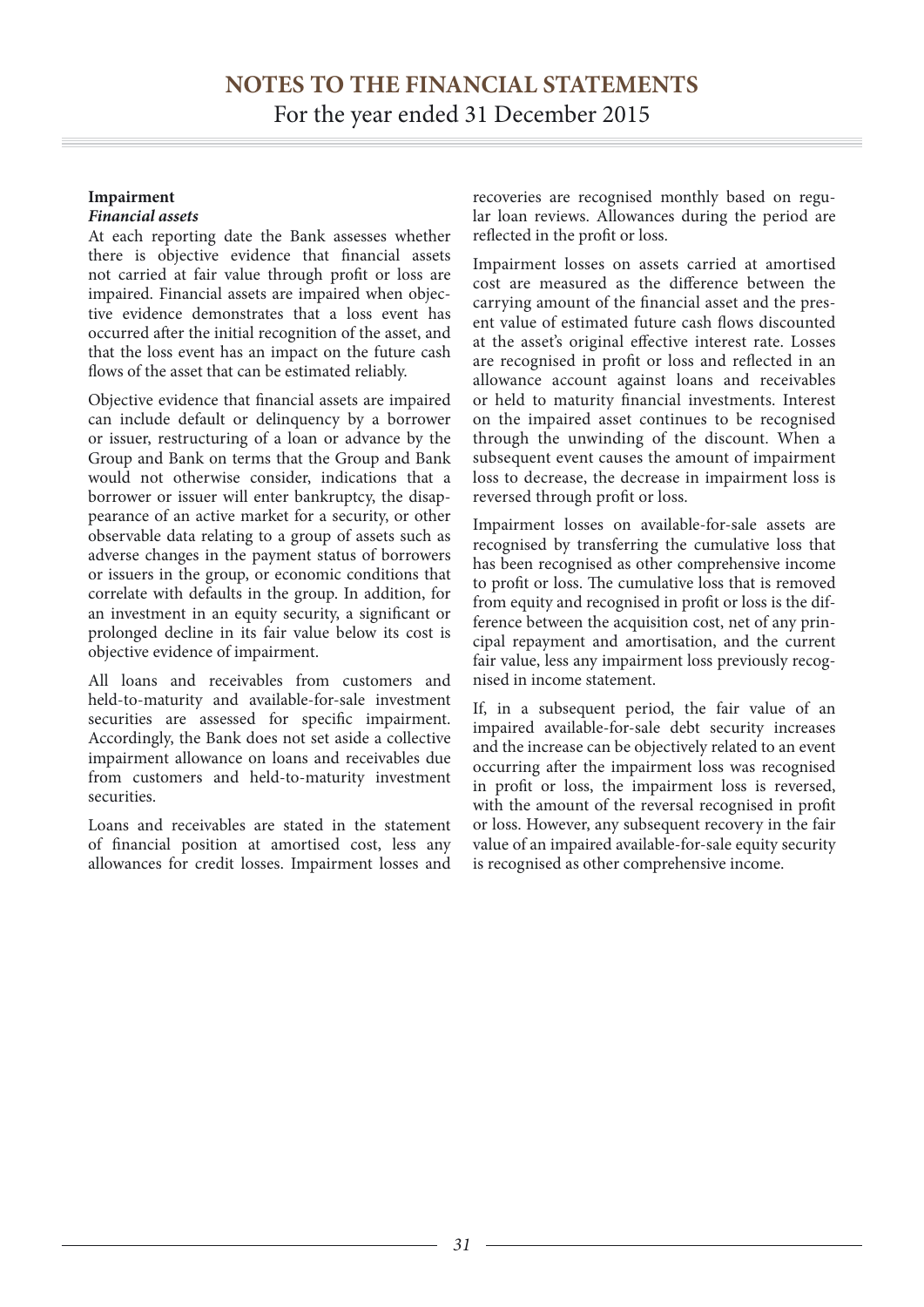#### *Non-financial assets*

The carrying amounts of the Bank's non-financial assets, other than investment property and deferred tax assets, are reviewed at each reporting date to determine whether there is any indication of impairment. If any such indication exists then the asset's recoverable amount is estimated.

An impairment loss is recognised if the carrying amount of an asset or its cash-generating unit exceeds its recoverable amount. A cash-generating unit is the smallest identifiable asset group that generates cash flows that largely are independent from other assets and groups. Impairment losses are recognised in profit or loss. Impairment losses recognised in respect of cash-generating units are allocated first to reduce the carrying amount of any goodwill allocated to the units and then to reduce the carrying amount of the other assets in the unit (group of units) on a pro rata basis.

The recoverable amount of an asset or cashgenerating unit is the greater of its value in use and its fair value less costs to sell. In assessing value in use, the estimated future cash flows are discounted to their present value using a pre-tax discount rate that reflects current market assessments of the time value of money and the risks specific to the asset.

An impairment loss in respect of goodwill is not reversed. In respect of other assets, impairment losses recognised in prior periods are assessed at each reporting date for any indications that the loss has decreased or no longer exists. An impairment loss is reversed if there has been a change in the estimates used to determine the recoverable amount. An impairment loss is reversed only to the extent that the asset's carrying amount does not exceed the carrying amount that would have been determined, net of depreciation or amortisation, if no impairment loss had been recognised.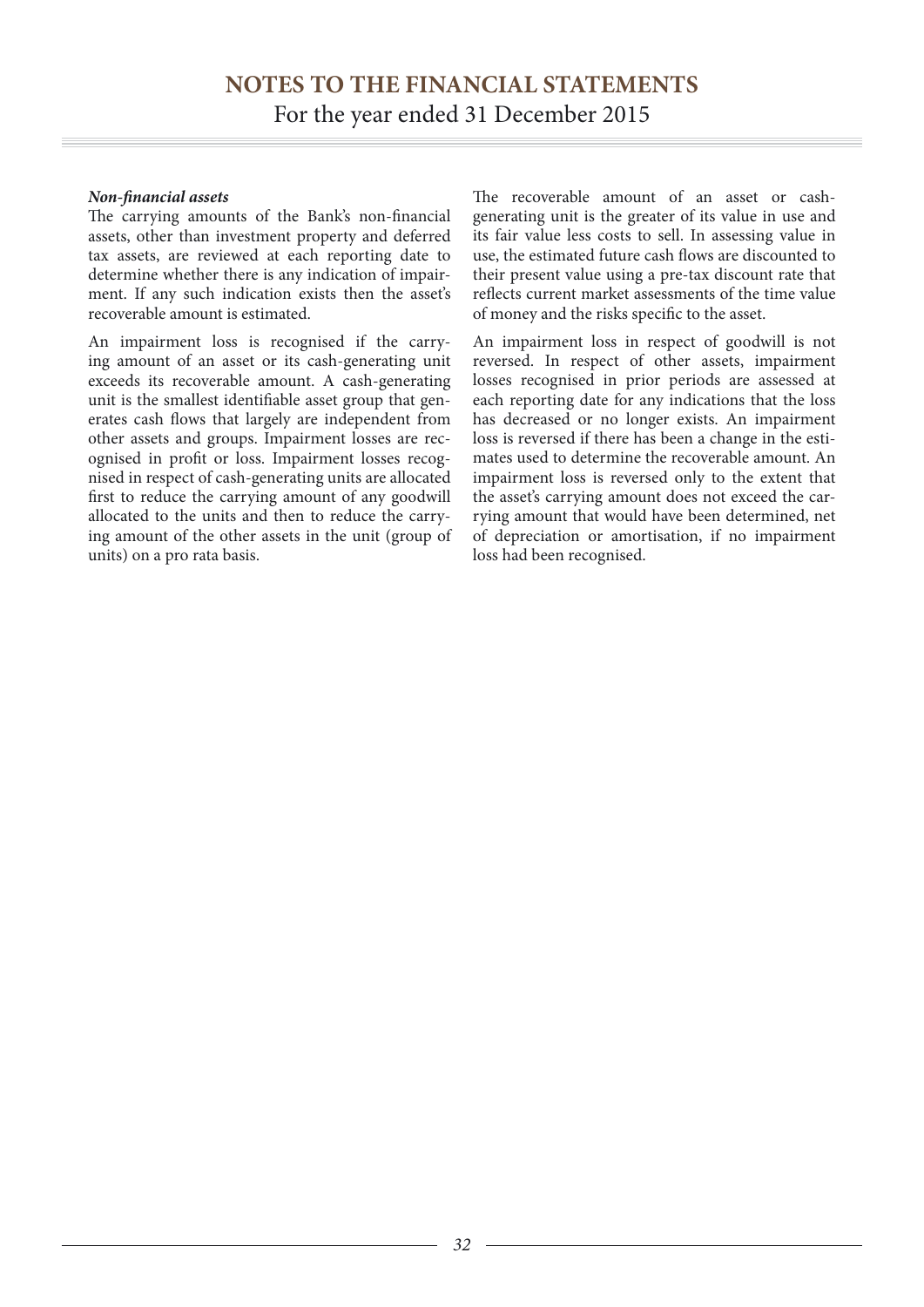### *Assumed collateral*

As part of the normal course of business the Group and the Bank occasionally take possession of property that originally was pledged as security for a loan. When the Group or the Bank acquires (i.e. gains a full title to) a property in this way, the property's classification follows the nature of its intended use by the Group or the Bank. When the Group or the Bank is uncertain of its intentions with respect to land and buildings that it has repossessed, those properties are classified as investment property. Other types of collateral are classified as other assets.

### **Intangible assets**

The Bank's intangible assets comprise software licences. The intangible assets are accounted for at their historical cost less amortisation and impairment, if any. The intangible asset's amortisation term of two to twenty years is determined by the Bank based on the intangible asset's useful life, if any; in the event that such a term is not stated, the Bank amortises the intangible asset over a period of 5 years. The Bank applies the straight-line method of amortisation of intangible assets.

### **Property and equipment**

Property and equipment, exept for motor vehicles, are recorded in the Financial Statements at their historical cost less accumulated depreciation and impairment, if any.

| Depreciation periods for individual categories of assets |          |  |  |
|----------------------------------------------------------|----------|--|--|
| <b>Buildings</b>                                         | 50 years |  |  |
| Machinery                                                | 5 years  |  |  |
| Motor vehicles                                           | 5 years  |  |  |
| Other tangible fixed assets                              | 10 years |  |  |
| Computers                                                | 5 years  |  |  |

Land and assets under construction are not depreciated. Costs relating to the maintenance and repair of the Group`s and Bank's property and equipment are included in the profit or loss when they arise. Whenever a complete repair and renovation prolong the asset's useful life (change the value of the asset), then the repair and renovation expenditure amount is added to the fixed asset's carrying amount.

Depreciation methods, useful lives and residual values are reviewed annually.

Items of property and equipment are carried at cost less accumulated depreciation and accumulated impairment losses, except for motor vehicles which are carried at revalued amounts as described below. Cost is the amount of cash or cash equivalents paid or the fair value of the consideration given to acquire an asset at the time of its acquisition or construction. The cost includes expenditures that are directly attributable to the acquisition of the asset.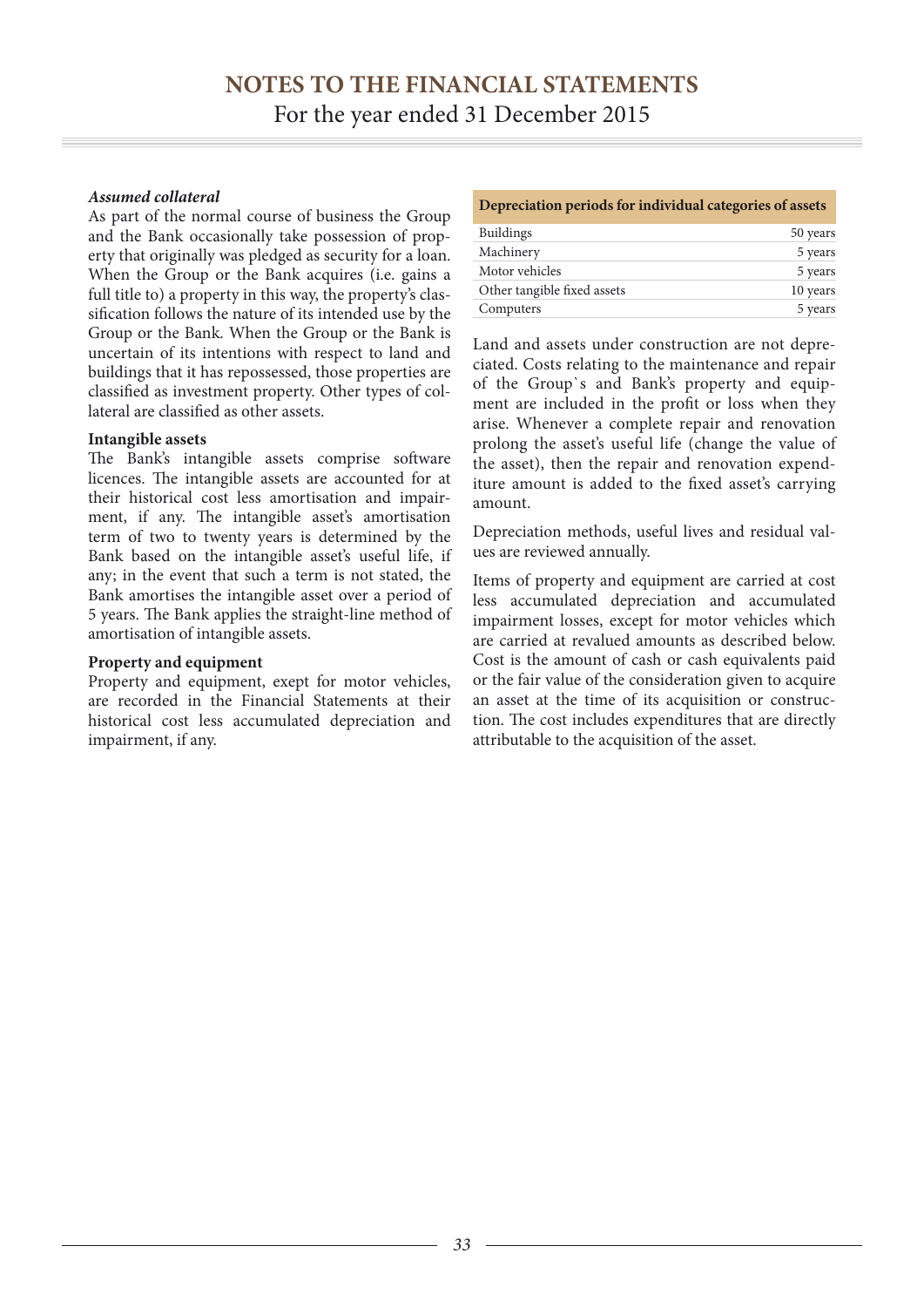Motor vehicles are subject to revaluation on a regular basis, at least every 5 years. The frequency of revaluation depends upon the extent of the estimated movements in the fair values of the vehicles being revalued. A revaluation increase on a vehicle is recognised in other comprehensive income except to the extent that it reverses a previous revaluation decrease recognised in the income statement, in which case it is recognised in the income statement.

A revaluation decrease on a vehicle is recognised in the income statement except to the extent that it reverses a previous revaluation increase recognised in other comprehensive income, in which case it is recognised in other comprehensive income.

Fair value of vehicles is determined using the comparative method, which is based on recent market transactions with comparable vehicles. For valuation of selected vehicles, for which there are no observable data on recent market transactions, management relies on external valuations based on comparative valuation method and assesses the reliability of such valuation in light of the current market situation.

### **Investment property**

Investment property is property held either to earn rental income or for capital appreciation or for both, but not for sale in the ordinary course of business, use in the supply of services or for administrative purposes. Some investment property has been acquired through the enforcement of security over loans and advances.

When the use of a property changes such that it is reclassified as property and equipment, its fair value at the date of reclasiffication becomes its deemed cost for subsequent accounting.

Investment property is initially recognised in the statement of financial position at its acquisition cost. Subsequently, the investment property is revalued and accounted for at its fair value based on its market price. Fair market value for land plots, buildings and other real property items is determined on the basis of annual property appraisals from certified appraisers. Gain or loss from the change in the value is recorded in the profit or loss and reported under the item "Gain or loss on revaluation of investment property".

### **Lease**

### *Operating lease(The Group and the Bank as the lessees)*

Operating lease payments are recognised in the income statement over the lease term on a straightline basis.

### **Interests in equity-accounted investees**

The Group's interests in equity-accounted investees comprise interests in associates and a joint ventures.

Associates are those entities in which the Group has significant influence, but not control or joint control, over the financial and operating policies.

A joint venture is an arrangement in which the Group has joint control, whereby the Group has rights to the net assets of the arrangement, rather than rights to its assets and obligations for its liabilities.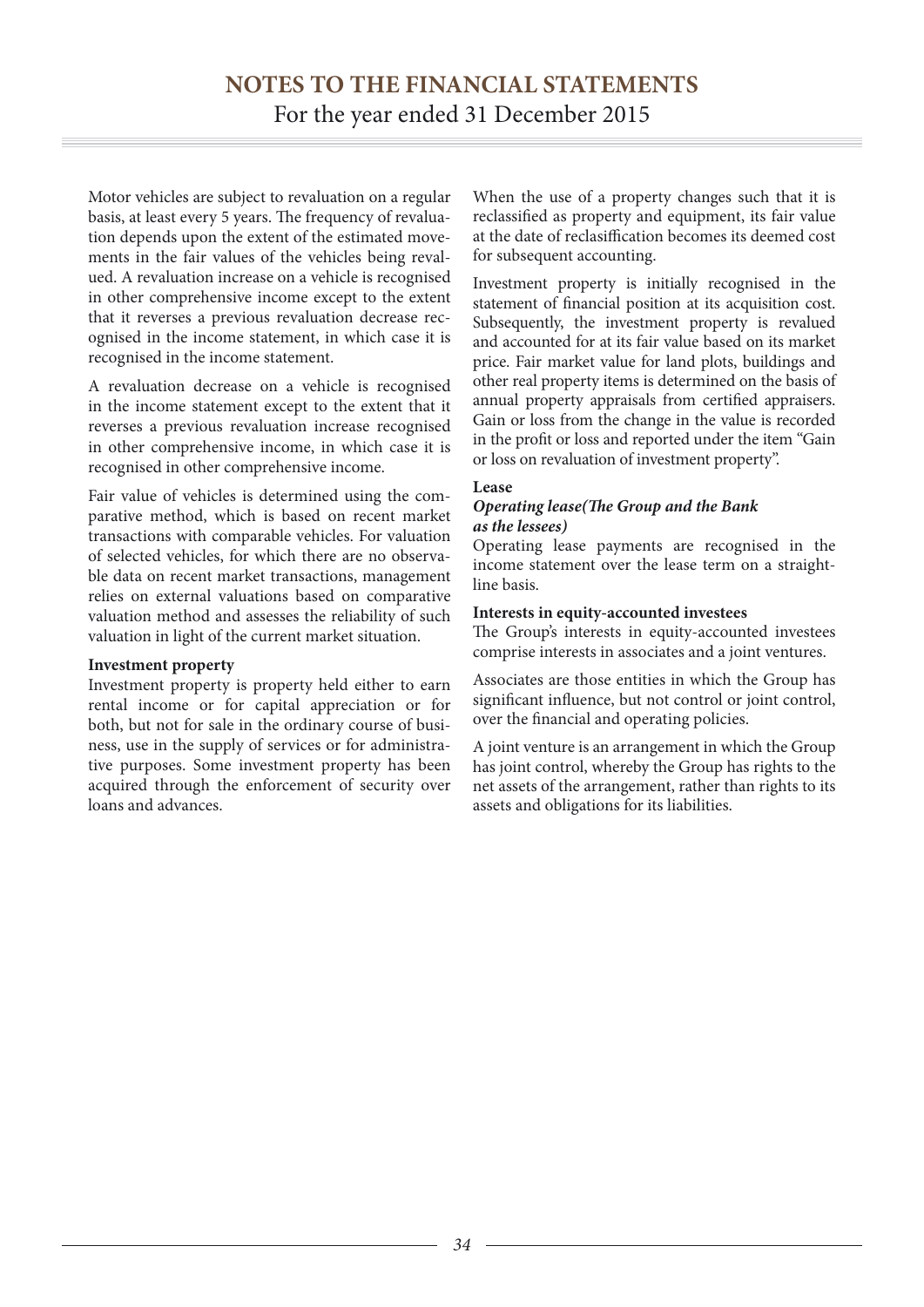Interests in associates and the joint venture are accounted for using the equity method.

Subsequent to initial recognition, the consolidated financial statements include the Group's share of the profit or loss and OCI of equity-accounted investees, until the date on which significant influence or joint control ceases. When the Group's share of losses exceeds its interest in the equity accounted investees, that interest is reduced to nil and recognition of further losses is discontinued except to the extent that the Group has incurred obligations in respect of the equity accounted investees.

### **Repo operations (repos)**

Securities sold under sale and repurchase ("repo") agreements are accounted for as secured financing transactions, with the securities retained in the statement of financial position and the counterparty liability included in amounts payable under repo transactions. The difference between the sale and repurchase price represents the interest expense and is recognised in the profit or loss over the term of the repo agreement using the effective interest rate method.

Securities purchased under agreements to resell ("reverse repo") are recorded as amounts receivable under reverse repo transactions. The differences between the purchase and resale prices are treated as interest income and accrued over the term of the reverse repo agreement using the effective interest method.

If assets purchased under agreement to resell are sold to third parties, the obligation to return securities is recorded as a trading liability and measured at fair value.

### **Cash and cash equivalents**

Cash and cash equivalents comprises cash and deposits with the Bank of Latvia and other credit institutions with an original maturity of less than 3 months, less balances due to the Bank of Latvia and credit institutions with an original maturity of less than 3 months.

### **Taxation**

Income tax expense comprises current and deferred tax. Income tax expense is recognised in the profit or loss except to the extent that it relates to items recognised directly in equity or in other comprehensive income.

Current tax is the expected tax payable on the taxable income for the year, using tax rates enacted or substantively enacted at the reporting date, and any adjustment to tax payable in respect of previous years.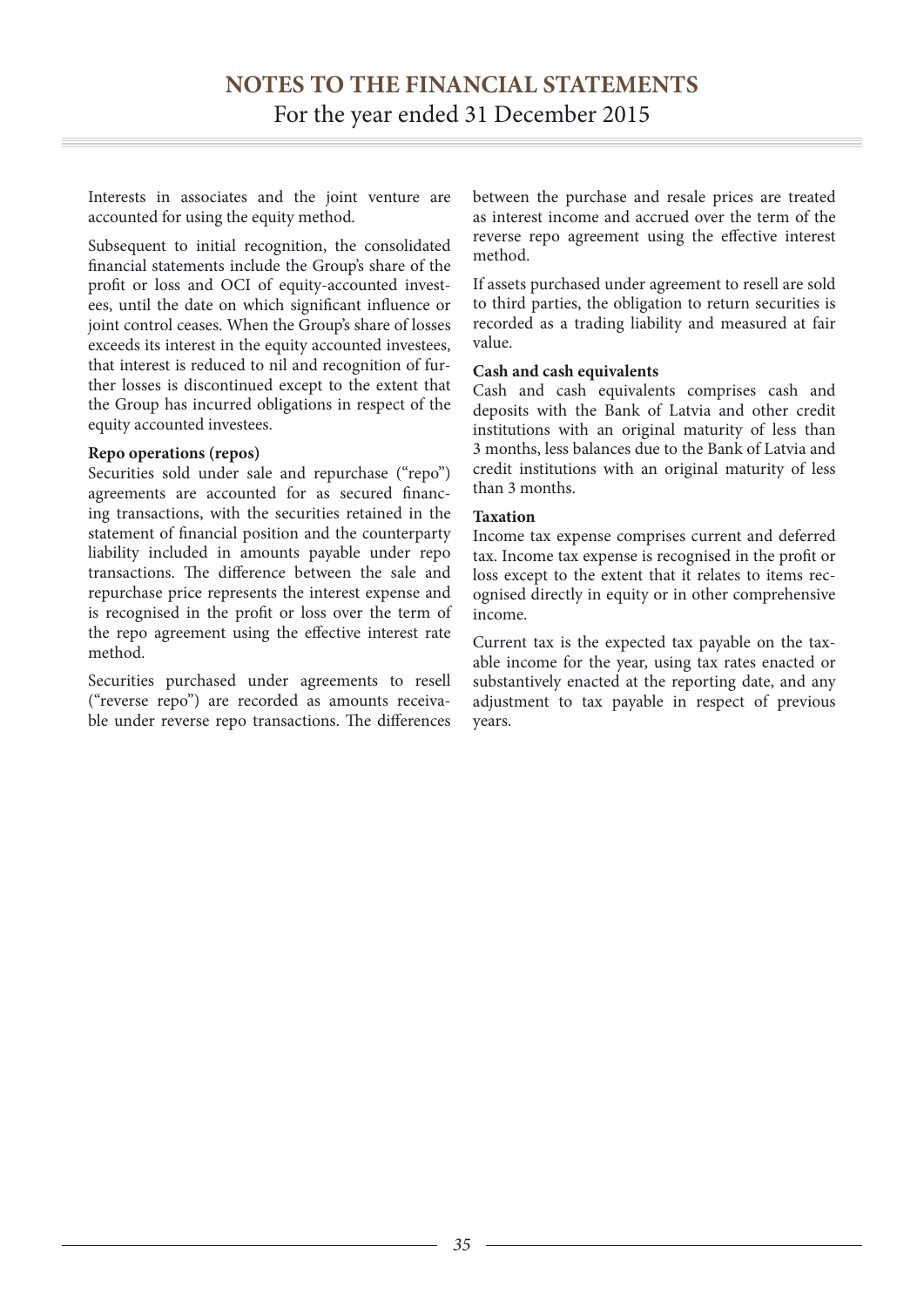Deferred tax is provided for temporary differences between the carrying amounts of assets and liabilities for financial reporting purposes and the amounts used for taxation purposes. Deferred tax is not recognised for the following temporary differences: the initial recognition of goodwill, the initial recognition of assets or liabilities in a transaction that is not a business combination and that affects neither accounting nor taxable profit or loss, and differences relating to investments in subsidiaries to the extent that they probably will not reverse in the foreseeable future. Deferred tax is measured at the tax rates that are expected to be applied to the temporary differences when they reverse, based on the laws that have been enacted or substantively enacted by the reporting date.

A deferred tax asset is recognised only to the extent that it is probable that future taxable profits will be available against which the asset can be utilised. Deferred tax assets are reviewed at each reporting date and are reduced to the extent that it is no longer probable that the related tax benefit will be realised.

### **Provisions**

A provision is recognised in the statement of financial position when the Group or Bank has a legal or constructive obligation as a result of a past event, and it is probable that an outflow of economic benefits will be required to settle the obligation. If the effect is material, provisions are determined by discounting the expected future cash flows at a pre-tax rate that reflects current market assessments of the time value of money and, where appropriate, the risks specific to the liability.

### **Short-term employee benefits**

Short-term employee benefits like salaries, social benefit payments, bonuses and vacation pay are measured on an undiscounted basis and are expensed as the related service is provided in accordance with accrual principle.

A provision is recognised for the amount expected to be paid under short-term cash bonus of profit sharing plans if the Bank has a present legal or constructive obligation to pay this amount as a result of past service provided by the employee and the obligation can be estimated reliably.

The provision for employee holiday pay is calculated for each Group and Bank employee based on the total number of holidays earned but not taken, multiplied by the average daily remuneration expense for the preceding six months, to which the relevant social security expense is added.

### **Credit related commitments**

In the normal course of business, the Bank enters into credit related commitments, comprising undrawn loan commitments, letters of credit and guarantees, and provides other forms of credit insurance.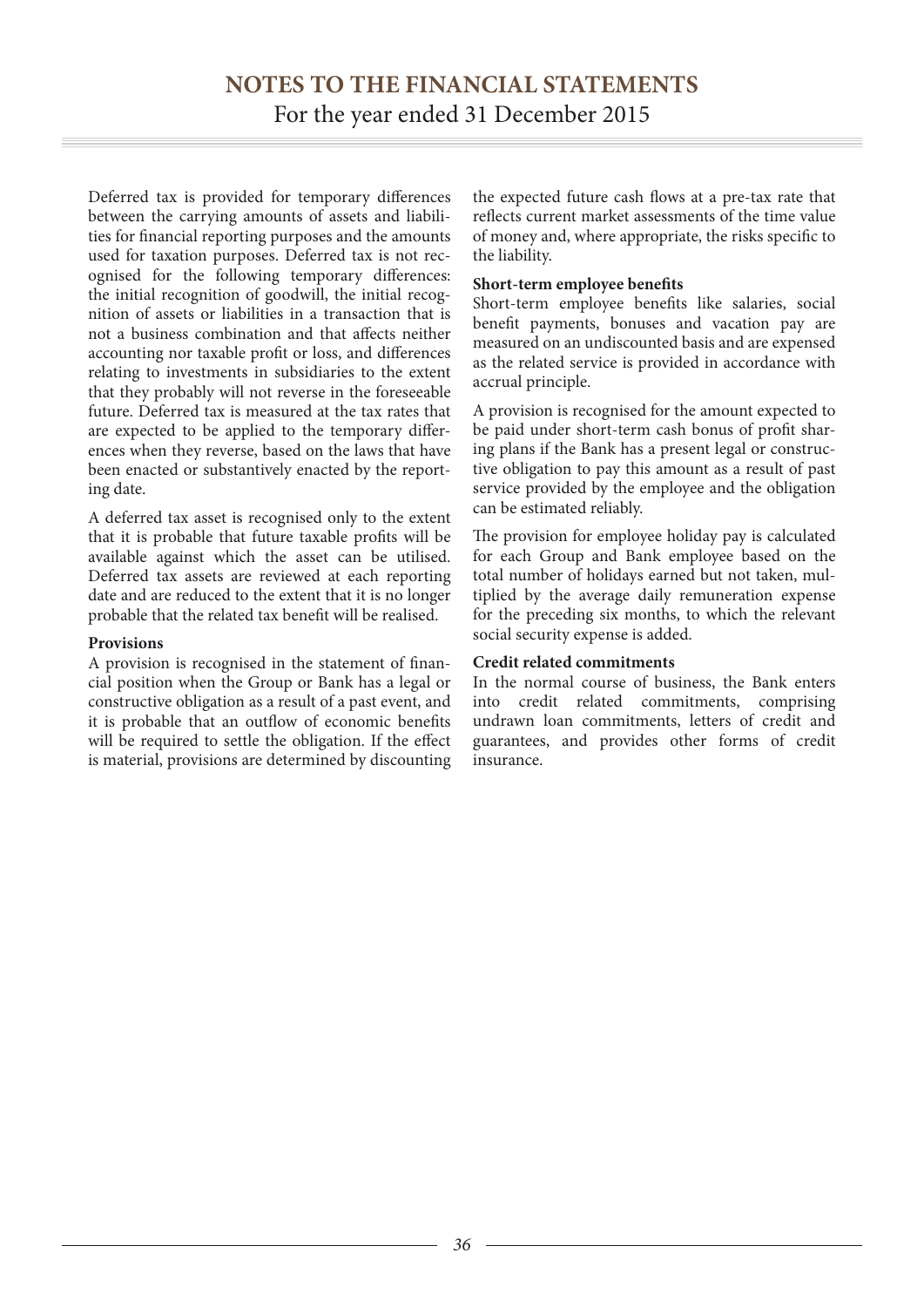Financial guarantees are contracts that require the Bank to make specified payments to reimburse the holder for a loss it incurs because a specified debtor fails to make payment when due in accordance with the terms of a debt instrument.

A financial guarantee liability is recognised initially at fair value net of associated transaction costs, and is measured subsequently at the higher of the amount initially recognised less cumulative amortisation or the amount of provision for losses under the guarantee. Provisions for losses under financial guarantees and other credit related commitments are recognised when losses are considered probable and can be measured reliably.

Financial guarantee liabilities and provisions for other credit related commitment are included within other liabilities.

### **Dividends**

The ability of the Group to declare and pay dividends is subject to the rules and regulations of the Latvian legislation.

Dividends in relation to ordinary shares are reflected as an appropriation of retained earnings in the period when they are declared.

#### **Presentation of segment information**

Segment is the Group's or the Bank's identifiable component which:

- can be identified by types of products offered or types of services provided (business segment), or by types of products offered or types of services provided in a specific economic environment (geographical segment) and
- is exposed to risks and derives benefits which are different from those peculiar to other segments.

Information about business segment is used as the basic format whereby the Bank and the Group present segment information.

The Bank's Board is the chief operating decision maker.

The Group and the Bank specify that, according to certain requirements of IFRS 8: Operating Segments, the Group's sole business segment is the entire Bank and its operating results are reviewed regularly by the Group's and the Bank's Board to make decisions about resources to be allocated to the segment and assess its performance. Any other level if itemisation does not meet the quantitative thresholds set out by IFRS (adopted in the EU).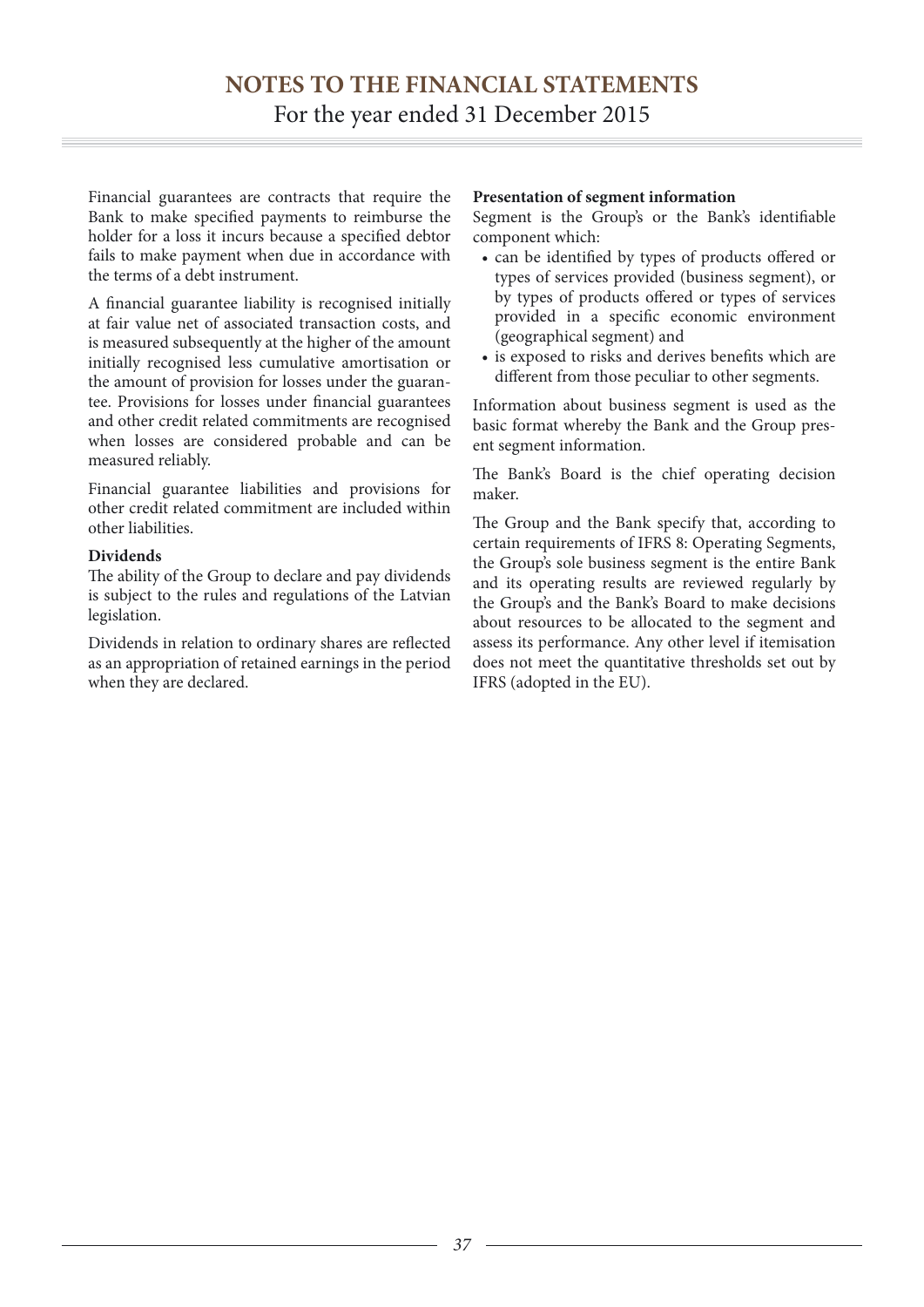### 4. Risk Management

The Bank's activities expose it to a variety of financial and non-financial risks and those activities involve the analysis, evaluation, acceptance and management of some degree of risk or combination of risks. Taking risks is core to the financial business, and these risks are an inevitable consequence of being in business. The Bank's strategic aim is therefore to achieve an appropriate balance between risk and return and minimise potential adverse effect on the Bank's financial performance.

The risk management system, being an integral part of internal control system of the Bank, is based on the principal requirements of effective supervision of banks by Financial and the Capital Market Commission and the Basel Committee on Banking Supervision.

The most important types of risk are compliance and reputational risk, credit risk, liquidity risk, interest rate risk, foreign exchange risk and operational risk. The independent risk control process does not include business risks such as changes in the environment, technology and industry. They are monitored through the Bank's strategic planning process.

Risk management in the Bank is centralised and is carried out by the Management Board under policies approved by Supervisory Council. Risk management polices are subject to yearly review. There are three committees in the Bank responsible for risk management – the Credit Committee, the Resources Supervision Committee and Customer Due Diligence Committee. In addition, internal audit is responsible for the independent review of risk management and control environment.

The Management Board of the Bank is responsible for monitoring and implementation of risk mitigation measures and making sure that the Bank operates within the established risk parameters. The Head of Risk Department of the Bank is responsible for the overall risk management and compliance functions, ensuring the implementation of common principles and methods for identifying, measuring, managing and reporting both financial and non-financial risks.

The Bank's risk management policies are designed to identify, analyse, and measure significant risks, to set appropriate risk limits and controls, and to monitor the risk and adherence to limits by means of reliable and up-to-date management information system. Since 2014, the Directive 2013/36/EU of the European Parliament and of the Council of 26 June 2013 has been applied on access to the activity of credit institutions and the prudential supervision of credit institutions and investment firms and the Regulation (EU) No 575/2013 of the European Parliament and of the Council of 26 June 2013 on prudential requirements for credit institutions and investment firms.

### **Compliance risk**

The Bank is committed to maintaining a robust compliance-risk management framework, which makes it possible to:

- prevent losses or imposition of legal obligations or legal/regulatory sanctions or deterioration of the Bank's reputation;
- ensure that the Bank adheres to compliance laws, rules and standards.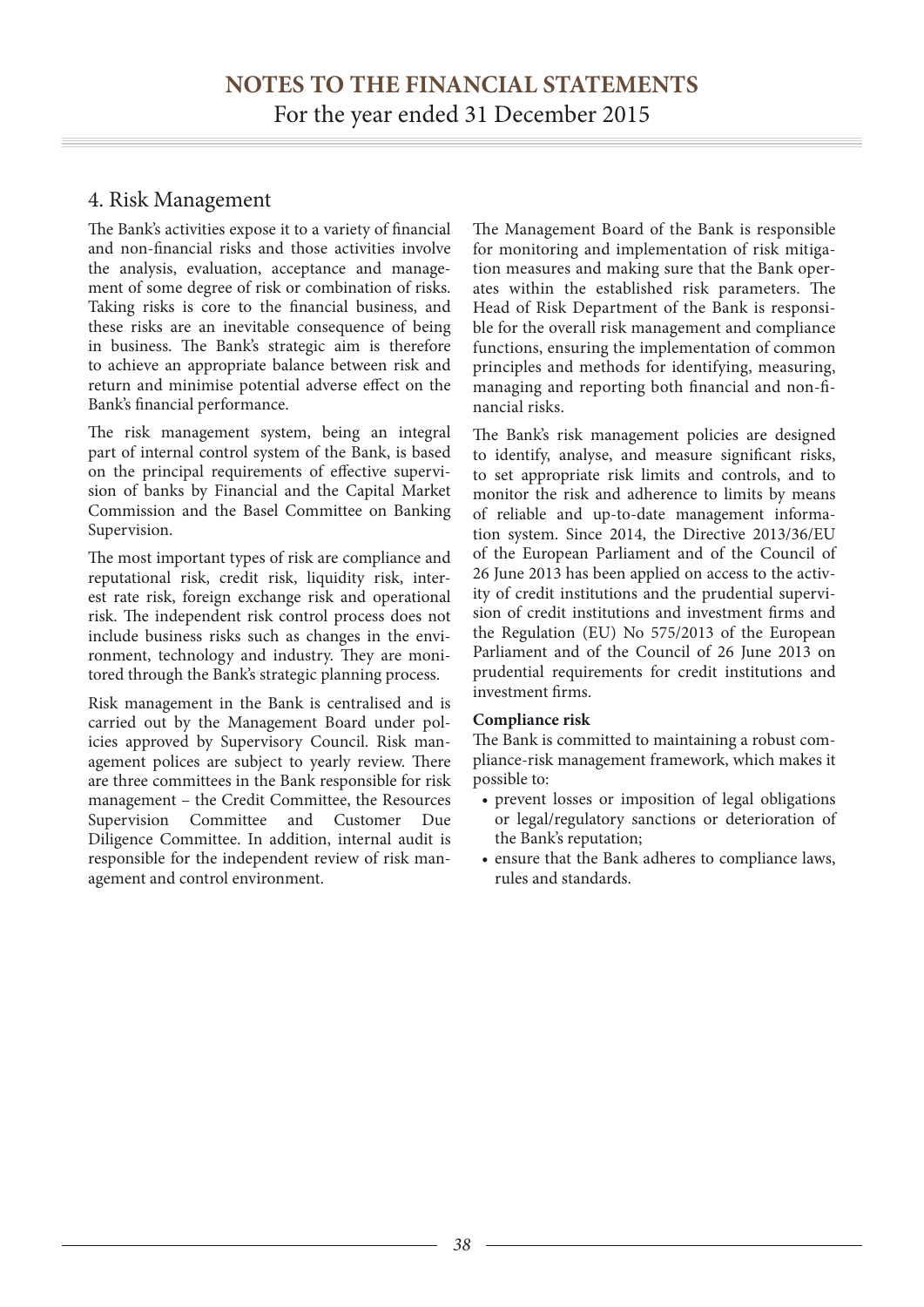The Bank regularly evaluates the level of compliance risk and ensures minimisation of the risk level by setting forth risk mitigation measures and taking preventive action to ensure compliance.

The Bank has formulated and approved its policy whose purpose is to establish an effective Bankwide framework for managing compliance risk in order to prevent losses or imposition of legal obligations or legal/regulatory sanctions or deterioration of the Bank's reputation and to ensure that the Bank adheres to compliance laws, rules and standards.

The policy sets forth the basic principles of managing and monitoring compliance risk, establishes for the Bank's senior management and functional units clear lines of roles / responsibilities and authority for managing compliance risk, the core principles for identifying, measuring and assessing compliance risk, prescribes risk mitigation measures, provides for employee compliance training, and the manner for submitting relevant reports and information.

According to the requirements of the policy, the Bank draws up and regularly updates its internal regulatory documents required to ensure a proper management of compliance risk.

The Bank manages compliance risk in accordance with annual action plans approved by the Bank's Board. The action plans prescribe compliance risk management-specific measures: revision and improvement of the compliance-risk management framework to align it with the changes in the Bank's business activities and external conditions that affect the activities.

The Bank identifies compliance risk in order to measure the overall level of compliance risk, carries out the risk assessment and documentation and to ensure as follows: before launching new products and embarking on new activities, the Bank identifies compliance risk associated with a particular activity and evaluates whether the Bank will Bank adhere to compliance laws, rules and standards when carrying out the activity.

To be able to assess compliance risk and measure the overall level of compliance risk, the Bank has developed a technique used to assess compliance risk. Under the technique, the Bank regularly measures the level of compliance risk and submits reports which contain proposals on how to improve the Bank's work.

At least once every year, the Bank carries out the assessment of compliance risk associated with all areas of the Bank's business and lines of business. Depending on the results obtained, the Bank undertakes (if necessary) compliance risk mitigation-specific measures, such as improvement of the internal regulatory and guidance documents, establishing more stringent controls (random checks/spot audits), employee training, and other relevant activities.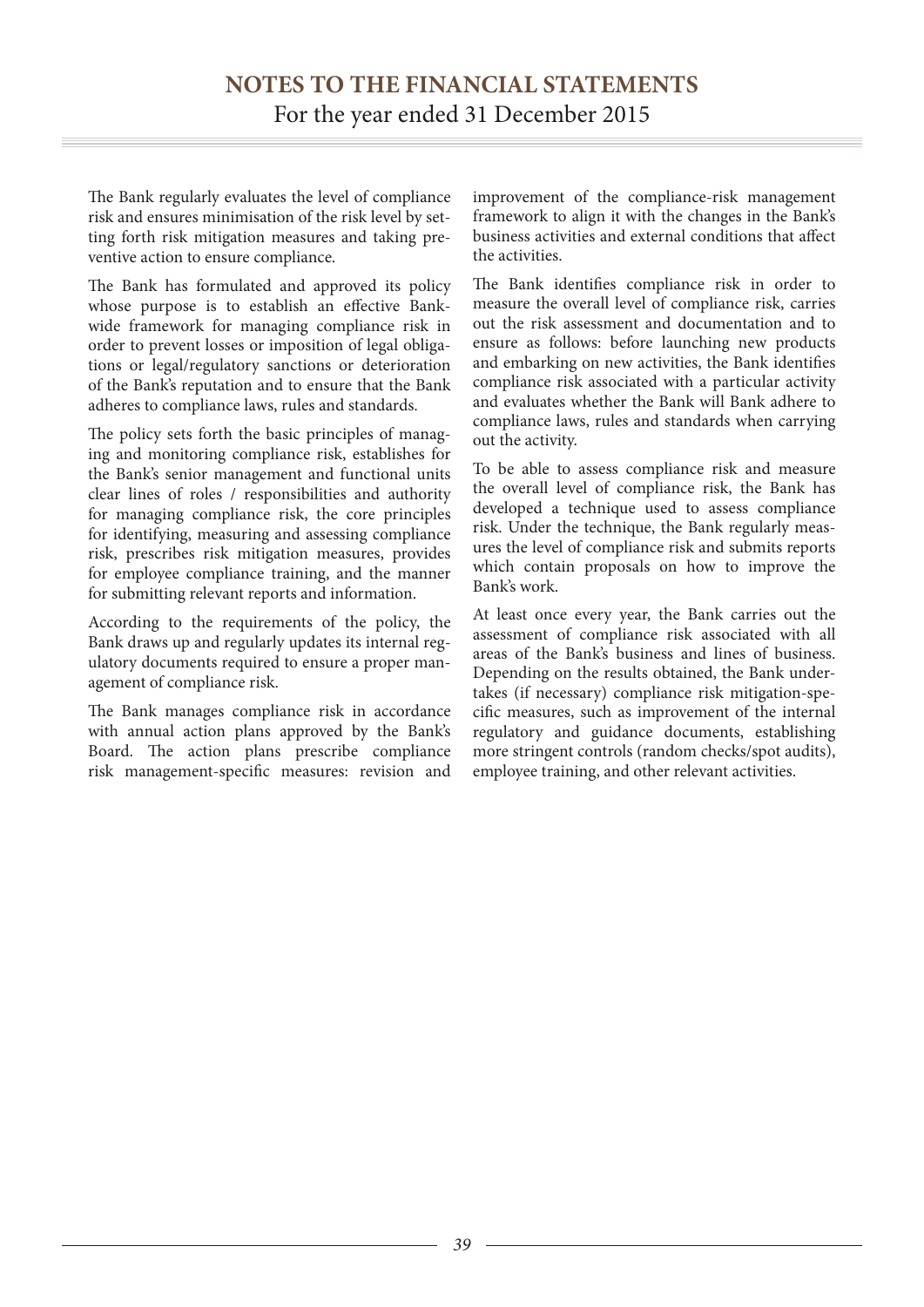#### **Bank's money laundering and terrorist financing risk (ML/TF risk)**

The Bank has implemented and consistently adheres to еру requirements and principles of the AML/CFT regime, as set forth by:

- 1. the applicable laws and regulations of the Republic of Latvia;
- 2. the Financial and Capital Market Commission's (FCMC) regulations and recommendations;
- 3. the international AML/CFT regulatory framework (legal instruments and recommendations) 4. international best practices.

The Bank has formulated and adopted the Anti-Money Laundering and Counter-Terrorist Financing Policy in order to establish and have in place an effective and efficient ML/TF risk management system designed to prevent the Bank's involvement in money laundering and terrorist financing. The Policy sets forth the Bank's strategy, the tasks and responsibilities of the Bank's senior management and functional units while managing ML/TF risk, the process of identifying, evaluating and monitoring ML/TF risk, risk mitigation measures, training Bank's staff on AML/CFT matters, manner of submitting relevant reports and information, the basic principles and elements of the Bank's Internal Control System specifically intended to ensure the Bank's AML/CFT compliance.

To reduce ML/TF risk, the Bank has established the Internal Control System (ICS) whose purpose is to ensure the Bank's compliance with the AML/CFT laws and to document internal control review processes. The Bank allocates sufficient resources to operate the ICS effectively.

The Bank's ICS specifically provides for:

- initial customer due diligence (CDD) before establishing a business relationship with a customer;
- identification of customers and their authorised representatives;
- initial (primary) enhanced due diligence (EDD) applied to customers posing high risk;
- assessment of customer's ML/TF risk profile;
- enhanced due diligence (EDD) applied to customers during the course of the existing business relationship;
- supervision and monitoring of customers' transactions;
- identification (detection) of unusual and suspicious transactions;
- discontinuance of the existing business relationship with customer if the Banka cannot obtain the information required for enhanced die diligence (EDD);
- retaining of the information, documents and results obtained during customer identification, customer due diligence and supervision (monitoring) of customers' transactions;
- the rights, duties and responsibility of Bank's staff while fulfilling the requirements of the Bank's ICS.

The Bank does not commence a business relationship with a non-identified customer if the customer's identity has not been verified and if customer due diligence has not been carried out in accordance with the applicable laws and the Bank's internal regulatory and guidance documents. The Bank does not open anonymous or numbered accounts and does not establish a business relationship with customers of doubtful reputation or customers whose economic (business) activity is not acceptable for the Bank.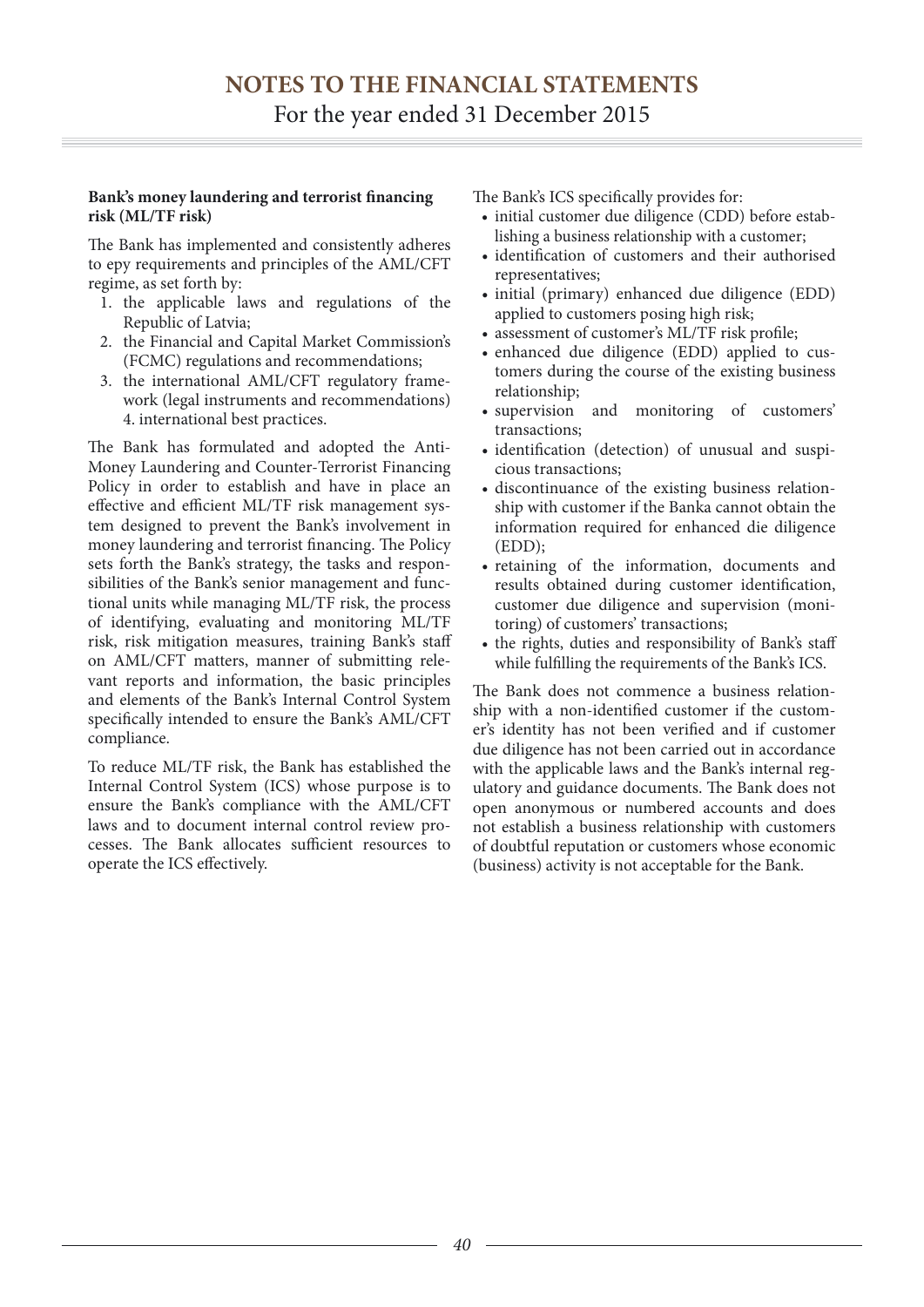AML/CFT training is an important measure for mitigating ML/TF risk. The Bank holds regular employee training sessions to ensure that its employees charged with preventing ML/TF risks have practical working knowledge of AML/CFT legislation, both at the national and international levels, and of all relevant documents and industry best practices and standards, and know how to carry customer due diligence, identify unusual and suspicious transactions, file SARs (Suspicious Activity Reports) or STRs (Suspicious Transaction Reports) and refrain from suspicious transactions.

Explanation concerning fine imposed on the Bank is presented in Note 12.

#### **Credit risk**

The Bank takes on exposures to credit risk, which is the risk that counterparty will cause a financial loss for the Bank by failing to discharge a contractual obligation. Credit risk is the most significant risk for the Bank's business and therefore exposures to credit risk are subject to careful management.

#### *Sources of credit risk*

Credit risk of the Bank arises principally from the placements with credit institutions as well as from lending and investment activities and transactions in derivative financial instruments. There is also credit risk in financial instruments such as letters of credit, guarantees and payment cards' overdraft commitments. There is a delivery risk in relation to foreign exchange transactions.

For the Bank as a payment bank, exposure to credit risk may interfere with liquidity management activities as the Bank should maintain sufficient funds on accounts with principal correspondents to provide necessary customers' payments, which sometimes causes significant concentrations with particular counterparties.

### *Management and control of credit exposures*

The Bank manages, limits and controls concentrations of credit risk whenever they are identified, in particular, to individual counterparties and groups, and to industries and countries.

The Group and Bank structures the levels of credit risk it undertakes by placing limits on the amount of risk accepted in relation to one counterparty, or group of counterparties, and to geographical and industry segments. Such limits are monitored on a revolving basis and subject to an annual or more frequent review, when considered necessary.

Exposures to credit risk are managed through regular analysis of the ability of the existing and potential borrowers and counterparties to meet interest and principal repayment obligations and by changing lending limits where appropriate. The financial analysis, the analysis of external ratings and analysis of business environment of borrowers and counterparties is taken into consideration for such decision-making.

The Group and Bank uses different credit risk management techniques for credit institutions and non-banks, but techniques are applied consistently to all financial instruments used, including sureties and commitments exposures with particular counterparty or group of related counterparties, as well as delivery risk in relation to foreign exchange transactions.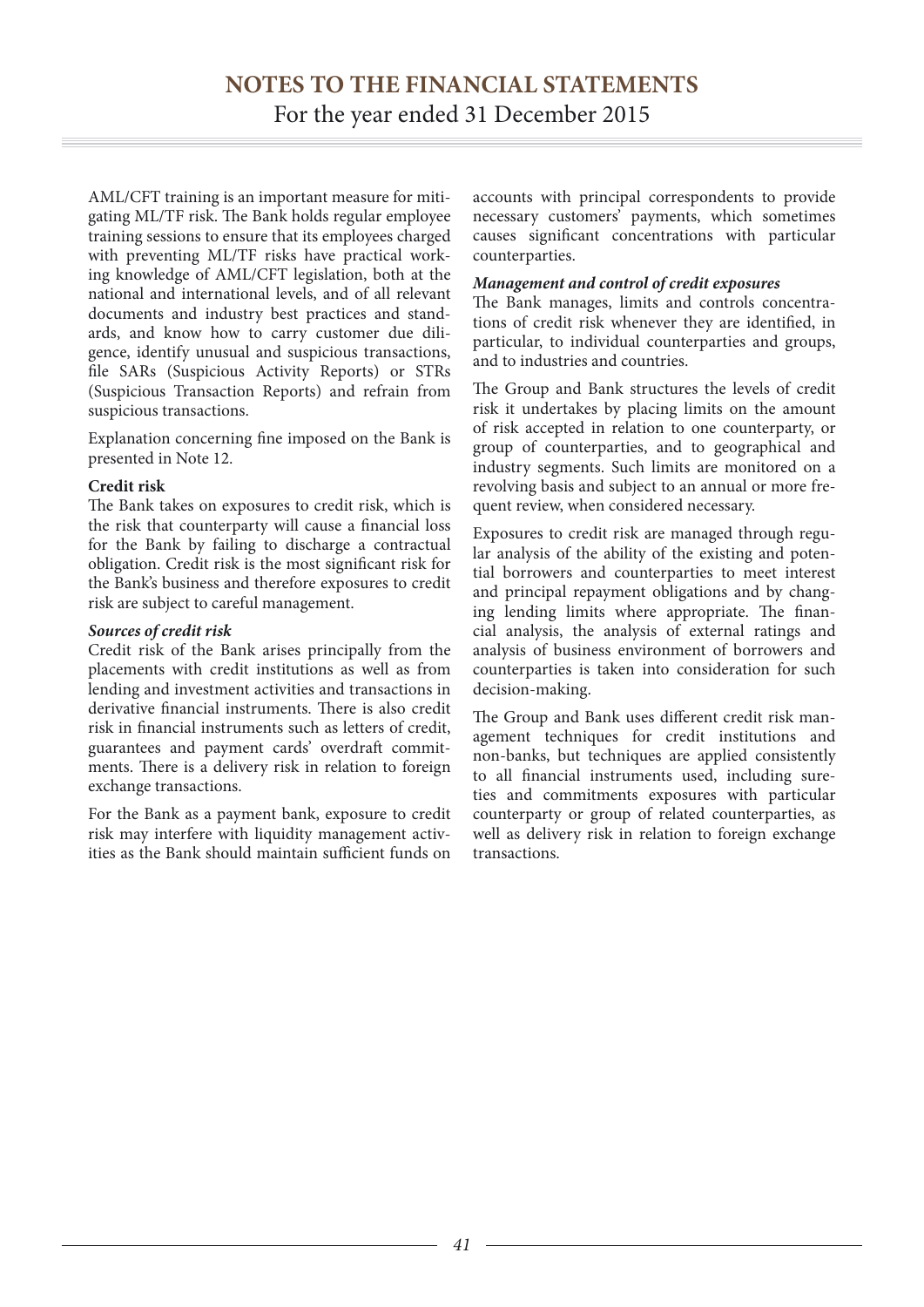Limits on exposures to credit institutions are set by Resources Supervision Committee and approved by the Management Board. Limits on exposures to non-banks are considered by Credit Committee and approved by the Management Board or Supervisory Council according to the approval authorities.

Exposures to related groups of counterparties and counterparties related to the Group and Bank are also subject to regulatory requirements.

According to regulations, any credit risk exposure to a non-related counterparty may not exceed 25% of the Bank's equity. Regulation states though that some exposures, such as due from credit institutions with maturity up to 1 year, are not considered to be credit risk exposures for regulatory requirements noted above.

According to regulations the total credit risk exposures to parties related to Bank shall not exceed 15% of the Bank's equity.

#### *Credit risk mitigation policies*

The Bank employs a range of credit risk mitigation techniques. The most traditional of these is taking security for funds disbursements, which is common practice. The Bank implements guidelines on the criteria for specific classes of collateral taken.

The amount of collateral required may vary depending on the type of exposure but usually it is set at least to cover principal amount of the outstanding debt.

The Bank's exposures to credit institutions are usually unsecured.

#### *Quantitative disclosures*

Further quantitative disclosures in respect of credit risk are presented in Notes 17, 19, 20, 21, 22, 47.

#### **Liquidity risk**

Liquidity risk is the risk that the Bank will encounter difficulty in raising funds to meet its commitments. Liquidity risk exists when the maturities of assets and liabilities do not match. The matching and/or controlled mismatching of the maturities and interest rates of assets and liabilities is fundamental to the management of financial institutions, including the Bank. It is unusual for financial institutions ever to be completely matched since business transacted is often of an uncertain term and of different types. An unmatched position potentially enhances profitability, but can also increase the risk of losses.

#### *Liquidity risk management process*

The Bank maintains liquidity management with the objective of ensuring that funds will be available at all times to honor all cash flow obligations as they become due.

The Bank seeks to actively support a diversified and stable funding base comprising debt securities in issue, long-term and short-term loans from other banks, core corporate and retail customer deposits, accompanied by diversified portfolios of highly liquid assets, in order to be able to respond quickly and smoothly to unforeseen liquidity requirements.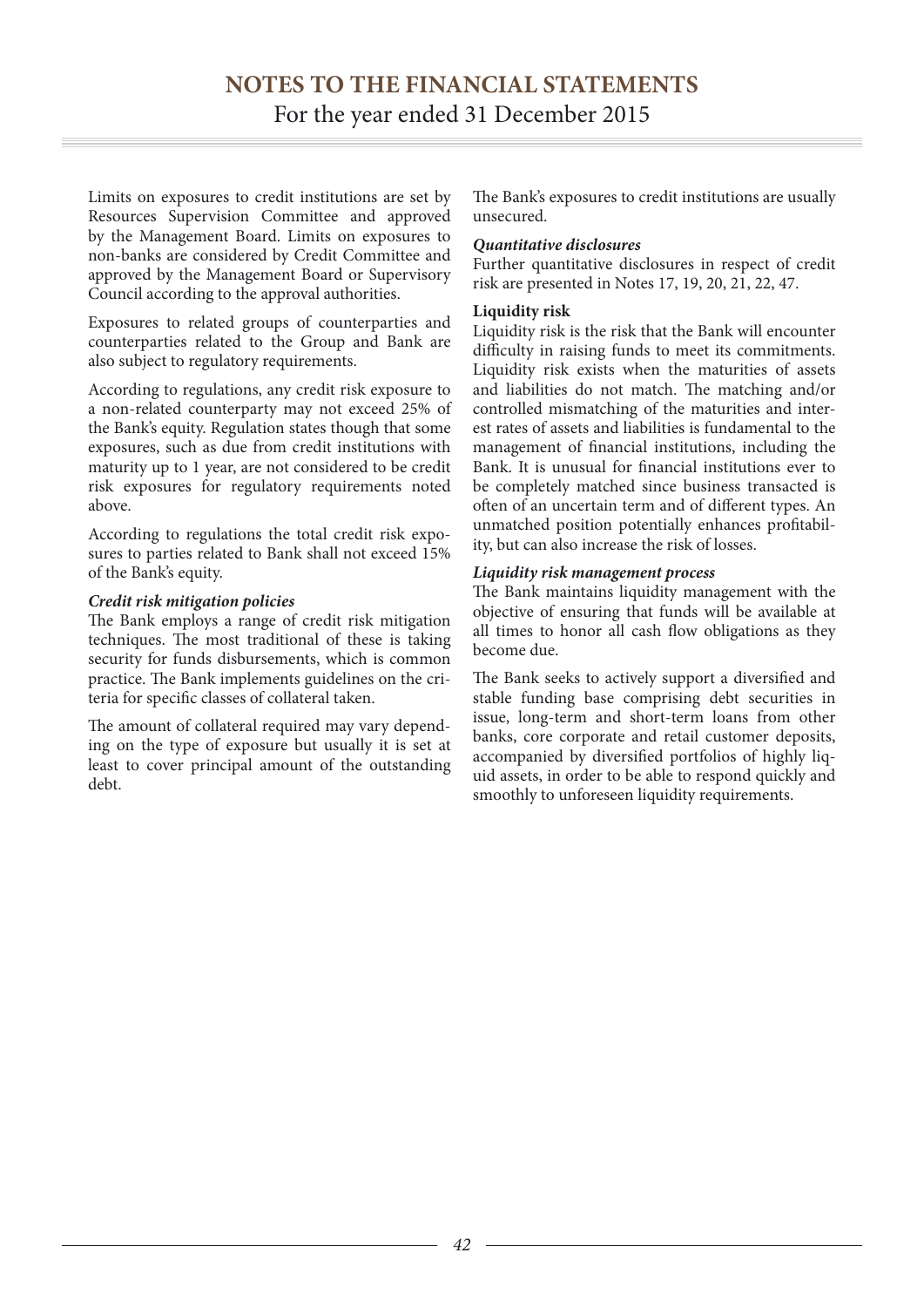The Bank's liquidity policy is reviewed and approved by the Management Board. The policy states that the Bank is obliged to hold sufficient liquid assets reserve to meet its financial commitments, however not less than 60% of the Bank's total current liabilities.

The Bank calculates the mandatory liquidity ratio on a daily basis in accordance with the requirements of the Financial and Capital Market Commission.

The Bank's liquidity ratio as at 31 December 2015 was 91.96%, compared to 87.16% as at 31 December 2014.

The liquidity management policy of the Bank requires:

- projecting cash flows by major currencies and considering the level of liquid assets necessary in relation thereto;
- maintaining a diverse range of funding sources;
- managing the concentration and profile of debts;
- maintaining debt financing plans;
- maintaining a portfolio of highly marketable assets that can easily be liquidated as protection against any interruption to cash flow;
- maintaining liquidity and funding contingency plans;
- monitoring statement of financial position liquidity ratios against regulatory requirements.

Monitoring and reporting take the form of cash flow measurement and projections for the next day and month respectively, as these are key periods for liquidity management. The starting point for these projections is an analysis of the contractual maturity of the financial liabilities and the expected collection data of the financial assets.

The Treasury Department receives information from business units regarding the liquidity profile of their financial assets and liabilities and details of other projected cash flows arising from projected future business. The Treasury Department then provides for an adequate portfolio of short-term liquid assets to be maintained, largely made up of short-term liquid trading securities, loans to banks and other interbank facilities, to ensure that sufficient liquidity is maintained within the Bank as a whole.

Daily projections are based on assets and liabilities contractual maturities monitoring and analysis of information concerning customers' incoming and outgoing payments. Monthly projections are based on assets and liabilities term structure analysis.

The daily liquidity position is monitored and regular liquidity stress testing under a variety of scenarios covering both normal and more severe market conditions is performed by the Treasury Department. Under the normal market conditions, liquidity reports covering the liquidity position of the Bank are presented to senior management on a weekly basis. Decisions on the Bank's liquidity management are made by the Treasury Committee and implemented by the Treasury Department.

#### *Quantitative disclosures*

Further quantitative disclosures in respect of liquidity risk are presented in Notes 42 and 43.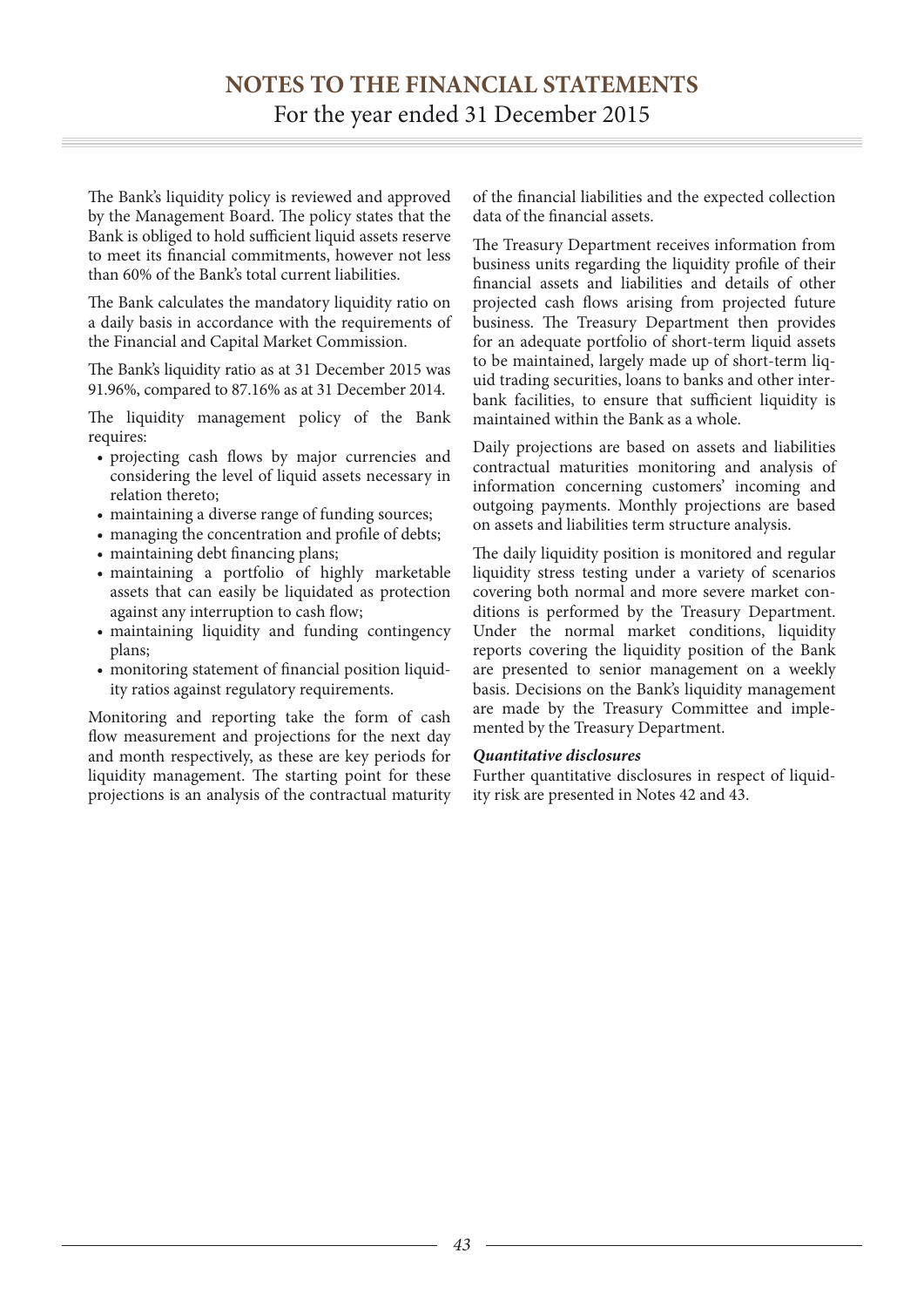#### **Currency (foreign exchange) risk**

Foreign exchange risk relates to the effects of fluctuations in the prevailing foreign currency exchange rates on the Bank's financial position and cash flows.

The Bank has assets and liabilities denominated in several foreign currencies. Foreign currency risk arises when the actual or forecasted assets in a foreign currency are either greater or less than the liabilities in that currency. For further information on the Bank's exposure to currency risk at year end refer to Note 44 and Note 45.

An analysis of sensitivity of the Bank's net income for the year and equity to changes in the foreign currency exchange rates based on positions existing as at 31 December 2015 and 31 December 2014 and a simplified scenario of a 10% drop in the value of the euro versus other currencies is shown in Note 45.

#### *Foreign exchange risk management process*

Currency risk management policy determines and regulates risk control and regulatory principles related to the currency exchange transactions that help the Bank in controlling its foreign currency open positions.

Limits on open foreign currency positions in a single currency and aggregate open foreign currency position are set for both overnight and intra-day positions, which are monitored daily.

The Credit Institution Law states that the open position in each separate currency must not exceed 10% of the Bank's equity and the aggregate open position in all foreign currencies must not exceed 20% of the Bank's equity.

#### *Quantitative disclosures*

Further quantitative disclosures in respect of foreign exchange risk are presented in Note 44 and Note 45.

#### **Interest rate risk**

Interest rate risk represents the risk that there may be changes in the future cash flows connected with financial instruments (cash flow interest rate risk) or fair value of financial instruments (fair value interest rate risk) resulting from changes in the interest rates on the market. The period when interest rate of the financial instruments is constant determines how it is exposed to the interest rate risk.

#### *Sources of interest rate risk*

Interest rate risk arises when the actual or forecasted assets of a given maturity period are either greater or less than the actual or forecasted liabilities in that maturity period.

The Bank is exposed to the cash flow interest rate risk which represents the effect of changes in the interest rates on the Bank's net interest margin and the amount of net interest income due to an inadequate term structure of interest rate sensitive assets and liabilities. The Bank is not exposed to significant interest rate risk of the fair value of financial instruments.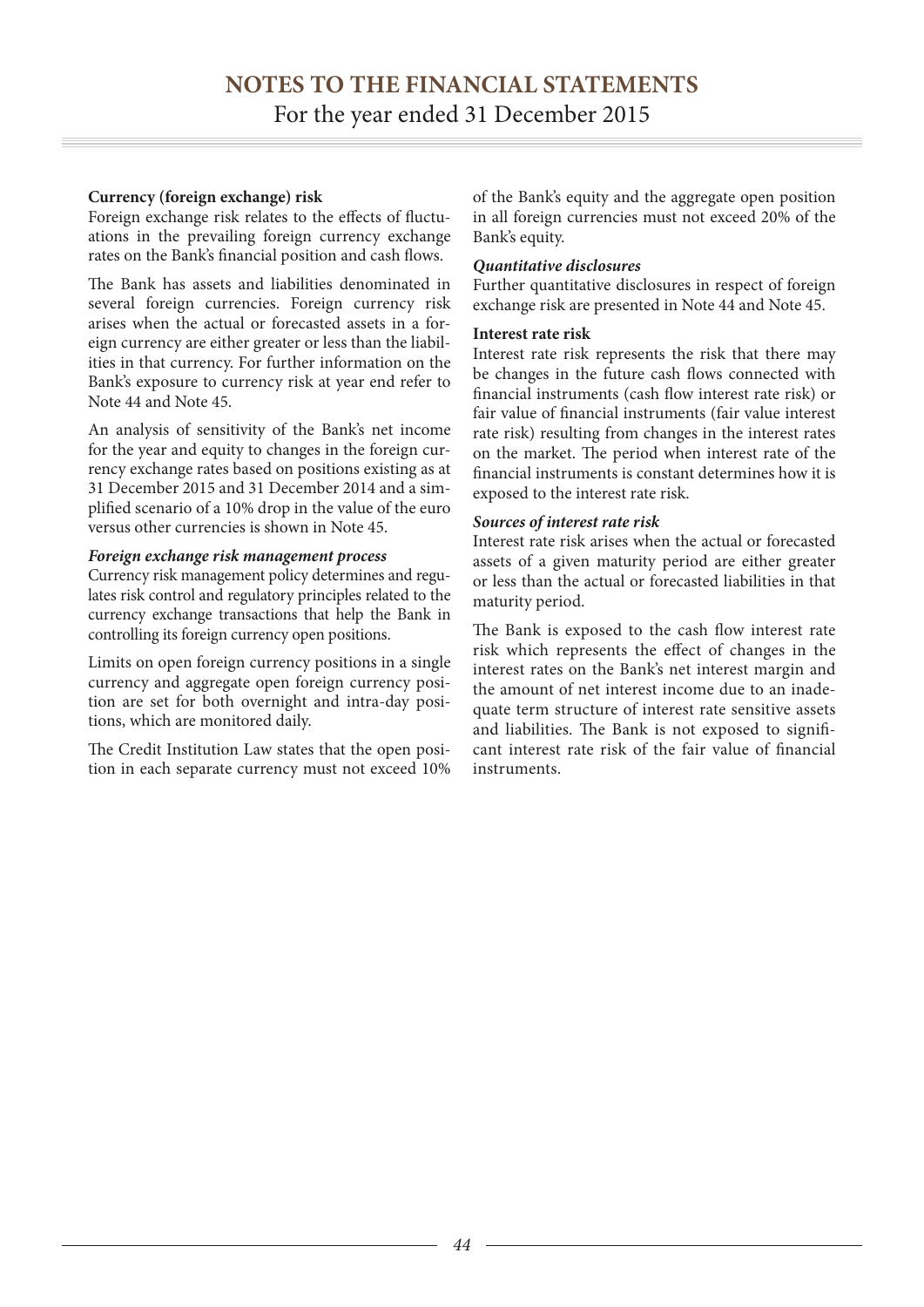#### *Interest risk management process*

Interest rate risk is the risk that movements in interest rates will affect the Group's income or the value of its portfolios of financial instruments.

The Group is exposed to the effects of fluctuations in the prevailing levels of market interest rates on its financial position and cash flows. Interest margins may increase as a result of such changes but may also reduce or create losses in the event that unexpected movements arise.

### *Quantitative disclosures*

An analysis of sensitivity of the net income for the year and equity as a result of changes in fair value of held-for-trading and financial assets available-for-sale due to changes in the interest rates based on positions existing as at 31 December 2015 and 31 December 2014 and a simplified scenario of a 100 basis point (bp) symmetrical fall or rise in all yield curves is shown in Note 46.

#### **Market risk**

The Bank devotes close attention to managing and analysing market risk. Bank has adopted the Financial Instruments Portfolio Management Policy that sets forth:<br>• the objectives

and targets of Financial Instruments Portfolio management;

- the core principles of Financial Instruments Portfolio management;
- procedure for conducting portfolio-level stress testing (to stress-test Financial Instruments Portfolio);
- authority and responsibility concerning the management of Financial Instruments Portfolio.

The Bank's Securities Division is responsible for implementing the Financial Instruments Portfolio Management Policy. The Bank's Internal Audit Function regularly verifies whether the Policy is followed daily. The Bank has adopted the Securities Portfolio Risk Management Procedure, which at sets forth the criteria for evaluating risks inherent in securities held in the portfolio, in order to prevent the adverse effects of market risk and credit risk on the Bank's financial condition.

### **Price risk**

Price risk is the risk that the value of a financial instrument will fluctuate as a result of changes in market prices, whether those changes are caused by factors specific to the individual instrument or factors affecting all instruments traded in the market. Price risk arises when the Bank takes a long or short position in a financial instrument.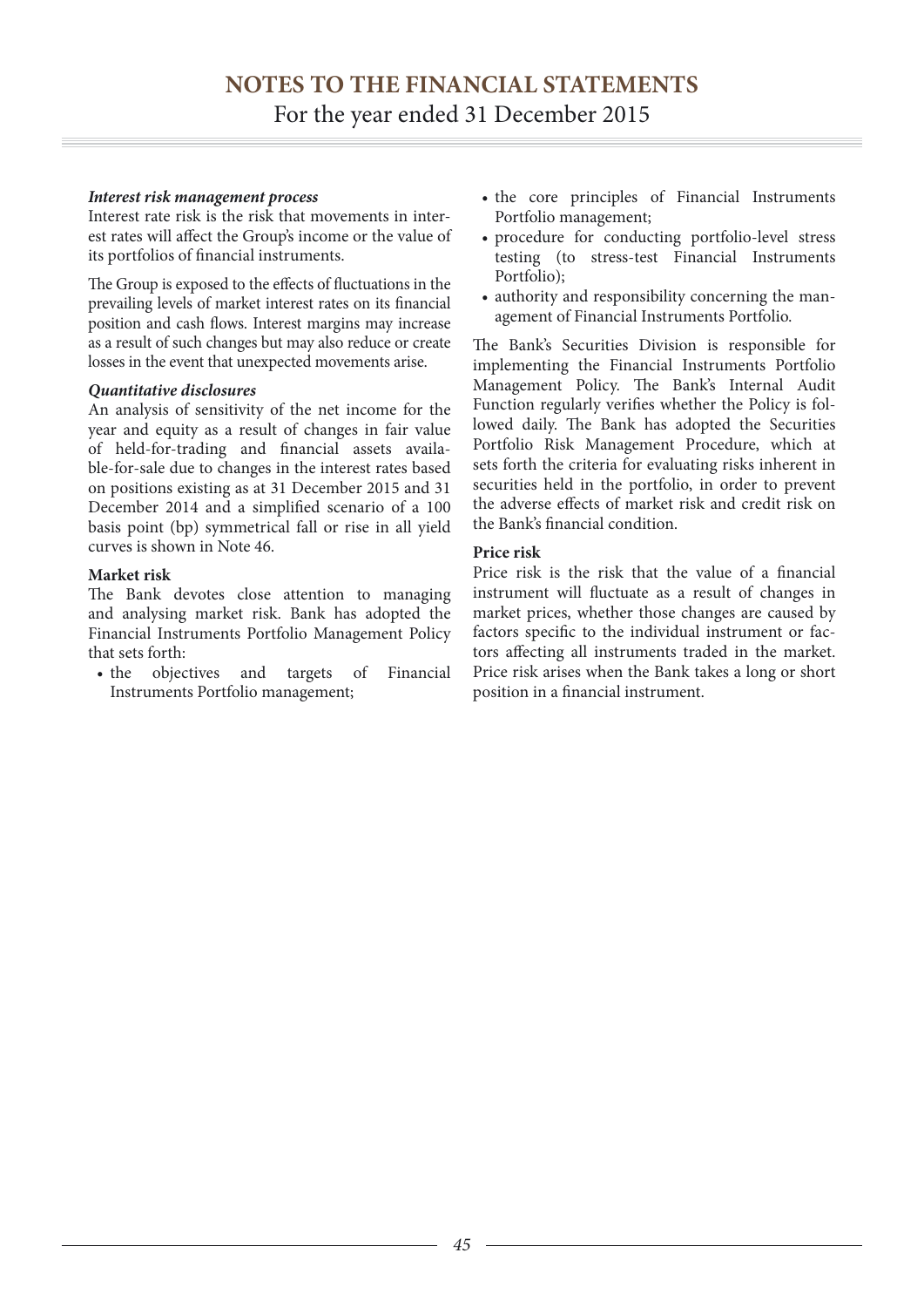#### **Operational risk**

An analysis of sensitivity of the Bank's net income for the year and equity to changes in securities prices based on positions existing as at 31 December 2015 and 31 December 2014 and a simplified scenario of a 5% change in all securities prices is as follows:

|                                  | <b>Net</b><br>income<br><b>EUR</b> | Equity<br>EUR | <b>Net</b><br>income<br>31.12.2015 31.12.2015 31.12.2014 31.12.2014<br><b>EUR</b> | <b>Equity</b><br><b>EUR</b> |
|----------------------------------|------------------------------------|---------------|-----------------------------------------------------------------------------------|-----------------------------|
| 5% increase in securities prices | 27 683                             | 11 116 868    | 23 842                                                                            | 4 3 9 1 7 0 5               |
| 5% decrease in securities prices | (27683)                            | (11116868)    | (23842)                                                                           | (4391705)                   |

The sensitivity analyses of the Group's and the Bank's net income for the year and equity to changes in securities prices do not vary significantly.

Operational risk is the risk of direct or indirect loss resulting from inadequate or failed internal processes, people and systems or from external events – various types of human (staff members) or technical (software and hardware failures) errors, contingencies, fire and other factors of this sort. To prevent losses caused by operational risk, the Bank has adopted internal guidance documents, such as the internal by-law, fire safety regulations, technical system and facility safety regulations, information classification rules and other rules, regulations and directives. The Bank's Board has appointed a task force whose task is to ensure the implementation of the regulatory requirements set forth in the aforesaid internal guidance documents.

### 5. Capital Management

The Financial and Capital Market Commission sets and monitors capital requirements for the Bank and the Group.

The Bank defines as capital those items defined by statutory regulation as capital. Under the current capital requirements set by Financial and Capital Market Commission, banks have to maintain a ratio of capital to risk weighted assets ("statutory capital ratio") above the prescribed minimum level of 8%.

The Bank's risk based capital adequacy ratio, as at 31 December 2015, was 17.38% (31 December 2014: 15.12%).

Аccording to the specific requirement of the FCMC, the Bank should maintain a capital adequacy ratio above minimum level – 16.4% for the period starting from 1 Оctober 2015 to 30 September 2016. As at 31 December 2015, the Bank and the Group were in compliance with the requirements of the FCMC for capital adequacy and minimum equity, as well as satisfied the higher ratio as requested by the FCMC.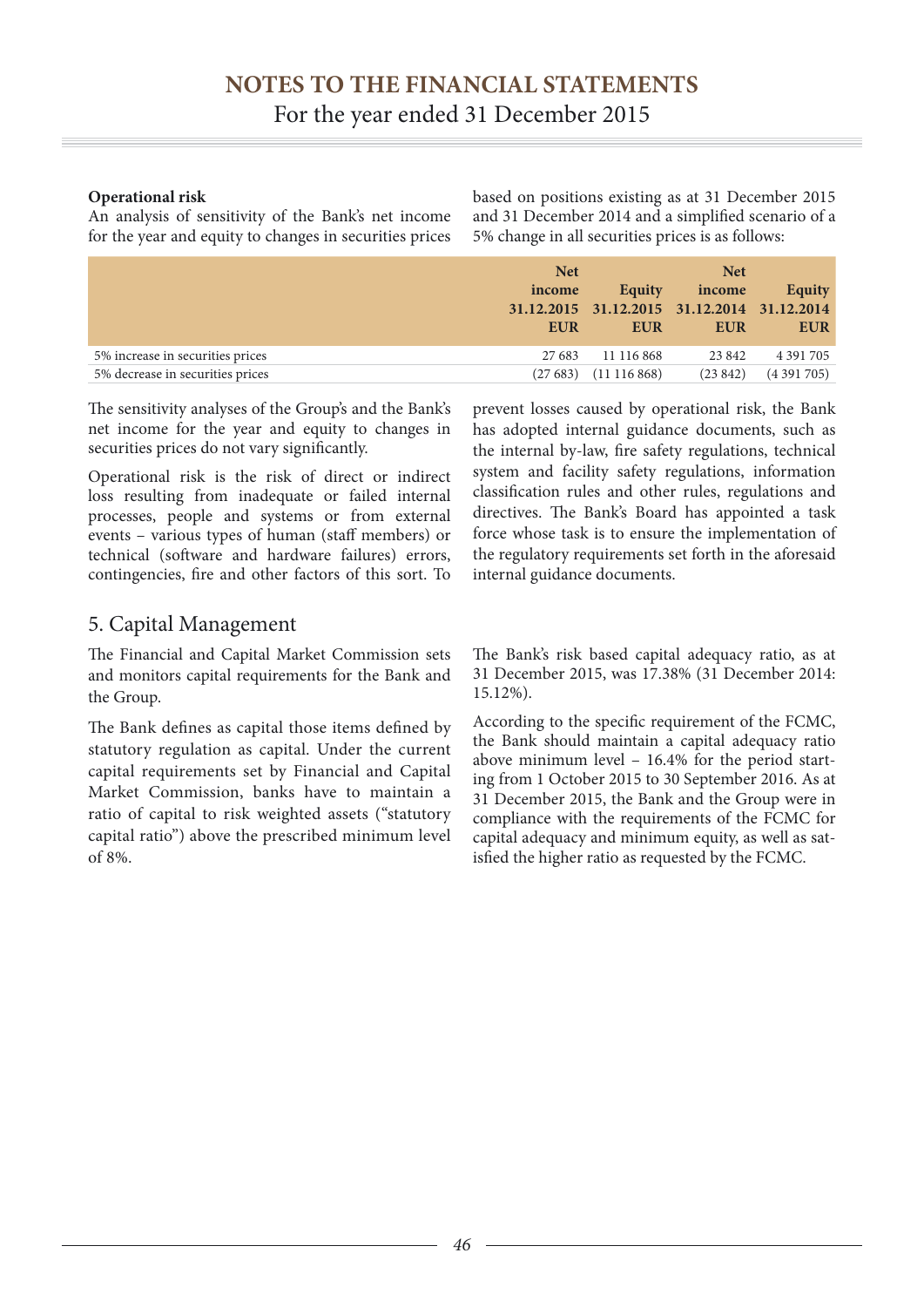The Bank's objectives when managing capital, which is a broader concept than the "equity" on the face of statement of financial position, are:

- to comply with the capital regulatory requirements;
- to safeguard the Bank's ability to continue as a going concern so that it can continue to provide returns for shareholders;
- to maintain the strong capital base to support the development of its business.

Capital adequacy and the use of regulatory capital are monitored daily by the Bank's management, employing techniques based on the guidelines developed by the Basel Committee and the European Community directives, as implemented by the Financial and Capital Market Commission. The required information is filed with the Financial and Capital Market Commission on a monthly basis.

The Credit Institution Law and regulations developed by the Financial and Capital Market Commission for the application of the norms of this law, require Latvian banks to maintain a capital adequacy ratio of 8%, i.e., the Bank's capital ratio against the risk weighted assets and memorandum items and the sum of notional risk weighted assets and memorandum items. The sum of notional risk weighted assets and memorandum items is determined as the sum of capital requirements of market risks, multiplied by 12.5.

The guidelines of the Financial and Capital Market Commission for calculation of capital adequacy basically agree with the recommendations under the Basle Capital Accord and amendments thereto. According to the Basle Capital Accord, the capital adequacy ratio should be at least 8%.

### *Quantitative disclosures*

Further quantitative disclosures in respect of capital management are presented in Note 41.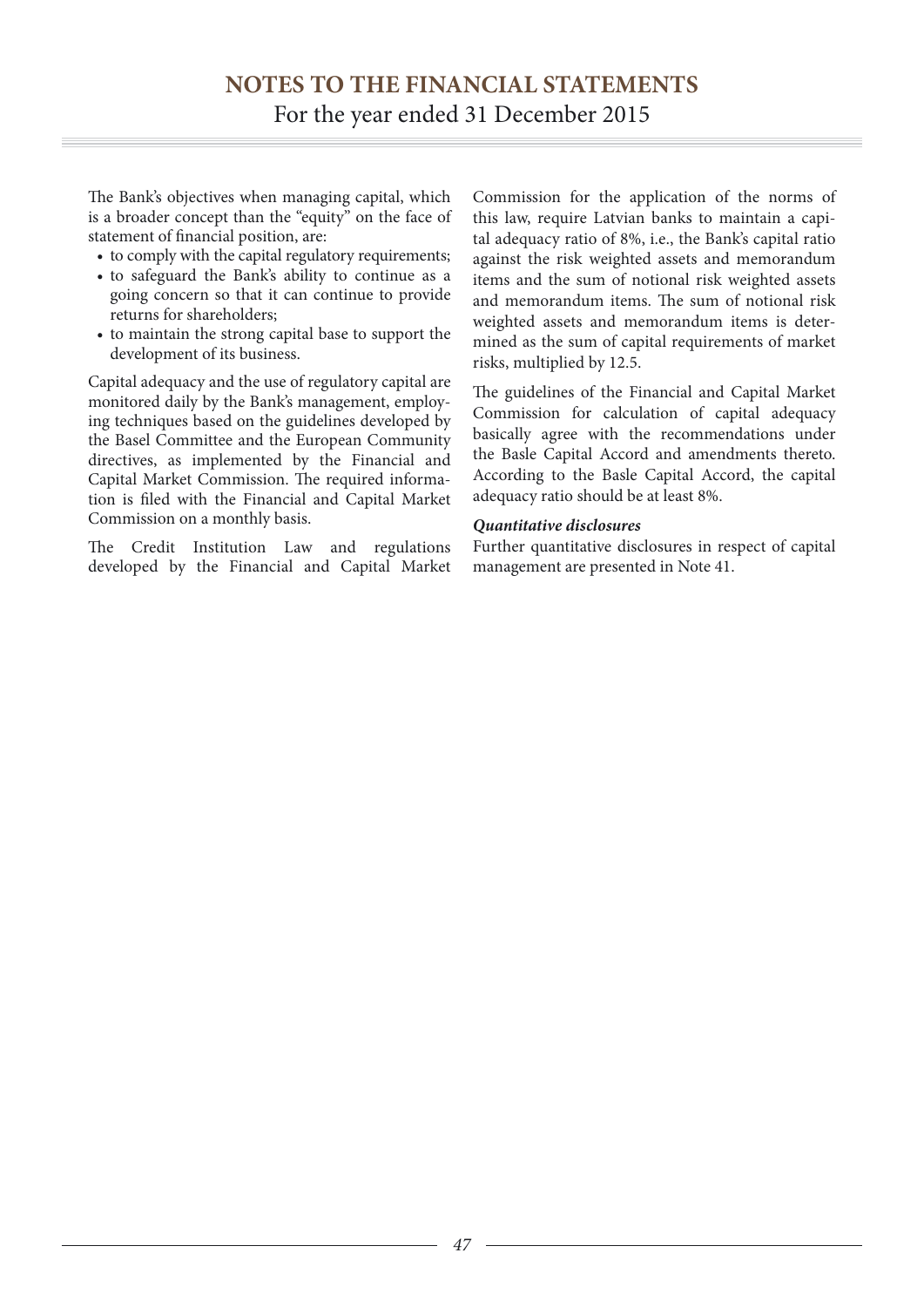### 6. Interest Income

|                                                                                   | Group<br>2015<br><b>EUR</b> | <b>Bank</b><br>2015<br><b>EUR</b> | Group<br>2014<br><b>EUR</b> | <b>Bank</b><br>2014<br><b>EUR</b> |
|-----------------------------------------------------------------------------------|-----------------------------|-----------------------------------|-----------------------------|-----------------------------------|
| Loans                                                                             | 4732914                     | 4 805 119                         | 6 3 5 8 3 2 6               | 6 423 299                         |
| Loans,                                                                            | 4 687 468                   | 4759673                           | 6 3 1 3 5 4 6               | 6378519                           |
| including interest income on impaired loans                                       | 679 840                     | 679 840                           | 1 033 166                   | 1 033 166                         |
| Payment cards                                                                     | 45 446                      | 45 446                            | 44 780                      | 44 780                            |
| Available for sale instruments                                                    | 714 427                     | 714 427                           | 212 262                     | 212 262                           |
| Securities held-to-maturity                                                       | 395 740                     | 395 740                           | 334 416                     | 334 416                           |
| Due from credit institutions                                                      | 366 476                     | 366 476                           | 302 759                     | 302 759                           |
| Interest income for negative interest rate applied to current account<br>balances | 38782                       | 38782                             |                             |                                   |
| Securities held-for-trading                                                       | 34 273                      | 34 273                            | 119 477                     | 119 477                           |
| Due from Bank of Latvia                                                           | 2 3 3 1                     | 2 3 3 1                           | 5 5 4 6                     | 5 5 4 6                           |
| Other interest income                                                             | 47 663                      | 42 9 25                           | 4 6 8 6                     |                                   |
|                                                                                   | 6 332 606                   | 6400073                           | 7 337 472                   | 7397759                           |

# 7. Interest Expense

|                                         | Group<br>2015<br><b>EUR</b> | <b>Bank</b><br>2015<br><b>EUR</b> | Group<br>2014<br><b>EUR</b> | <b>Bank</b><br>2014<br><b>EUR</b> |
|-----------------------------------------|-----------------------------|-----------------------------------|-----------------------------|-----------------------------------|
| Liabilities at amortised cost           | 1991785                     | 1991785                           | 1905481                     | 1905481                           |
| Deposits                                | 876745                      | 876745                            | 1 074 627                   | 1 074 627                         |
| Subordinated liabilities                | 630799                      | 630799                            | 513 102                     | 513 102                           |
| Debt securities                         | 477 631                     | 477 631                           | 314 961                     | 314 961                           |
| Due to credit institutions              | 6610                        | 6610                              | 2 7 9 1                     | 2 7 9 1                           |
| Contributions to Deposit Guarantee Fund | 610 773                     | 610 773                           | 775 048                     | 775 048                           |
|                                         | 286725                      | 286725                            | 14 122                      | 14 122                            |
| <b>Financial stability fee</b>          | 78 902                      | 93                                | 165                         |                                   |
| Other interest expense                  | 2968185                     | 2889376                           | 2694816                     | 2694651                           |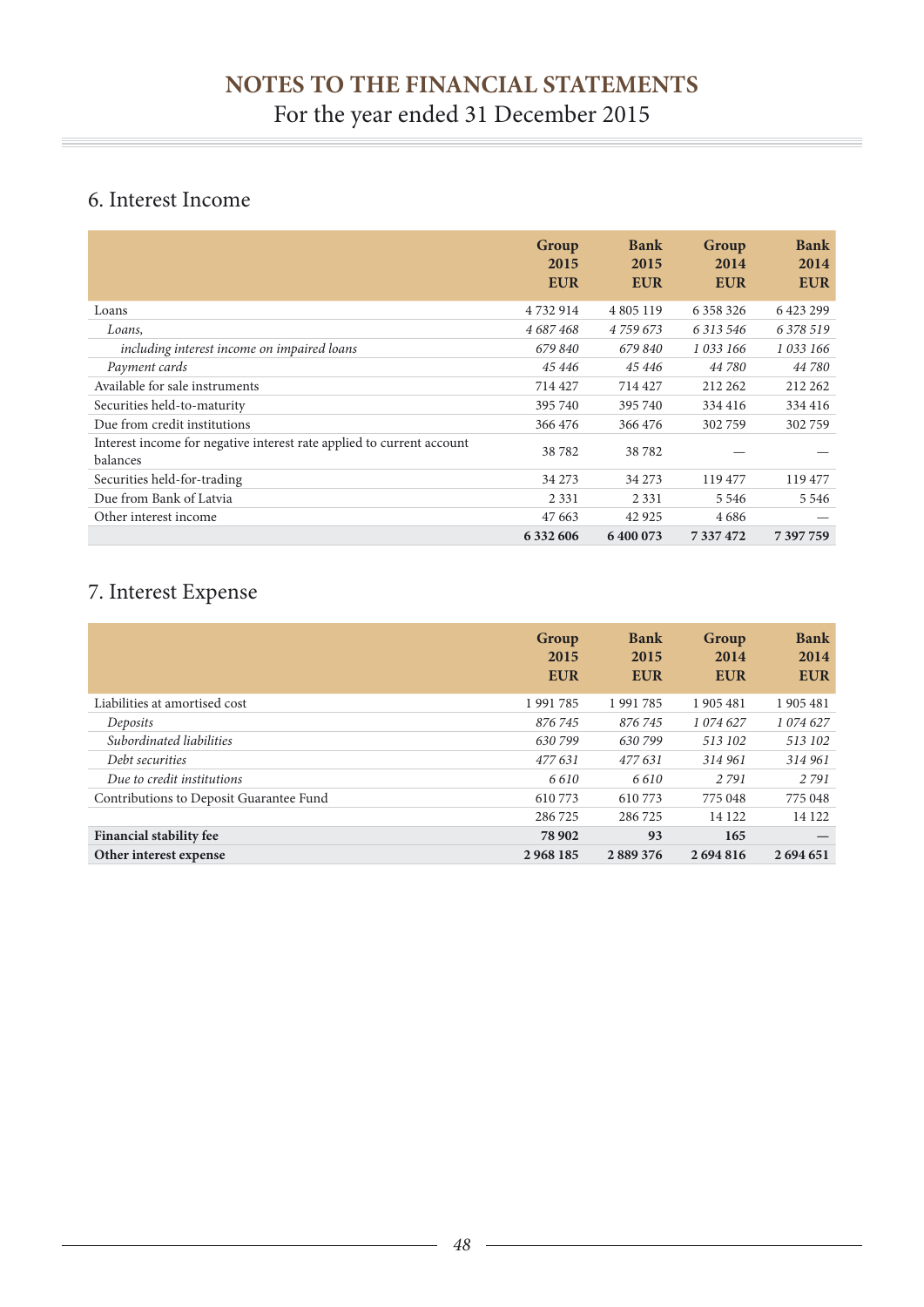### 8. Fee and Commission Income

|                                            | Group<br>2015<br><b>EUR</b> | <b>Bank</b><br>2015<br><b>EUR</b> | Group<br>2014<br><b>EUR</b> | <b>Bank</b><br>2014<br><b>EUR</b> |
|--------------------------------------------|-----------------------------|-----------------------------------|-----------------------------|-----------------------------------|
| Servicing of transactions                  | 3 6 1 6 1 1 8               | 3 6 1 6 1 1 8                     | 2 8 2 5 3 4 7               | 2 8 2 6 5 2 3                     |
| Payment cards                              | 3 5 2 8 2 0 9               | 3 5 28 209                        | 895 864                     | 895 864                           |
| Accounts administration charges            | 1 3 3 1 0 9 9               | 1 3 3 2 4 4 5                     | 1 1 1 3 9 3 8               | 1 1 1 3 9 3 8                     |
| Trust operations                           | 1 135 410                   | 1 1 3 5 4 1 0                     | 688 023                     | 688 023                           |
| Securities accounts administration charges | 757767                      | 757767                            | 1 194 731                   | 1 194 731                         |
| Forex transactions                         | 253 134                     | 253 134                           | 404 680                     | 404 680                           |
| Fees and commissions from banks            | 226839                      | 226839                            | 232 831                     | 232 831                           |
| Letters of credit and guarantees           | 200 505                     | 200 505                           | 288 395                     | 288 395                           |
| Transactions in precious metals            | 18 5 5 6                    | 18 5 5 6                          | 11 0 59                     | 11 0 59                           |
| Cash operations                            | 15 370                      | 15 370                            | 16 138                      | 16 138                            |
| Other                                      | 24 005                      | 24 005                            | 10 202                      | 10 202                            |
|                                            | 11 107 012                  | 11 108 358                        | 7681208                     | 7682384                           |

# 9. Fee and Commission Expense

|                                 | Group<br>2015<br><b>EUR</b> | <b>Bank</b><br>2015<br><b>EUR</b> | Group<br>2014<br><b>EUR</b> | <b>Bank</b><br>2014<br><b>EUR</b> |
|---------------------------------|-----------------------------|-----------------------------------|-----------------------------|-----------------------------------|
| Payment cards                   | 2 683 129                   | 2683129                           | 560 360                     | 560 360                           |
| Services of correspondent banks | 544 354                     | 544 354                           | 408 793                     | 408 793                           |
| Services of agents and brokers  | 461 397                     | 461 397                           | 460 540                     | 460 540                           |
| Securities-based transactions   | 177722                      | 177 722                           | 261 264                     | 261 264                           |
| Foreign exchange operations     | 2 2 3 2                     | 2 2 3 2                           | 1 2 6 6                     | 1 2 6 6                           |
| Other                           | 12 2 2 8                    | 12 168                            | 12 298                      | 11984                             |
|                                 | 3881062                     | 3881002                           | 1704521                     | 1704207                           |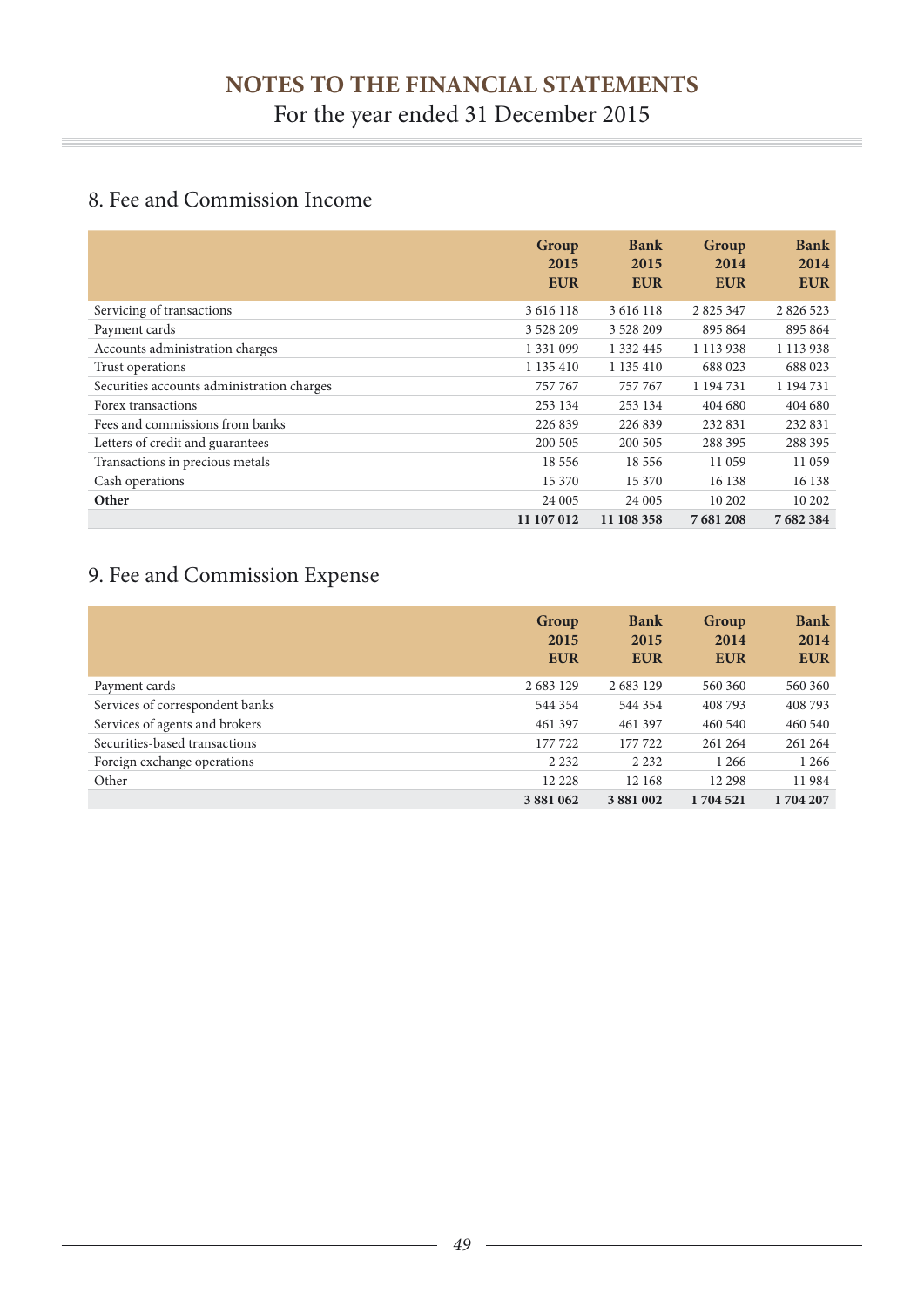# 10. Net Trading Income

|                                                                                                                              | Group<br>2015<br><b>EUR</b> | <b>Bank</b><br>2015<br><b>EUR</b> | Group<br>2014<br><b>EUR</b> | <b>Bank</b><br>2014<br><b>EUR</b> |
|------------------------------------------------------------------------------------------------------------------------------|-----------------------------|-----------------------------------|-----------------------------|-----------------------------------|
| Gain on foreign exchange operations                                                                                          | 17 866 916                  | 17 880 636                        | 6839632                     | 6 850 633                         |
| Loss on revaluation of positions in foreign currency                                                                         | (9307807)                   | (9307807)                         | (2937293)                   | (2937293)                         |
|                                                                                                                              | 8 5 5 9 1 0 9               | 8 572 829                         | 3902339                     | 3913340                           |
| Profit/(loss) from trading in held-for-trading securities<br>Profit from trading in available-for-sale financial instruments | 34 016<br>9889              | 34 016<br>9889                    | (529962)<br>217 177         | (529962)<br>217 177               |
| Profit/(loss) on revaluation of held-for-trading securities                                                                  | 17 760                      | 17 760                            | (1854)                      | (1854)                            |
| Loss on revaluation of available-for-sale financial instruments                                                              | (30 598)                    | (30598)                           | (12325)                     | (12325)                           |
|                                                                                                                              | 31 067                      | 31 067                            | (326964)                    | (326964)                          |
|                                                                                                                              | 8 5 9 1 7 6                 | 8603896                           | 3 5 7 5 3 7 5               | 3 5 8 6 3 7 6                     |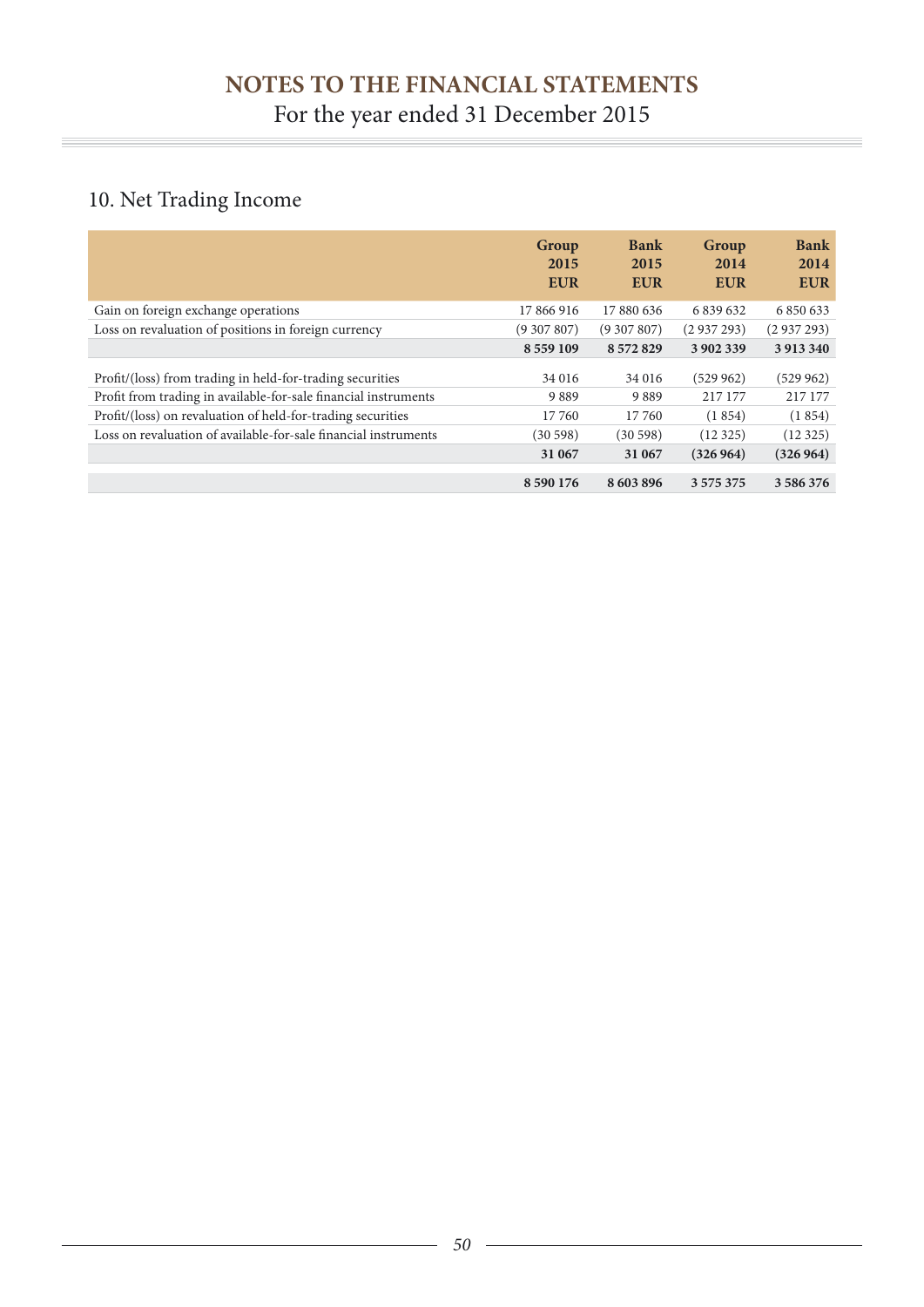### 11. Administrative Expenses

|                                                      | Group<br>2015<br><b>EUR</b> | <b>Bank</b><br>2015<br><b>EUR</b> | Group<br>2014<br><b>EUR</b> | <b>Bank</b><br>2014<br><b>EUR</b> |
|------------------------------------------------------|-----------------------------|-----------------------------------|-----------------------------|-----------------------------------|
| Staff salaries                                       | 5 947 269                   | 5 859 871                         | 5486968                     | 5 404 061                         |
| Professional services                                | 1793092                     | 1786400                           | 726 440                     | 707 222                           |
| Amortisation and depreciation (Notes 26, 27)         | 1 362 101                   | 1 362 035                         | 1 261 683                   | 1 261 357                         |
| Social insurance payments                            | 1 232 392                   | 1 211 774                         | 1 127 753                   | 1 108 195                         |
| Representation expenses                              | 811 909                     | 811909                            | 918 524                     | 918 524                           |
| Renovation and maintenance of property and equipment | 726 281                     | 719 394                           | 613 351                     | 603 700                           |
| <b>Business trips</b>                                | 374 991                     | 374 991                           | 404 446                     | 404 446                           |
| Taxes                                                | 264 562                     | 251 040                           | 453 806                     | 415 096                           |
| Event organisation                                   | 258 634                     | 258 634                           | 149 812                     | 149 812                           |
| Communication                                        | 194 361                     | 194 127                           | 187 518                     | 186 864                           |
| Advertising and publicity                            | 139 469                     | 139 469                           | 188 415                     | 188 415                           |
| Stationary goods and household equipment             | 115 745                     | 115 745                           | 123 671                     | 123 671                           |
| Charity and sponsorship                              | 101 276                     | 101 276                           | 169 028                     | 169 028                           |
| Motor vehicles                                       | 86 797                      | 82 236                            | 120 181                     | 114 591                           |
| Security                                             | 41 103                      | 41 103                            | 37 655                      | 37 655                            |
| Insurance                                            | 13 5 93                     | 13 18 6                           | 11 806                      | 11 175                            |
| Other                                                | 385 108                     | 383 152                           | 1 039 968                   | 1 0 3 9 3 7 3                     |
|                                                      | 13848683                    | 13706342                          | 13 021 025                  | 12843185                          |

The Group and Bank leases a number of offices and land plots under operating leases. The leases typically run for a period of 1 year, with an option to renew the lease after that date. Lease payments are increased every three to five years to reflect market rentals. Some leases provide for additional rent payments that are based on changes in a local price index.

The amount of lease expenses is included within representation expenses and expenses associated with repairs and maintenance of fixed assets and motor vehicles.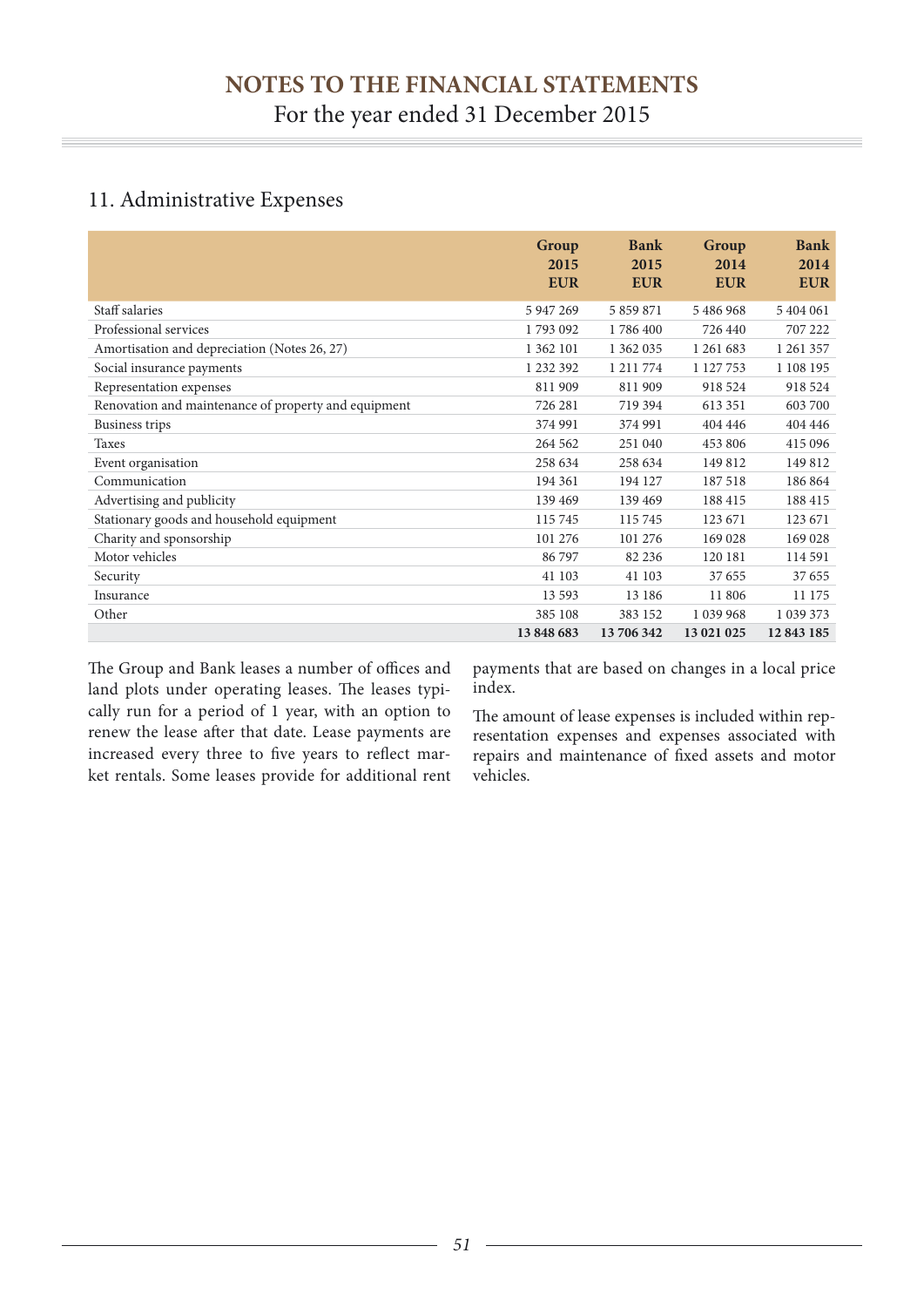Operating lease payments recognised in the income statement during 2015:

|                          | Group<br>2015<br><b>EUR</b> | <b>Bank</b><br>2015<br><b>EUR</b> | Group<br>2014<br><b>EUR</b> | <b>Bank</b><br>2014<br><b>EUR</b> |
|--------------------------|-----------------------------|-----------------------------------|-----------------------------|-----------------------------------|
| Operating lease expenses | 269 277                     | 269 277                           | 185 847                     | 185 847                           |
|                          | 269 277                     | 269 277                           | 185 847                     | 185 847                           |

At 31 December 2015, the future minimum lease payments under non-cancellable operating leases were payable as follows:

|                            | Group<br>2015<br><b>EUR</b> | <b>Bank</b><br>2015<br><b>EUR</b> | Group<br>2014<br><b>EUR</b> | <b>Bank</b><br>2014<br><b>EUR</b> |
|----------------------------|-----------------------------|-----------------------------------|-----------------------------|-----------------------------------|
| Less than one year         | 127 148                     | 127 148                           | 69 231                      | 69 231                            |
| Between one and five years | 5 0 6 9                     | 5 0 6 9                           | 136 682                     | 136 682                           |
|                            | 132 217                     | 132 217                           | 205 913                     | 205 913                           |

### 12. Other Operating Expenses

|                                                             | Group<br>2015<br><b>EUR</b> | <b>Bank</b><br>2015<br><b>EUR</b> | Group<br>2014<br><b>EUR</b> | <b>Bank</b><br>2014<br><b>EUR</b> |
|-------------------------------------------------------------|-----------------------------|-----------------------------------|-----------------------------|-----------------------------------|
| Penalties paid to the FCMC                                  | 1 172 000                   | 1 172 000                         |                             |                                   |
| Association membership fees                                 | 169 974                     | 169 974                           | 123 844                     | 123 844                           |
| Negative interest income from placement of funds with banks | 12833                       | 12833                             | 2 2 5 7                     | 2 2 5 7                           |
| Services of agents and brokers                              | 6 2 3 7                     | 6 2 3 7                           | 9869                        | 9869                              |
| Other                                                       | 30 979                      | 22 171                            | 48 207                      | 45 5 29                           |
|                                                             | 1 392 023                   | 1 3 8 3 2 1 5                     | 184 177                     | 181499                            |

### *Explanation concerning fine imposed on the Bank*

The Board of the Financial and Capital Market Commission (FCMC) made the decision to impose a fine of EUR 1 100 000 (one million one hundred thousand euros) on JSC "Baltic International Bank".

The fine was imposed based on the results of the inspection carried out from the end of 2014 to the beginning of 2015. The inspection results are attributable to the years before the reporting period. The inspection did not detect any unlawful transactions. The inspection arrived at the conclusion that the Bank had not paid sufficient attention to individual customers' transactions characterised as complicated (intricate) explicitly interlinked transactions, including the lack of identification of the source and origin of the customers' funds. Based on this, the FCMC concluded that the Bank has breached the requirements of the Money Laundering and Terrorist Financing Prevention Act (AML/CFT Act) of the Republic of Latvia and the FCMC's Regulations for Enhanced Customer Due Diligence.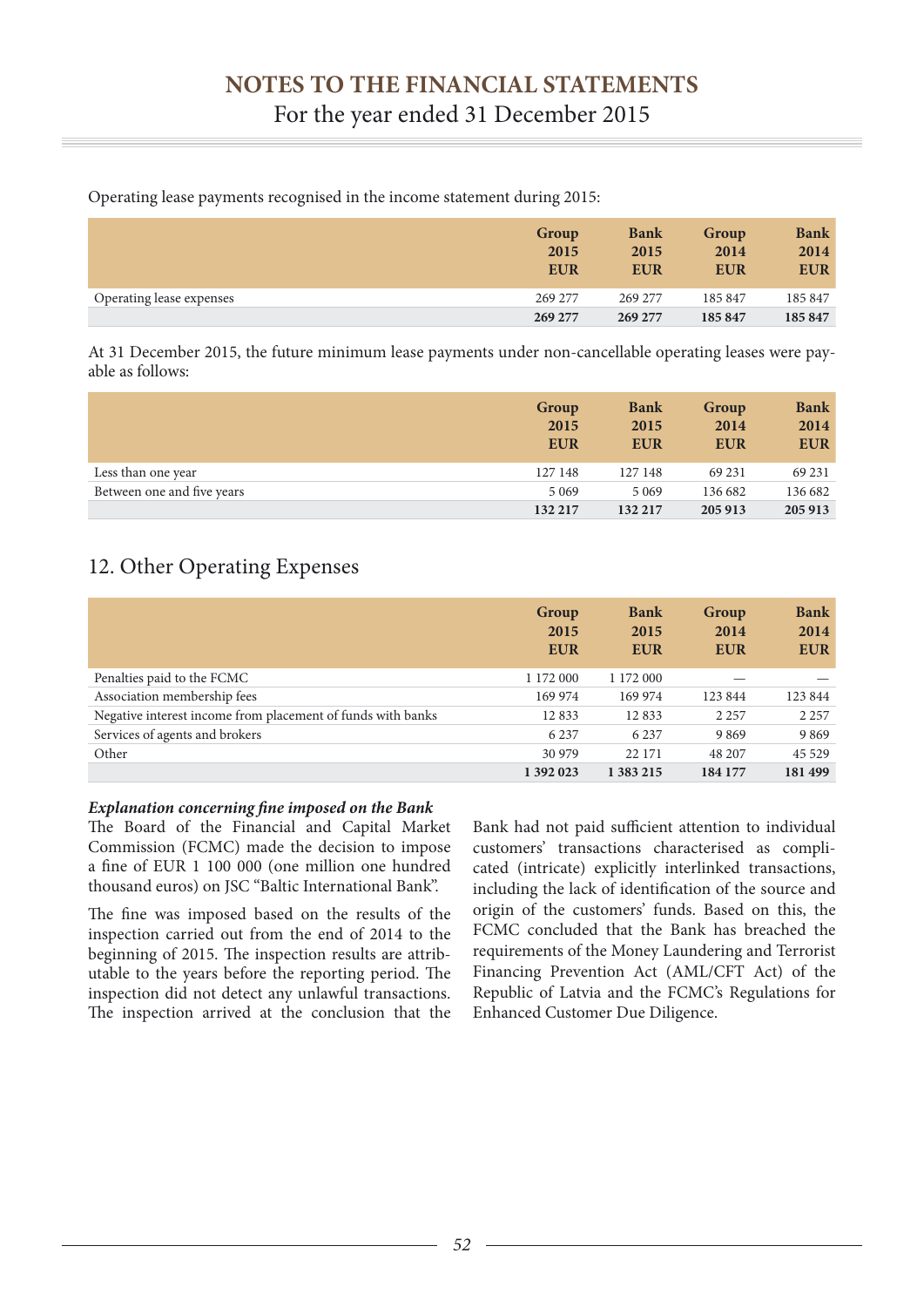The Bank has eliminated all of the detected shortcomings. In 2014 and during the reporting period (in 2015) the Bank embarked on improving its internal control system. When making the decision on sanctions to be applied to the Bank, the FCMC has taken into account the following aspects: at the time of making the decision (9 March 2016),

the Bank is fully compliant with all of the regulatory requirements and has committed to continue improving its internal control system. Therefore, the FCMC has decided not to impose the maximum fine and has imposed the fine totalling EUR 1 100 000 (one million one hundred thousand euros).

### 13. Analysis of Changes in Impairment Loss Allowance for Asset Exposures

| Group                                                                | <b>Allowances</b><br>for claims<br>on the<br>credit<br>institutions<br><b>EUR</b> | <b>Allowances</b><br>for loans<br><b>EUR</b> | <b>Allowances</b><br>for accrued<br>income<br><b>EUR</b> | for other<br>assets<br><b>EUR</b> | <b>Allowances</b> Recovery of<br>written-off<br>assets<br><b>EUR</b> | <b>Total</b><br><b>EUR</b> |
|----------------------------------------------------------------------|-----------------------------------------------------------------------------------|----------------------------------------------|----------------------------------------------------------|-----------------------------------|----------------------------------------------------------------------|----------------------------|
| Allowances as of 31 December 2013                                    | 26                                                                                | 5 5 8 9 7 5 1                                | 5 601                                                    | 365729                            |                                                                      | 5961107                    |
| Increase in allowances                                               | 108                                                                               | 2 9 2 7 8 0 9                                |                                                          | 20 115                            |                                                                      | 2948032                    |
| Reversal of allowances                                               | (134)                                                                             | (21377)                                      |                                                          |                                   |                                                                      | (21511)                    |
| Recovery of written-off assets                                       |                                                                                   |                                              |                                                          |                                   | (4601)                                                               | (4601)                     |
| Net impairment loss for the period                                   | (26)                                                                              | 2906432                                      |                                                          | 20 11 5                           | (4601)                                                               | 2921920                    |
| Amounts written-off                                                  |                                                                                   | (2685)                                       |                                                          | (20393)                           |                                                                      | (23078)                    |
| Difference due to fluctuations in<br>foreign currency exchange rates |                                                                                   | 312 641                                      | 695                                                      | 304                               |                                                                      | 313 640                    |
| Allowances as of 31 December 2014                                    |                                                                                   | 8 806 139                                    | 6296                                                     | 365 755                           | (4601)                                                               | 9 173 589                  |
| Increase in allowances                                               | 1 1 2 2                                                                           | 7 293 441                                    |                                                          | 42783                             |                                                                      | 7 3 3 7 3 4 6              |
| Reversal of allowances                                               | $\overline{\phantom{0}}$                                                          | (167355)                                     |                                                          | (103 203)                         |                                                                      | (1776758)                  |
| Recovery of written-off assets                                       | $\overline{\phantom{0}}$                                                          |                                              |                                                          |                                   | (2500)                                                               | (2500)                     |
| Net impairment loss for the period                                   | 1 1 2 2                                                                           | 5 619 886                                    |                                                          | (60 420)                          | (2500)                                                               | 5 5 5 8 0 8 8              |
| Amounts written-off                                                  | $\hspace{0.05cm}$                                                                 | (1774098)                                    | $\overline{\phantom{0}}$                                 | (18391)                           | $\overline{\phantom{0}}$                                             | (1792489)                  |
| Difference due to fluctuations in<br>foreign currency exchange rates | (10)                                                                              | 398 565                                      | 725                                                      | (582)                             |                                                                      | 398 698                    |
| Allowances as of 31 December 2015                                    | 1 1 1 2                                                                           | 13 050 492                                   | 7021                                                     | 286 362                           | (7101)                                                               | 13 337 886                 |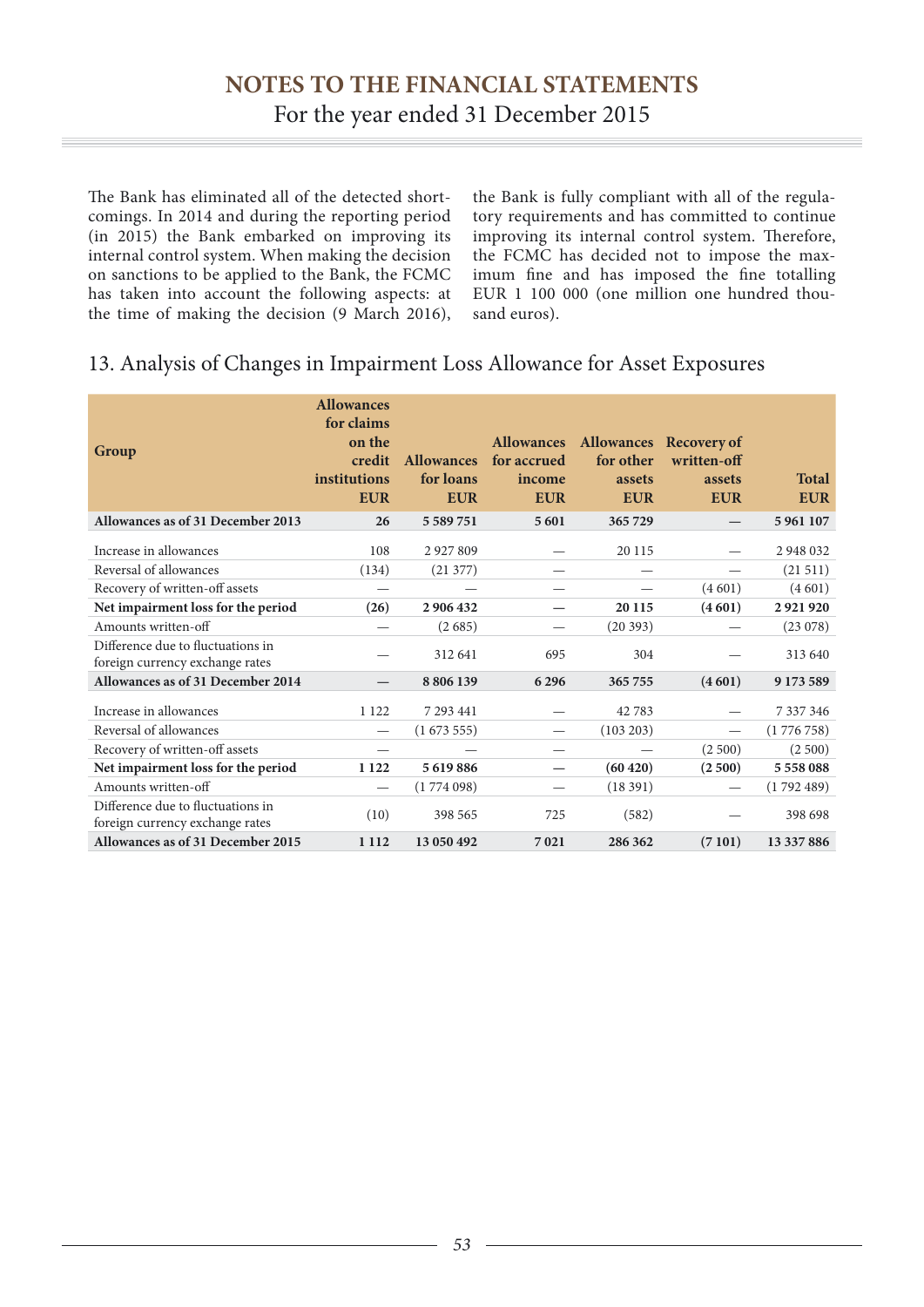| <b>Bank</b>                                                          | <b>Allowances</b><br>for claims<br>on the<br>credit<br>institutions<br><b>EUR</b> | <b>Allowances</b><br>for loans<br><b>EUR</b> | <b>Allowances</b><br>for accrued<br>income<br><b>EUR</b> | <b>Allowances</b><br>for other<br>assets<br><b>EUR</b> | <b>Recovery of</b><br>written-off<br>assets<br><b>EUR</b> | <b>Total</b><br><b>EUR</b> |
|----------------------------------------------------------------------|-----------------------------------------------------------------------------------|----------------------------------------------|----------------------------------------------------------|--------------------------------------------------------|-----------------------------------------------------------|----------------------------|
| Allowances as of 31 December 2013                                    | 26                                                                                | 5985990                                      | 5 601                                                    | 144 357                                                | $\qquad \qquad$                                           | 6 135 974                  |
| Increase in allowances                                               | 108                                                                               | 2927809                                      |                                                          | 20 11 5                                                |                                                           | 2948032                    |
| Reversal of allowances                                               | (134)                                                                             | (21377)                                      |                                                          |                                                        |                                                           | (21511)                    |
| Recovery of written-off assets                                       |                                                                                   |                                              |                                                          |                                                        | (4601)                                                    | (4601)                     |
| Net impairment loss for the period                                   | (26)                                                                              | 2906432                                      |                                                          | 20 11 5                                                | (4601)                                                    | 2921920                    |
| Amounts written-off                                                  |                                                                                   | (2685)                                       |                                                          | (20393)                                                |                                                           | (23078)                    |
| Difference due to fluctuations in<br>foreign currency exchange rates |                                                                                   | 312 641                                      | 695                                                      | 304                                                    |                                                           | 313 640                    |
| Allowances as of 31 December 2014                                    |                                                                                   | 9 202 378                                    | 6296                                                     | 144 383                                                | (4601)                                                    | 9 3 4 8 4 5 6              |
| Increase in allowances                                               | 1 1 2 2                                                                           | 7 347 359                                    |                                                          | 42783                                                  |                                                           | 7 391 264                  |
| Reversal of allowances                                               | $\overline{\phantom{0}}$                                                          | (1673555)                                    |                                                          |                                                        |                                                           | (167355)                   |
| Recovery of written-off assets                                       |                                                                                   |                                              |                                                          |                                                        | (2500)                                                    | (2500)                     |
| Net impairment loss for the period                                   | 1 1 2 2                                                                           | 5 673 804                                    |                                                          | 42783                                                  | (2500)                                                    | 5715209                    |
| Amounts written-off                                                  |                                                                                   | (1774098)                                    |                                                          | (18391)                                                |                                                           | (1792489)                  |
| Difference due to fluctuations in<br>foreign currency exchange rates | (10)                                                                              | 398 565                                      | 725                                                      | (582)                                                  |                                                           | 398 698                    |
| Allowances as of 31 December 2015                                    | 1 1 1 2                                                                           | 13 500 649                                   | 7021                                                     | 168 193                                                | (7101)                                                    | 13 669 874                 |

In light of stagnation witnessed in the real estate market and the impact of external economic factors on Latvia's entire economy and individual sectors in particular, the Bank exercised vigilance and more conservatively evaluated the loans and applied largervolume impairment allowances.

In respect of both natural persons and companies, the Bank very strictly adheres to its policy and internal regulatory documents relating to the evaluation of the allowances. The Bank also follows the relevant recommendations from the FCMC. The Bank therefore more thoroughly analyses a borrower's income and expenses for the then-current period and the potential dynamics thereof as a whole. In addition, the Bank places an enhanced focus on evaluation and determination of the value of the property offered as the security. The Bank regularly re-evaluates the value to keep it up-to-date in accordance with the internal regulatory documents. This enables the Bank to track the dynamics of the value, adjust it where necessary, and make allowances.

### 14. Income Tax

### **(a) Income tax charge**

|                             | Group<br><b>EUR</b> | <b>Bank</b><br>31.12.2015 31.12.2015 31.12.2014 31.12.2014<br>EUR | Group<br><b>EUR</b> | <b>Bank</b><br><b>EUR</b> |
|-----------------------------|---------------------|-------------------------------------------------------------------|---------------------|---------------------------|
| Current income tax expense  | 438                 |                                                                   | 826                 |                           |
| Deferred income tax benefit | (180854)            | (180854)                                                          | (131079)            | (131079)                  |
|                             | (180 416)           | (180 854)                                                         | (130 253)           | (131079)                  |

The Group's and the Bank's applicable tax rate is 15% (2014: 15%).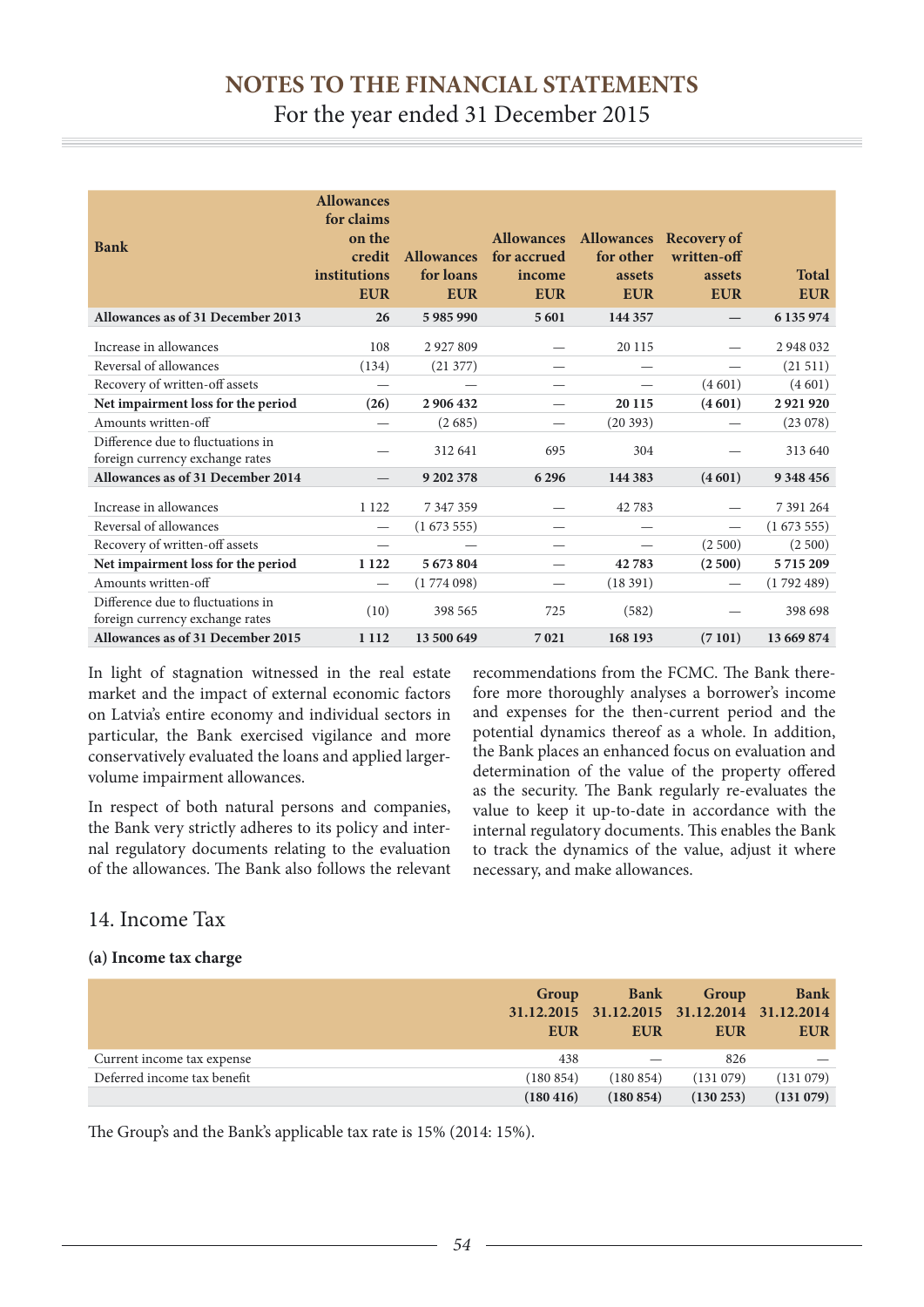### **(b) Reconciliation between tax benefit and accounting profit**

|                                                 | Group<br>31.12.2015<br><b>EUR</b> | <b>Bank</b><br>31.12.2015<br><b>EUR</b> | Group<br>31.12.2014<br><b>EUR</b> | <b>Bank</b><br>31.12.2014<br><b>EUR</b> |
|-------------------------------------------------|-----------------------------------|-----------------------------------------|-----------------------------------|-----------------------------------------|
| Loss before income tax                          | (2044681)                         | (1978038)                               | (168688)                          | (1605560)                               |
| Theoretically calculated tax at tax rate of 15% | (306702)                          | (296706)                                | (253 033)                         | (240834)                                |
| Effect of non-deductible expenses               | 533 444                           | 523 010                                 | 272 620                           | 259 595                                 |
| Effect of non-taxable income                    | (407158)                          | (407158)                                | (149840)                          | (149840)                                |
|                                                 | (180 416)                         | (180 854)                               | (130 253)                         | (131079)                                |

#### **(c) Deferred taxes**

These deductible temporary differences, which have no expiry dates, are listed below at their tax effected accumulated values:

| <b>Group and Bank</b>                                         | <b>Assets</b><br>31.12.2015<br><b>EUR</b> | <b>Assets</b><br>31.12.2014<br><b>EUR</b> | <b>Liabilities</b><br>31.12.2015<br><b>EUR</b> | <b>Liabilities</b><br>31.12.2014<br><b>EUR</b> | <b>Deferred</b><br>tax assets/<br>(liabilities)<br>31.12.2015<br><b>EUR</b> | <b>Deferred</b><br>tax assets/<br>(liabilities)<br>31.12.2014<br><b>EUR</b> |
|---------------------------------------------------------------|-------------------------------------------|-------------------------------------------|------------------------------------------------|------------------------------------------------|-----------------------------------------------------------------------------|-----------------------------------------------------------------------------|
| Financial instruments at fair value<br>through profit or loss | 17023                                     | 17 541                                    |                                                |                                                | 17023                                                                       | 17541                                                                       |
| Property and equipment                                        | —                                         |                                           | (1051869)                                      | (1001668)                                      | (1051869)                                                                   | (1001668)                                                                   |
| Intangible assets                                             |                                           |                                           | (546856)                                       | (563 177)                                      | (546 856)                                                                   | (563 177)                                                                   |
| Investment property                                           | 98 438                                    |                                           |                                                | (43877)                                        | 98 438                                                                      | (43877)                                                                     |
| Other assets                                                  | 58 254                                    | 41 156                                    | —                                              |                                                | 58 254                                                                      | 41 156                                                                      |
| Other liabilities                                             |                                           |                                           |                                                | (1051)                                         |                                                                             | (1051)                                                                      |
| Tax loss carry-forwards                                       | 466 548                                   | 411760                                    |                                                |                                                | 466 548                                                                     | 411760                                                                      |
| Recognised net deferred<br>tax assets/(liabilities)           | 640 263                                   | 470 457                                   | (1598725)                                      | (1609773)                                      | (958462)                                                                    | (1139316)                                                                   |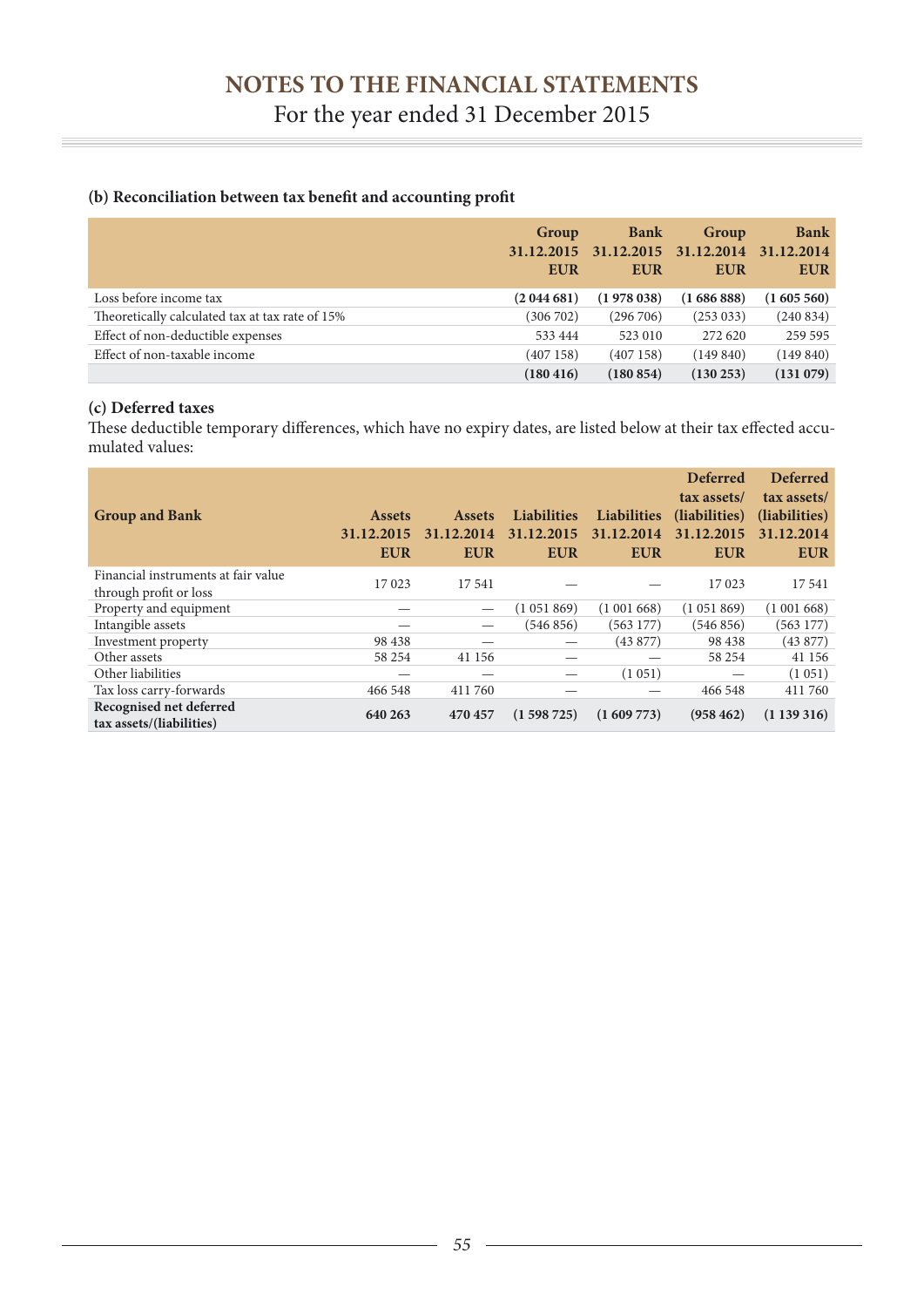### **(d) Movement in temporary differences**

| <b>Group and Bank</b>                                      | <b>Carrying</b><br>amount<br>31.12.2014<br><b>EUR</b> | <b>Recognised in</b><br>income statement<br>2015<br><b>EUR</b> | <b>Carrying</b><br>amount<br>31.12.2015<br><b>EUR</b> |
|------------------------------------------------------------|-------------------------------------------------------|----------------------------------------------------------------|-------------------------------------------------------|
| Financial instruments at fair value through profit or loss | 17541                                                 | (518)                                                          | 17023                                                 |
| Property and equipment                                     | (1001668)                                             | (50201)                                                        | (1051869)                                             |
| Intangible assets                                          | (563177)                                              | 16 3 21                                                        | (546 856)                                             |
| Investment property                                        | (43877)                                               | 142 315                                                        | 98 438                                                |
| Other assets                                               | 41 156                                                | 17098                                                          | 58 254                                                |
| Other liabilities                                          | (1051)                                                | 1051                                                           |                                                       |
| Tax loss carry-forwards                                    | 411760                                                | 54788                                                          | 466 548                                               |
|                                                            | (1139316)                                             | 180 854                                                        | (958 462)                                             |

The Group's and the Bank's unused tax losses totalled EUR 3 110 321 as at 31 December 2015 (31 December 2014: EUR 2 745 066). Under the applicable laws of the Republic of Latvia, the timeframe for tax loss carryforwards is not limited.

### 15. Cash and Balances with Bank of Latvia

|                                 | Group<br>EUR | <b>Bank</b><br>31.12.2015 31.12.2015 31.12.2014 31.12.2014<br>EUR | Group<br>EUR  | <b>Bank</b><br><b>EUR</b> |
|---------------------------------|--------------|-------------------------------------------------------------------|---------------|---------------------------|
| Cash                            | 1904 116     | 1 902 262                                                         | 1 3 5 3 2 6 3 | 1 348 731                 |
| Balance with the Bank of Latvia | 47 023 445   | 47 023 445                                                        | 22 176 492    | 22 176 492                |
|                                 | 48 927 561   | 48 925 707                                                        | 23 529 755    | 23 5 25 223               |

The Bank is required to ensure that the monthly average balance with the Bank of Latvia exceeds the statutory reserve requirement ratio for commercial banks. During 2015 and 2014 the Bank complied with the reserve requirements.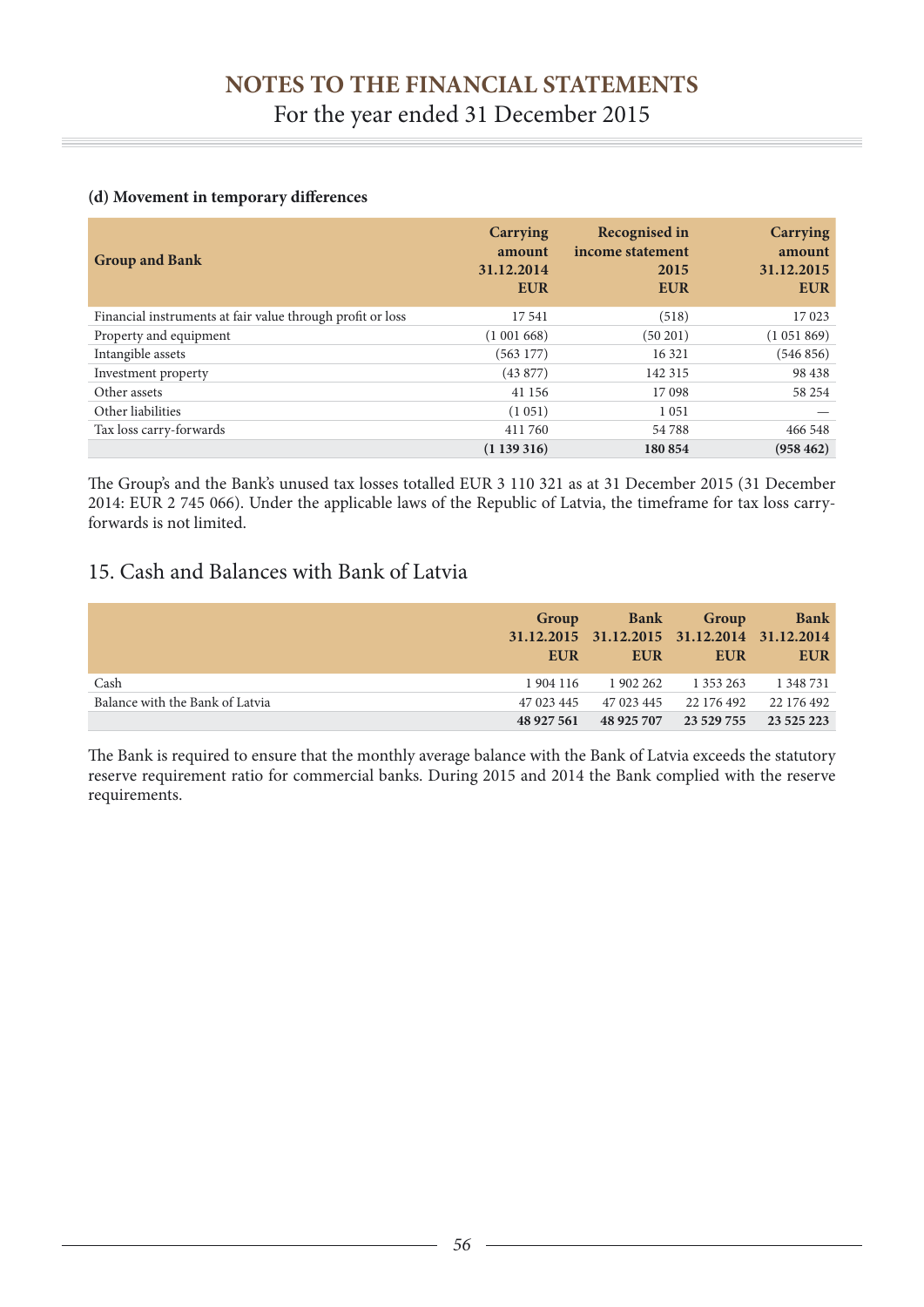# 16. Cash and Cash Equivalents

|                                                                             | Group<br>31.12.2015<br><b>EUR</b> | <b>Bank</b><br>31.12.2015<br><b>EUR</b> | Group<br>31.12.2014<br><b>EUR</b> | <b>Bank</b><br>31.12.2014<br><b>EUR</b> |
|-----------------------------------------------------------------------------|-----------------------------------|-----------------------------------------|-----------------------------------|-----------------------------------------|
| Cash                                                                        | 1904 116                          | 1 902 262                               | 1 3 5 3 2 6 3                     | 1 3 4 8 7 3 1                           |
| Balance with the Bank of Latvia                                             | 47 023 445                        | 47 023 445                              | 22 176 492                        | 22 176 492                              |
|                                                                             | 48 927 561                        | 48 925 707                              | 23 529 755                        | 23 525 223                              |
| Due from other credit institutions with up to 3 months<br>original maturity | 163 166 271                       | 163 166 271                             | 271 189 576                       | 271 189 576                             |
| Due to other credit institutions with up to 3 months original maturity      | (2692447)                         | (2692447)                               | (6454176)                         | (6454176)                               |
|                                                                             | 209 401 385                       | 209 399 531                             | 288 265 155                       | 288 260 623                             |
| Allowances (Note 13)                                                        | (1112)<br>209 400 273             | (1112)<br>209 398 419                   | 288 265 155                       | 288 260 623                             |

## 17. Securities-Held-for Trading

|                                                                   | Group<br>and Bank<br>31.12.2015<br><b>EUR</b> | Group<br>and Bank<br>31.12.2014<br><b>EUR</b> |
|-------------------------------------------------------------------|-----------------------------------------------|-----------------------------------------------|
| Debt securities                                                   |                                               |                                               |
| Government treasury bills rated Aaa                               | 27 555                                        |                                               |
| Government treasury bills rated Ba                                | 31 012                                        |                                               |
| Government treasury bills rated Baa                               |                                               | 29 29 1                                       |
| Bonds of other issuers and other fixed-income securities rated Ba | 478897                                        | 420876                                        |
| Shares and other variable income securities                       | 16 193                                        | 26 672                                        |
|                                                                   | 553 657                                       | 476839                                        |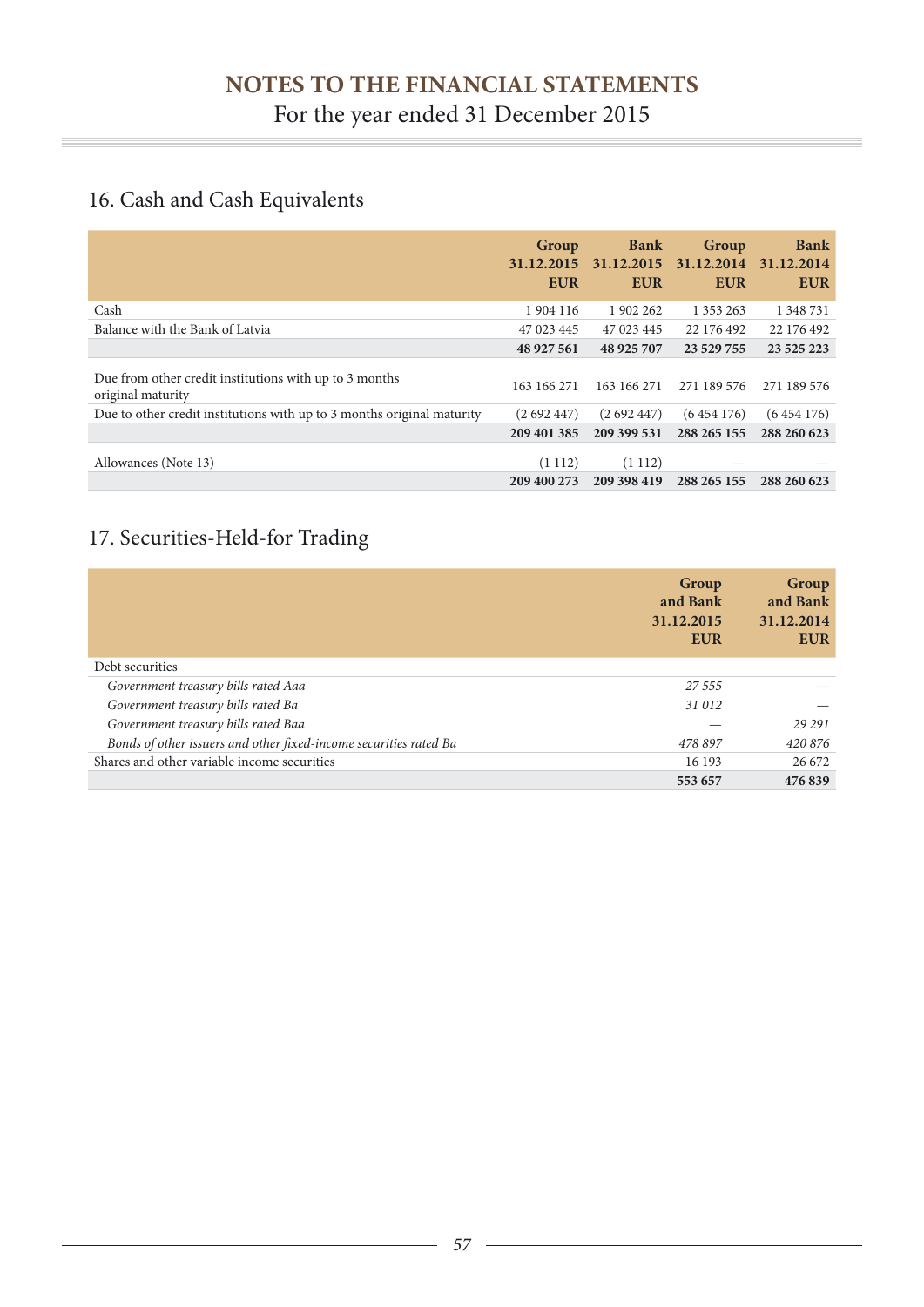The table below shows the securities recorded by issuer profile:

|                                          | <b>Group and Bank</b><br>31.12.2015<br><b>EUR</b> | <b>Group and Bank</b><br>31.12.2014<br><b>EUR</b> |
|------------------------------------------|---------------------------------------------------|---------------------------------------------------|
| Debt securities of credit institutions   | 478 897                                           | 420 876                                           |
| Debt securities of central governments   | 27 5 5 5                                          |                                                   |
| Debt securities of municipal authorities | 31 012                                            | 29 29 1                                           |
| <b>Total debt securities</b>             | 537464                                            | 450 167                                           |
| State-owned companies enterprises        | 5963                                              | 8 7 6 3                                           |
| Shares of private enterprises            | 10 230                                            | 17 909                                            |
| <b>Total shares</b>                      | 16 193                                            | 26 672                                            |
|                                          | 553 657                                           | 476839                                            |

The table below shows the geographical concentration of securities:

|                                                                                                            | <b>Group and Bank</b><br>31.12.2015<br><b>EUR</b> | <b>Group and Bank</b><br>31.12.2014<br><b>EUR</b> |
|------------------------------------------------------------------------------------------------------------|---------------------------------------------------|---------------------------------------------------|
| Debt securities of entities registered in EU countries                                                     |                                                   |                                                   |
| Debt securities of entities registered in OECD countries                                                   | 27 555                                            | 29 29 1                                           |
| Debt securities of entities registered in CIS countries                                                    | 509 909                                           | 420 876                                           |
| <b>Total debt securities</b>                                                                               | 537464                                            | 450 167                                           |
| Shares of entities registered in the Republic of Latvia<br>Shares of entities registered in OECD countries | 1 664<br>2 9 0 3                                  | 1495<br>2697                                      |
| Shares of entities registered in CIS countries                                                             | 11 626                                            | 22 480                                            |
| <b>Total shares</b>                                                                                        | 16 193                                            | 26 672                                            |
|                                                                                                            | 553 657                                           | 476839                                            |

As of 31 December 2015 and 31 December 2014, the Bank did not possess any debt securities serving as collateral for repo transactions.

### 18. Derivative Financial Instruments

The table below summarises the contractual amounts of the Group's and the Bank's forward foreign exchange contracts outstanding at 31 December 2015 and 31 December 2014. The foreign currency amounts presented below are translated at rates

prevalent at the reporting date. The resultant unrealised gains and losses on these unmatured contracts, along with the amounts payable and receivable on the matured but unsettled contracts, have been recognised in the profit or loss.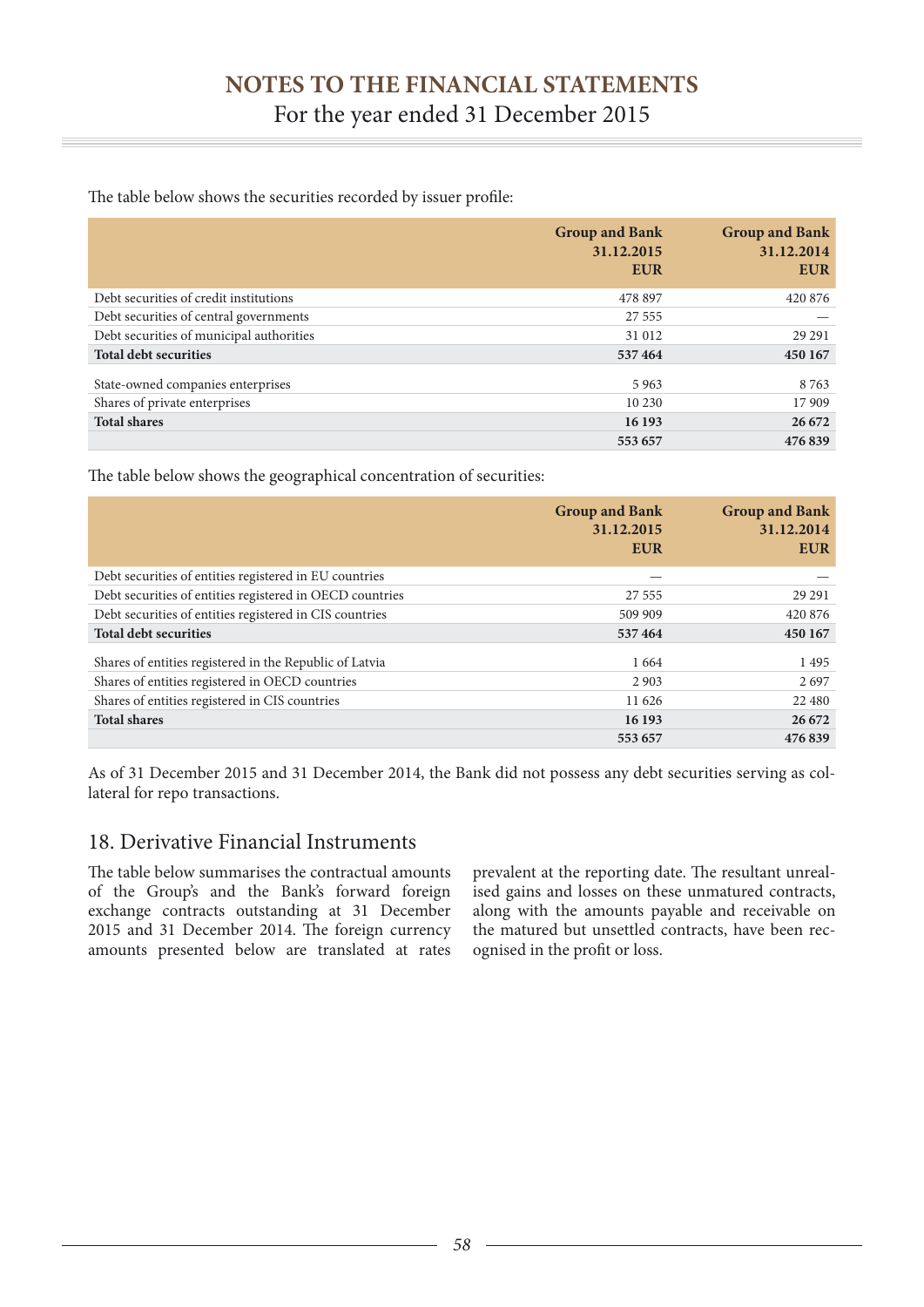|                                    | <b>Group and Bank</b>                     |                                                | <b>Group and Bank</b>                     |                                                |
|------------------------------------|-------------------------------------------|------------------------------------------------|-------------------------------------------|------------------------------------------------|
|                                    | <b>Assets</b><br>31.12.2015<br><b>EUR</b> | <b>Liabilities</b><br>31.12.2015<br><b>EUR</b> | <b>Assets</b><br>31.12.2014<br><b>EUR</b> | <b>Liabilities</b><br>31.12.2014<br><b>EUR</b> |
| Notional amount                    |                                           |                                                |                                           |                                                |
| Currency SWAPS                     |                                           | $\hspace{0.05cm}$                              | 212 685 377                               | 212 240 485                                    |
| Foreign currency FORWARD contracts | 1956708                                   | 1935 567                                       | 11 276 883                                | 11 286 435                                     |
| FUTURES contracts (gold)           | 250 725                                   |                                                | 394 729                                   |                                                |
|                                    | 2 2 0 7 4 3 3                             | 1935 567                                       | 224 356 989                               | 223 526 920                                    |
| <b>Fair value</b>                  |                                           |                                                |                                           |                                                |
| Currency SWAPS                     |                                           |                                                | 2 3 8 5 7 0 0                             | 1940808                                        |
| Foreign currency FORWARD contracts | 24 197                                    | 3 0 5 6                                        | 14 700                                    | 24 25 2                                        |
| FUTURES contracts (gold)           | 3 4 8 4                                   |                                                | 4 6 12                                    |                                                |
|                                    | 27 681                                    | 3 0 5 6                                        | 2405012                                   | 1965 060                                       |

### 19. Due from Credit Institutions

| and Bank<br>31.12.2015                                                                       | Group<br>Group<br>and Bank<br>31.12.2014<br><b>EUR</b><br><b>EUR</b> |
|----------------------------------------------------------------------------------------------|----------------------------------------------------------------------|
| Receivable on demand<br>153 511 915                                                          | 263 142 081                                                          |
| Amounts with no stated maturity or serving as collateral and security deposits<br>11 685 178 | 8 0 5 1 3 3 8                                                        |
| Other deposits                                                                               | 6 397 836<br>747 172                                                 |
| 165 944 265                                                                                  | 277 591 255                                                          |
| Allowances (Note 13)                                                                         | (1112)                                                               |
| 165 943 153                                                                                  | 277 591 255                                                          |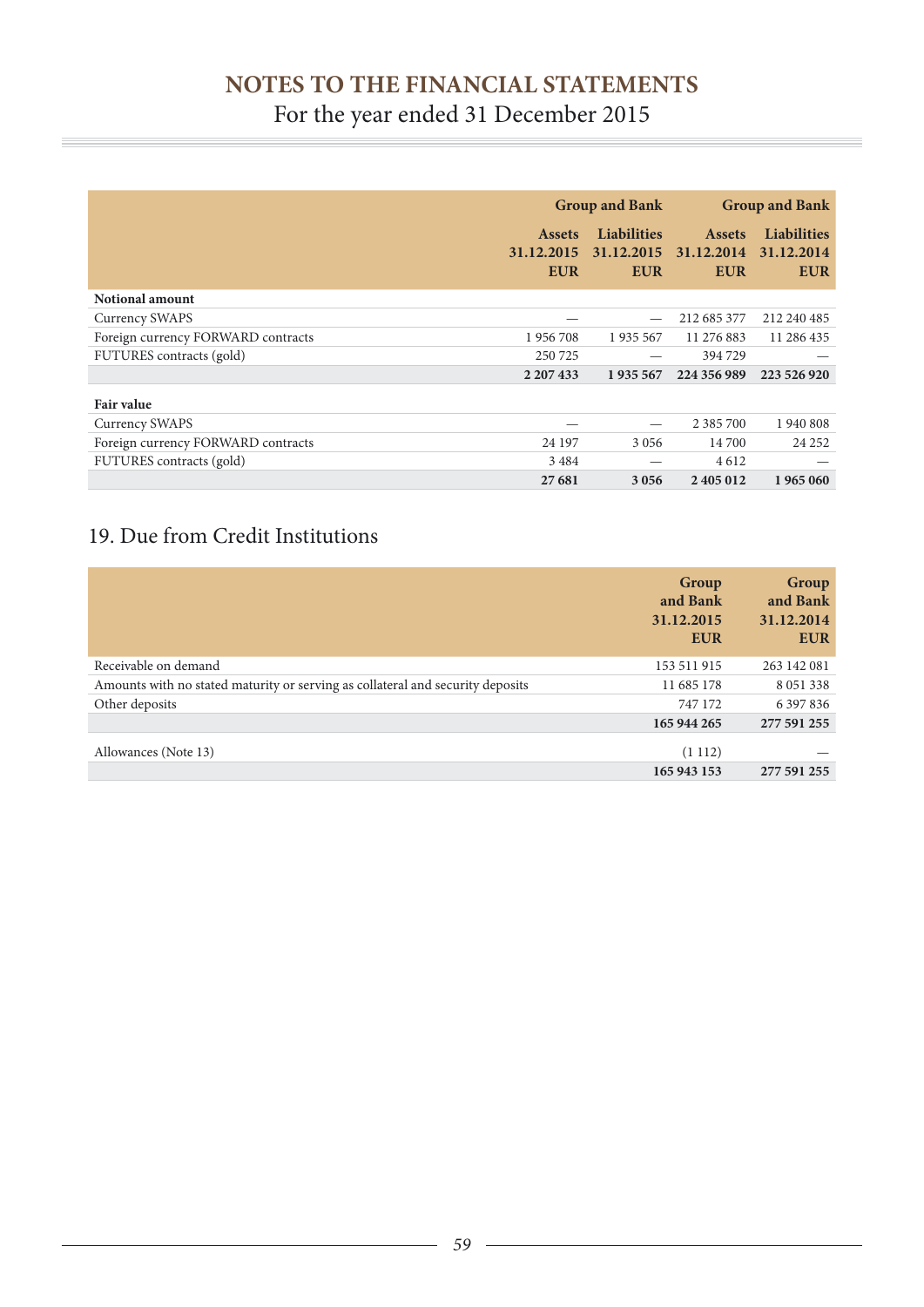The table below shows the geographical concentration of due from credit institutions:

|                                                                                                  | Group         | Group         |
|--------------------------------------------------------------------------------------------------|---------------|---------------|
|                                                                                                  | and Bank      | and Bank      |
|                                                                                                  | 31.12.2015    | 31.12.2014    |
|                                                                                                  | <b>EUR</b>    | <b>EUR</b>    |
| Due from credit institutions incorporated in the Republic of Latvia (Moody's ratings):           | 2 5 9 4 5 3 8 | 127 525       |
| not rated                                                                                        | 2 5 9 4 5 3 8 | 127 525       |
| Due from credit institutions incorporated in other EU countries (Moody's ratings):               | 104 622 573   | 209 718 823   |
| rated A                                                                                          | 15 415 641    | 25 205 579    |
| rated Baa                                                                                        | 60 383 888    | 179 265 885   |
| not rated                                                                                        | 28 823 044    | 5 247 359     |
| Due from credit institutions incorporated in OECD countries outside the EU (Moody's<br>ratings): | 56 408 632    | 64 402 135    |
| rated A                                                                                          | 56 408 632    | 64 402 135    |
| Due from credit institutions incorporated in other countries (Moody's ratings):                  | 2 3 1 8 5 2 2 | 3 3 3 8 5 0 8 |
| rated A                                                                                          | 1 520 636     | 139 635       |
| rated Ba                                                                                         | 451 408       | 2772817       |
| rated B                                                                                          | 342 024       | 419 261       |
| rated Caa                                                                                        | 8             | 11            |
| rated Ca                                                                                         | 66            |               |
| not rated                                                                                        | 4 3 8 0       | 6784          |
|                                                                                                  | 165 944 265   | 277 591 255   |
| Allowances (Note 13)                                                                             | (1112)        |               |
|                                                                                                  | 165 943 153   | 277 591 255   |

#### **Concentration of placements with banks and other financial institutions**

As at 31 December 2015 and 31 December 2014, the Group and the Bank had four banks and financial institutions, whose balances exceeded 10% of total placements with banks and other financial

institutions. The gross value of these balances as of 31 December 2015 and 31 December 2014 were EUR 137 041 667 and EUR 243 665 835, respectively.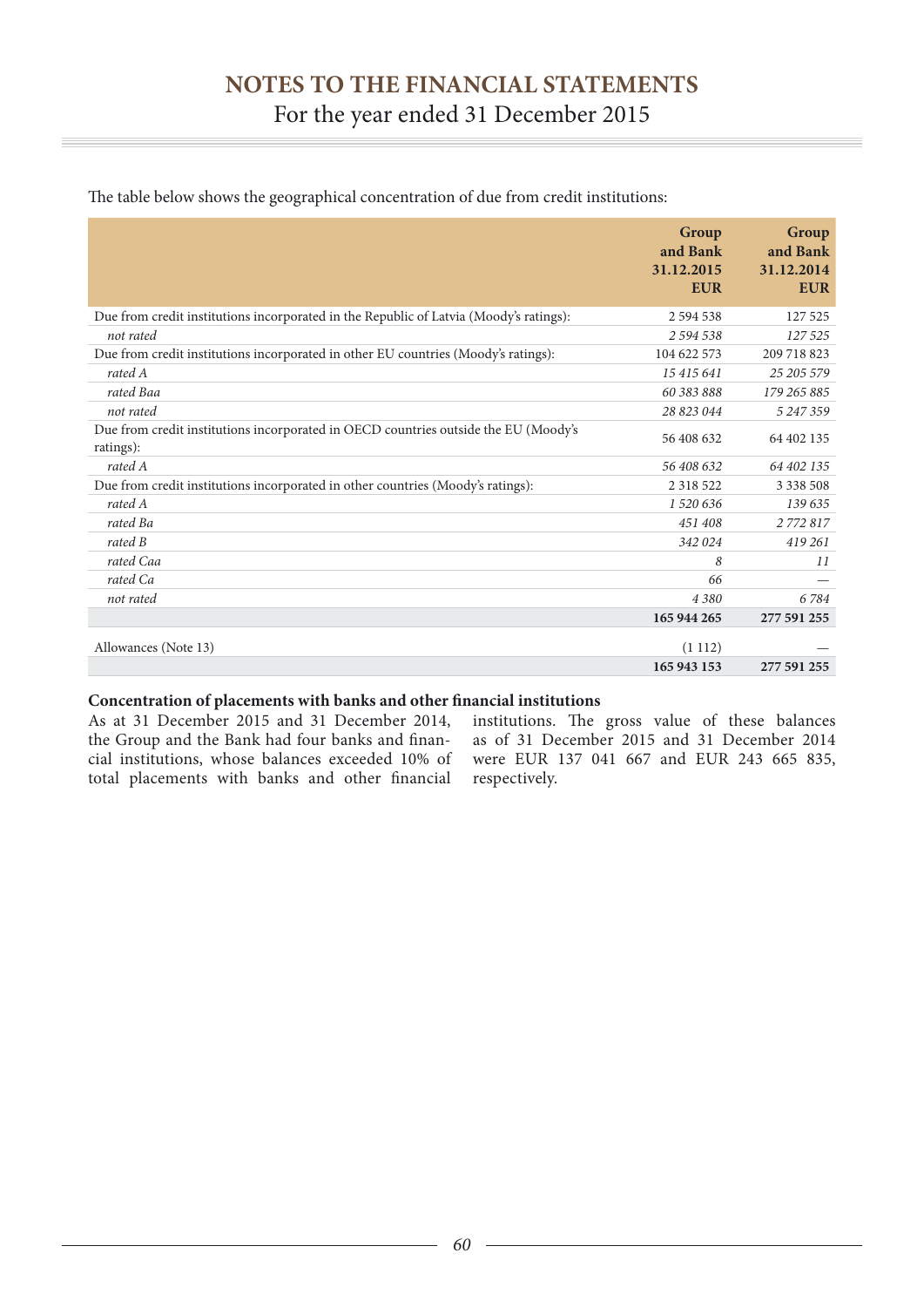### 20. Loans

### **(a) Loans by type**

|                      | <b>Group</b><br>31.12.2015<br><b>EUR</b> | <b>Bank</b><br>31.12.2015<br><b>EUR</b> | Group<br>31.12.2014<br><b>EUR</b> | <b>Bank</b><br>31.12.2014<br><b>EUR</b> |
|----------------------|------------------------------------------|-----------------------------------------|-----------------------------------|-----------------------------------------|
| Commercial loans     | 42 509 274                               | 42 617 039                              | 30 702 749                        | 30 806 550                              |
| Mortgage loans       | 28 819 918                               | 30 744 762                              | 29 509 030                        | 31 384 137                              |
| Trade finance        | 2 680 533                                | 2 680 533                               | 12 857 224                        | 12 857 224                              |
| Overdrafts           | 1 4 1 3 5 7 4                            | 1659856                                 | 2 3 8 4 1 0 4                     | 2 467 940                               |
| Industrial loans     | 1 284 789                                | 1 284 789                               | 1 008 537                         | 1 008 537                               |
| Consumer loans       | 219 162                                  | 219 162                                 | 223 245                           | 223 245                                 |
| Payment cards        | 137 363                                  | 137 363                                 | 253 063                           | 253 063                                 |
| Other                | 2 447 852                                | 2447852                                 | 23 692 441                        | 23 692 441                              |
|                      | 79 512 465                               | 81791356                                | 100 630 393                       | 102 693 137                             |
| Reverse repos        | 2 0 2 5 5 7 8<br>81 538 043              | 2 0 2 5 5 7 8<br>83 816 934             | 4 2 6 2 6 0 9<br>104 893 002      | 4 262 609<br>106 955 746                |
| Allowances (Note 13) | (13050492)<br>68 487 551                 | (13500649)<br>70 316 285                | (8806139)<br>96 086 863           | (9202378)<br>97 753 368                 |

### **(b) Loan profile by country of risk**

| Group                 | <b>Gross</b> loans<br>31.12.2015<br><b>EUR</b> | <b>Allowances</b><br>31.12.2015<br><b>EUR</b> | <b>Net loans</b><br>31.12.2015<br><b>EUR</b> |
|-----------------------|------------------------------------------------|-----------------------------------------------|----------------------------------------------|
| Republic of Latvia    | 35 713 163                                     | (6982194)                                     | 28 730 969                                   |
| Other EU countries    | 23 467 694                                     | (992, 417)                                    | 22 475 277                                   |
| Non-EU OECD countries | 5 332 267                                      | (702, 418)                                    | 4 629 849                                    |
| Ukraine               | 10 300 889                                     | (2043249)                                     | 8 257 640                                    |
| Other CIS countries   | 6 722 511                                      | (2329914)                                     | 4 3 9 2 5 9 7                                |
| Other countries       | 1519                                           | (300)                                         | 1 2 1 9                                      |
|                       | 81 538 043                                     | (13050492)                                    | 68 487 551                                   |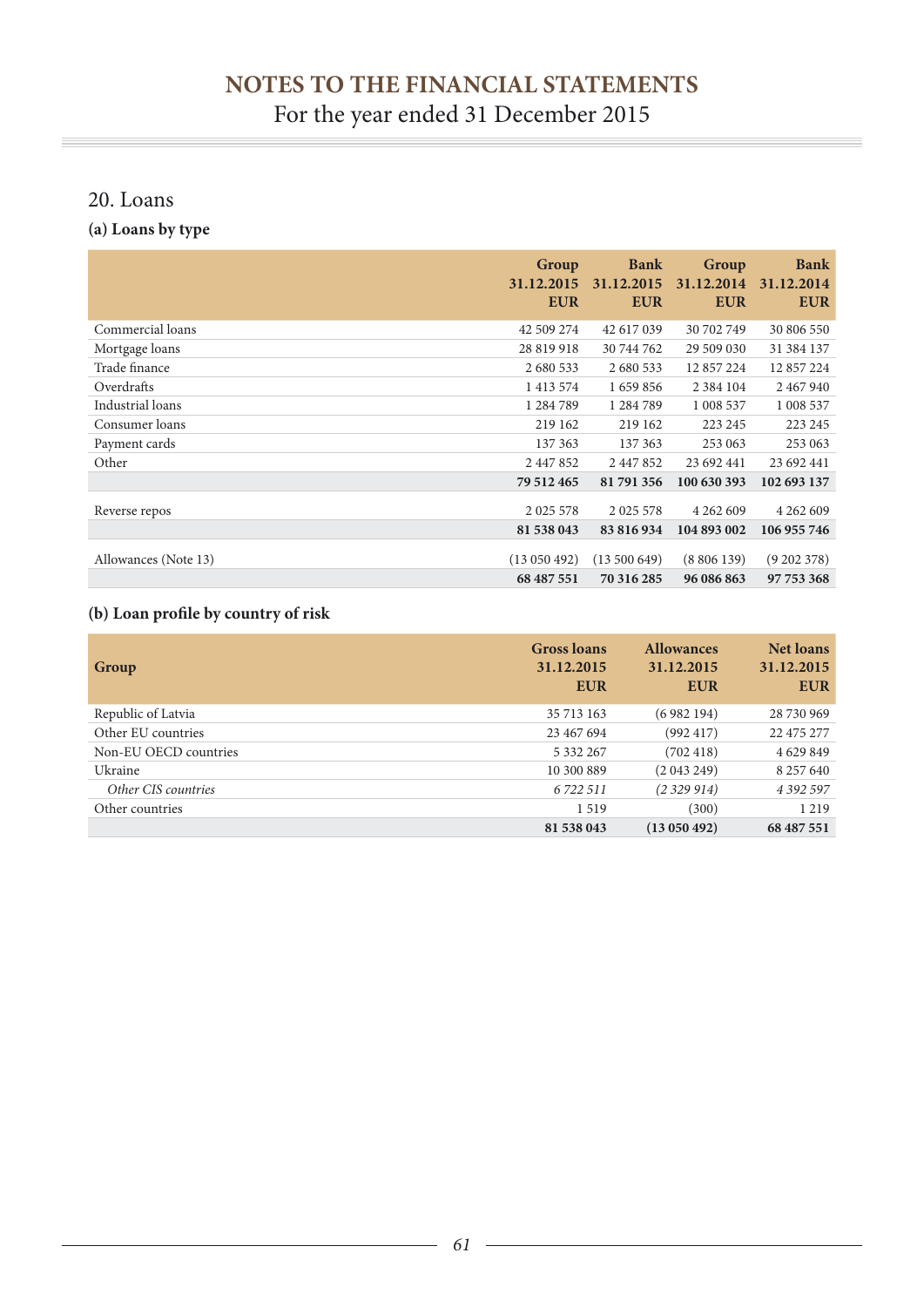| <b>Bank</b>           | <b>Gross loans</b><br>31.12.2015<br><b>EUR</b> | <b>Allowances</b><br>31.12.2015<br><b>EUR</b> | <b>Net loans</b><br>31.12.2015<br><b>EUR</b> |
|-----------------------|------------------------------------------------|-----------------------------------------------|----------------------------------------------|
| Republic of Latvia    | 37 992 054                                     | (7432351)                                     | 30 559 703                                   |
| Other EU countries    | 23 467 694                                     | (992, 417)                                    | 22 475 277                                   |
| Non-EU OECD countries | 5 332 267                                      | (702.418)                                     | 4 629 849                                    |
| Ukraine               | 10 300 889                                     | (2043249)                                     | 8 257 640                                    |
| Other CIS countries   | 6 722 511                                      | (2329914)                                     | 4 3 9 2 5 9 7                                |
| Other countries       | 1519                                           | (300)                                         | 1 2 1 9                                      |
|                       | 83 816 934                                     | (13500649)                                    | 70 316 285                                   |

| Group                 | <b>Gross</b> loans<br>31.12.2014<br><b>EUR</b> | <b>Allowances</b><br>31.12.2014<br><b>EUR</b> | <b>Net loans</b><br>31.12.2014<br><b>EUR</b> |
|-----------------------|------------------------------------------------|-----------------------------------------------|----------------------------------------------|
| Republic of Latvia    | 41 014 781                                     | (4628167)                                     | 36 386 614                                   |
| Other EU countries    | 20 440 177                                     | (588402)                                      | 19 851 775                                   |
| Non-EU OECD countries | 6821868                                        | (247 422)                                     | 6 5 7 4 4 4 4 6                              |
| Ukraine               | 32 224 001                                     | (3016390)                                     | 29 207 611                                   |
| Other CIS countries   | 4 389 932                                      | (325 754)                                     | 4 0 64 178                                   |
| Other countries       | 2 2 4 3                                        | $\scriptstyle{(4)}$                           | 2 2 3 9                                      |
|                       | 104 893 002                                    | (8806139)                                     | 96 086 863                                   |

| <b>Bank</b>           | <b>Gross</b> loans<br>31.12.2014<br><b>EUR</b> | <b>Allowances</b><br>31.12.2014<br><b>EUR</b> | <b>Net loans</b><br>31.12.2014<br><b>EUR</b> |
|-----------------------|------------------------------------------------|-----------------------------------------------|----------------------------------------------|
| Republic of Latvia    | 43 077 525                                     | (5024406)                                     | 38 053 119                                   |
| Other EU countries    | 20 440 177                                     | (588402)                                      | 19 851 775                                   |
| Non-EU OECD countries | 6821868                                        | (247 422)                                     | 6 5 7 4 4 4 4 6                              |
| Ukraine               | 32 224 001                                     | (3016390)                                     | 29 207 611                                   |
| Other CIS countries   | 4 389 932                                      | (325 754)                                     | 4 0 64 1 78                                  |
| Other countries       | 2 2 4 3                                        | $\left( 4\right)$                             | 2 2 3 9                                      |
|                       | 106 955 746                                    | (9202378)                                     | 97 753 368                                   |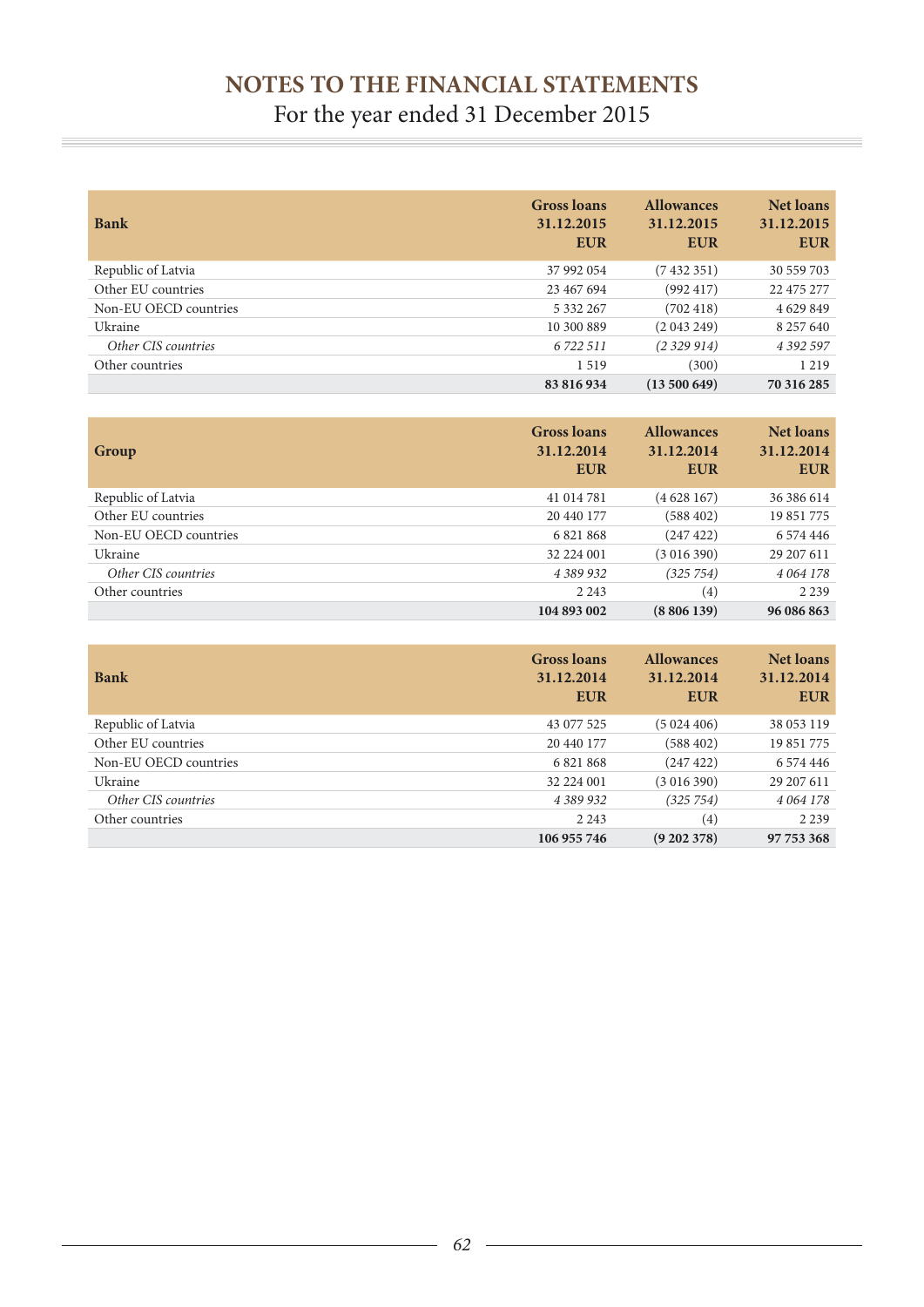### **(c) Loans by customer profile**

|                                                          | Group<br>31,12,2015<br><b>EUR</b> | <b>Bank</b><br>31.12.2015<br><b>EUR</b> | Group<br>31.12.2014<br><b>EUR</b> | <b>Bank</b><br>31.12.2014<br><b>EUR</b> |
|----------------------------------------------------------|-----------------------------------|-----------------------------------------|-----------------------------------|-----------------------------------------|
| Loans to corporate clients                               | 54 900 349                        | 57 179 240                              | 83 751 058                        | 85 813 802                              |
| Loans to financial institutions                          | 10 536 875                        | 10 536 875                              | 6 1 1 3 2 9 8                     | 6 1 1 3 2 9 8                           |
| Loans to individuals                                     | 14 685 477                        | 14 685 477                              | 13 643 472                        | 13 643 472                              |
| Loans to senior management and staff members of the Bank | 1 4 1 5 3 4 2                     | 1 4 1 5 3 4 2                           | 1 385 174                         | 1 3 8 5 1 7 4                           |
|                                                          | 81 538 043                        | 83 816 934                              | 104 893 002                       | 106 955 746                             |
| Allowances (Note 13)                                     | (13 050 492)                      | (13500649)                              | (8806139)                         | (9202378)                               |
|                                                          | 68 487 551                        | 70 316 285                              | 96 086 863                        | 97 753 368                              |

### **(d) Industry analysis of the loan portfolio**

| Group                                  | <b>Gross</b> loans<br>31.12.2015<br><b>EUR</b> | <b>Allowances</b><br>31.12.2015<br><b>EUR</b> | <b>Net loans</b><br>31.12.2015<br><b>EUR</b> |
|----------------------------------------|------------------------------------------------|-----------------------------------------------|----------------------------------------------|
| Real estate                            | 22 658 815                                     | (6125215)                                     | 16 533 600                                   |
| Finance                                | 11 676 758                                     | (1846930)                                     | 9829828                                      |
| Trade                                  | 11 444 352                                     | (340309)                                      | 8 041 253                                    |
| Information and communication services | 2 999 373                                      | (32453)                                       | 2 966 920                                    |
| Manufacturing                          | 2 405 290                                      |                                               | 2 405 290                                    |
| Energy                                 | 1 510 648                                      |                                               | 1510648                                      |
| Other services                         | 12 549 265                                     | (1536722)                                     | 11 012 543                                   |
| Other                                  | 192723                                         | (47757)                                       | 144 966                                      |
| Loans to individuals                   | 16 100 819                                     | (58316)                                       | 16 042 503                                   |
|                                        | 81 538 043                                     | (13050492)                                    | 68 487 551                                   |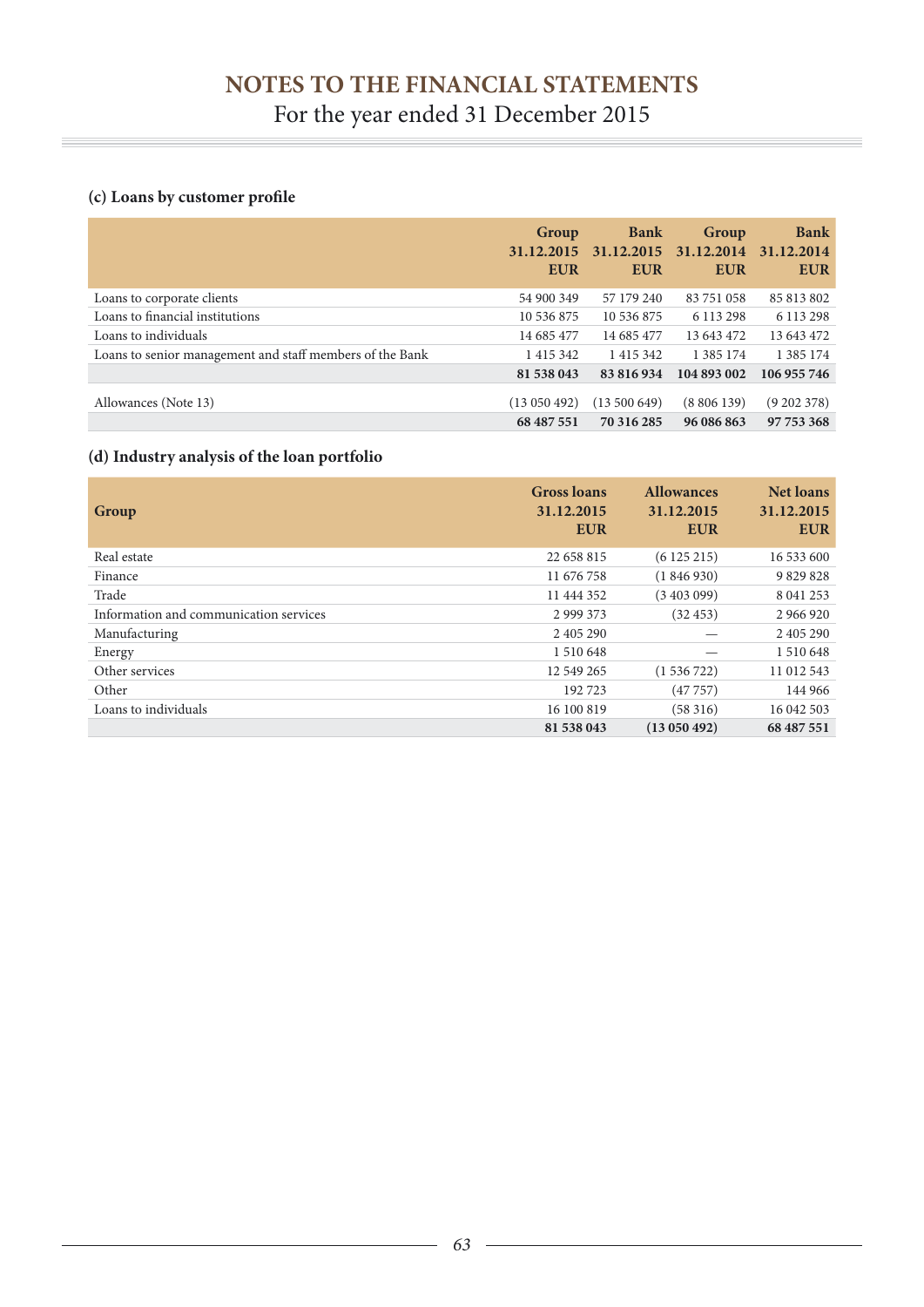| <b>Bank</b>                            | <b>Gross</b> loans<br>31.12.2015<br><b>EUR</b> | <b>Allowances</b><br>31.12.2015<br><b>EUR</b> | <b>Net loans</b><br>31.12.2015<br><b>EUR</b> |
|----------------------------------------|------------------------------------------------|-----------------------------------------------|----------------------------------------------|
| Real estate                            | 24 937 706                                     | (6575372)                                     | 18 362 334                                   |
| Finance                                | 11 676 758                                     | (1846930)                                     | 9829828                                      |
| Trade                                  | 11 444 352                                     | (340309)                                      | 8 041 253                                    |
| Information and communication services | 2 9 9 3 7 3                                    | (32, 453)                                     | 2 966 920                                    |
| Manufacturing                          | 2 405 290                                      |                                               | 2 405 290                                    |
| Energy                                 | 1510648                                        |                                               | 1 5 1 0 6 4 8                                |
| Other services                         | 12 549 265                                     | (1536722)                                     | 11 012 543                                   |
| Other                                  | 192 723                                        | (47757)                                       | 144 966                                      |
| Loans to individuals                   | 16 100 819                                     | (58316)                                       | 16 042 503                                   |
|                                        | 83 816 934                                     | (13500649)                                    | 70 316 285                                   |

| Group                                  | <b>Gross</b> loans<br>31.12.2014<br><b>EUR</b> | <b>Allowances</b><br>31.12.2014<br><b>EUR</b> | <b>Net loans</b><br>31.12.2014<br><b>EUR</b> |
|----------------------------------------|------------------------------------------------|-----------------------------------------------|----------------------------------------------|
| Trade                                  | 33 527 235                                     | (3493188)                                     | 30 034 047                                   |
| Real estate                            | 24 117 146                                     | (4481880)                                     | 19 635 266                                   |
| Finance                                | 18 821 217                                     | (312604)                                      | 18 508 613                                   |
| Manufacturing                          | 2 003 823                                      |                                               | 2 003 823                                    |
| Energy                                 | 1 646 325                                      |                                               | 1 646 325                                    |
| Information and communication services | 1 162 971                                      | (806)                                         | 1 162 165                                    |
| Agriculture, forestry and timber       | 6 503 347                                      | (20 225)                                      | 6 4 8 3 1 2 2                                |
| Other services                         | 163 587                                        | (3456)                                        | 160 131                                      |
| Other                                  | 1918705                                        | (66530)                                       | 1852175                                      |
| Loans to individuals                   | 15 028 646                                     | (427 450)                                     | 14 601 196                                   |
|                                        | 104 893 002                                    | (8806139)                                     | 96 086 863                                   |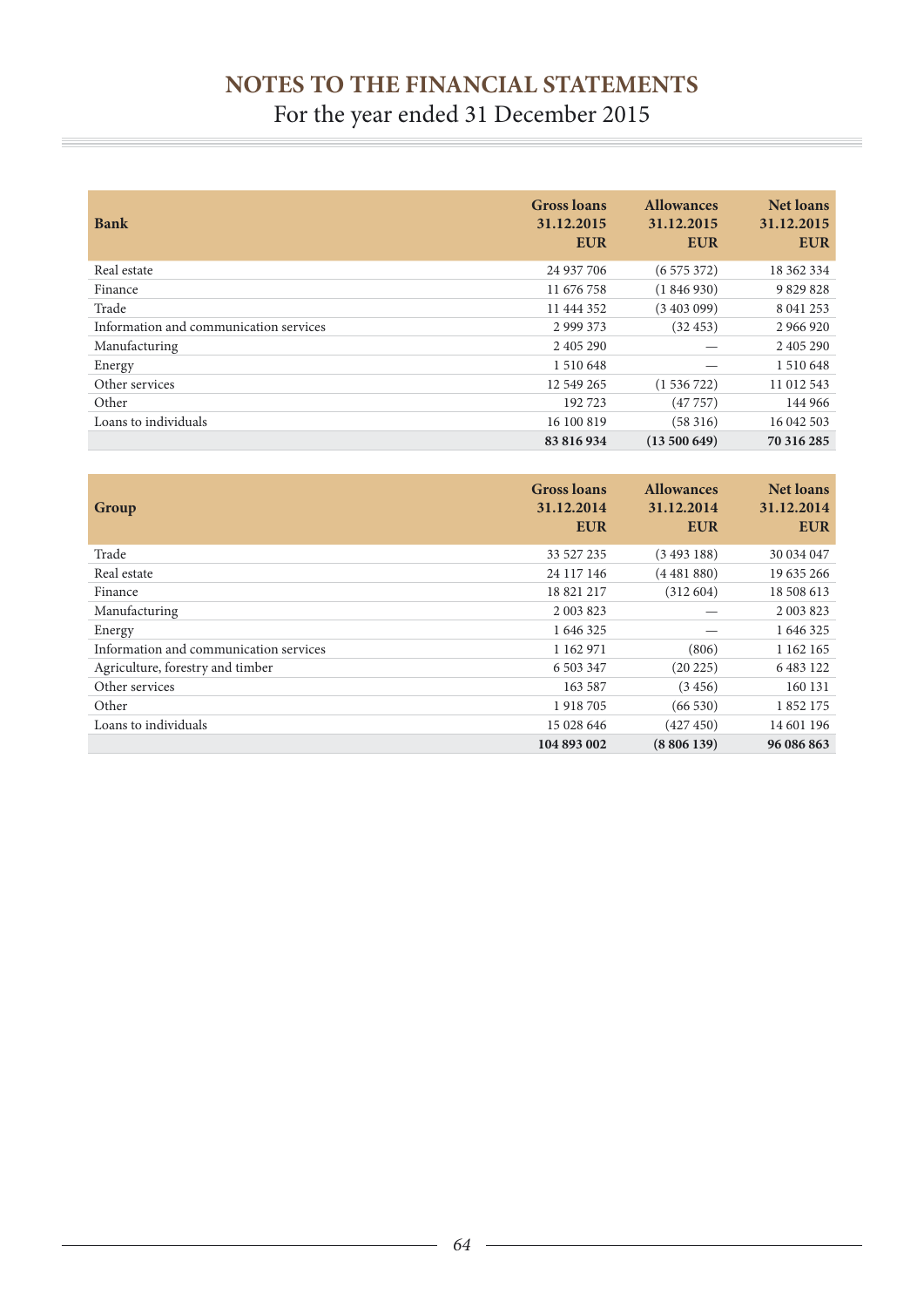| <b>Bank</b>                            | <b>Gross</b> loans<br>31.12.2014<br><b>EUR</b> | <b>Allowances</b><br>31.12.2014<br><b>EUR</b> | <b>Net loans</b><br>31.12.2014<br><b>EUR</b> |
|----------------------------------------|------------------------------------------------|-----------------------------------------------|----------------------------------------------|
| Trade                                  | 33 527 235                                     | (3493188)                                     | 30 034 047                                   |
| Real estate                            | 26 179 890                                     | (4878119)                                     | 21 301 771                                   |
| Finance                                | 18 821 217                                     | (312604)                                      | 18 508 613                                   |
| Manufacturing                          | 2 003 823                                      |                                               | 2 003 823                                    |
| Energy                                 | 1 646 325                                      |                                               | 1 646 325                                    |
| Information and communication services | 1 162 971                                      | (806)                                         | 1 162 165                                    |
| Agriculture, forestry and timber       | 163 587                                        | (3456)                                        | 160 131                                      |
| Other services                         | 6 503 347                                      | (20 225)                                      | 6 483 122                                    |
| Other                                  | 1918705                                        | (66530)                                       | 1852175                                      |
| Loans to individuals                   | 15 028 646                                     | (427 450)                                     | 14 601 196                                   |
|                                        | 106 955 746                                    | (9202378)                                     | 97 753 368                                   |

### **(e) Breakdown of loаns by groups of delayed payments and non-delinquent loans**

The following table provides information on the credit quality of the loan portfolio:

| Group                     | <b>Gross</b> loans<br>31.12.2015<br><b>EUR</b> | <b>Allowances</b><br>31.12.2015<br><b>EUR</b> | <b>Net loans</b><br>31.12.2015<br><b>EUR</b> |
|---------------------------|------------------------------------------------|-----------------------------------------------|----------------------------------------------|
| Non-delinquent loans      | 53 798 073                                     | (4332595)                                     | 49 465 478                                   |
| Up to 1 month (inclusive) | 72723                                          |                                               | 72723                                        |
| 1 to 3 months             | 362 599                                        | (362 268)                                     | 331                                          |
| 3 to 6 months             | 4 4 4 4 9 7 6                                  | (308)                                         | 4 4 4 4 6 6 6 8                              |
| More than 6 months        | 22 855 672                                     | (8355321)                                     | 14 500 351                                   |
|                           | 81 538 043                                     | (13050492)                                    | 68 487 551                                   |

| <b>Bank</b>               | <b>Gross loans</b><br>31.12.2015<br><b>EUR</b> | <b>Allowances</b><br>31.12.2015<br><b>EUR</b> | <b>Net loans</b><br>31.12.2015<br><b>EUR</b> |
|---------------------------|------------------------------------------------|-----------------------------------------------|----------------------------------------------|
| Non-delinquent loans      | 56 076 964                                     | (4782752)                                     | 51 294 212                                   |
| Up to 1 month (inclusive) | 72723                                          |                                               | 72723                                        |
| 1 to 3 months             | 362 599                                        | (362 268)                                     | 331                                          |
| 3 to 6 months             | 4 4 4 4 9 7 6                                  | (308)                                         | 4 4 4 4 6 6 6 8                              |
| More than 6 months        | 22 855 672                                     | (8355321)                                     | 14 500 351                                   |
|                           | 83 816 934                                     | (13500649)                                    | 70 316 285                                   |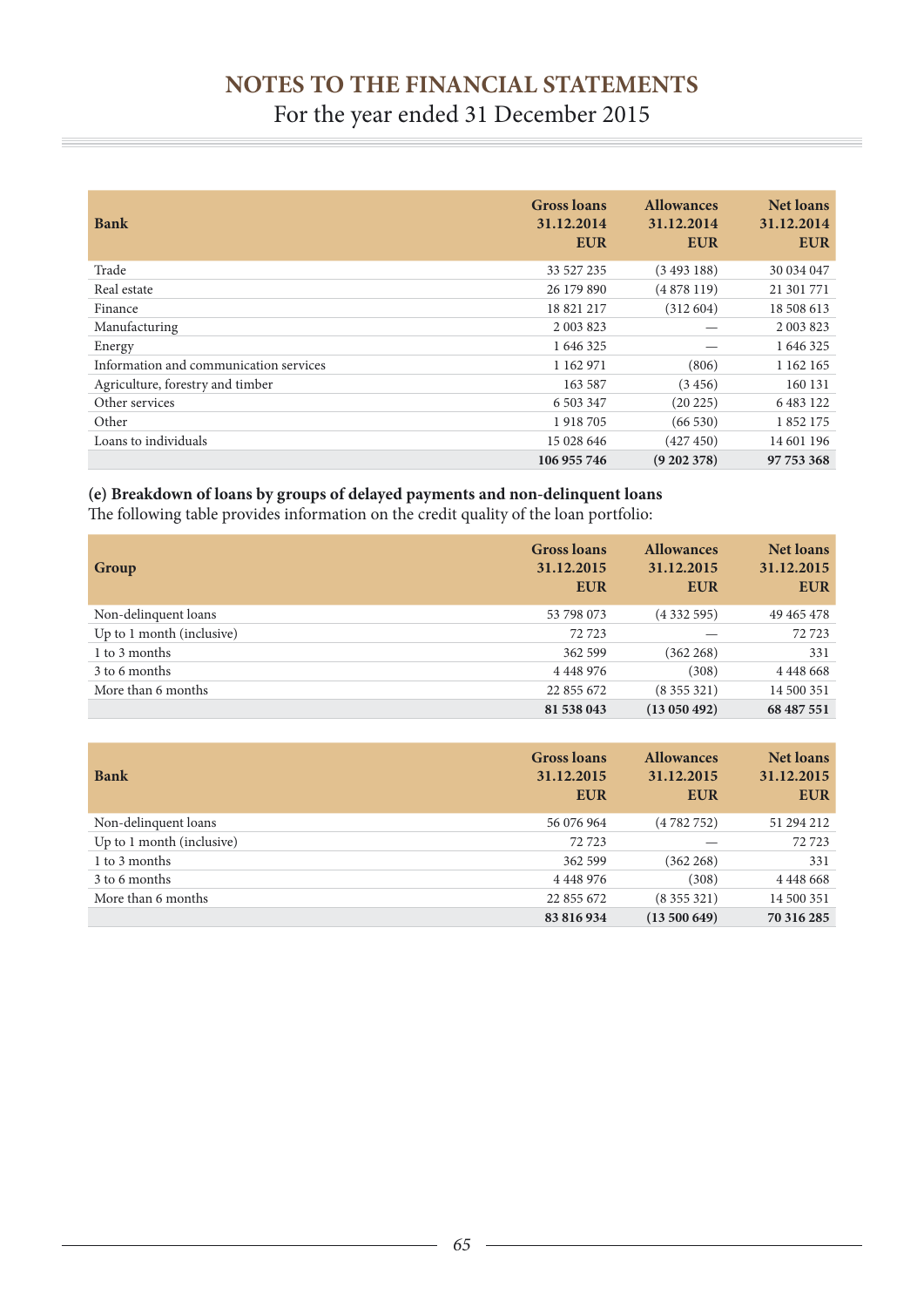| Group                     | <b>Gross loans</b><br>31.12.2014<br><b>EUR</b> | <b>Allowances</b><br>31.12.2014<br><b>EUR</b> | <b>Net loans</b><br>31.12.2014<br><b>EUR</b> |
|---------------------------|------------------------------------------------|-----------------------------------------------|----------------------------------------------|
| Non-delinquent loans      | 74 496 181                                     | (2958541)                                     | 71 537 640                                   |
| Up to 1 month (inclusive) | 373 967                                        | (124556)                                      | 249 411                                      |
| 1 to 3 months             | 150 046                                        | (2 239)                                       | 147 807                                      |
| 3 to 6 months             | 10 278 606                                     | (964 402)                                     | 9 3 1 4 2 0 4                                |
| More than 6 months        | 19 594 202                                     | (4756401)                                     | 14 837 801                                   |
|                           | 104 893 002                                    | (8806139)                                     | 96 086 863                                   |

| <b>Bank</b>               | <b>Gross</b> loans<br>31.12.2014<br><b>EUR</b> | <b>Allowances</b><br>31.12.2014<br><b>EUR</b> | <b>Net loans</b><br>31.12.2014<br><b>EUR</b> |
|---------------------------|------------------------------------------------|-----------------------------------------------|----------------------------------------------|
| Non-delinquent loans      | 76 558 925                                     | (3354780)                                     | 73 204 145                                   |
| Up to 1 month (inclusive) | 373 967                                        | (124556)                                      | 249 411                                      |
| 1 to 3 months             | 150 046                                        | (2 239)                                       | 147 807                                      |
| 3 to 6 months             | 10 278 606                                     | (964 402)                                     | 9 3 1 4 2 0 4                                |
| More than 6 months        | 19 594 202                                     | (4756401)                                     | 14 837 801                                   |
|                           | 106 955 746                                    | (9202378)                                     | 97 753 368                                   |

Movements in the loan impairment allowance for the years ended 31 December 2015 and 31 December 2014 are disclosed in Note 13.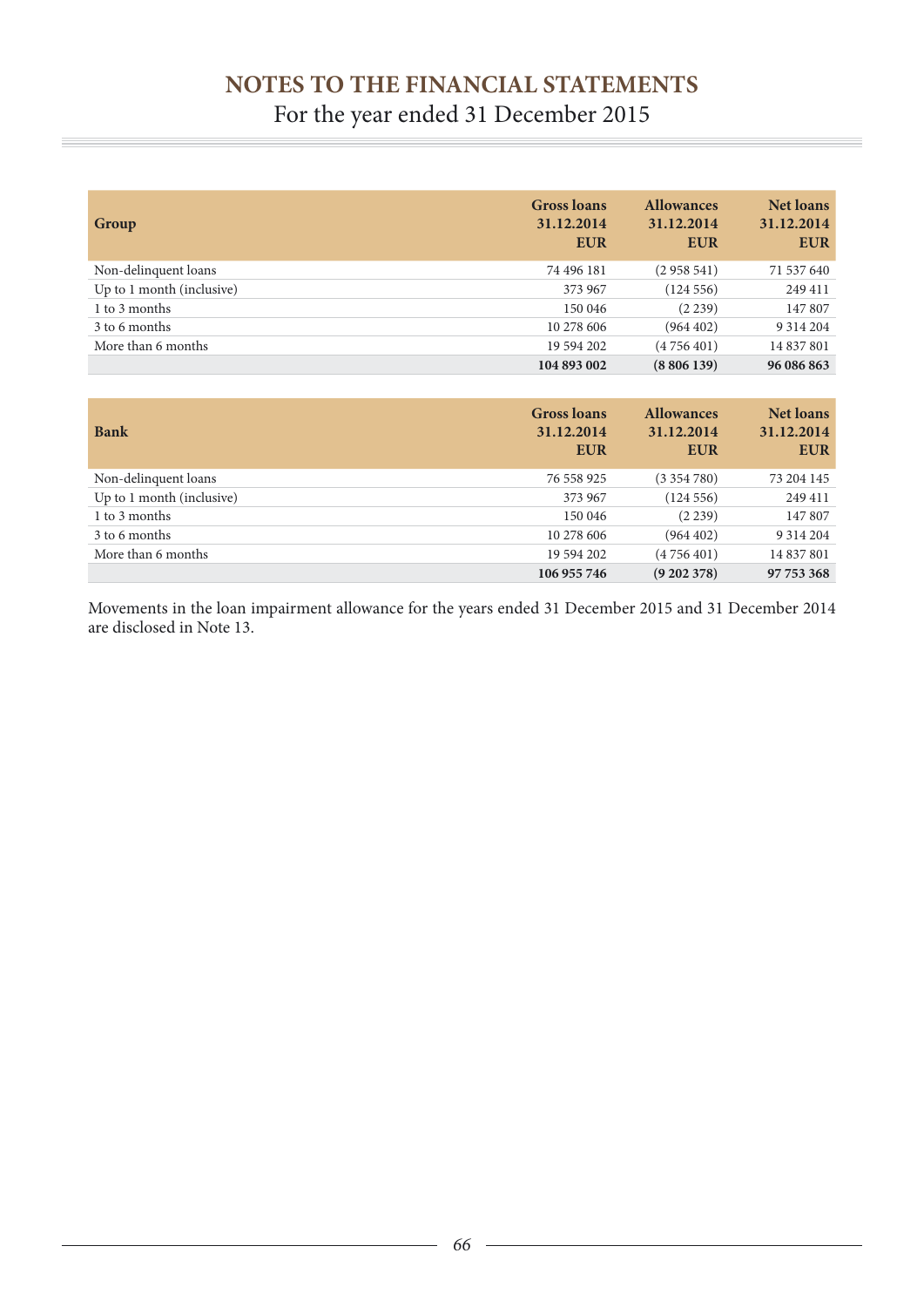### **(f) Restructured loans**

During the year ended 31 December 2015, the Bank restructured loans by changing the terms of the loan agreement as follows:

|                                     | Group<br>31.12.2015<br><b>EUR</b> | <b>Bank</b><br><b>EUR</b> | Group<br>31.12.2015 31.12.2014 31.12.2014<br><b>EUR</b> | <b>Bank</b><br><b>EUR</b> |
|-------------------------------------|-----------------------------------|---------------------------|---------------------------------------------------------|---------------------------|
| Principal grace                     | 6 3 8 4 1 4 8                     | 7 278 714                 | 136 914                                                 | 136 914                   |
| Extension of the loan maturity date | 1058868                           | 1 248 245                 | 1 128 934                                               | 1 1 28 9 34               |
| Interest capitalised                |                                   | $\hspace{0.05cm}$         | 6 776 835                                               | 6776835                   |
| Interest rate change                |                                   |                           | 2 537 093                                               | 2 537 093                 |
|                                     | 7443016                           | 8 5 2 6 9 5 9             | 10 579 776                                              | 10 579 776                |

During the period from 1 January 2016 to the date of signing these financial statements, the restructured loans have seen a well-respected payment discipline.

#### **(g) Analysis of collateral**

The following table provides the analysis by collateral type of the loan portfolio:

|                   | <b>Net loans</b><br>31.12.2015<br><b>EUR</b> | Group<br>% of loan<br>portfolio<br>31.12.2015<br><b>EUR</b> | <b>Net loans</b><br>31.12.2015<br><b>EUR</b> | <b>Bank</b><br>% of loan<br>portfolio<br>31.12.2015<br><b>EUR</b> |
|-------------------|----------------------------------------------|-------------------------------------------------------------|----------------------------------------------|-------------------------------------------------------------------|
| Real estate       | 50 757 602                                   | 74.11%                                                      | 52 340 054                                   | 74.44%                                                            |
| Commercial pledge | 6 2 1 4 8 7 1                                | 9.07%                                                       | 6 2 1 4 8 7 1                                | 8.84%                                                             |
| Traded securities | 2 0 2 5 5 7 8                                | 2.96%                                                       | 2 0 2 5 5 7 8                                | 2.88%                                                             |
| Deposits          | 321 131                                      | 0.47%                                                       | 321 131                                      | 0.45%                                                             |
| Other collateral  | 414 439                                      | 0.61%                                                       | 414 439                                      | 0.59%                                                             |
| No collateral     | 8753930                                      | 12.78%                                                      | 9 000 212                                    | 12.80%                                                            |
|                   | 68 487 551                                   | 100%                                                        | 70 316 285                                   | 100%                                                              |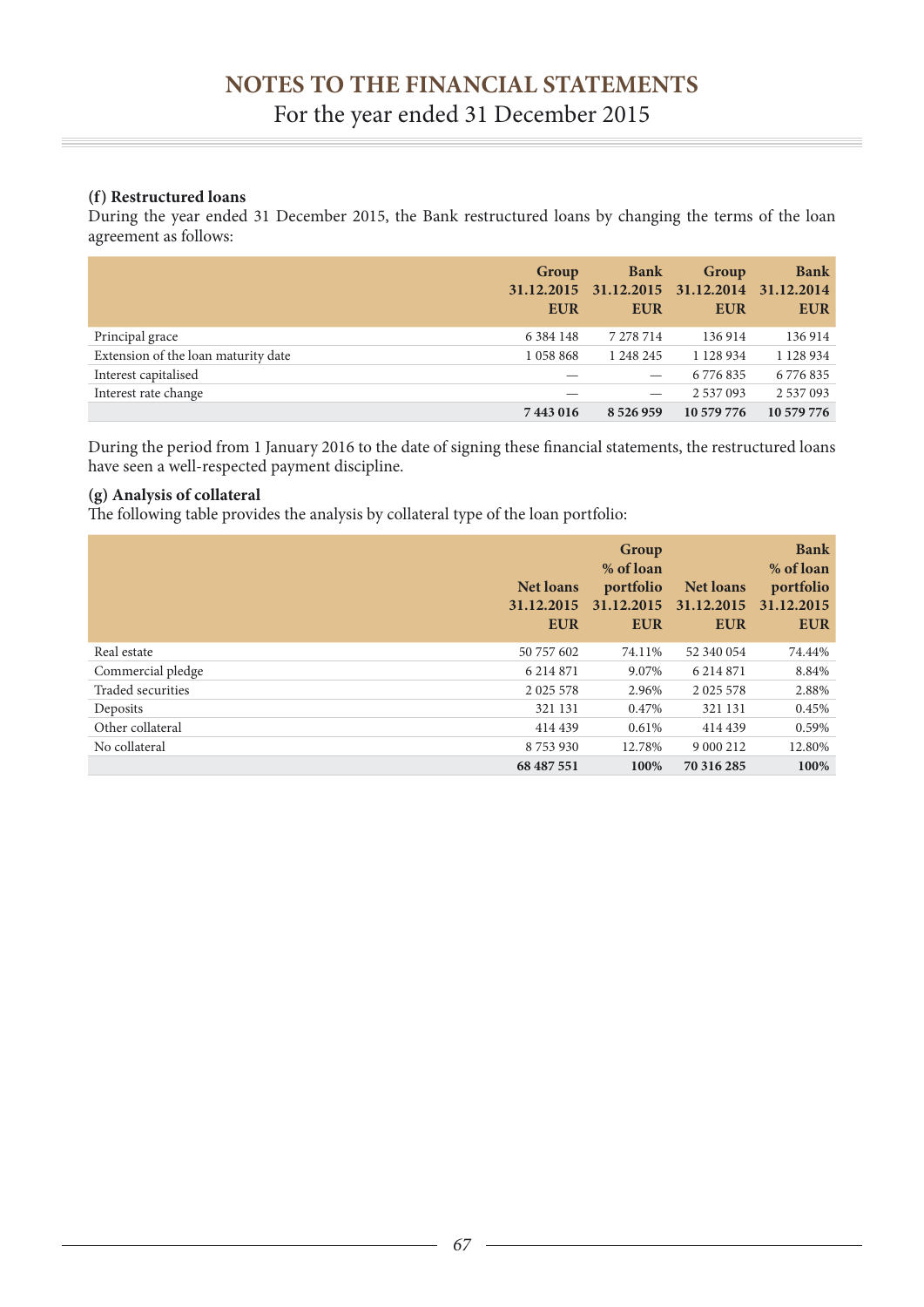|                   | <b>Net loans</b><br>31.12.2014<br><b>EUR</b> | Group<br>% of loan<br>portfolio<br>31.12.2014<br><b>EUR</b> | <b>Net loans</b><br>31.12.2014<br><b>EUR</b> | <b>Bank</b><br>% of loan<br>portfolio<br>31.12.2014<br><b>EUR</b> |
|-------------------|----------------------------------------------|-------------------------------------------------------------|----------------------------------------------|-------------------------------------------------------------------|
| Real estate       | 68 835 091                                   | 71.64%                                                      | 70 501 596                                   | 72.12%                                                            |
| Commercial pledge | 15 302 202                                   | 15.92%                                                      | 15 302 202                                   | 15.65%                                                            |
| Traded securities | 4 2 6 2 6 0 9                                | 4.44%                                                       | 4 2 6 2 6 0 9                                | 4.36%                                                             |
| Deposits          | 1 297 543                                    | 1.35%                                                       | 1 297 543                                    | 1.33%                                                             |
| Other collateral  | 163 359                                      | 0.17%                                                       | 163 359                                      | 0.17%                                                             |
| No collateral     | 6 2 2 6 0 5 9                                | 6.48%                                                       | 6 2 2 6 0 5 9                                | 6.37%                                                             |
|                   | 96 086 863                                   | 100%                                                        | 97 753 368                                   | 100%                                                              |

The amounts shown in the table above represent the carrying value of the loans, and do not necessarily represent the fair value of the collateral.

Mortgage loans are secured by underlying housing real estate. Payment cards overdrafts are secured by deposits and guarantees. Consumer loans are secured by other types of collateral.

The Bank holds collateral against loans and advances to customers in the form of mortgage interests over property, other registered securities over assets, and guarantees.

Brokerage account balances and security deposits paid to the counterparties are classified as unsecured loans. The gross value of these balances as of 31 December 2015 and 31 December 2014 were EUR 8 428 343 and EUR 4 777 420, respectively.

During the year ended 31 December 2015, the Group has obtained ownership of the assets by taking over control of collateral accepted as security for commercial loans. During the year ended 31 December 2015, the Bank has not obtained ownership of assets through acquiring control over the property serving as collateral for commercial loans. During the year ended 31 December 2014, the Group and Bank have not obtained ownership of assets through acquiring control over the property serving as collateral for commercial loans.

|            | Group<br><b>EUR</b> | <b>EUR</b>                    | <b>Bank</b> Group<br>31.12.2015 31.12.2015 31.12.2014 31.12.2014<br><b>EUR</b> | <b>Bank</b><br><b>EUR</b> |
|------------|---------------------|-------------------------------|--------------------------------------------------------------------------------|---------------------------|
| Land plots | 19 698              | $\overbrace{\phantom{aaaaa}}$ |                                                                                |                           |
|            | 19698               |                               |                                                                                |                           |

### **(h) Significant credit exposures**

As at 31 December 2015 and 31 December 2014 the Bank had no borrowers, including related parties whose outstanding loan balances exceed 10% of loans to customers.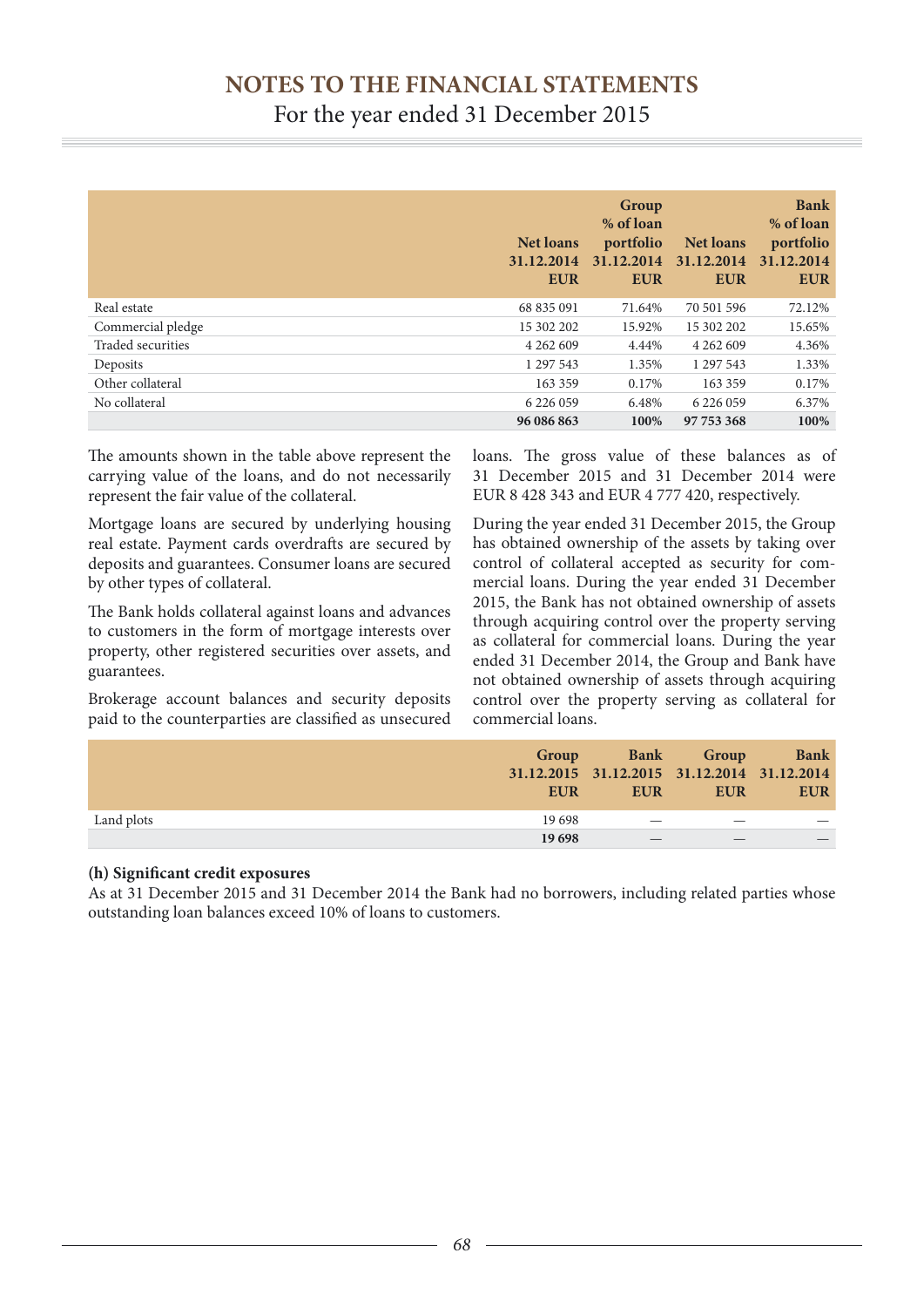According to regulatory requirements, the Bank is not allowed to have a credit exposure to one client or a group of related clients of more than 25% of its equity. The Bank was in compliance with this requirement during the years ended 31 December 2015 and 31 December 2014.

#### **(i) Breakdown of loans with inherent country risk (Ukraine) by groups of delayed payments and non-delinquent loans**

The following table provides information on the credit quality of the loan portfolio:

| <b>Group and Bank</b>     | <b>Gross loans</b><br>31.12.2015<br><b>EUR</b> | <b>Allowances</b><br>31.12.2015<br><b>EUR</b> | <b>Net loans</b><br>31.12.2015<br><b>EUR</b> |
|---------------------------|------------------------------------------------|-----------------------------------------------|----------------------------------------------|
| Non-delinquent loans      | 2 621 304                                      |                                               | 2 621 304                                    |
| Up to 1 month (inclusive) | 259                                            |                                               | 259                                          |
| 1 to 3 months             | 42                                             |                                               | 42                                           |
| 3 to 6 months             | 305                                            | (305)                                         |                                              |
| More than 6 months        | 7 678 979                                      | (2042944)                                     | 5 636 035                                    |
|                           | 10 300 889                                     | (2043249)                                     | 8 2 5 7 6 4 0                                |

| <b>Group and Bank</b> | <b>Gross</b> loans<br>31.12.2014<br><b>EUR</b> | <b>Allowances</b><br>31.12.2014<br><b>EUR</b> | <b>Net loans</b><br>31.12.2014<br><b>EUR</b> |
|-----------------------|------------------------------------------------|-----------------------------------------------|----------------------------------------------|
| Non-delinquent loans  | 6 520 303                                      | (404109)                                      | 6 1 1 6 1 9 4                                |
| 1 to 3 months         | 1 0 8 5                                        |                                               | 1085                                         |
| 3 to 6 months         | 10 277 928                                     | (964000)                                      | 9 3 1 3 9 2 8                                |
| More than 6 months    | 15 424 685                                     | (1648281)                                     | 13 776 404                                   |
|                       | 32 224 001                                     | (3016390)                                     | 29 207 611                                   |

Ukraine's economic situation has further deteriorated significantly during 2015. The effects of the political and economic crisis are difficult to predict but may have further severe effects on the Ukrainian economy.

The Bank is following closely the economic and political developments in Ukraine in relation to the Bank's exposures in this country.

The following is an overview of the Bank's and the Group's exposure to Ukraine (as of December 31, 2015):

- Loans 8 257 640 EUR;
- Contingent liabilities and commitments to customers – 183 048 EUR.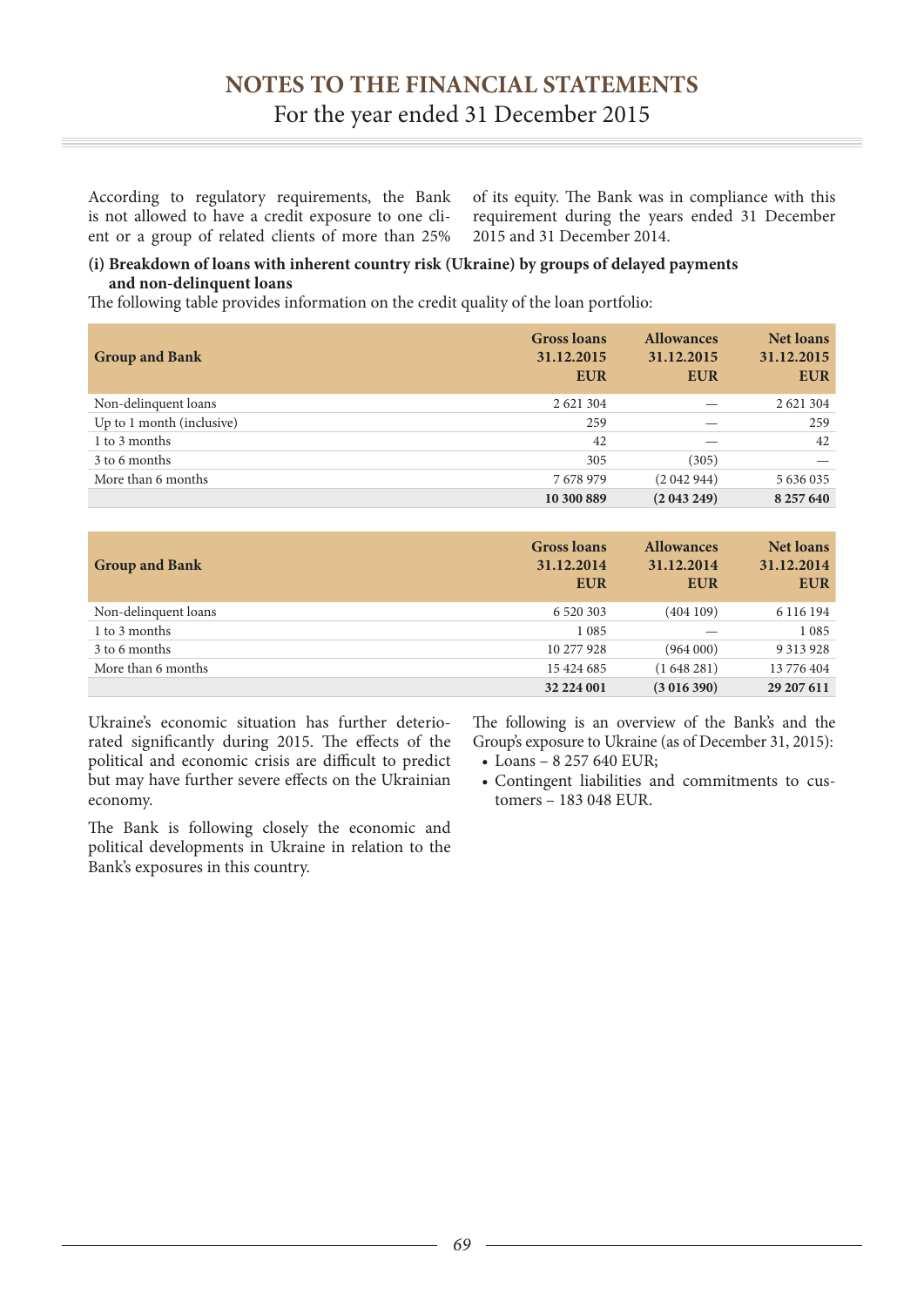A sensitivity analysis to change in collateral's fair value by 15% implies additional impairment allowances for loans in the amount of EUR 165 thousand (2014: EUR 1 733 thousand). This in turn would decrease the capital adequacy by 0.06 percentage (2014: 0.51 percentage) point to 17.32% (2014: 13.63%) which would not significantly affect the ratio in question.

Sensitivity analysis to change in collateral was not conducted for contingent liabilities and commitments since these relate to performing clients of the Bank without any amounts overdue or other customer specific impairment triggers.

As a result of actions taken by the Bank's management, the volume of the Bank's and the Group's exposures in Ukraine was reduced significantly during 2015. This tendency will continue into 2016. During 2015 were established provisions on exposure to Ukraine in the amount of 498 687 EUR.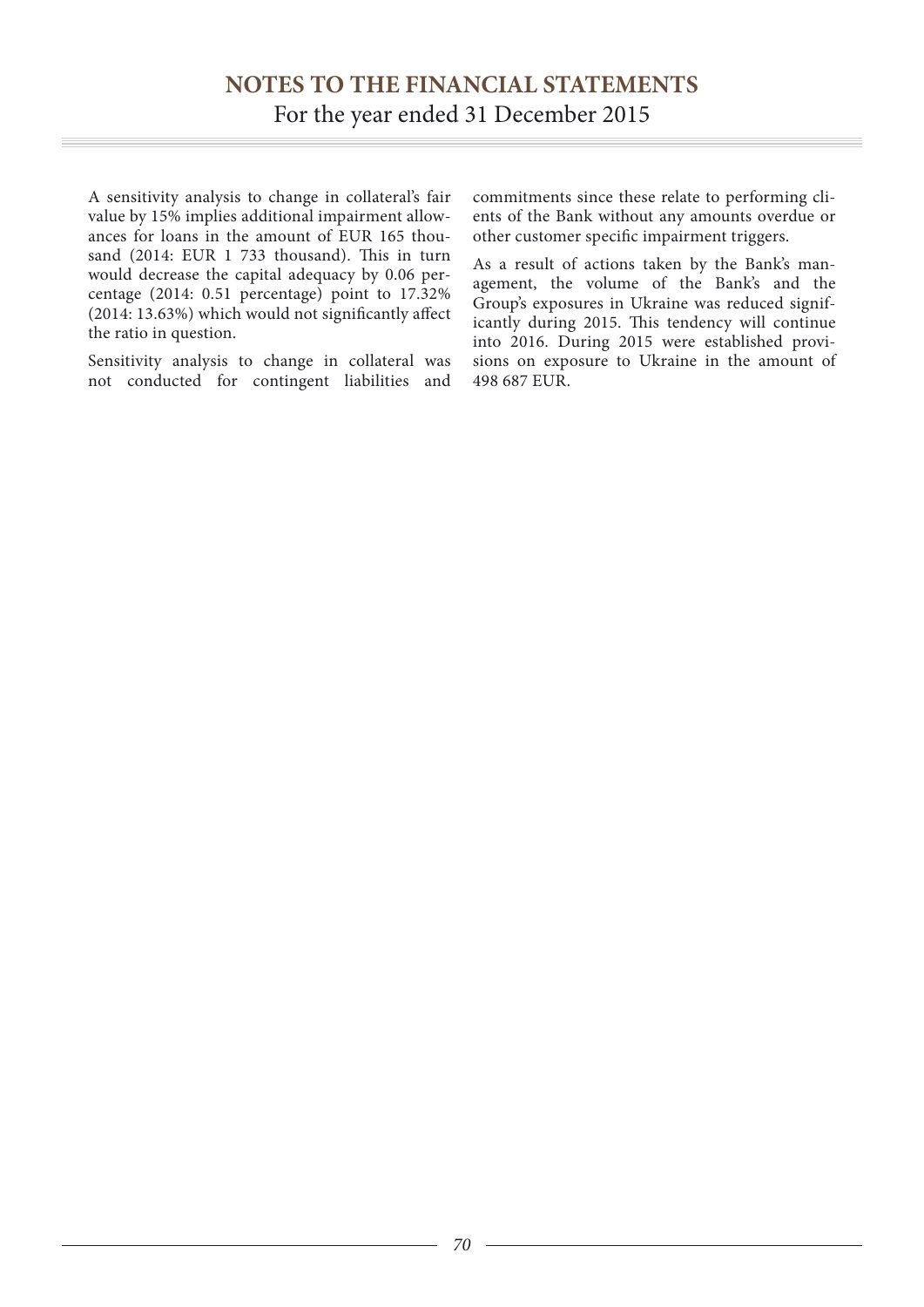### 21. Available for Sale Instruments

|                                                                           | <b>Group and Bank</b><br>31.12.2015<br><b>EUR</b> | <b>Group and Bank</b><br>31.12.2014<br><b>EUR</b> |
|---------------------------------------------------------------------------|---------------------------------------------------|---------------------------------------------------|
| Debt securities of central governments (Moody's ratings)                  | 82 769 787                                        | 7 245 936                                         |
| Debt securities of central governments rated Aaa                          | 27 554 595                                        |                                                   |
| Debt securities of central governments rated A                            | 8 8 8 1 2 3 7                                     |                                                   |
| Debt securities of central governments rated Baa                          | 25 582 571                                        | 7 2 45 9 36                                       |
| Debt securities of central governments rated Bbb                          | 20 751 384                                        |                                                   |
| Debt securities of credit institutions (Moody's ratings)                  | 37 747 455                                        | 20 686 540                                        |
| Debt securities of credit institutions rated Aaa                          | 36 824 486                                        | 20 686 540                                        |
| Debt securities of credit institutions rated Baa                          | 922 969                                           |                                                   |
| Debt securities of financial institutions (Moody's ratings)               | 87 892 181                                        | 50 039 584                                        |
| Debt securities of financial institutions rated Aaa                       | 87 892 181                                        | 50 039 584                                        |
| Debt securities of public non-financial Corporations<br>(Moody's ratings) | 4 4 5 2 3 9 2                                     | 2 3 7 1 6 5 5                                     |
| Public non-financial Corporations rated Baa                               |                                                   | 2 371 655                                         |
| Public non-financial Corporations rated Ba                                | 4452392                                           |                                                   |
| Shares and other variable income securities                               | 8921888                                           | 7 013 552                                         |
| Tamar Energy, Ltd                                                         | 6419309                                           | 6419309                                           |
| Visa Europe                                                               | 1816207                                           |                                                   |
| Imprimatur Capital Technology Venture Fund, LP                            | 468 589                                           | 359 420                                           |
| Capital, JSC                                                              | 180 863                                           | 180 863                                           |
| S.W.I.F.T., SCRL                                                          | 36 920                                            | 53 960                                            |
|                                                                           | 221 783 703                                       | 87 357 267                                        |

Tamar Energy is a renewable energy business focusing entirely on anaerobic digestion. Investment Tamar Energy is measured at cost as there is no readily available active market to detemine the fair value. The entity is still in its start up phase and is expanding operations as per its operational plans. Management has assessed the investment and no impairment was identified.

The fair value of Visa Europe is reported according to a certain withdrawal price as of 31 December 2015 (Note 49).

Imprimatur Capital Technology Venture Fund makes seed investments in SMEs which become its portfolio companies. Тhe Fund's purpose is to invest in technology-related SMEs, develop their business potential and then sell its ownership interests in such SMEs at a profit and for the benefit of the Fund and its Investors. Please refer to note 48 on sensitivity analysis of the fair value of this exposure.

Investment in Capital is measured at cost less impairment as the Bank believes there is no readily available active market to detemine the fair value.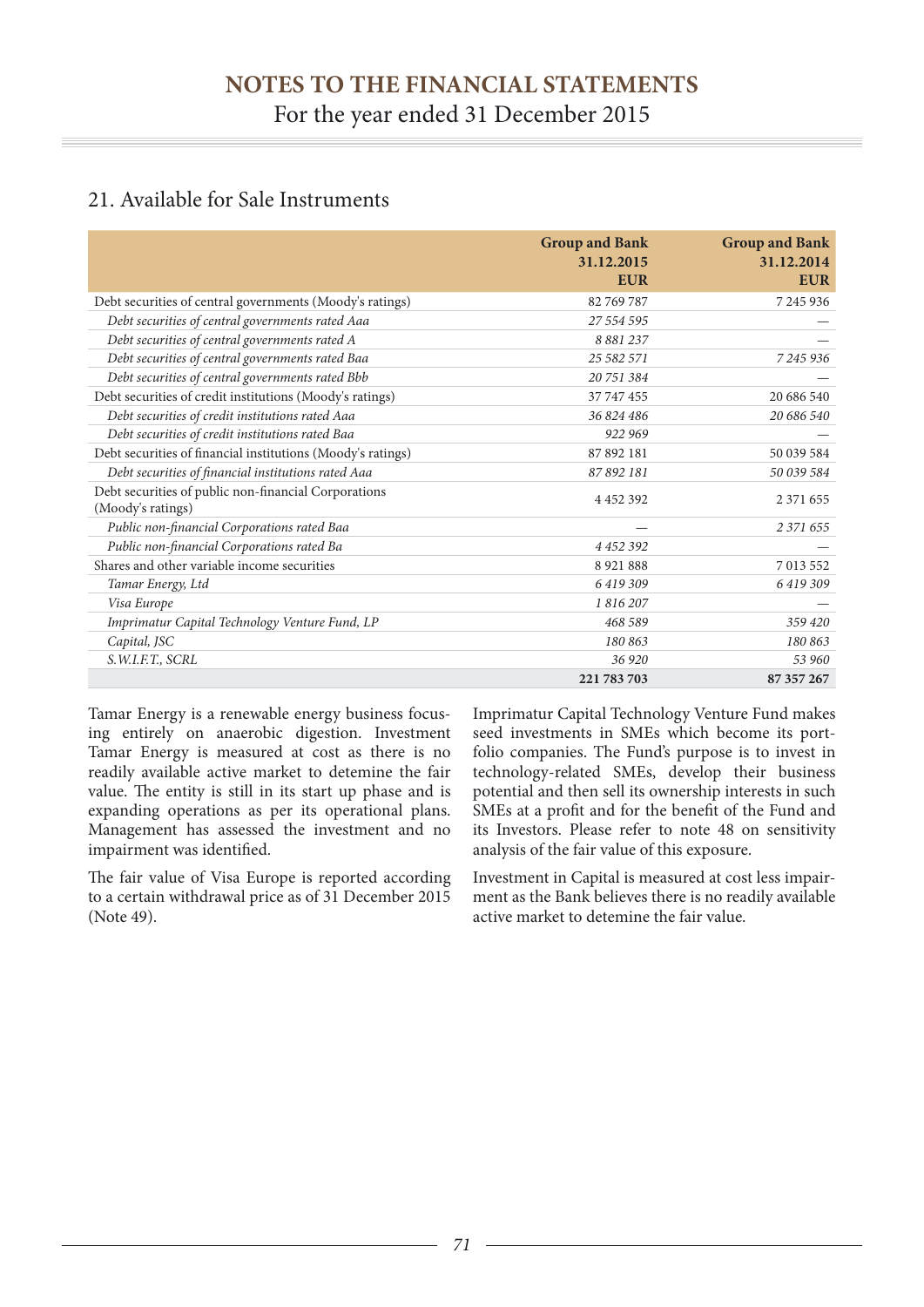The fair value of S.W.I.F.T. SCRL is reported according to a certain withdrawal price as of 31 December 2015 and 31 December 2014.

Below is a summary of Tamar Energy audited financial information for the years ended 31 March 2015 and 31 March 2014:

|                           | <b>Tamar Energy, Ltd</b><br>31.03.2015<br><b>EUR</b> | <b>Tamar Energy, Ltd</b><br>31.04.2014<br><b>EUR</b> |
|---------------------------|------------------------------------------------------|------------------------------------------------------|
| Current assets            | 8 8 4 2 10 0                                         | 29 139 967                                           |
| Non-current assets        | 108 062 383                                          | 53 760 810                                           |
| <b>Total assets</b>       | 116 904 483                                          | 82 900 777                                           |
| Current liabilities       | 865 063                                              | 3 277 301                                            |
| Non-current liabilities   | 8 8 24 7 11                                          | 6 6 5 8 5 5 6                                        |
| <b>Total liabilities</b>  | 9689774                                              | 9935857                                              |
| Net assets                | 107 214 709                                          | 72 964 920                                           |
| Income                    | 11 900 434                                           | 7955943                                              |
| Expenses                  | (19267771)                                           | (17524776)                                           |
| Loss                      | (7367337)                                            | (9568833)                                            |
| Group share in net assets | 5 360 735                                            | 3 648 246                                            |
| Group share in loss       | (368 367)                                            | (478442)                                             |

On 31 December 2015, debt securities with carrying amount of EUR 4 966 945 (2014: EUR 4 541 482) were pledged to secure the obtained long-term refinancing from central bank disclosed in Note 30.

### 22. Securities Held-to-Maturity

|                                         | <b>Group and Bank</b><br>31.12.2015<br><b>EUR</b> | <b>Group and Bank</b><br>31.12.2014<br><b>EUR</b> |
|-----------------------------------------|---------------------------------------------------|---------------------------------------------------|
| Government bonds                        | 6490840                                           | 5 9 10 3 25                                       |
| Bonds and other fixed-income securities | 3 132 923                                         | 2 8 2 0 3 3 4                                     |
|                                         | 9 623 763                                         | 8730659                                           |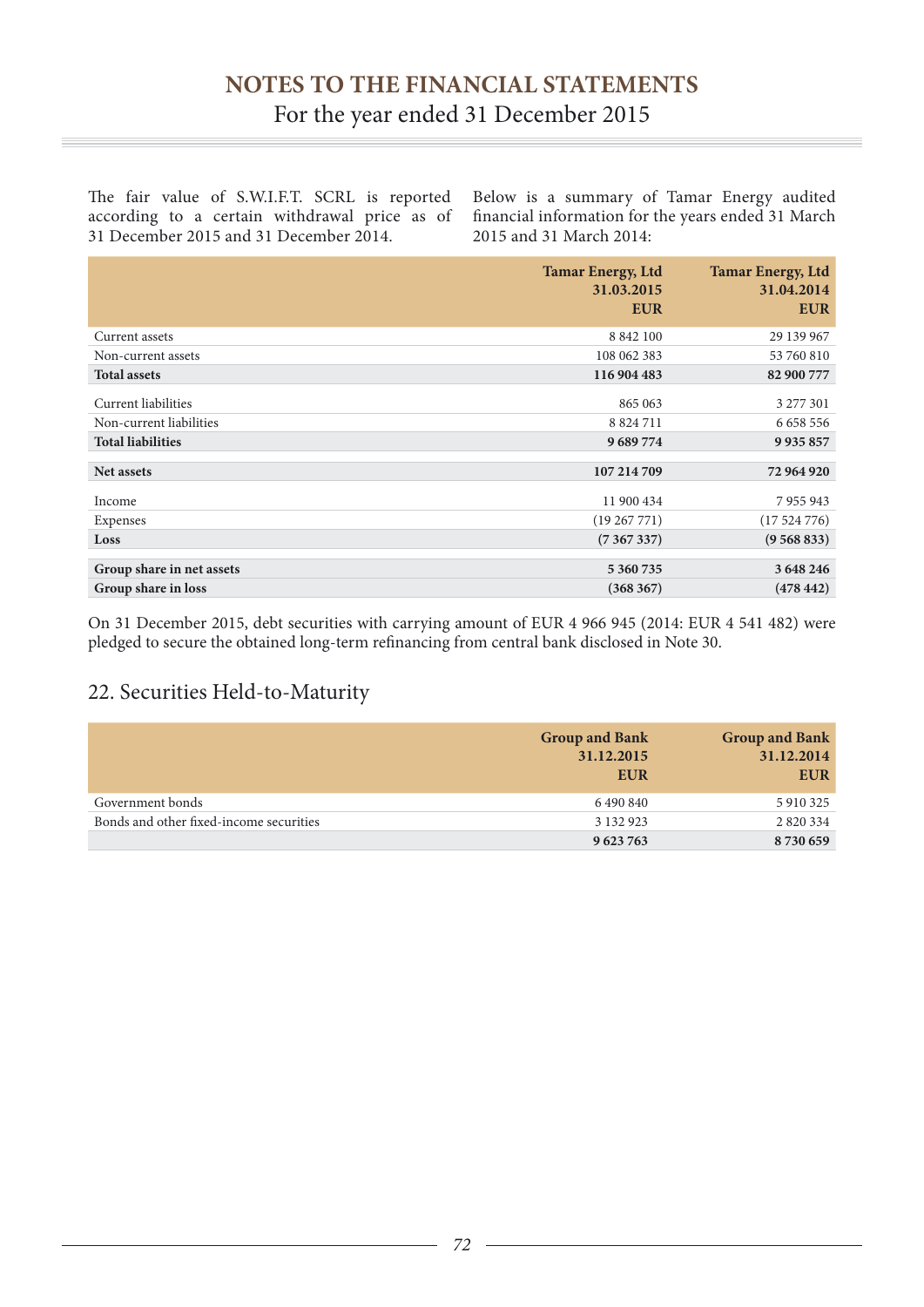|                                                          | <b>Group and Bank</b><br>31.12.2015<br><b>EUR</b> | <b>Group and Bank</b><br>31.12.2014<br><b>EUR</b> |
|----------------------------------------------------------|---------------------------------------------------|---------------------------------------------------|
| Debt securities of central governments (Moody's ratings) | 6 490 840                                         | 5 910 326                                         |
| Debt securities of central governments rated A           | 6490840                                           | 986 830                                           |
| Debt securities of central governments rated Baa         |                                                   | 4 923 496                                         |
| Debt securities of credit institutions (Moody's ratings) | 568 912                                           | 517298                                            |
| Debt securities of credit institutions rated Baa         |                                                   | 84 206                                            |
| Debt securities of credit institutions rated Ba          | 568 912                                           | 433 092                                           |
| Debt securities of private enterprises (Moody's ratings) | 2 5 6 4 0 1 1                                     | 2 3 0 3 0 3 5                                     |
| Debt securities of private enterprises rated Baa         |                                                   | 1 226 825                                         |
| Debt securities of private enterprises rated Ba          | 2 564 011                                         | 871495                                            |
| Debt securities of private enterprises rated BB          |                                                   | 204 715                                           |
|                                                          | 9 623 763                                         | 8730659                                           |

The following table shows the distribution of securities held-to-maturity by issuer profile:

### 23. Investments in Equity Accounted Investees

|                                 | Ownership | Country of<br>(%) incorporation | <b>Purpose</b> | <b>Group and Bank</b><br>31.12.2015<br><b>EUR</b> | <b>Group and Bank</b><br>31.12.2014<br><b>EUR</b> |
|---------------------------------|-----------|---------------------------------|----------------|---------------------------------------------------|---------------------------------------------------|
| LLC "Komunikācijas un projekti" | 50        | Latvia                          | Investments    | 1 144 547                                         | 1 144 547                                         |
|                                 |           |                                 |                | 1 144 547                                         | 1 144 547                                         |

The management assessed future cash flows to be generated by the investee and as a result of this assessment concluded that there is no objective evidence of impairment of the investment.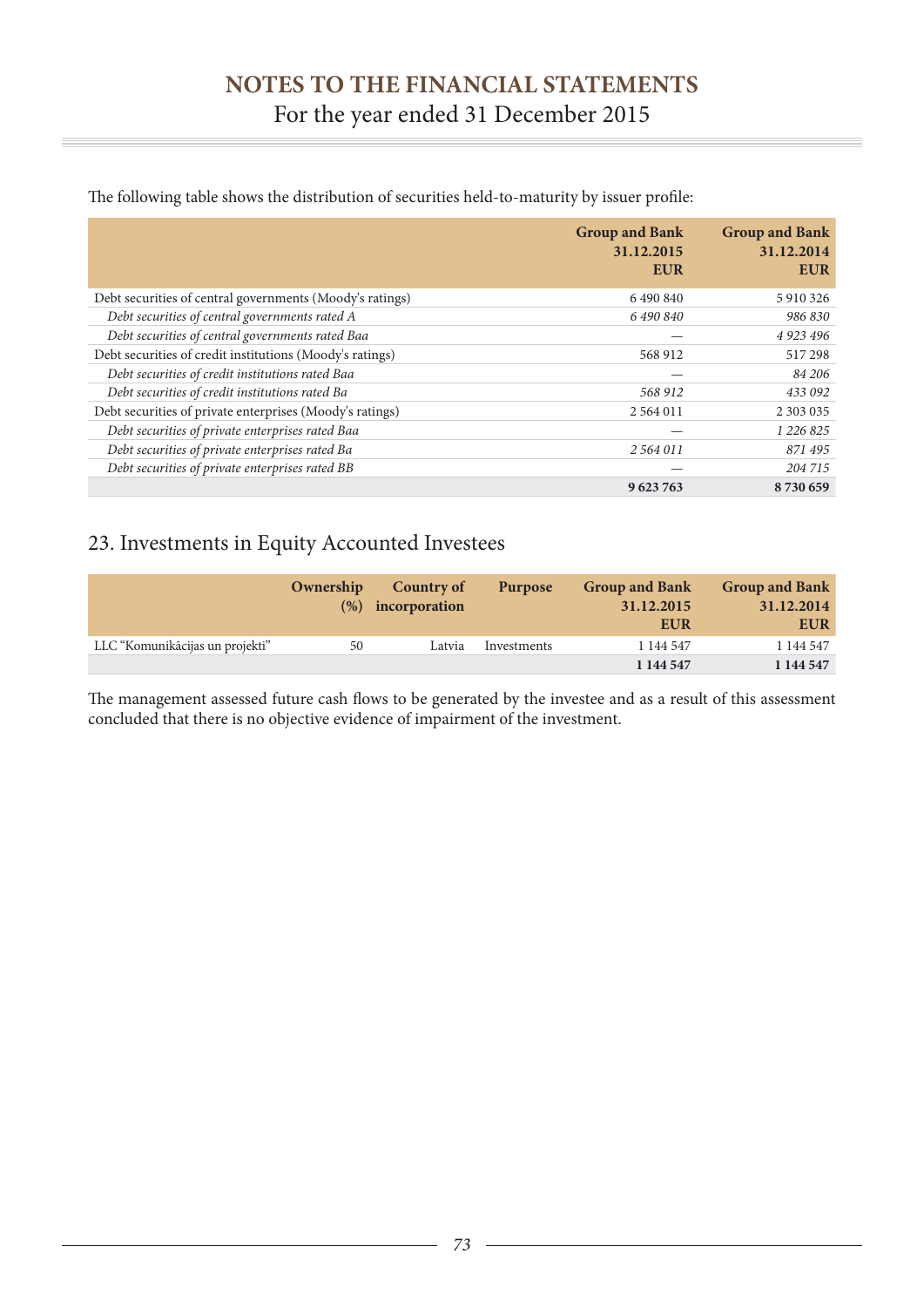|                              | LLC "Komunikācijas un projekti" |               |
|------------------------------|---------------------------------|---------------|
|                              | 31.12.2015                      | 31.12.2014    |
|                              | <b>EUR</b>                      | <b>EUR</b>    |
| Current assets               | 1938                            | 1 500         |
| Non-current assets           | 2 3 3 6 5 0 2                   | 2 3 2 6 7 3 0 |
| <b>Total assets</b>          | 2 3 3 8 4 4 0                   | 2 3 2 3 2 3 0 |
| Current liabilities          | 13741                           | 26 223        |
| Non-current liabilities      | 78 702                          | 61 170        |
| <b>Total liabilities</b>     | 92 4 43                         | 87 393        |
| Net assets                   | 2 2 4 5 9 9 7                   | 2 2 4 0 8 3 7 |
| Income                       | 19 773                          |               |
| Expenses                     | (14613)                         | (12587)       |
| Profit/(loss)                | 5 1 6 0                         | (12587)       |
|                              |                                 |               |
| Group share in net assets    | 1 1 2 2 9 9 9                   | 1 1 20 4 19   |
| Group share in profit/(loss) | 2 5 8 0                         | (6 294)       |

### 24. Investments in Subsidiaries

The subsidiaries of the Bank are as follows:

| <b>Name</b>                                           | <b>Country of</b><br>incorporation | Principal<br><b>Activities</b>                                                                        | <b>Carrying</b><br>amount of<br>investment<br><b>EUR</b> | Ownership<br>31.12.2015<br>$\%$ | Ownership<br>31.12.2014<br>$\%$ |
|-------------------------------------------------------|------------------------------------|-------------------------------------------------------------------------------------------------------|----------------------------------------------------------|---------------------------------|---------------------------------|
| "BIB Real Estate" LLC                                 | Latvia                             | Real estate                                                                                           | 1940228                                                  | 100                             | 100                             |
| "Gaujas Īpašumi" LLC<br>(through BIB Real Estate)     | Latvia                             | Real estate                                                                                           |                                                          | 100                             | 100                             |
| "Global Investments" LLC<br>(through BIB Real Estate) | Latvia                             | Real estate                                                                                           |                                                          | 100                             | 100                             |
| "BIB Consulting" LLC                                  | Latvia                             | Legal advice, asset<br>protection services and<br>advice and guidance on<br>taxation and tax planning | 2846                                                     | 100                             | 100                             |
| Investments in subsidiaries                           |                                    |                                                                                                       | 1943074                                                  |                                 |                                 |

The management assessed future cash flows to be generated by the investee and as a result of this assessments concluded that there is no objective evidence of impairment of the investment.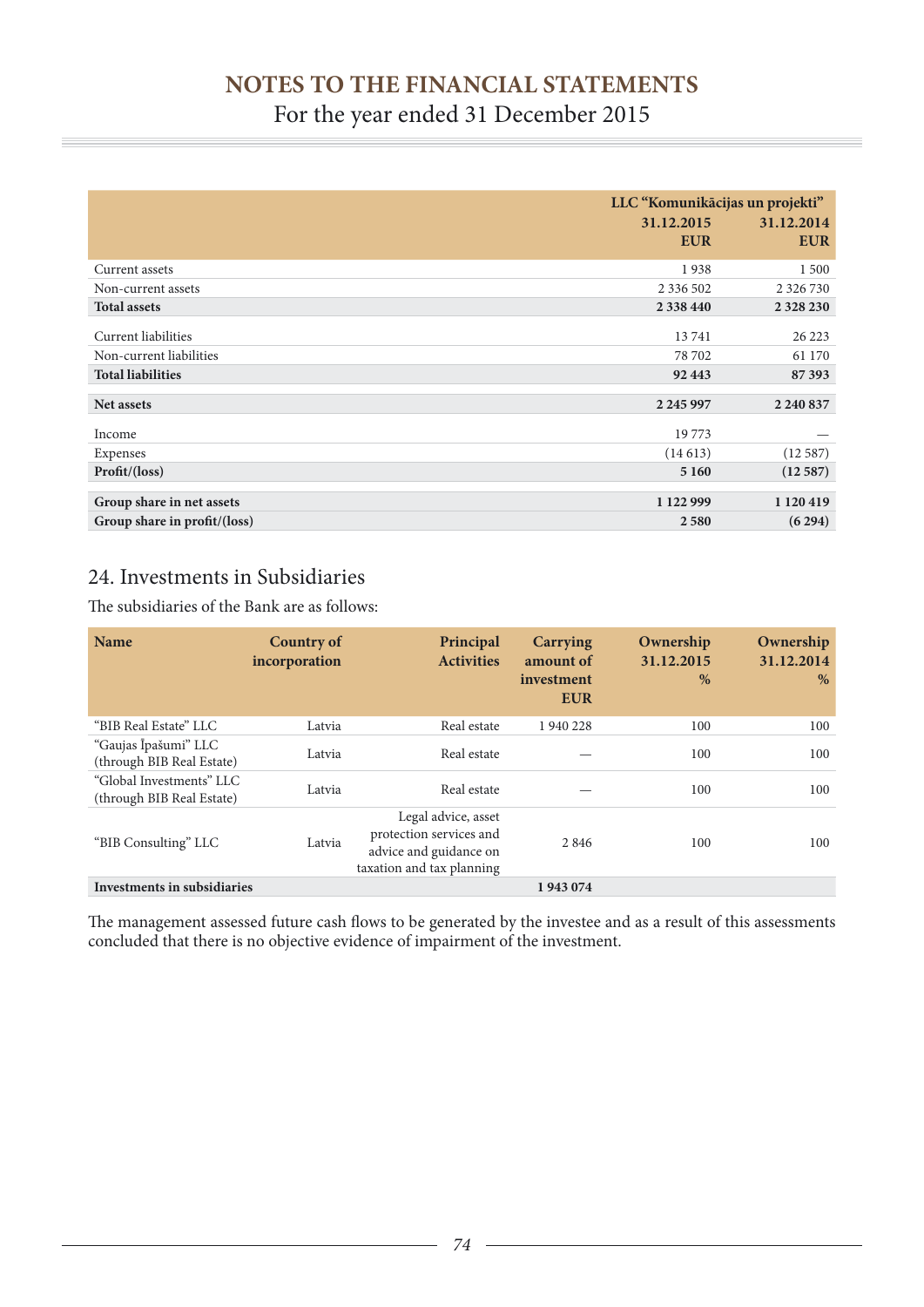|                           | "BIB Real Estate" LLC<br>(consolidated) |                          |  |
|---------------------------|-----------------------------------------|--------------------------|--|
|                           | 31.12.2015<br><b>EUR</b>                | 31.12.2014<br><b>EUR</b> |  |
| Current assets            | 53 244                                  | 420 001                  |  |
| Non-current assets        | 3 492 100                               | 3 5 5 8 0 2 4            |  |
| <b>Total assets</b>       | 3 5 4 5 3 4 4                           | 3978025                  |  |
| Current liabilities       | 189 836                                 | 494 322                  |  |
| Non-current liabilities   | 2 2 7 8 8 9 1                           | 2 2 8 4 1 1 6            |  |
| <b>Total liabilities</b>  | 2468727                                 | 2778438                  |  |
| Net assets                | 1076617                                 | 1 199 587                |  |
| Income                    | 224 709                                 | 173 193                  |  |
| Expenses                  | (347689)                                | (256942)                 |  |
| Loss                      | (122980)                                | (83749)                  |  |
| Group share in net assets | 1076617                                 | 1 199 587                |  |
| Group share in loss       | (122980)                                | (83749)                  |  |

|                           | "BIB Consulting" LLC |            |
|---------------------------|----------------------|------------|
|                           | 31.12.2015           | 31.12.2014 |
|                           | <b>EUR</b>           | <b>EUR</b> |
| Current assets            | 13829                | 13 360     |
| Non-current assets        | 27                   | 93         |
| <b>Total assets</b>       | 13856                | 13453      |
| Current liabilities       | 4 6 6 5              | 6 2 4 2    |
| Non-current liabilities   |                      |            |
| <b>Total liabilities</b>  | 4665                 | 6 2 4 2    |
| Net assets                | 9 1 9 1              | 7 2 1 1    |
| Income                    | 107 701              | 83714      |
| Expenses                  | (105 720)            | (82119)    |
| Profit                    | 1981                 | 1595       |
|                           |                      |            |
| Group share in net assets | 9 1 9 1              | 7211       |
| Group share in profit     | 1981                 | 1595       |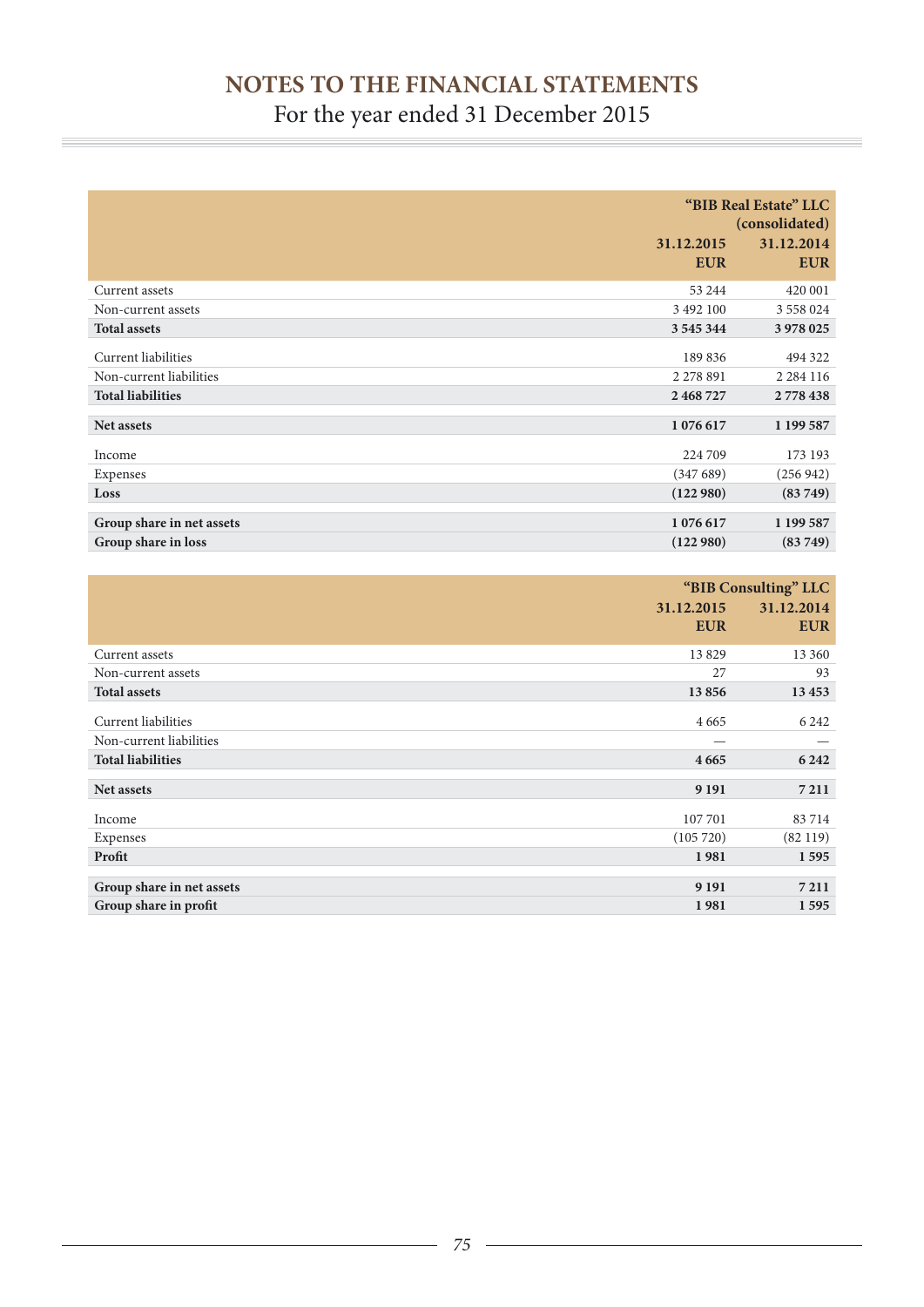### 25. Investment Property

For investment property, the Bank applies a fair-valuebased accounting model. The fair value of the investment property item is based on the appraisals from independent appraisers who hold a recognised and relevant professional qualification and have recent experience in appraising similar property.

| <b>Investment property</b> | Group<br><b>EUR</b> | <b>Bank</b><br><b>EUR</b> |
|----------------------------|---------------------|---------------------------|
| As of 31 December 2013     | 7919135             | 4 160 335                 |
| Additions                  | 4970                |                           |
| Revaluation                | (279329)            | (242 482)                 |
| Sale                       | (168899)            |                           |
| As of 31 December 2014     | 7475877             | 3 9 1 7 8 5 3             |
| Additions                  | 42 871              |                           |
| Revaluation                | (1057560)           | (948765)                  |
| As of 31 December 2015     | 6461188             | 2969088                   |

| Amounts recognised in the profit or loss<br>(apart from revaluation and disposal result)                                                                                                  | Group<br><b>EUR</b> | <b>Bank</b><br><b>EUR</b> |
|-------------------------------------------------------------------------------------------------------------------------------------------------------------------------------------------|---------------------|---------------------------|
| Rental income earned on investment property                                                                                                                                               | 77 651              | 61 330                    |
| Direct operating expenses (including repairs and maintenance costs) incurred in connection<br>with the investment property which has earned a rental income during the reporting year     | (51278)             | (51278)                   |
| Direct operating expenses (including repairs and maintenance costs) incurred in connection<br>with the investment property which has not earned a rental income during the reporting year | (24477)             | (4 948)                   |

The fair value of investment property was determined by external, independent property valuers, having appropriate recognised professional qualifications and recent experience in the location and category of the property being valued. The independent valuers provide the fair value of the Group's investment property portfolio every year.

The investment property has been categorised as a Level 3 in the fair value hierarchy. The following table shows the valuation technique used in measuring the fair value of investment property, as well as the significant unobservable inputs used: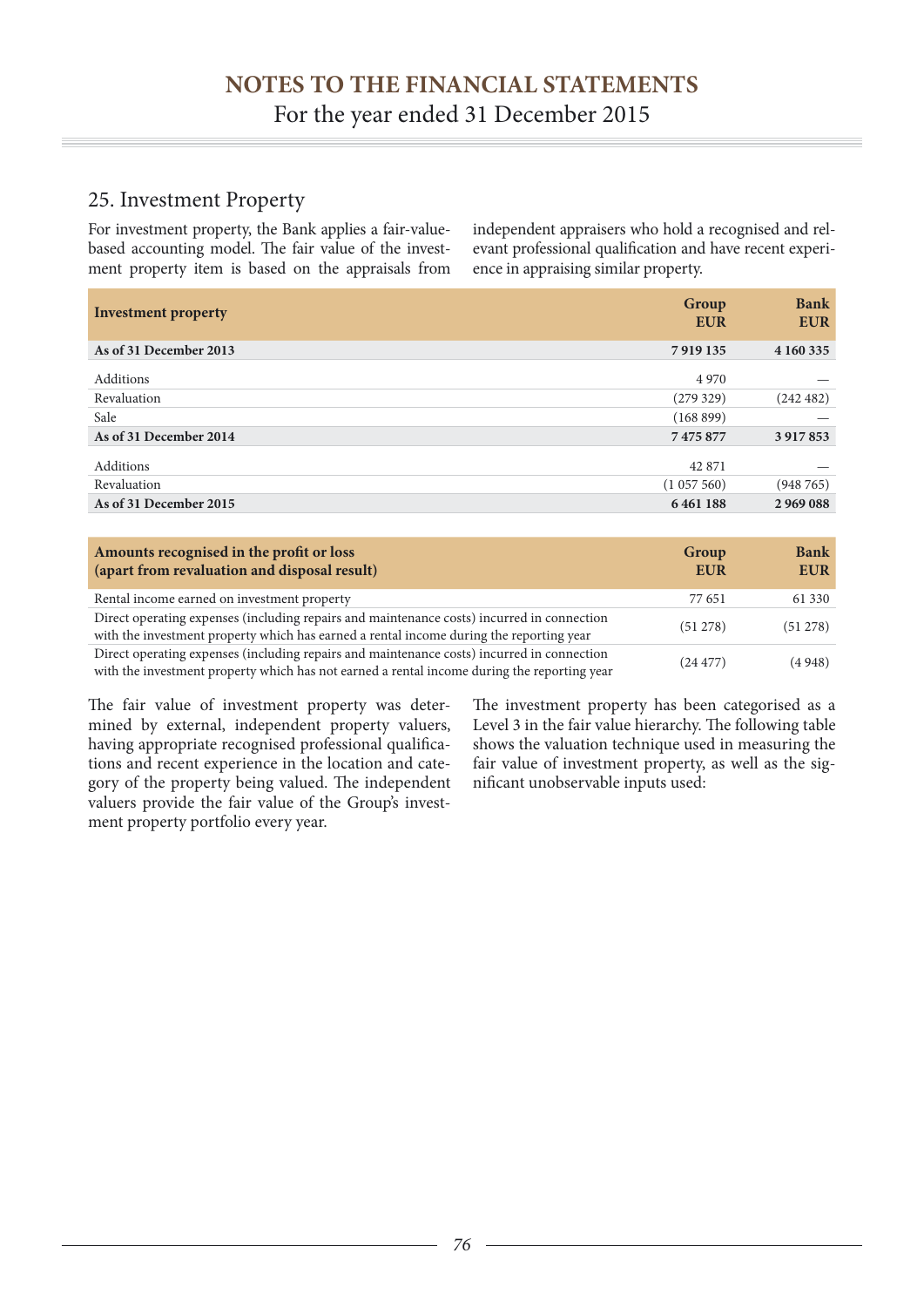#### **The Group's investment**

|                                                             |                 |                                                                |                                                               |                | Significant<br>Inter-relation between sig-<br>unobservable inputs |                                                                                                                  |
|-------------------------------------------------------------|-----------------|----------------------------------------------------------------|---------------------------------------------------------------|----------------|-------------------------------------------------------------------|------------------------------------------------------------------------------------------------------------------|
| <b>Type</b>                                                 | <b>EUR</b>      | <b>Valuation technique</b>                                     |                                                               |                | 31.12.2015 31.12.2014                                             | nificant unobservable inputs<br>and fair value measurement                                                       |
| Construction objects<br>and related land<br>plots in Latvia |                 | 1 144 500 Comparable transaction method                        | Sales price varies<br>from EUR to<br>$EUR$ per m <sup>2</sup> | 133-452        |                                                                   | The estimated fair value would<br>133–452 increase (decrease) if:<br>• Sales price per m <sup>2</sup> was higher |
|                                                             | (2014:1145800)  | Discounted cash flows                                          | Rental income<br>per $m2$ of EUR                              | $0.38 - 6.19$  |                                                                   | (lower)<br>0.38-6.19 • Rental income per m <sup>2</sup> was<br>higher (lower)                                    |
|                                                             |                 | technique: the model is based<br>on discounted cash flows from | Discount<br>rate of %                                         | $6.63 - 9.75$  |                                                                   | 6.63-9.75 • The discount rate was lower<br>(higher)                                                              |
|                                                             |                 | rental income                                                  | Occupancy<br>rate of %                                        | 90             | 90 <sup>°</sup>                                                   | • The occupancy rate was higher<br>(lower)                                                                       |
| Land plots in Riga                                          |                 | 1 145 315 Comparable transaction method                        | Sales price varies<br>from EUR to<br>$EUR$ per m <sup>2</sup> | 38             |                                                                   | The estimated fair value would<br>69 increase (decrease) if:<br>• Sales price per m <sup>2</sup> was higher      |
|                                                             | (2014:2088700)  | Discounted cash flows                                          | Discount<br>rate of %                                         | 15.00          |                                                                   | (lower)<br>12.25 • The discount rate was lower<br>(higher)                                                       |
|                                                             |                 | technique: the model is based<br>on discounted cash flows from | Construction costs<br>EUR per $m2$                            | 600-900        |                                                                   | 777 • Construction costs per m <sup>2</sup><br>would be less (greater)                                           |
|                                                             |                 | rental income                                                  | The final sale price<br>EUR per $m2$                          | 950-1300       | 1350                                                              | • The final sale price per $m2$ was<br>higher (lower)                                                            |
| Land plots in Latvia                                        |                 | 1 317 000 Comparable transaction method                        | Sales price varies<br>from EUR to<br>$EUR$ per m <sup>2</sup> | 14.00          | 14.00                                                             | The estimated fair value would<br>increase (decrease) if:<br>• Sales price per m <sup>2</sup> was higher         |
|                                                             | (2014:1324000)  | Discounted cash flows                                          | Discount<br>rate of %                                         | 11.75          |                                                                   | (lower)<br>11.75 • The discount rate was lower<br>(higher)                                                       |
|                                                             |                 | technique: the model is based<br>on discounted cash flows from | Construction costs<br>$EUR$ per m <sup>2</sup>                | 683            |                                                                   | 683 • Construction costs per $m2$<br>would be less (greater)                                                     |
|                                                             |                 | rental income                                                  | The final sale price<br>$EUR$ per m <sup>2</sup>              | 785            | 785                                                               | • The final sale price per $m2$ was<br>higher (lower)                                                            |
| Premises in Riga                                            |                 | 369 000 Comparable transaction method                          | Sales price varies<br>from EUR to<br>$EUR$ per m <sup>2</sup> | 1706-1839      | 2121-2128                                                         | The estimated fair value would<br>increase (decrease) if:<br>• Sales price per m <sup>2</sup> was higher         |
|                                                             | (2014: 443 000) | Discounted cash flows                                          | Rental income<br>per m <sup>2</sup> of EUR                    | $\overline{4}$ |                                                                   | (lower)<br>$4 \cdot$ Rental income per m <sup>2</sup> was                                                        |
|                                                             |                 | technique: the model is based<br>on discounted cash flows from | Discount<br>rate of %                                         | 12.75          |                                                                   | higher (lower)<br>12.75 • The discount rate was lower<br>(higher)                                                |
|                                                             |                 | rental income                                                  | Occupancy<br>rate of %                                        | 50             | 50                                                                | • The occupancy rate was higher<br>(lower)                                                                       |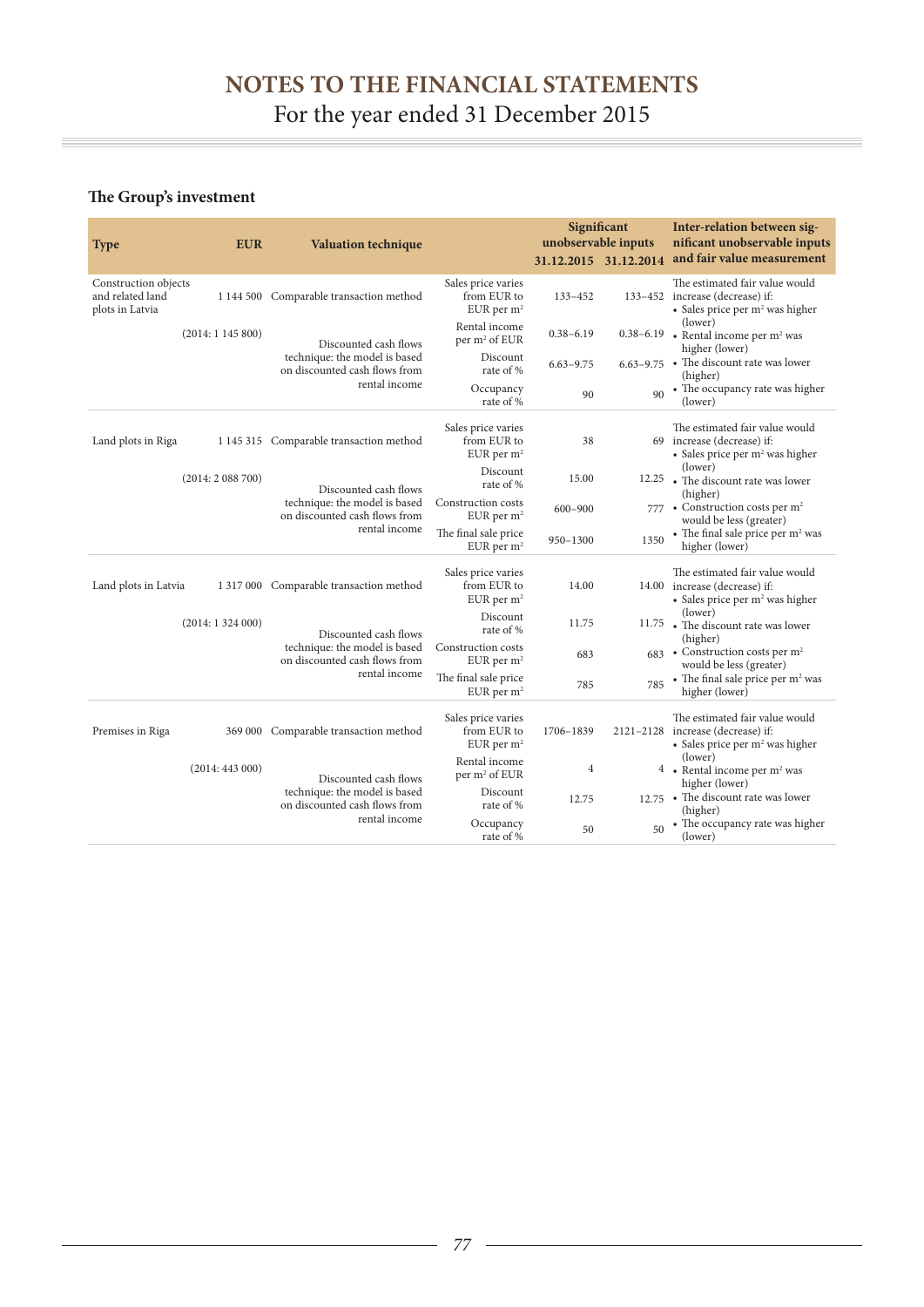| <b>Type</b>                                                  | <b>EUR</b>      | <b>Valuation technique</b>                                                              |                                                               |                                            |                       | Inter-relation between sig-<br>nificant unobservable inputs<br>and fair value measurement                                           |                                              |
|--------------------------------------------------------------|-----------------|-----------------------------------------------------------------------------------------|---------------------------------------------------------------|--------------------------------------------|-----------------------|-------------------------------------------------------------------------------------------------------------------------------------|----------------------------------------------|
|                                                              |                 |                                                                                         |                                                               |                                            | 31.12.2015 31.12.2014 |                                                                                                                                     |                                              |
| Construction objects<br>and related land<br>plots in Latvia  |                 | 521 500 Comparable transaction method                                                   | Sales price varies<br>from EUR to<br>EUR per $m2$             | 755                                        | $87 - 665$            | The estimated fair value would<br>increase (decrease) if:<br>• Sales price per $m2$ was higher<br>(lower)                           |                                              |
|                                                              | (2014: 515700)  |                                                                                         |                                                               |                                            |                       |                                                                                                                                     |                                              |
| The balks and<br>land plot in Riga                           | (2014:448000)   | 455 000 Comparable transaction method                                                   | Sales price varies<br>from EUR to<br>$EUR$ per m <sup>2</sup> | 1431                                       | 1409                  | The estimated fair value would<br>increase (decrease) if:<br>• Sales price per m <sup>2</sup> was higher<br>(lower)                 |                                              |
|                                                              |                 |                                                                                         |                                                               |                                            |                       |                                                                                                                                     |                                              |
| Land plots<br>in Jurmala                                     |                 | 553 900 Comparable transaction method                                                   | Sales price varies<br>from EUR to<br>$EUR$ per m <sup>2</sup> | $39 - 69$                                  | $40 - 69$             | The estimated fair value would<br>increase (decrease) if:<br>• Sales price per $m2$ was higher<br>(lower)                           |                                              |
|                                                              | (2014: 558 400) |                                                                                         |                                                               |                                            |                       |                                                                                                                                     |                                              |
| Apartments in Latvia                                         | (2014:268924)   | 256 000 Comparable transaction method                                                   | Sales price varies<br>from EUR to<br>$EUR$ per m <sup>2</sup> | 3529-4022                                  |                       | The estimated fair value would<br>3926 increase (decrease) if:<br>$\bullet$ Sales price per $m2$ was higher<br>(lower)              |                                              |
|                                                              |                 |                                                                                         |                                                               |                                            |                       |                                                                                                                                     |                                              |
| Construction objects<br>and related land<br>plots in Belarus |                 | 354 034 Comparable transaction method                                                   | Sales price varies<br>from EUR to<br>EUR per $m2$             | 914                                        |                       | The estimated fair value would<br>921 increase (decrease) if:<br>• Sales price per $m2$ was higher                                  |                                              |
|                                                              | (2014: 356 632) | Discounted cash flows<br>technique: the model is based<br>on discounted cash flows from | Rental income<br>per m <sup>2</sup> of EUR                    | 0.26                                       | 0.26                  | (lower)<br>• Rental income per $m2$ was<br>higher (lower)                                                                           |                                              |
|                                                              |                 | rental income                                                                           | Occupancy<br>rate of %                                        | 100                                        | 100                   | • The occupancy rate was higher<br>(lower)                                                                                          |                                              |
| Premises in Belarus                                          |                 | 325 239 Comparable transaction method                                                   | Sales price varies<br>from EUR to<br>$EUR$ per m <sup>2</sup> | 842                                        | 846                   | The estimated fair value would<br>increase (decrease) if:                                                                           |                                              |
|                                                              | (2014: 326721)  |                                                                                         | Discounted cash flows                                         | Rental income<br>per m <sup>2</sup> of EUR | 0.26                  | 0.26                                                                                                                                | • Sales price per $m2$ was higher<br>(lower) |
|                                                              |                 | technique: the model is based<br>on discounted cash flows from<br>rental income         | Discount<br>rate of %                                         | 13.94                                      | 13.94                 | • Rental income per $m2$ was<br>higher (lower)<br>• The occupancy rate was higher                                                   |                                              |
|                                                              |                 |                                                                                         | Occupancy<br>rate of %                                        | 100                                        | 100                   | (lower)                                                                                                                             |                                              |
| Land plots in Latvia                                         | 19 700          | Income approach                                                                         | Sales price varies<br>from EUR to<br>$EUR$ per m <sup>2</sup> | $\mathbf{1}$                               |                       | The estimated fair value would<br>- increase (decrease) if:<br>- Sales price per $\mathrm{m}^{2}$ was higher<br>(lower)             |                                              |
|                                                              | (2014:0)        | Discount<br>rate of %                                                                   |                                                               | 5.12                                       |                       | • The discount rate was lower<br>(higher)                                                                                           |                                              |
|                                                              |                 |                                                                                         | Construction costs<br>$EUR$ per m <sup>2</sup>                | $\mathbf{1}$                               |                       | $\bullet$ Construction costs per m <sup>2</sup><br>would be less (greater)<br>• The final sale price per $m2$ was<br>higher (lower) |                                              |
| Investment                                                   | (1, 100)        |                                                                                         |                                                               |                                            |                       |                                                                                                                                     |                                              |

**property**

**6 461 188**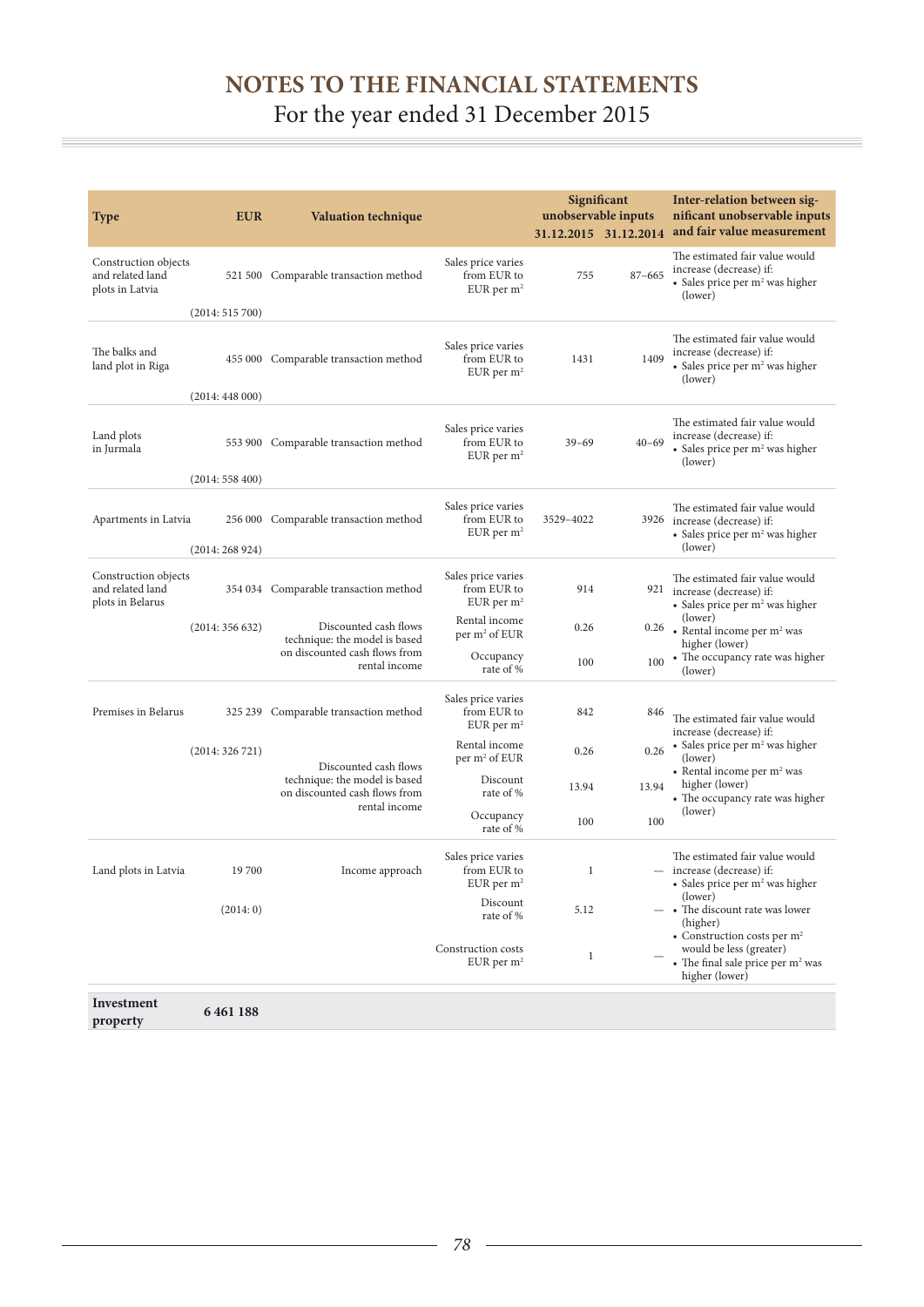#### **Sensitivity analyses**

During 2015 the Bank has revised valuation approach for one of its investment properties: a land plot in Riga. Since 2015 the Group and the Bank have started using a comparable transaction method in addition to the income method, and have revised assumptions for the income method. This has had a negative impact on the fair value estimate which decreased from EUR 2 088 700 to

EUR 1 145 315. At the end of 2015, using alternative assumptions, if the price per square meter is reduced by 10% in the comparable transaction method and the discount rate used increases by 250 basis points in the income method, this would result in decrease in the fair value by EUR 269 thousand. In 2014, only the income method was used, and sensitivity to alternative assumptions described below in the table:

|                                                         | 31.12.2015<br><b>EUR</b> | 31.12.2014<br><b>EUR</b> |
|---------------------------------------------------------|--------------------------|--------------------------|
| Land plots in Riga                                      | 1 145 315                | 2 088 700                |
| comparable transaction method: 10-percent price change: | (206522)                 | (675192)                 |
| the discount-rate change by 250 basis points:           | (268922)                 | (367 639)                |

### 26. Property and Equipment

| Group                  | <b>Buildings and</b><br>land (own use)<br><b>EUR</b> | <b>Motor vehicles</b><br><b>EUR</b> | Office<br>equipment<br><b>EUR</b> | <b>Construction</b><br>in progress<br><b>EUR</b> | <b>Total</b><br><b>EUR</b> |
|------------------------|------------------------------------------------------|-------------------------------------|-----------------------------------|--------------------------------------------------|----------------------------|
| Acquisition cost       |                                                      |                                     |                                   |                                                  |                            |
| As of 31 December 2013 | 16 682 359                                           | 193 584                             | 3 489 755                         | 186386                                           | 20 552 084                 |
| Additions              |                                                      | 122 162                             | 514910                            | 31 987                                           | 669 059                    |
| Disposals              |                                                      | (36054)                             | (497924)                          |                                                  | (533978)                   |
| As of 31 December 2014 | 16 682 359                                           | 279 692                             | 3506741                           | 218 373                                          | 20 687 165                 |
| Additions              |                                                      | 80 268                              | 546 231                           | 105 171                                          | 731 670                    |
| Disposals              |                                                      | (8500)                              | (233 261)                         |                                                  | (241761)                   |
| As of 31 December 2015 | 16 682 359                                           | 351 460                             | 3819711                           | 323 544                                          | 21 177 074                 |
| Depreciation           |                                                      |                                     |                                   |                                                  |                            |
| As of 31 December 2013 | (1327730)                                            | (120737)                            | (1600497)                         |                                                  | (3048964)                  |
| Depreciation           | (287 220)                                            | (35897)                             | (447967)                          |                                                  | (771084)                   |
| Disposals              |                                                      | 36 054                              | 497924                            |                                                  | 533 978                    |
| As of 31 December 2014 | (1614950)                                            | (120 580)                           | (1550540)                         |                                                  | (3286070)                  |
| Depreciation           | (287 220)                                            | (51109)                             | (469508)                          |                                                  | (807837)                   |
| Disposals              |                                                      | 8 500                               | 233 261                           |                                                  | 241761                     |
| As of 31 December 2015 | (1902170)                                            | (163189)                            | (1786787)                         |                                                  | (3852146)                  |
| Net book value         |                                                      |                                     |                                   |                                                  |                            |
| As of 31 December 2013 | 15 354 629                                           | 72847                               | 1889258                           | 186386                                           | 17 503 120                 |
| As of 31 December 2014 | 15 067 409                                           | 159 112                             | 1956201                           | 218 373                                          | 17401095                   |
| As of 31 December 2015 | 14780189                                             | 188 271                             | 2032924                           | 323 544                                          | 17 324 928                 |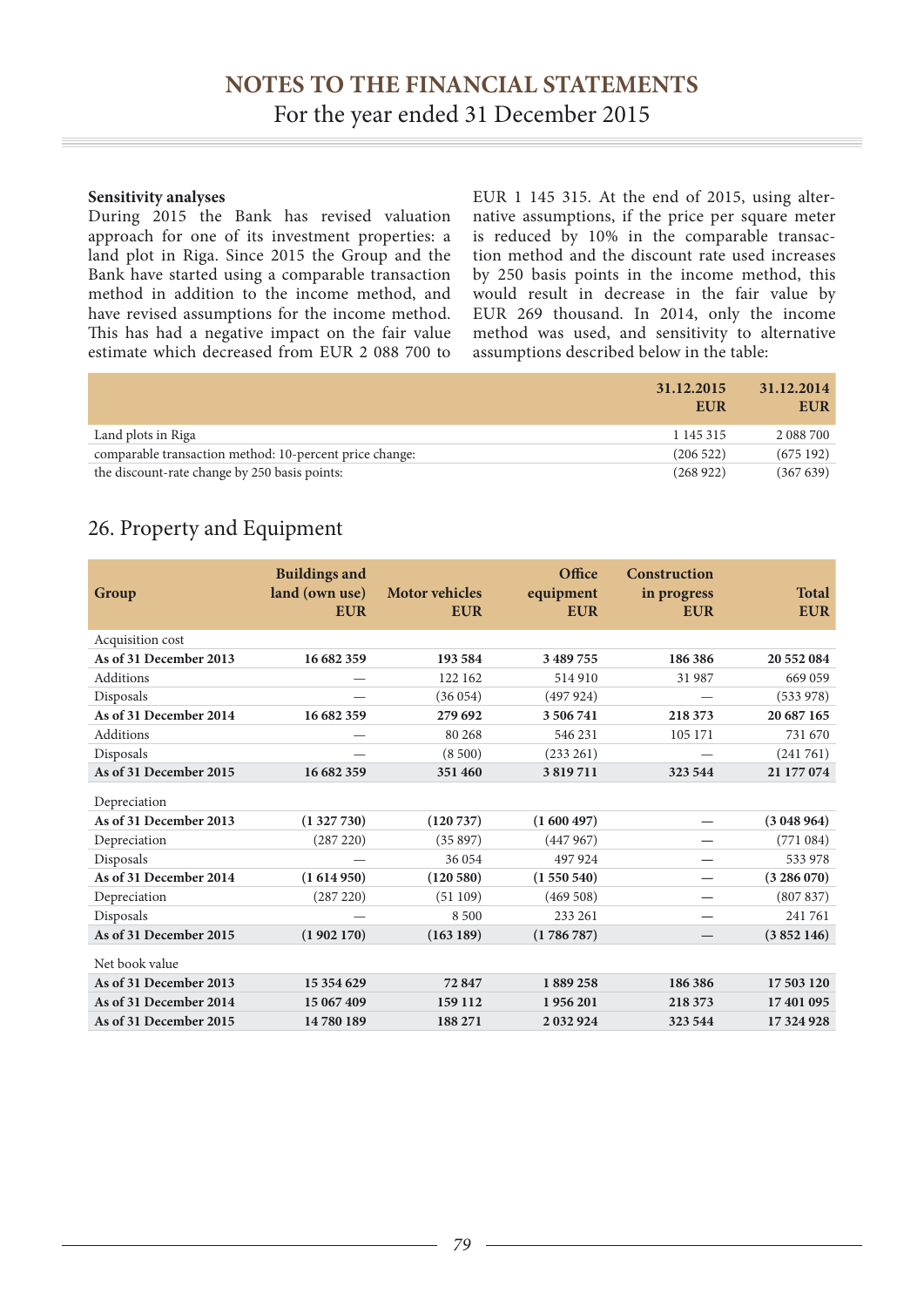| <b>Bank</b>            | <b>Buildings and</b><br>land (own use)<br><b>EUR</b> | <b>Motor vehicles</b><br><b>EUR</b> | Office<br>equipment<br><b>EUR</b> | <b>Construction</b><br>in progress<br><b>EUR</b> | <b>Total</b><br><b>EUR</b> |
|------------------------|------------------------------------------------------|-------------------------------------|-----------------------------------|--------------------------------------------------|----------------------------|
| Acquisition cost       |                                                      |                                     |                                   |                                                  |                            |
| As of 31 December 2013 | 16 682 359                                           | 193 584                             | 3 486 247                         | 186 386                                          | 20 548 576                 |
| Additions              |                                                      | 122 162                             | 514910                            | 31 987                                           | 669 059                    |
| Disposals              |                                                      | (36054)                             | (497924)                          |                                                  | (533978)                   |
| As of 31 December 2014 | 16 682 359                                           | 279 692                             | 3503233                           | 218 373                                          | 20 683 657                 |
| Additions              |                                                      | 80 268                              | 546 231                           | 105 171                                          | 731 670                    |
| Disposals              |                                                      | (8500)                              | (233 261)                         |                                                  | (241761)                   |
| As of 31 December 2015 | 16 682 359                                           | 351 460                             | 3816203                           | 323 544                                          | 21 173 566                 |
| Depreciation           |                                                      |                                     |                                   |                                                  |                            |
| As of 31 December 2013 | (1327730)                                            | (120737)                            | (1597408)                         |                                                  | (3045875)                  |
| Depreciation           | (287 220)                                            | (35897)                             | (447641)                          |                                                  | (770758)                   |
| Disposals              |                                                      | 36 054                              | 497924                            |                                                  | 533 978                    |
| As of 31 December 2014 | (1614950)                                            | (120 580)                           | (1547125)                         |                                                  | (3282655)                  |
| Depreciation           | (287 220)                                            | (51109)                             | (469 442)                         |                                                  | (807771)                   |
| Disposals              |                                                      | 8 500                               | 233 261                           |                                                  | 241761                     |
| As of 31 December 2015 | (1902170)                                            | (163189)                            | (1783306)                         |                                                  | (3848665)                  |
| Net book value         |                                                      |                                     |                                   |                                                  |                            |
| As of 31 December 2013 | 15 354 629                                           | 72847                               | 1888839                           | 186386                                           | 17 502 701                 |
| As of 31 December 2014 | 15 067 409                                           | 159 112                             | 1956108                           | 218 373                                          | 17401002                   |
| As of 31 December 2015 | 14780189                                             | 188 271                             | 2032897                           | 323 544                                          | 17 324 901                 |

The fair value of motor vehicles was determined by an independent appraiser by using the comparable transaction method based on recent market transactions with similar vehicles between independent parties. The evaluation of motor vehicles was carried out in 2015.

The fair value of motor vehicles, taking into account their evaluation carried out in 2015 and the accumulated depreciation, is not significantly different from the carrying amount. The revaluated property and equipment fall within Level 3 of the fair value hierarchy. The management believes that any fair value sensitivity is not material to the financial statements.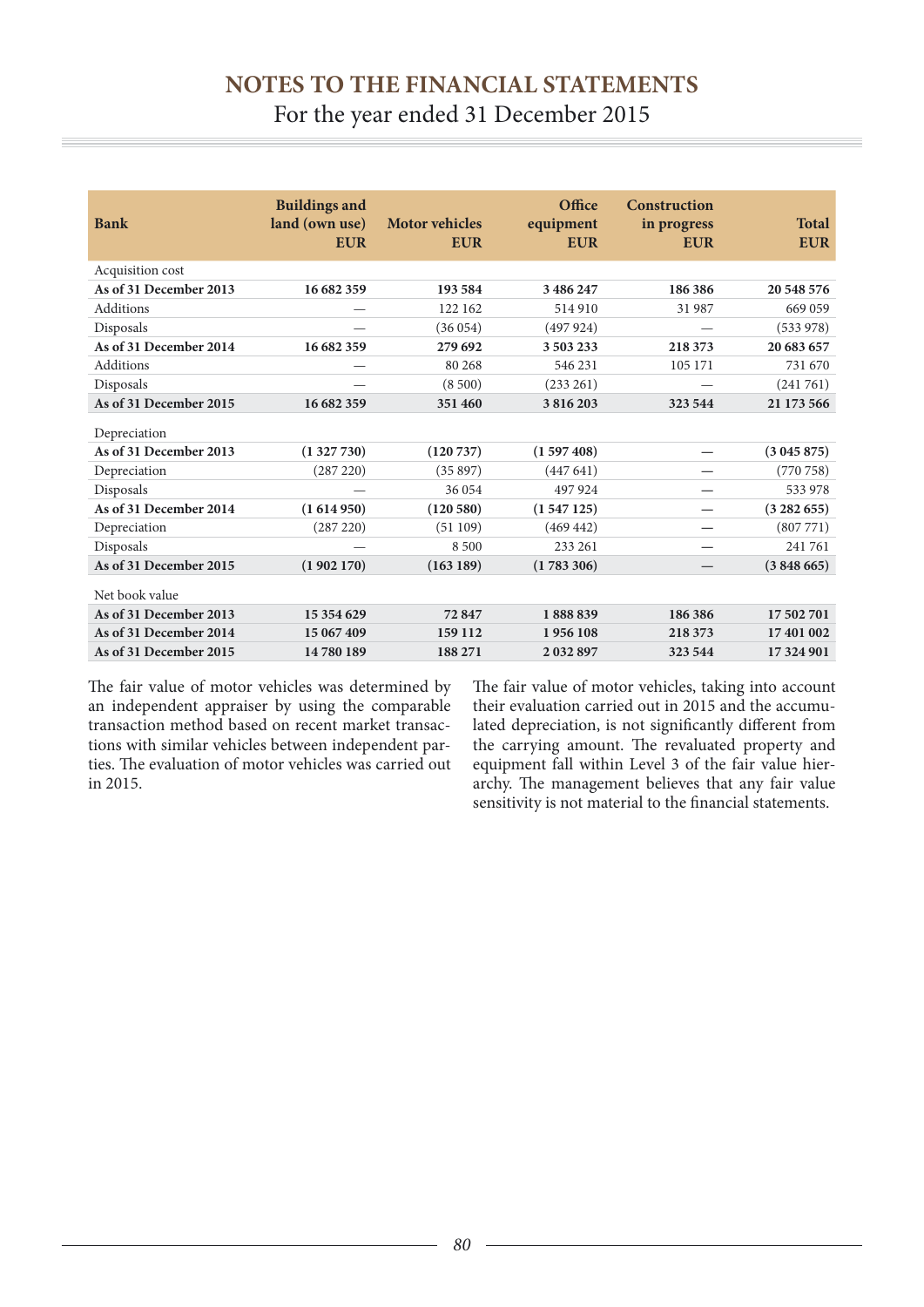### 27. Intangible Assets

|                        | Group<br><b>Software</b> | <b>Bank</b><br><b>Software</b> |
|------------------------|--------------------------|--------------------------------|
|                        | <b>EUR</b>               | <b>EUR</b>                     |
| Acquisition cost       |                          |                                |
| As of 31 December 2013 | 5 669 289                | 5 668 629                      |
| Additions              | 244 277                  | 244 277                        |
| Disposals              | (75512)                  | (75512)                        |
| As of 31 December 2014 | 5838054                  | 5837394                        |
| Additions              | 114 700                  | 114 700                        |
| Disposals              | (13062)                  | (13062)                        |
| As of 31 December 2015 | 5939692                  | 5939032                        |
| Amortisation           |                          |                                |
| As of 31 December 2013 | (1101691)                | (1101031)                      |
| Amortisation           | (490599)                 | (490 599)                      |
| Disposals              | 75 512                   | 75 512                         |
| As of 31 December 2014 | (1516778)                | (1516118)                      |
| Amortisation           | (554264)                 | (554 264)                      |
| Disposals              | 13 062                   | 13 062                         |
| As of 31 December 2015 | (2057980)                | (2057320)                      |
| Net book value         |                          |                                |
| As of 31 December 2013 | 4567598                  | 4567598                        |
| As of 31 December 2014 | 4 3 21 2 7 6             | 4 3 2 1 2 7 6                  |
| As of 31 December 2015 | 3881712                  | 3881712                        |

### 28. Deferred Expenses and Accrued Income

|                      | Group<br>31.12.2015<br><b>EUR</b> | <b>Bank</b><br>31.12.2015<br><b>EUR</b> | Group<br>31.12.2014<br><b>EUR</b> | <b>Bank</b><br>31.12.2014<br><b>EUR</b> |
|----------------------|-----------------------------------|-----------------------------------------|-----------------------------------|-----------------------------------------|
| Deferred expenses    | 1 261 429                         | 1 260 315                               | 1 484 960                         | 1 484 502                               |
| Accrued income       | 1 3 1 1 0 0 7                     | 1 3 1 1 5 5 7                           | 907 670                           | 910 170                                 |
|                      | 2 572 436                         | 2 5 7 1 8 7 2                           | 2 3 9 2 6 3 0                     | 2 3 9 4 6 7 2                           |
| Allowances (Note 13) | (7 021)                           | (7 021)                                 | (6296)                            | (6296)                                  |
|                      | 2 5 6 5 4 1 5                     | 2 5 6 4 8 5 1                           | 2 3 8 6 3 3 4                     | 2 3 8 3 3 7 6                           |

Additional information about uncertainty in relation to certain part of accrued income is disclosed in Note 39.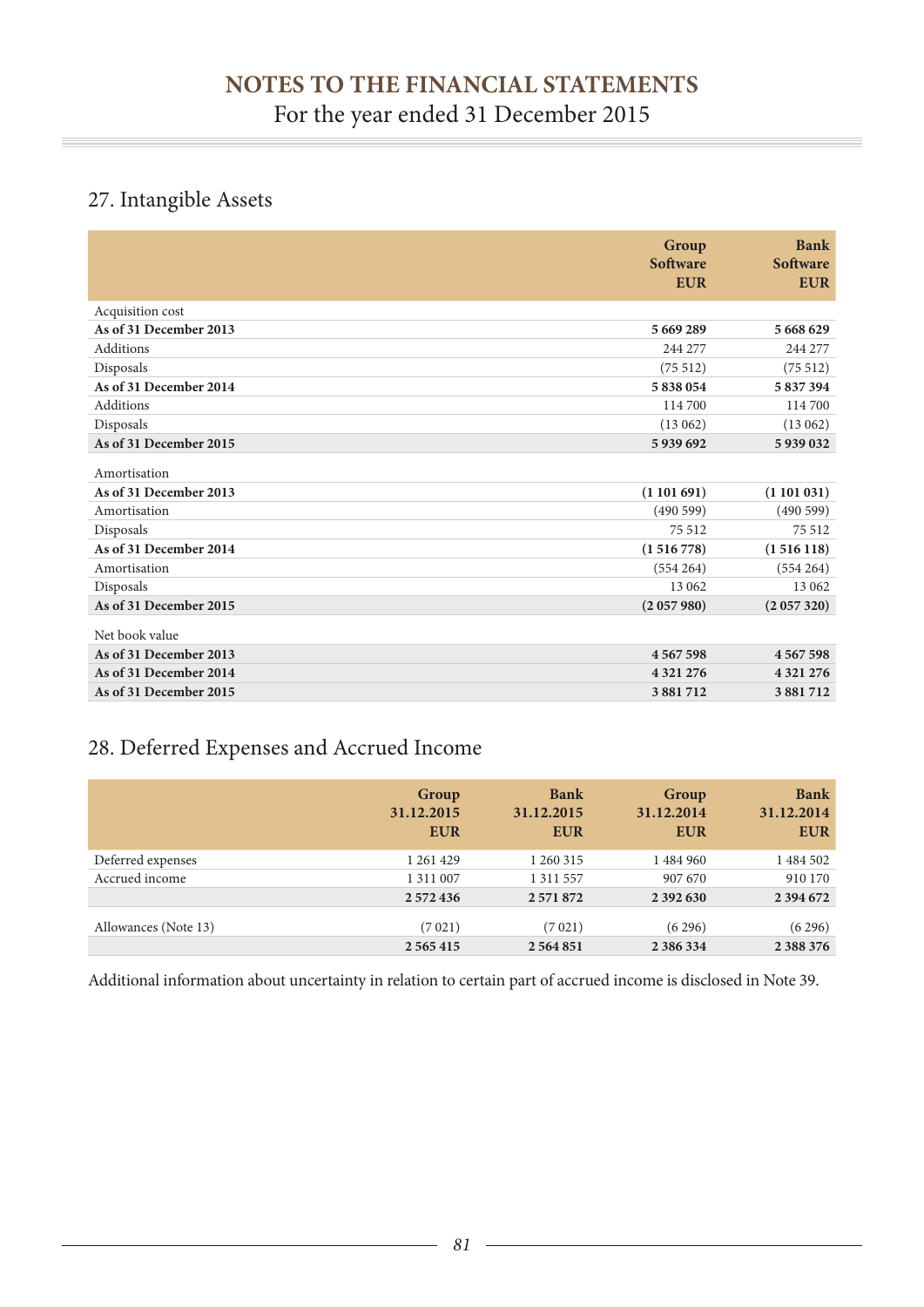### 29. Other Assets

|                                                                | Group<br>31.12.2015<br><b>EUR</b> | <b>Bank</b><br>31.12.2015<br><b>EUR</b> | Group<br>31.12.2014<br><b>EUR</b> | <b>Bank</b><br>31.12.2014<br><b>EUR</b> |
|----------------------------------------------------------------|-----------------------------------|-----------------------------------------|-----------------------------------|-----------------------------------------|
| <b>Financial assest</b>                                        |                                   |                                         |                                   |                                         |
| Accounts receivable                                            | 461 999                           | 382 602                                 | 621 351                           | 267 367                                 |
| Money in transit (replenishment of a<br>correspondent account) | 228 018                           | 228 018                                 | 91 439                            | 91 439                                  |
| Unsettled spot forex transactions                              | 1 242 289                         | 1 242 289                               | 231 984                           | 231984                                  |
| Funds placed in guarantee funds                                | 176 177                           | 176 177                                 | 137 053                           | 137 053                                 |
| Others                                                         | 4 3 8 6                           | 4 3 8 6                                 | 95 840                            | 95 840                                  |
| Non financial assest                                           |                                   |                                         |                                   |                                         |
| Precious metals                                                | 980 660                           | 980 660                                 | 510098                            | 510 098                                 |
| Prepayments                                                    | 384 279                           | 384 279                                 | 309 853                           | 301 575                                 |
| Prepaid taxes                                                  | 178 449                           | 176741                                  | 136 570                           | 135 415                                 |
|                                                                | 3 656 257                         | 3 5 7 5 1 5 2                           | 2 134 188                         | 1770771                                 |
| Allowances (Note 13)                                           | (286 362)<br>3 3 6 9 8 9 5        | (168193)<br>3 406 959                   | (365 755)<br>1768433              | (144383)<br>1626388                     |
|                                                                |                                   |                                         |                                   |                                         |

Precious metals are stated at fair value.

The impairment allowance was made for accounts receivable.

### 30. Due to Credit Institutions

|                     | <b>Group and Bank</b><br>31.12.2015<br><b>EUR</b> | <b>Group and Bank</b><br>31.12.2014<br><b>EUR</b> |
|---------------------|---------------------------------------------------|---------------------------------------------------|
| Repayable on demand | 2 692 447                                         | 276 761                                           |
| Term balances       | 3787308                                           | 9 9 5 9 3 1 8                                     |
|                     | 6479755                                           | 10 236 079                                        |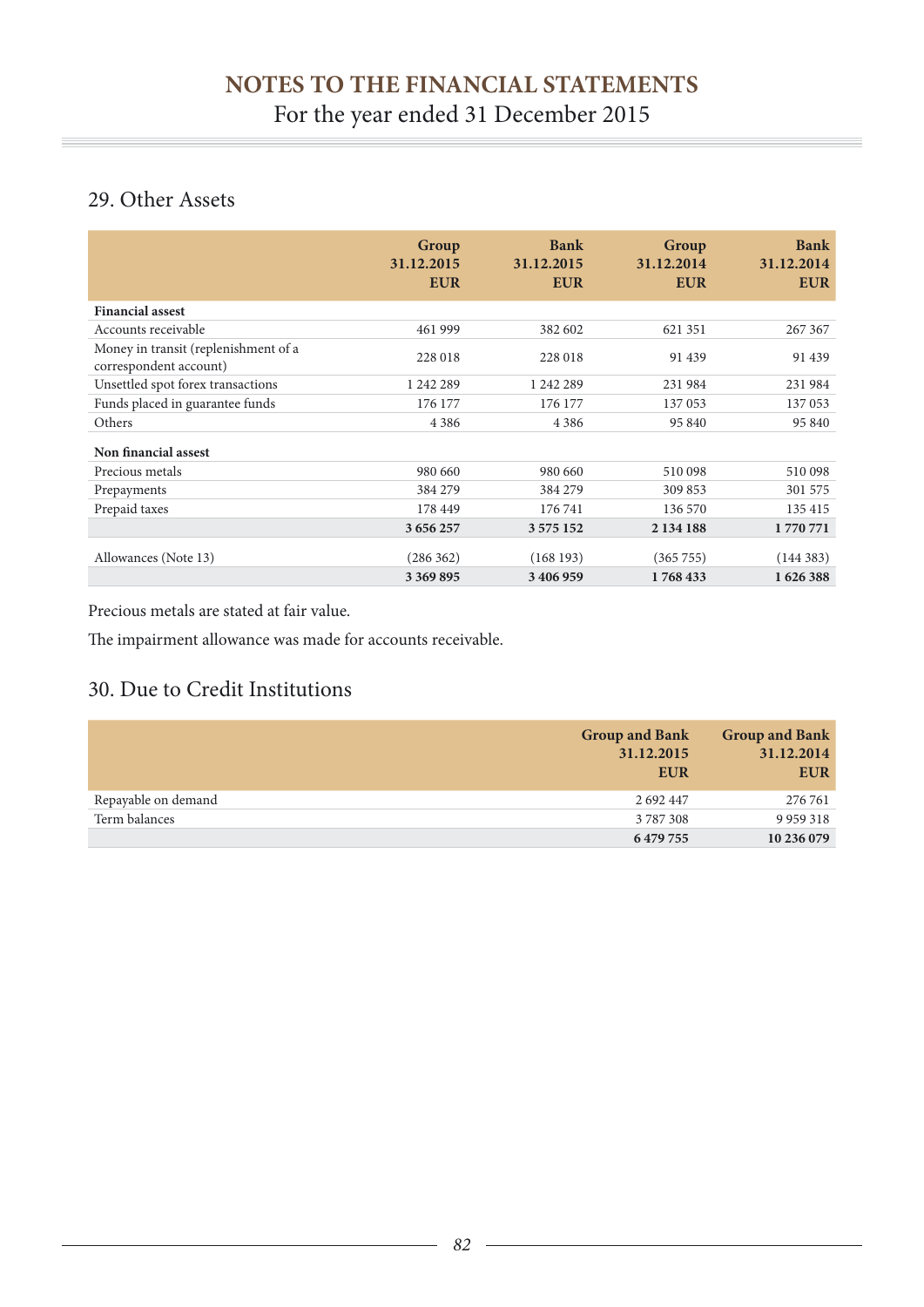The table below shows geographical concentration:

|                                                              | <b>Group and Bank</b><br>31.12.2015<br><b>EUR</b> | <b>Group and Bank</b><br>31.12.2014<br><b>EUR</b> |
|--------------------------------------------------------------|---------------------------------------------------|---------------------------------------------------|
| Due to central banks                                         | 3787308                                           | 3781559                                           |
| Credit institutions incorporated in the Republic of Latvia   | 2 437 749                                         | 32 5 9 4                                          |
| Credit institutions incorporated in other non-OECD countries | 254 698                                           | 6421926                                           |
|                                                              | 6479755                                           | 10 236 079                                        |

#### **Concentration of due to credit institutions**

As at 31 December 2015 and 31 December 2014, the Group and Bank had balances with three and two credit institutions, which exceeded 10% of total placements by credit institutions. The gross values of these balances as of 31 December 2015 and 31 December 2014 were EUR 6 168 076 and EUR 9 957 415, respectively.

### 31. Deposits

|                        | Group<br>31.12.2015<br><b>EUR</b> | <b>Bank</b><br>31.12.2015<br><b>EUR</b> | Group<br>31.12.2014<br><b>EUR</b> | <b>Bank</b><br>31.12.2014<br><b>EUR</b> |
|------------------------|-----------------------------------|-----------------------------------------|-----------------------------------|-----------------------------------------|
| Repayable on demand    |                                   |                                         |                                   |                                         |
| Corporate customers    | 348 867 690                       | 348 884 126                             | 346 324 419                       | 346 335 239                             |
| Financial institutions | 6 883 091                         | 6 8 8 3 0 9 1                           | 2 638 049                         | 2638049                                 |
| Public organisations   |                                   |                                         | 509                               | 509                                     |
| State-owned companies  | 23 7 59                           | 23 7 59                                 | 39 861                            | 39 861                                  |
| Individuals            | 68 094 195                        | 68 094 195                              | 41 547 887                        | 41 547 887                              |
|                        | 423 868 735                       | 423 885 171                             | 390 550 725                       | 390 561 545                             |
| Term deposits          |                                   |                                         |                                   |                                         |
| Corporate customers    | 32 861 129                        | 32 861 129                              | 34 479 446                        | 34 479 446                              |
| Financial institutions | 617780                            | 617780                                  |                                   |                                         |
| Individuals            | 15 898 287                        | 15 898 287                              | 23 203 295                        | 23 203 295                              |
|                        | 49 377 196                        | 49 377 196                              | 57 682 741                        | 57 682 741                              |
| <b>Total deposits</b>  | 473 245 931                       | 473 262 367                             | 448 233 466                       | 448 244 286                             |

#### **Blocked accounts**

As at 31 December 2015, the Bank maintained customer deposit balances of EUR 11 666 992 (as at 31

December 2014: EUR 8 925 151) which were blocked by the Bank as collateral for loans and commitments and sureties granted by the Bank.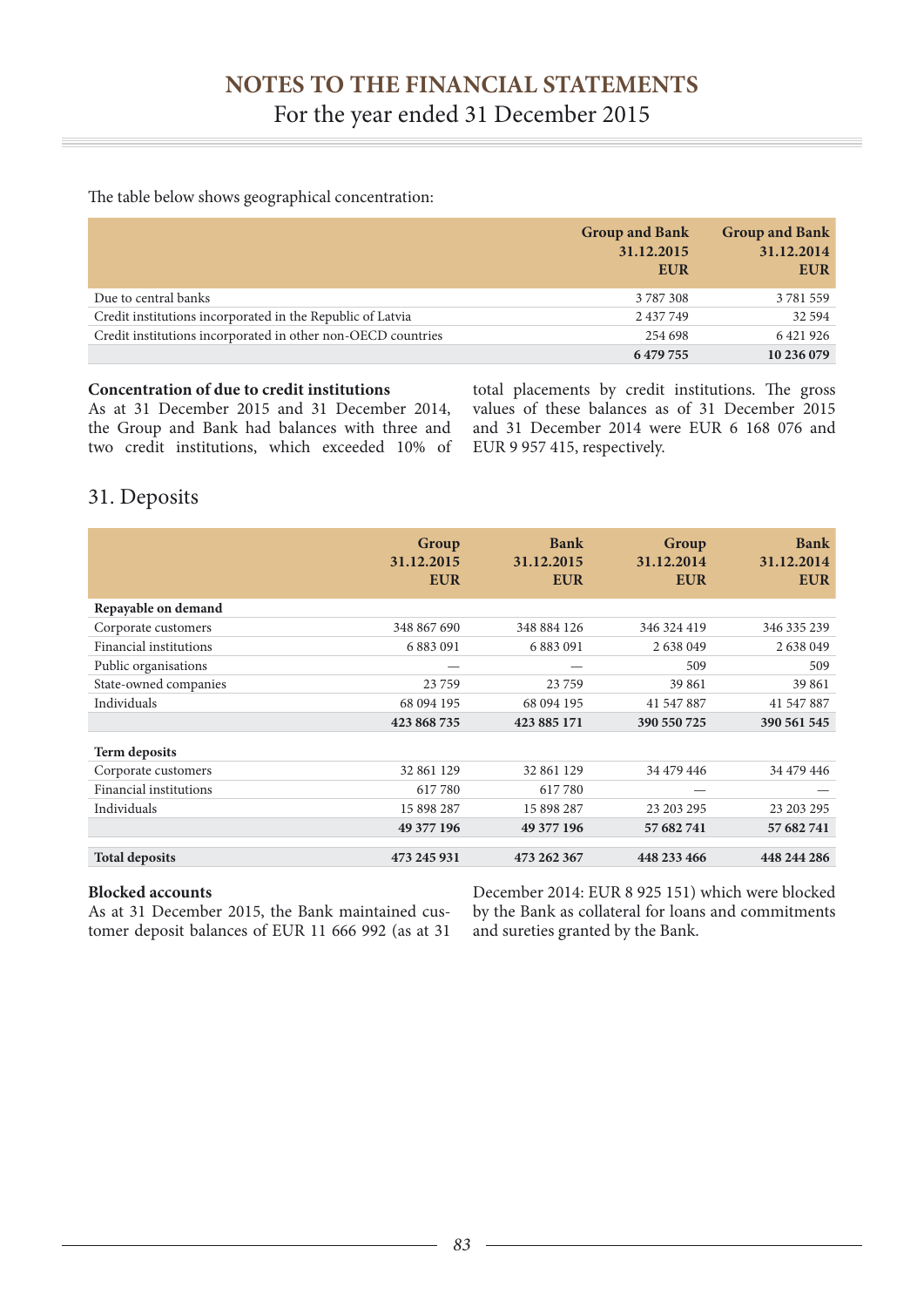#### **Concentrations of current accounts and customer deposits**

As of 31 December 2015 and 31 December 2014, the Bank had no clients whose account balance exceeded 10% of the total of all customer account balances.

### 32. Debt Securities in Issue

| <b>Group and Bank</b><br>31.12.2015 | <b>Group and Bank</b><br>31.12.2014<br><b>EUR</b><br><b>EUR</b> |
|-------------------------------------|-----------------------------------------------------------------|
| Bonds in issue<br>16 429 701        | 18 241 785                                                      |
| 16 429 701                          | 18 241 785                                                      |

During the year ended 31 December 2015, the issued debt securities of par value EUR 12 383 650 were redeemed.

the debt securities in issue. During the year ended 31 December 2014, an average annual interest rate of 2.64% was applied to the debt securities in issue. The securities issued in 2015 are publicly traded.

During the year ended 31 December 2015, an average annual interest rate of 2.34% was applied to

| <b>Notional amount</b> | <b>Coupon Rate</b> | <b>Issuance Date</b> | <b>Maturity Date</b> | <b>Group and Bank</b><br>31.12.2015<br><b>Book value, EUR</b> |
|------------------------|--------------------|----------------------|----------------------|---------------------------------------------------------------|
|                        |                    |                      |                      |                                                               |
| EUR 400 000            | 2.85%              | 12.03.2014           | 12.03.2016           | 403 258                                                       |
| EUR 2 250 000          | 1.80%              | 31.07.2015           | 31.07.2017           | 2 2 6 9 9 8 8                                                 |
| EUR 1 000 000          | 1.80%              | 04.12.2015           | 04.12.2017           | 1 001 350                                                     |
| USD 2 500 000          | 2.88%              | 12.03.2014           | 12.03.2016           | 2 3 1 7 8 0 1                                                 |
| USD 2 000 000          | 3.21%              | 16.06.2014           | 16.03.2016           | 1839510                                                       |
| <b>USD 1 000 000</b>   | 3.21%              | 02.07.2014           | 02.04.2016           | 933 187                                                       |
| <b>USD 1 000 000</b>   | 2.78%              | 15.09.2014           | 15.09.2016           | 926 613                                                       |
| USD 2 100 000          | 1.60%              | 31.07.2015           | 31.07.2016           | 1941851                                                       |
| USD 2 300 000          | 2.10%              | 31.07.2015           | 31.07.2017           | 2 131 220                                                     |
| USD 2 900 000          | 2.10%              | 04.12.2015           | 04.12.2017           | 2 667 923                                                     |
|                        |                    |                      |                      | 16 429 701                                                    |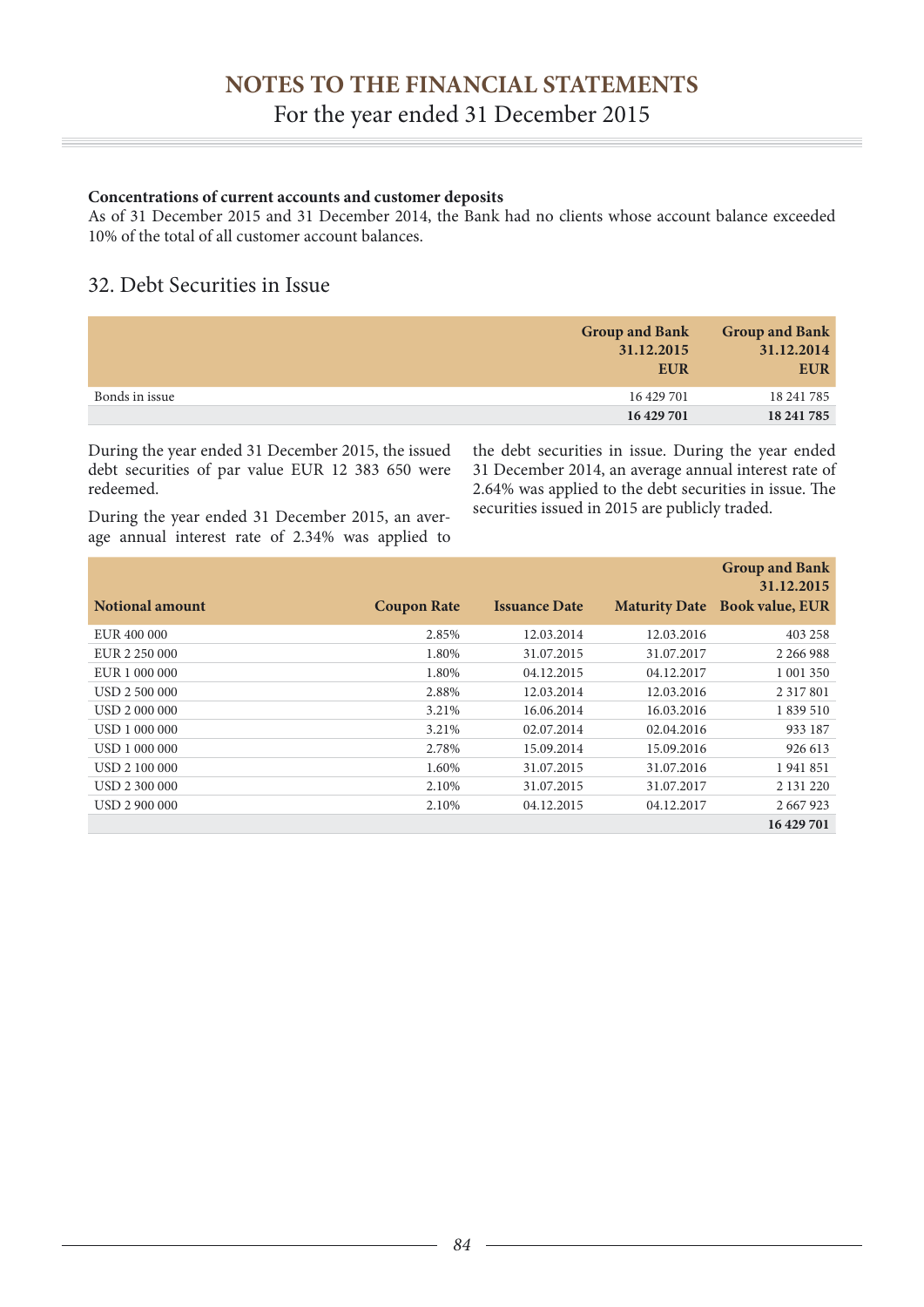| <b>Notional amount</b> | <b>Coupon Rate</b> | <b>Issuance Date</b> | <b>Maturity Date</b> | <b>Group and Bank</b><br>31.12.2014<br><b>Book value, EUR</b> |
|------------------------|--------------------|----------------------|----------------------|---------------------------------------------------------------|
| EUR 2 900 000          | 2.83%              | 21.11.2013           | 21.11.2015           | 2 909 119                                                     |
| EUR 400 000            | 2.85%              | 12.03.2014           | 12.03.2016           | 403 452                                                       |
| EUR 1 000 000          | 2.30%              | 22.09.2014           | 22.09.2015           | 1 006 325                                                     |
| USD 2 150 000          | 2.88%              | 21.11.2013           | 21.11.2015           | 1776 525                                                      |
| USD1 300 000           | 2.30%              | 26.02.2014           | 26.02.2015           | 1 079 303                                                     |
| <b>USD 2 500 000</b>   | 2.88%              | 12.03.2014           | 12.03.2016           | 2077095                                                       |
| USD1 300 000           | 2.30%              | 09.05.2014           | 09.05.2015           | 1 0 7 4 3 0 9                                                 |
| USD 2 000 000          | 3.21%              | 16.06.2014           | 16.03.2016           | 1 649 514                                                     |
| USD 1 000 000          | 3.21%              | 02.07.2014           | 02.04.2016           | 836 801                                                       |
| USD 1 000 000          | 2.78%              | 15.09.2014           | 15.09.2016           | 830 397                                                       |
| USD 5 550 000          | 2.20%              | 22.09.2014           | 22.09.2015           | 4 5 9 9 9 4 5                                                 |
|                        |                    |                      |                      | 18 241 785                                                    |

### 33. Accrued Expenses, Provisions and Deferred Income

|                                                          | Group<br>31.12.2015<br><b>EUR</b> | <b>Bank</b><br>31.12.2015<br><b>EUR</b> | Group<br>31.12.2014<br><b>EUR</b> | <b>Bank</b><br>31.12.2014<br><b>EUR</b> |
|----------------------------------------------------------|-----------------------------------|-----------------------------------------|-----------------------------------|-----------------------------------------|
| Penalties paid to the FCMC                               | 1 172 000                         | 1 172 000                               |                                   |                                         |
| Accruals for other payments                              | 1 197 969                         | 1 197 545                               | 647 139                           | 642 157                                 |
| Provision for unused vacation                            | 312818                            | 312818                                  | 274 371                           | 274 371                                 |
| Accrued payable to the Deposit Guarantee<br>Scheme (DGS) | 69 572                            | 69 572                                  | 232 667                           | 232 667                                 |
| Other accrued expense                                    | 35 868                            | 35 868                                  | 37 747                            | 37 747                                  |
| Deferred income                                          | 224 701                           | 223 795                                 | 296738                            | 296 738                                 |
|                                                          | 3 012 928                         | 3 011 598                               | 1488662                           | 1483680                                 |

Explanation concerning fine imposed on the Bank is presented in Note 12.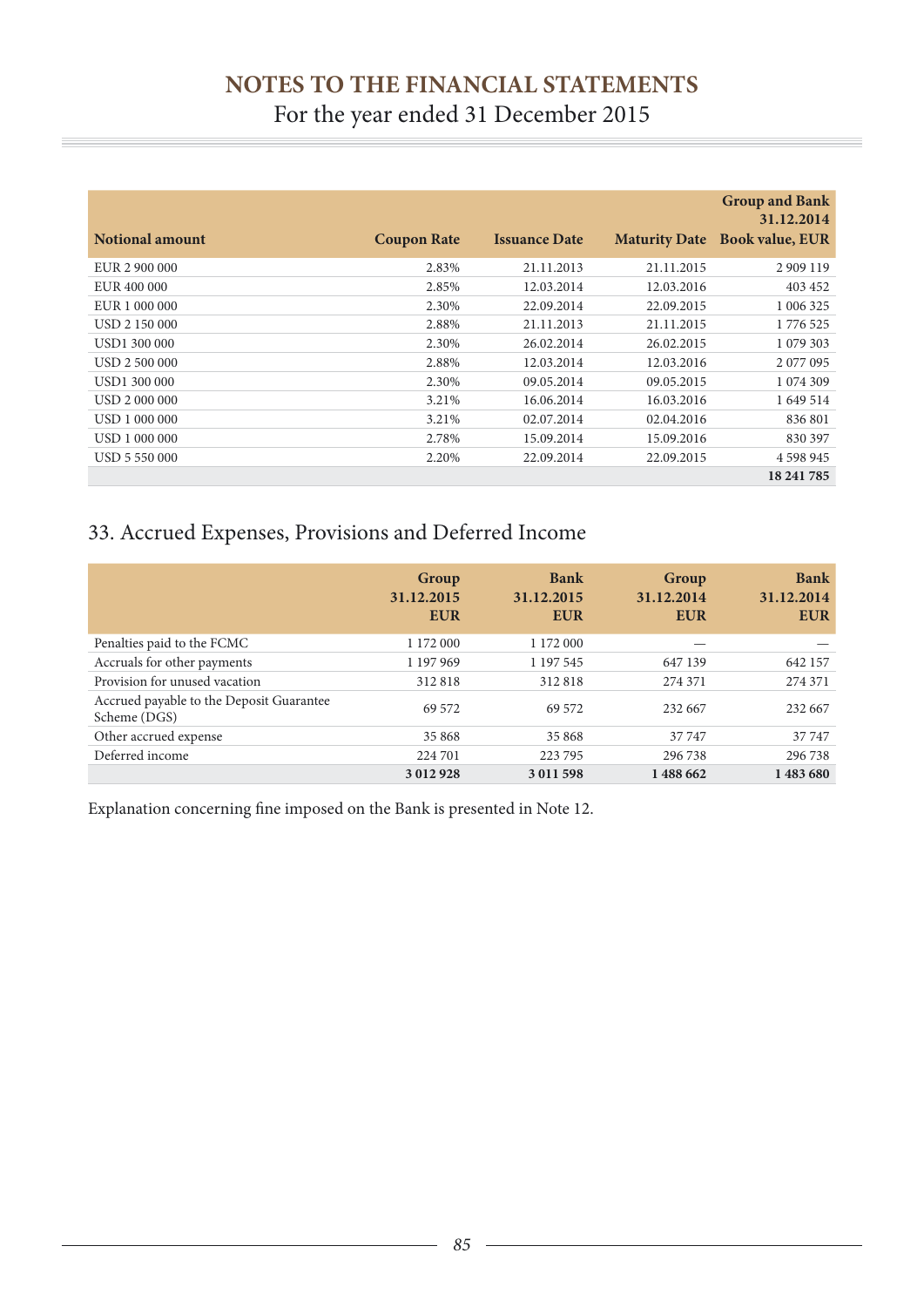### 34. Other Liabilities

|                                     | Group<br>31.12.2015<br><b>EUR</b> | <b>Bank</b><br>31.12.2015<br><b>EUR</b> | Group<br>31.12.2014<br><b>EUR</b> | <b>Bank</b><br>31.12.2014<br><b>EUR</b> |
|-------------------------------------|-----------------------------------|-----------------------------------------|-----------------------------------|-----------------------------------------|
| Unsettled spot forex transactions   | 320 933                           | 320 933                                 | 49 193                            | 49 193                                  |
| Money in transit                    | 1 171 205                         | 1 171 205                               | 598 933                           | 598 933                                 |
| Staff salaries                      | 202 056                           | 202 056                                 | 166 367                           | 166 367                                 |
| Collateral securing the obligations | 4 7 4 3                           | 4 7 4 3                                 | 5 2 7 1                           | 5 2 7 1                                 |
| Other accounts payable              | 478 918                           | 371 022                                 | 796896                            | 357 949                                 |
|                                     | 2 177 855                         | 2 069 959                               | 1616660                           | 1 177 713                               |

### 35. Subordinated Liabilities

Subordinated deposits have a fixed term of seven years at their origination, and are repayable before maturity only on winding up or bankruptcy of the Bank and rank before shareholders' claims.

As at 31 December 2015, the Bank had one customer whose deposit exceeded 10% of the total volume of subordinated deposits.

| <b>Depositor</b> | $Cur-$<br>rency | in<br>currency | <b>Amount</b> Interest rate | The date of<br>conclusion ment date<br>of the loan<br>agreement | Repay-     | Amount<br>31.12.2015<br><b>EUR</b> | Group and Bank Group and Bank<br>Amount<br>31.12.2014<br><b>EUR</b> |
|------------------|-----------------|----------------|-----------------------------|-----------------------------------------------------------------|------------|------------------------------------|---------------------------------------------------------------------|
| Diana<br>Belokon | <b>GBP</b>      | 2 500 608      | 7.00%                       | 30.04.2013                                                      | 14.01.2021 | 3 406 889                          | 3 210 279                                                           |
| <b>Total</b>     |                 |                |                             |                                                                 |            | 3 406 889                          | 3 2 10 2 79                                                         |

|                                     | 31.12.2015<br><b>EUR</b> | Group and Bank Group and Bank<br>31.12.2014<br><b>EUR</b> |
|-------------------------------------|--------------------------|-----------------------------------------------------------|
| Residents of the Republic of Latvia |                          |                                                           |
| Corporate customers                 |                          | 19074                                                     |
| <i>Individuals</i>                  | 5 265 163                | 5 372 961                                                 |
| <b>Residents of other countries</b> |                          |                                                           |
| Individuals                         | 11 450 105               | 11 309 692                                                |
|                                     | 16 715 268               | 16 701 727                                                |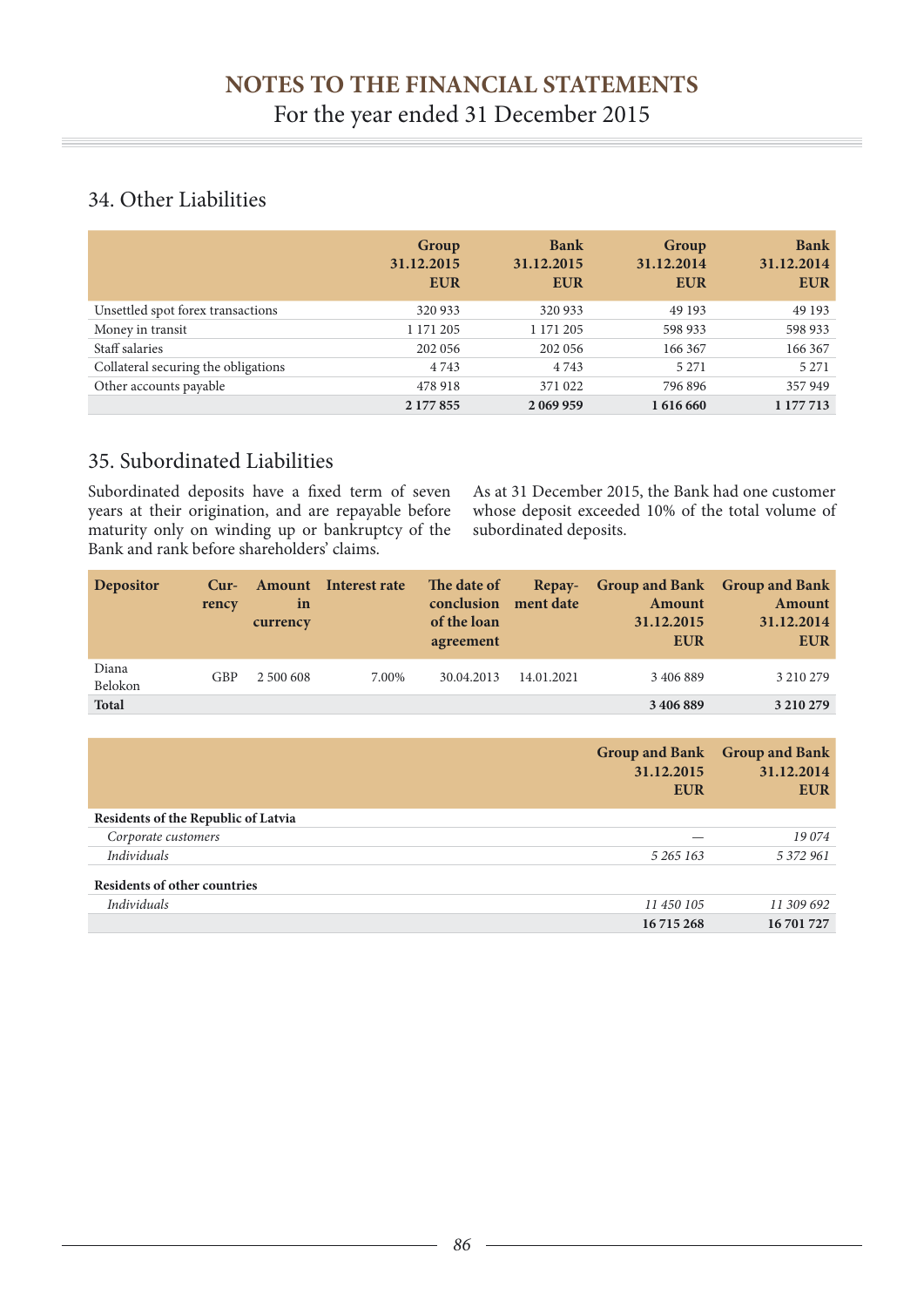### 36. Shareholders' Equity

The Вank's share capital totals EUR 29 496 389 and is divided into 4 154 421 ordinary shares carrying identical voting rights (оn 31 December 2014: 29 496 389 and 4 154 421, respectively). The nominal value of one share is EUR 7.10.

All shares are registered. Each share carries the right to one vote at the meetings of shareholders, a right to receive dividends as declared from time to time and a right to residual assets. Of the Bank's 93 shareholders, 28 are legal entities and 65 are individuals.

Reserve capital in the amount of EUR 835 152 (31 December 2014: EUR 835 152) is formed from the contributions made by the Bank's shareholders. The Bank's General Meeting of Shareholders makes the decision concerning further usage of reserve capital. Reserve capital can be used to:

- cover losses;
- increase the share capital;
- pay dividends.

|                                              | Quantity      | Amount<br><b>EUR</b> |
|----------------------------------------------|---------------|----------------------|
| Total paid-in share capital 31 December 2013 | 4 1 5 4 4 2 1 | 29 556 042           |
| Transfer to reserve capital                  |               | (59653)              |
| Total paid-in share capital 31 December 2014 | 4 1 5 4 4 2 1 | 29 496 389           |
| Total paid-in share capital 31 December 2015 | 4 1 5 4 4 2 1 | 29 496 389           |

Listed below are the shareholders who control more than 10 percent of the shares in the shareholders' equity:

|                | 31.12.2015 | 31.12.2014 |
|----------------|------------|------------|
| Valeri Belokon | 69.89%     | 69.89%     |
| Vilori Belokon | 30.01%     | 30.01%     |

### 37. Sureties and Commitments

Sureties and guarantees, which represent irrevocable assurances and promise that the Bank will make payments to the beneficiary (third party) in the event that the obligor (customer) fails to honor his/her obligations to third parties, carry the same credit risk as loans.

Commitments to extend credit and liabilities for credit cards represent unused portions of authorisations to extend credit. With respect to credit risk on commitments to extend credit, the Bank is potentially exposed to a loss in an amount equal to the total unused commitments.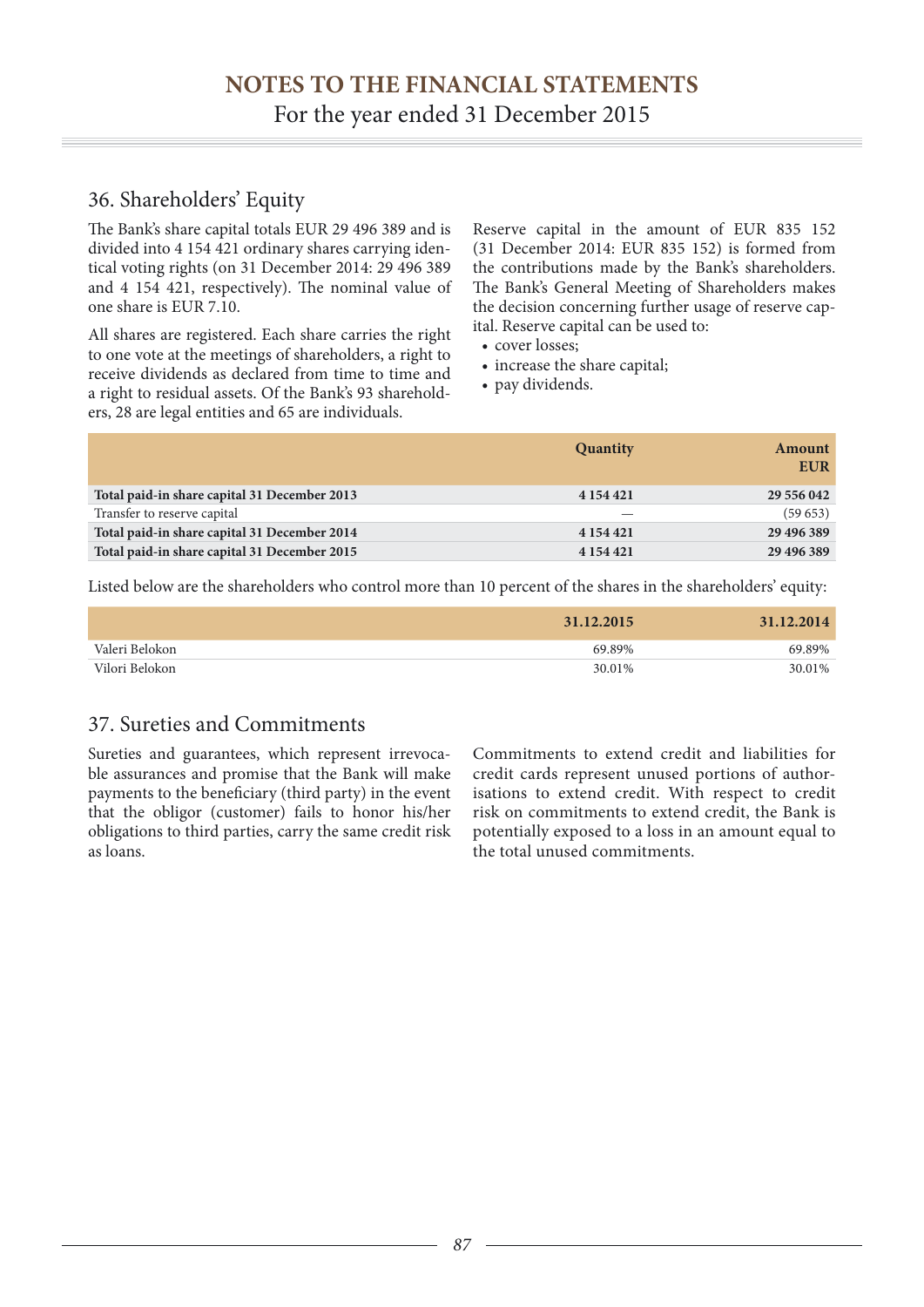|                                 | Group<br>31.12.2015<br><b>EUR</b> | <b>Bank</b><br>31.12.2015<br><b>EUR</b> | Group<br>31.12.2014<br><b>EUR</b> | <b>Bank</b><br>31.12.2014<br><b>EUR</b> |
|---------------------------------|-----------------------------------|-----------------------------------------|-----------------------------------|-----------------------------------------|
| Sureties and guarantees         | 3 827 416                         | 3827416                                 | 2961317                           | 2961317                                 |
| <b>Commitments to customers</b> | 5 000 762                         | 5 082 647                               | 12 040 035                        | 12 134 805                              |
| Commitments to extend credit    | 1 421 649                         | 1 503 534                               | 8 0 3 7 1 2 8                     | 8 131 8 98                              |
| Unused creditcard limits        | 760 236                           | 760 236                                 | 715 047                           | 715 047                                 |
| Other commitments               | 2818877                           | 2818877                                 | 3 287 860                         | 3 287 860                               |
|                                 | 8 8 28 1 78                       | 8910063                                 | 15 001 352                        | 15 096 122                              |

#### 38. Trust Agreements

The Bank enters into trust agreements with individuals and legal entities, residents and non-residents of the Republic of Latvia. The Bank accepts no risk for its trust operations; all risks are retained by its clients. As of 31 December 2015, assets administered by the Bank totaled EUR 110 590 970. As of 31 December 2014, the Bank's administered assets stood at EUR 129 476 720.

#### 39. Litigation

As part of fiduciary management (trust), the Bank carries out activities whereby the Bank uses customers' money transferred for fiduciary management (trust) for recovering the outstanding loans. One of the loans (a mortgage loan, secured by real property, the unpaid principal totals USD 35 000 thousand) involves debt recovery measures and litigation proceedings abroad. The recover process lasts from 2013 and has dragged on for years. However, the Bank anticipates that the loan will be recovered through enforcement of the mortgage rights. The Bank also takes steps to ensure the opportunity to recover the loan or any portion thereof from the deceased debtor's estate of inheritance. In connection with this trust management arrangement, the Bank has recognised accrued income totalling USD 1 004 thousand. The Bank believes that the accumulated income will be received.

One of the most significant loan-recovery processes initiated by the Bank in 2015 relates to a loan whose outstanding principal totals EUR 1 988 thousand. In the beginning of 2016, the Bank received the court of arbitration's ruling stating that the aforesaid principal and related ancillary claims must be recovered in the Bank's favour. The Bank continues the debt recovery process to get the judgment enforced. The recovery of the debt largely depends on whether the judgment will be successfully recognised and complied with in foreign jurisdictions The Bank's loan loss allowances for the loan amounted to EUR 1 300 thousand.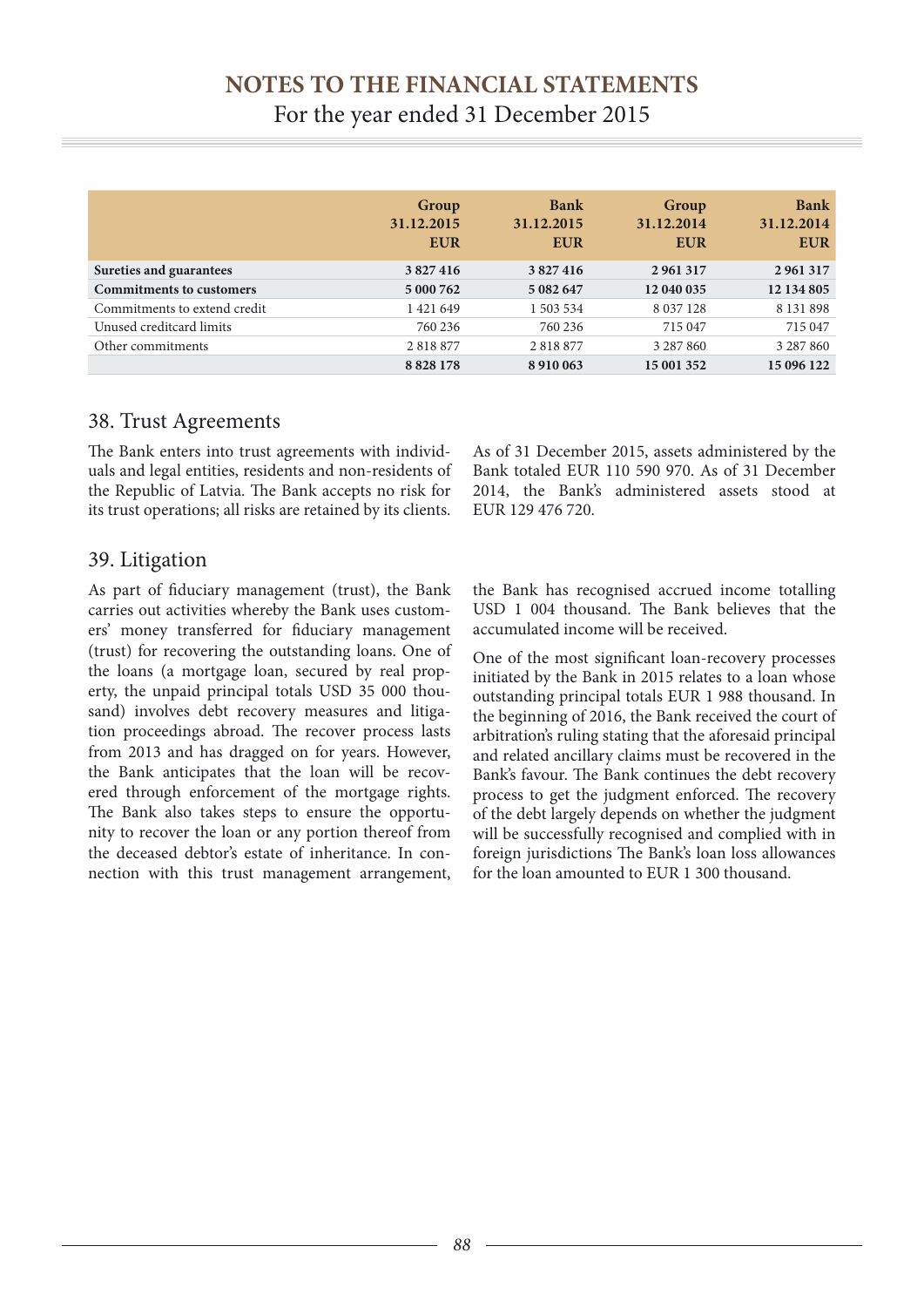### 40. Related Party Transactions

The outstanding balances as of 31 December 2015 and related income statement amounts of transactions for the year ended 31 December 2015 with related parties (subsidiary transactions are eliminated at Group level and represent related party transactions at Bank level only) are as follows:

| <b>Group and Bank</b><br>31 December 2015 | <b>Subsidiary</b><br><b>EUR</b> | <b>Associate</b><br><b>EUR</b> | Shareholders,<br><b>Members</b> of<br>the Super-<br>visory<br><b>Council and</b><br><b>Management</b><br><b>Board</b><br><b>EUR</b> | Other<br>executives<br><b>EUR</b> | <b>Related to</b><br>senior shareholders and<br>management<br><b>EUR</b> | <b>Total</b><br><b>EUR</b> |
|-------------------------------------------|---------------------------------|--------------------------------|-------------------------------------------------------------------------------------------------------------------------------------|-----------------------------------|--------------------------------------------------------------------------|----------------------------|
| Loans                                     |                                 |                                |                                                                                                                                     |                                   |                                                                          |                            |
| Net impairment difference                 | (53918)                         |                                |                                                                                                                                     |                                   |                                                                          | (53918)                    |
| At the end of the period                  | 1828734                         | 92 213                         | 245 020                                                                                                                             |                                   | 1 241 898                                                                | 3 407 865                  |
| Gross Loans                               | 2 278 891                       | 92 213                         | 245 020                                                                                                                             |                                   | 1 241 898                                                                | 3 858 022                  |
| Allowances                                | (450157)                        |                                |                                                                                                                                     |                                   |                                                                          | (450157)                   |
| Interest income                           | 72 205                          | 7 2 8 9                        | 4 5 4 4                                                                                                                             |                                   | 63 0 92                                                                  | 147 130                    |
| Other assets                              |                                 |                                |                                                                                                                                     |                                   |                                                                          |                            |
| At the end of the period                  | 82 035                          |                                |                                                                                                                                     |                                   |                                                                          | 82 035                     |
| Deposits                                  |                                 |                                |                                                                                                                                     |                                   |                                                                          |                            |
| At the end of the period                  | 16 437                          | 612                            | 565 678                                                                                                                             |                                   | 590 166                                                                  | 1 172 893                  |
| Interest expense                          |                                 |                                | 11 4 69                                                                                                                             |                                   | 2 3 8 8                                                                  | 13857                      |
| <b>Subordinated liabilities</b>           |                                 |                                |                                                                                                                                     |                                   |                                                                          |                            |
| At the end of the period                  |                                 |                                | 10 066                                                                                                                              |                                   | 4 907 181                                                                | 4917247                    |
| Interest expense                          |                                 |                                | 800                                                                                                                                 |                                   | 346 773                                                                  | 347 573                    |

All related party transactions are at arm's length.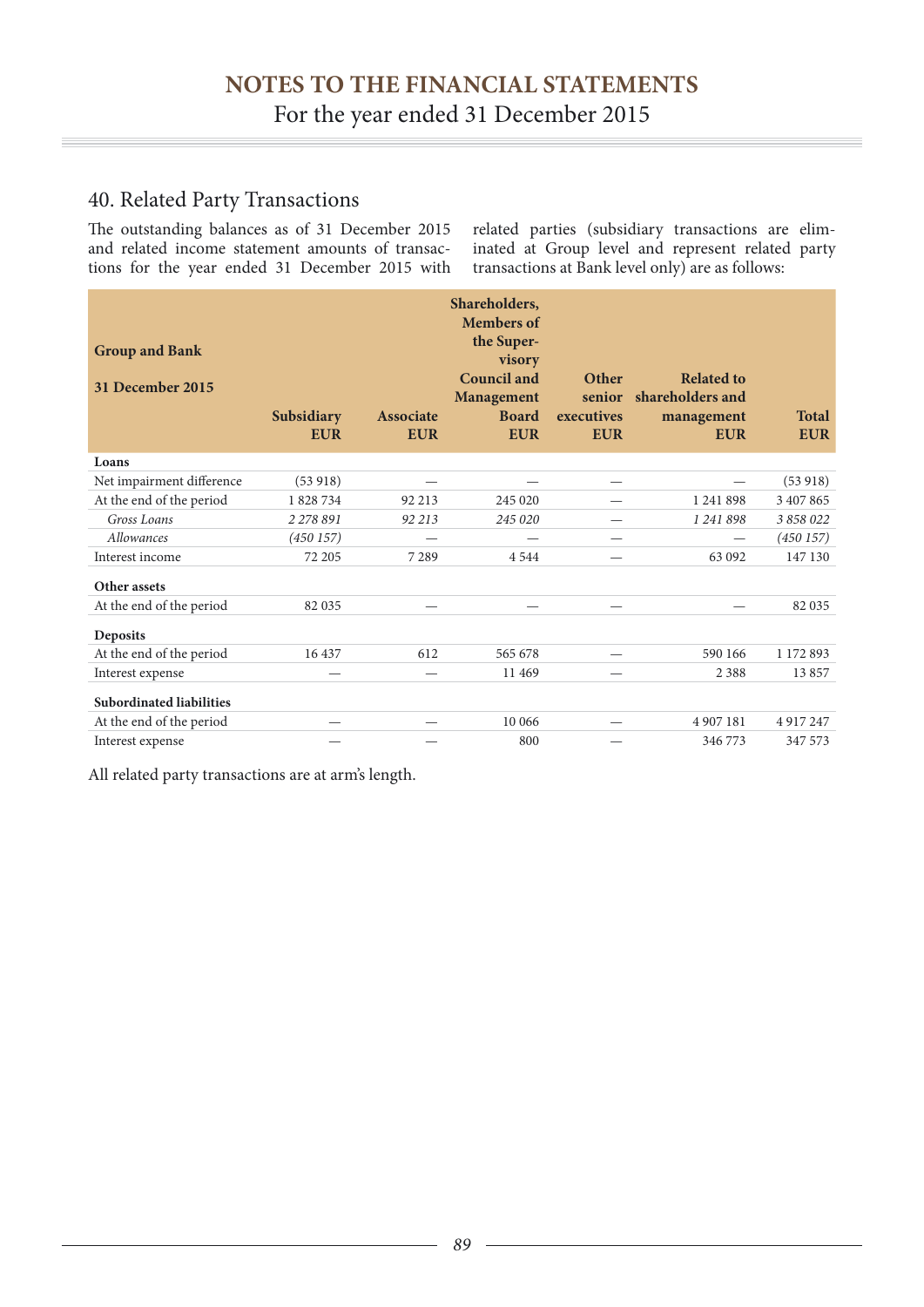| <b>Group and Bank</b><br>31 December 2014 | Subsidiary<br><b>EUR</b> | <b>Associate</b><br><b>EUR</b> | Shareholders,<br><b>Members</b> of<br>the Super-<br>visory<br><b>Council and</b><br>Management<br><b>Board</b><br><b>EUR</b> | Other<br>executives<br><b>EUR</b> | <b>Related to</b><br>senior shareholders and<br>management<br><b>EUR</b> | <b>Total</b><br><b>EUR</b> |
|-------------------------------------------|--------------------------|--------------------------------|------------------------------------------------------------------------------------------------------------------------------|-----------------------------------|--------------------------------------------------------------------------|----------------------------|
| Due from credit institutions              |                          |                                |                                                                                                                              |                                   |                                                                          |                            |
| At the end of the period                  |                          |                                |                                                                                                                              |                                   | 65                                                                       | 65                         |
| Loans                                     |                          |                                |                                                                                                                              |                                   |                                                                          |                            |
| At the end of the period                  | 1 666 505                | 67392                          | 258 148                                                                                                                      |                                   | 1 283 329                                                                | 3 275 374                  |
| Gross Loans                               | 2 062 744                | 67392                          | 258 148                                                                                                                      | $\overline{\phantom{0}}$          | 1 283 329                                                                | 3 671 613                  |
| Allowances                                | (396 239)                |                                |                                                                                                                              |                                   |                                                                          | (396 239)                  |
| Interest income                           | 64 973                   | 5 6 3 8                        | 7795                                                                                                                         |                                   | 126 664                                                                  | 205 070                    |
| Other assets                              |                          |                                |                                                                                                                              |                                   |                                                                          |                            |
| At the end of the period                  | 54 289                   |                                |                                                                                                                              |                                   |                                                                          | 54 28 9                    |
| Due to credit institutions                |                          |                                |                                                                                                                              |                                   |                                                                          |                            |
| At the end of the period                  |                          |                                |                                                                                                                              |                                   | 243 946                                                                  | 243 946                    |
| Deposits                                  |                          |                                |                                                                                                                              |                                   |                                                                          |                            |
| At the end of the period                  | 10822                    | 108                            | 318 459                                                                                                                      |                                   | 473 480                                                                  | 802 869                    |
| Interest expense                          |                          |                                | 11 0 32                                                                                                                      | 5432                              | 1 5 6 4                                                                  | 18 0 28                    |
| <b>Subordinated liabilities</b>           |                          |                                |                                                                                                                              |                                   |                                                                          |                            |
| At the end of the period                  |                          |                                | 10 064                                                                                                                       |                                   | 4729644                                                                  | 4739708                    |
| Interest expense                          |                          |                                | 800                                                                                                                          |                                   | 324 661                                                                  | 325 461                    |

All related party transactions are at arm's length.

### 41. Capital Adequacy Calculation

The Financial and Capital Market Commission sets forth capital requirements for the Bank as a whole and supervises the adherence to the requirements.

Аccording to the specific requirement of the FCMC, the Bank should maintain a capital adequacy ratio above minimum level – 16.4% for the period starting from 1 Оctober 2015 till 30 September 2016 (from 1 Оctober 2014 till 30 September 2015: 13.7%). As at 31 December 2015, the Bank and the Group were in compliance with the requirements of the FCMC for capital adequacy and minimum equity, as well as satisfied the higher ratio as requested by the FCMC. Further disclosures are presented in Note 53.

The Bank also monitors its capital adequacy levels calculated in accordance with the requirements of the New Basel Capital Accord, commonly known as Basel III.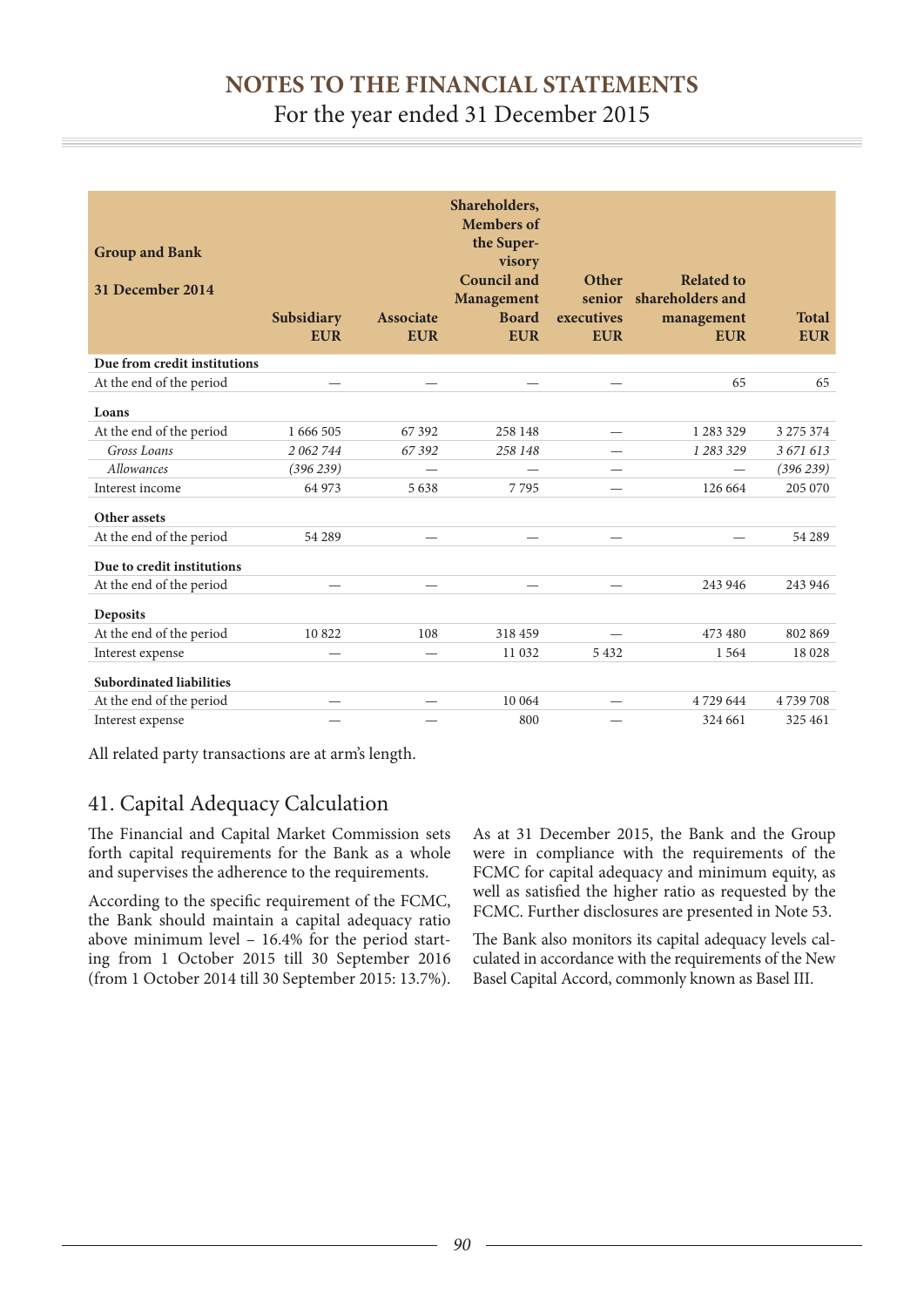The following table shows the composition of the Bank's capital position calculated in accordance with the requirements of the Basle Accord, as at 31 December 2015:

| <b>Total equity capital</b>                                                                                        | Group<br><b>EUR</b> | <b>Bank</b><br><b>EUR</b> |
|--------------------------------------------------------------------------------------------------------------------|---------------------|---------------------------|
| Paid-in share capital                                                                                              | 29 496 389          | 29 496 389                |
| Reserve capital and other reserves                                                                                 | 835 152             | 835 152                   |
| Retained earnings                                                                                                  | 1 1 5 2 1 1         | 1 495 247                 |
| Loss for the period                                                                                                | (1864265)           | (1797184)                 |
| Intangible assets                                                                                                  | (3881712)           | (3881712)                 |
| Deferred tax related to the intangible asset                                                                       | 546856              | 546 856                   |
| Specific decline in Tier 1 capital, as stipulated by the applicable law                                            | (1409119)           | (1409119)                 |
| Available for sale instruments revaluation reserve                                                                 | 572 763             | 572 763                   |
| Less revaluation of investment property                                                                            | (433702)            | (170320)                  |
| Tier 1 Core Capital                                                                                                | 25 017 573          | 25 688 072                |
| Subordinated liabilities                                                                                           | 11 686 155          | 11 686 155                |
| Specific decline in Tier 2 capital, as stipulated by the applicable law                                            | (1409119)           | (1409119)                 |
| <b>Tier 2 Supplementary Capital</b>                                                                                | 10 277 036          | 10 277 036                |
| <b>TOTAL CAPITAL</b>                                                                                               | 35 294 609          | 35 965 108                |
| Capital charge for credit risk inherent in the Bank's book,<br>including the breakdown of exposures by categories: | 13 947 585          | 14 050 942                |
| Central governments or central banks                                                                               | 408 411             | 408 411                   |
| Public entities                                                                                                    | 2832196             | 2832196                   |
| Commercial companies                                                                                               | 2 721 967           | 2 721 967                 |
| Overdue (delinquent) exposures                                                                                     | 1765869             | 1765869                   |
| High-risk exposures                                                                                                | 2824442             | 3 048 803                 |
| Shares and other variable income securities                                                                        | 767828              | 923 274                   |
| Other items                                                                                                        | 2 626 872           | 2 350 422                 |
| The total capital charge for market risks                                                                          | 124 257             | 124 257                   |
| Capital charge for operational risk                                                                                | 2 392 776           | 2 3 8 4 2 5 8             |
| Total capital charge                                                                                               | 16 464 618          | 16 559 457                |
| <b>CAPITAL ADEQUACY RATIOS</b>                                                                                     |                     |                           |
| Common Equity Tier 1 capital ratio                                                                                 | 12.16%              | 12.41%                    |
| Tier 1 capital ratio                                                                                               | 12.16%              | 12.41%                    |
| <b>CAPITAL ADEQUACY RATIOS</b>                                                                                     |                     |                           |
| 31 December 2015                                                                                                   | 17.15%              | 17.38%                    |
| <b>CAPITAL ADEQUACY RATIOS</b>                                                                                     |                     |                           |
| 31 December 2014                                                                                                   | 14.85%              | 15.12%                    |

*\*Past due exposures: exposures that are 90 days or more past due.*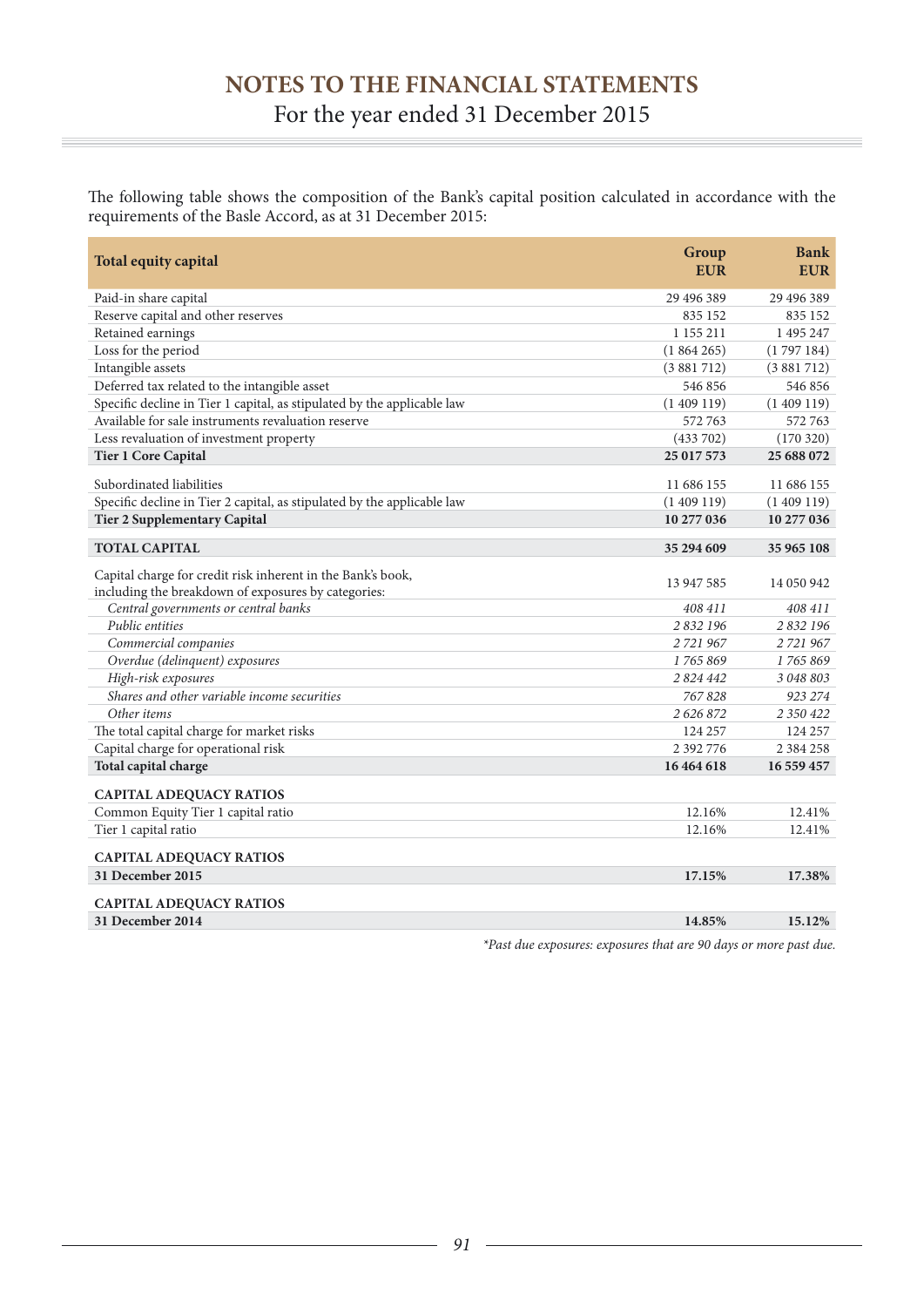The risk-weighted assets are measured by means of a hierarchy of risk weights classified according to the nature of – and reflecting an estimate of credit, market and other risks associated with – each asset and counterparty, taking into account any eligible collateral or guarantees. A similar treatment is adopted for sureties and commitments, with some adjustments to reflect the more contingent nature of the potential losses.

The Bank is subject to minimum capital adequacy requirements calculated in accordance with the Basle Accord established by covenants under liabilities incurred by the Bank. The Bank has complied with all externally imposed capital requirements as at 31 December 2015 and 31 December 2014.

To calculate the required capital charge in accordance with the minimum regulatory capital requirements, Bank applies the following approaches:

- capital charge for credit risk the Standardised Approach;
- capital charge for market risk –the Standardised Approach;
- capital charge for operational risk the Basic Indicator Approach.

#### 42. Term Structure of Assets and Liabilities

The following tables are based on regulatory instructions of the Financial and Capital Market Commission and show the term structure of assets and liabilities. This term structure will not necessarily coincide with discounted cash flows.

| Group                                                 | Demand<br><b>EUR</b>                                                                                                                                    | Less than<br>1 month<br><b>EUR</b> | 1 to 3<br>months<br><b>EUR</b> | $3$ to 6<br>months<br><b>EUR</b> | 6 to 12<br>months<br><b>EUR</b>                                                            | 1 to 5 years<br><b>EUR</b> | 5 years<br>and more<br><b>EUR</b> | With no<br>stated<br>maturity or<br>pledged as<br>collateral<br><b>EUR</b> | <b>TOTAL</b><br><b>EUR</b> |
|-------------------------------------------------------|---------------------------------------------------------------------------------------------------------------------------------------------------------|------------------------------------|--------------------------------|----------------------------------|--------------------------------------------------------------------------------------------|----------------------------|-----------------------------------|----------------------------------------------------------------------------|----------------------------|
| As of 31 December 2015                                |                                                                                                                                                         |                                    |                                |                                  |                                                                                            |                            |                                   |                                                                            |                            |
| <b>ASSETS</b>                                         |                                                                                                                                                         |                                    |                                |                                  |                                                                                            |                            |                                   |                                                                            |                            |
| Cash and due from central banks                       | 48 927 561                                                                                                                                              | $\overline{\phantom{0}}$           | $\overline{\phantom{0}}$       | $\overline{\phantom{0}}$         |                                                                                            | $\overline{\phantom{0}}$   | $\overline{\phantom{0}}$          | $\overline{\phantom{0}}$                                                   | 48 927 561                 |
| Due from credit institutions                          | 153 509 205                                                                                                                                             | 1527                               | $\overline{\phantom{0}}$       | $\overline{\phantom{0}}$         | 747 172                                                                                    | $\overline{\phantom{0}}$   | 71                                | 11 685 178                                                                 | 165 943 153                |
| Financial assets held-for-trading                     | 547 200                                                                                                                                                 | 27 681                             | $\overline{\phantom{0}}$       | $\overline{\phantom{0}}$         | $\overline{\phantom{0}}$                                                                   | $\overline{\phantom{0}}$   | 6457                              | $\overline{\phantom{0}}$                                                   | 581 338                    |
| Securities held-for-trading                           | 547 200                                                                                                                                                 |                                    | $\overline{\phantom{0}}$       | $\overline{\phantom{0}}$         |                                                                                            | $\overline{\phantom{0}}$   | 6457                              | $\overline{\phantom{0}}$                                                   | 553 657                    |
| Derivative financial instruments                      | $\overline{\phantom{0}}$                                                                                                                                | 27 681                             | $\overline{\phantom{0}}$       | $\overline{\phantom{0}}$         | $\overline{\phantom{0}}$                                                                   | $\overline{\phantom{0}}$   | $\overline{\phantom{0}}$          |                                                                            | 27681                      |
| Available for sale instruments                        | 208 067 038                                                                                                                                             | 910 288                            | 670 915                        | 115827                           | 16 967                                                                                     | $\overline{\phantom{0}}$   | 7 105 681                         | 4 896 987                                                                  | 221 783 703                |
| Securities held-to-maturity                           |                                                                                                                                                         | 30 770                             | 72 277                         | 25 483                           | $\overline{\phantom{0}}$                                                                   | 5 056 003                  | 4 439 230                         |                                                                            | 9623763                    |
| Loans                                                 | 11 069 723                                                                                                                                              | 3 692 069                          | 4761216                        | 3 9 3 0 5 7 4                    | 15 151 625                                                                                 | 22 060 042                 | 137 289                           | 7685013                                                                    | 68 487 551                 |
| Other financial assets                                | 1 200 165                                                                                                                                               | 1 258 607                          | 537723                         | 106 935                          | 91 466                                                                                     | 821 615                    |                                   | 3 080 843                                                                  | 7097354                    |
| Non-financial assets                                  |                                                                                                                                                         |                                    |                                |                                  |                                                                                            |                            | $\overline{\phantom{0}}$          | 27 667 828                                                                 | 27 667 828                 |
| <b>Total assets</b>                                   | 423 320 892                                                                                                                                             | 5920942                            | 6 042 131                      | 4178819                          | 16 007 230                                                                                 | 27 937 660                 | 11 688 728                        | 55 015 849                                                                 | 550 112 251                |
| <b>LIABILITIES AND SHAREHOLDERS'</b><br><b>EQUITY</b> |                                                                                                                                                         |                                    |                                |                                  |                                                                                            |                            |                                   |                                                                            |                            |
| Due to credit institutions                            | 2 692 447                                                                                                                                               | $\overline{\phantom{0}}$           | $\overline{\phantom{0}}$       | $\overline{\phantom{0}}$         | $\overline{\phantom{0}}$                                                                   | 7 3 0 8                    | $\overline{\phantom{0}}$          | 3780000                                                                    | 6 479 755                  |
| Deposits                                              | 425 679 036                                                                                                                                             | 3 3 1 4 1 2 2                      | 19 729 985                     | 7727388                          | 5 4 4 6 3 7 4                                                                              | 3 803 363                  | 107848                            | 7437815                                                                    | 473 245 931                |
| Debt securities in issue                              |                                                                                                                                                         | 63 202                             | 4568656                        | 924 072                          | 2 847 433                                                                                  | 8 0 26 3 38                | $\overline{\phantom{0}}$          | $\overline{\phantom{0}}$                                                   | 16 429 701                 |
| Derivative financial instruments                      | $\overline{\phantom{0}}$                                                                                                                                | 3 0 5 6                            | $\overline{\phantom{m}}$       |                                  | $\overline{\phantom{m}}$                                                                   | $\overline{\phantom{0}}$   | $\overline{\phantom{0}}$          | $\overline{\phantom{0}}$                                                   | 3056                       |
| Subordinated liabilities                              | $\overline{\phantom{0}}$                                                                                                                                | 23 270                             | 33 030                         | 14 8 98                          | 1 204 156                                                                                  | 11 333 687                 | 4 106 227                         | $\overline{\phantom{0}}$                                                   | 16715268                   |
| Non-financial liabilities                             | 4 5 5 2 4 3 7                                                                                                                                           | 471985                             | 1 005 796                      | 6694                             | 25 5 9 9                                                                                   | 86734                      | $\overline{\phantom{a}}$          | $\overline{\phantom{0}}$                                                   | 6 149 245                  |
| Shareholders' equity                                  |                                                                                                                                                         | $\overline{\phantom{0}}$           |                                |                                  |                                                                                            |                            | $\overline{\phantom{0}}$          | 31 089 295                                                                 | 31 089 295                 |
| Total liabilities and shareholders' equity            | 432 923 920                                                                                                                                             | 3875635                            | 25 337 467                     | 8673052                          | 9523562                                                                                    | 23 257 430                 | 4 2 1 4 0 7 5                     | 42 307 110                                                                 | 550 112 251                |
| Sureties and commitments *                            | 5 403 562                                                                                                                                               |                                    |                                |                                  |                                                                                            |                            |                                   | 1 430 590                                                                  | 6834152                    |
| Maturity gap                                          | (15006590)                                                                                                                                              | 2045307                            | (19295336)                     | (4494233)                        | 6483668                                                                                    | 4 680 230                  | 7474653                           | $\mathbf{x}$                                                               | $\mathbf x$                |
|                                                       | secured by the deposits placed with the Bank and totaling EUR 1 459 795. The value of vaulted gold (deposited under the Bank's custody) is EUR 534 231. |                                    |                                |                                  | *Sureties and commitments are diminished by the amount of the issued guarantees and loans  |                            |                                   |                                                                            |                            |
| As of 31 December 2014                                |                                                                                                                                                         |                                    |                                |                                  |                                                                                            |                            |                                   |                                                                            |                            |
| Assets                                                | 383 927 369                                                                                                                                             | 8 699 297                          | 11 470 391                     | 9 690 754                        | 16 431 712                                                                                 | 37 176 891                 | 14 324 500                        | 49 239 599                                                                 | 530 960 513                |
| Liabilities and equity                                | 394 764 667                                                                                                                                             | 16 006 105                         | 21 895 904                     | 6 997 350                        | 23 084 953                                                                                 | 21 939 289                 | 3 800 228                         | 42 472 017                                                                 | 530 960 513                |
| Sureties and commitments *                            | 10 266 143                                                                                                                                              | $\overline{\phantom{0}}$           | $\overline{\phantom{0}}$       | $\overline{\phantom{0}}$         | $\overline{\phantom{0}}$                                                                   | $\overline{\phantom{0}}$   | $\overline{\phantom{0}}$          | 2 3 4 9 8 7 6                                                              | 12 616 019                 |
| Maturity gap                                          | (21103441)                                                                                                                                              | (7306808)                          | (10425513)                     | 2 693 404                        | (6653241)                                                                                  | 15 237 602                 | 10 524 272                        | $\mathbf{x}$                                                               | $\mathbf{x}$               |
|                                                       |                                                                                                                                                         |                                    |                                |                                  | Sureties and commitments are diminished by the amount of the issued guarantees and loans** |                            |                                   |                                                                            |                            |

*secured by the deposits placed with the Bank and totaling EUR 1 566 977. The value of vaulted gold (deposited under the Bank's custody) is EUR 818 356.*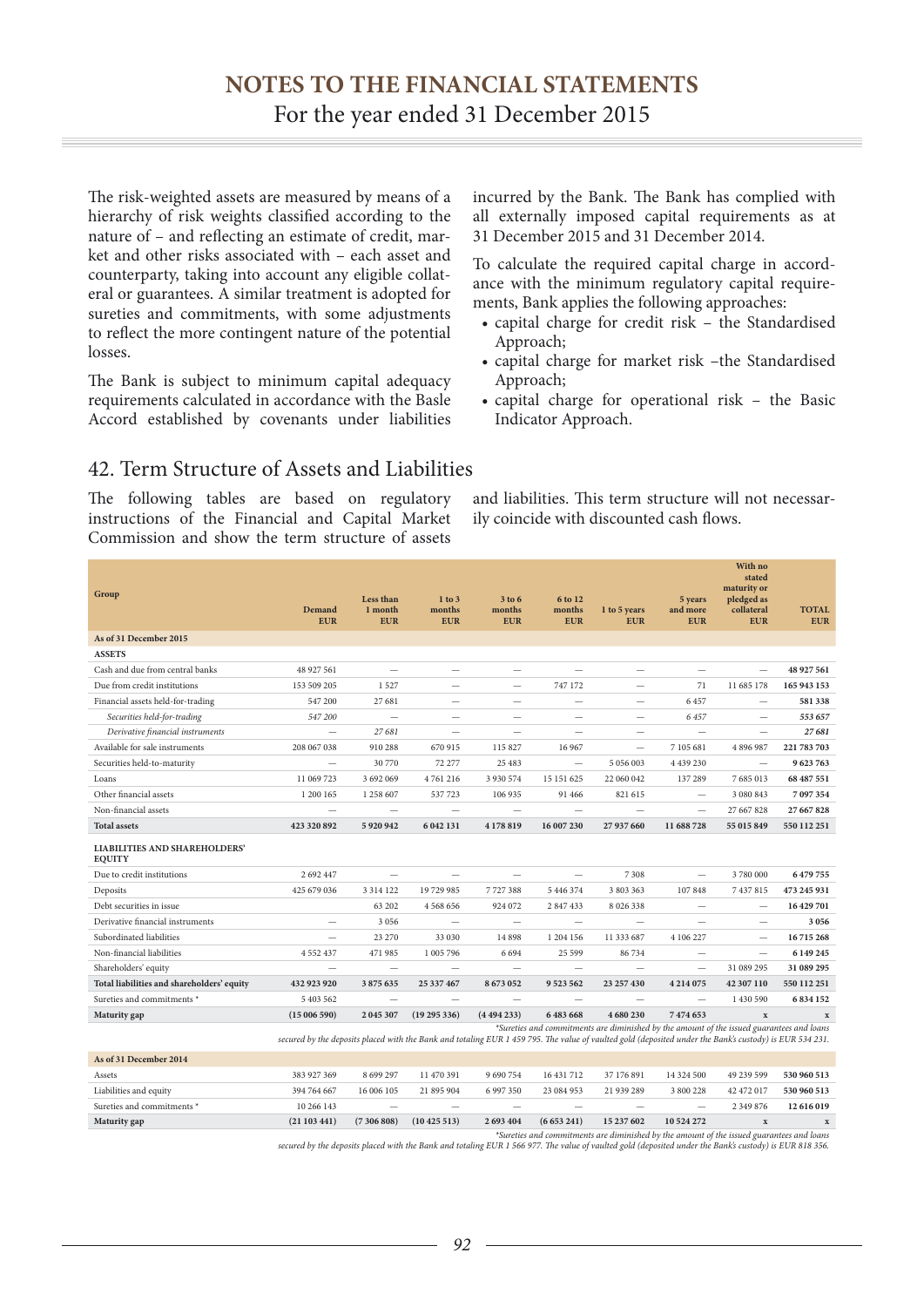| <b>Bank</b>                                           | Demand<br><b>EUR</b>                                                                                                                                    | Less than<br>1 month<br><b>EUR</b> | 1 to 3<br>months<br><b>EUR</b> | $3$ to 6<br>months<br><b>EUR</b> | 6 to 12<br>months<br><b>EUR</b> | 1 to 5 years<br><b>EUR</b>                                                                | 5 years<br>and more<br><b>EUR</b> | With no<br>stated<br>maturity or<br>pledged as<br>collateral<br><b>EUR</b> | <b>TOTAL</b><br><b>EUR</b> |
|-------------------------------------------------------|---------------------------------------------------------------------------------------------------------------------------------------------------------|------------------------------------|--------------------------------|----------------------------------|---------------------------------|-------------------------------------------------------------------------------------------|-----------------------------------|----------------------------------------------------------------------------|----------------------------|
| As of 31 December 2015                                |                                                                                                                                                         |                                    |                                |                                  |                                 |                                                                                           |                                   |                                                                            |                            |
| <b>ASSETS</b>                                         |                                                                                                                                                         |                                    |                                |                                  |                                 |                                                                                           |                                   |                                                                            |                            |
| Cash and due from central banks                       | 48 925 707                                                                                                                                              | $\overline{\phantom{0}}$           | $\overline{\phantom{0}}$       | $\overline{\phantom{0}}$         | $\equiv$                        | $\equiv$                                                                                  | $\equiv$                          | $\equiv$                                                                   | 48 925 707                 |
| Due from credit institutions                          | 153 509 205                                                                                                                                             | 1.527                              | $\overline{\phantom{0}}$       | -                                | 747 172                         | $\overline{\phantom{m}}$                                                                  | 71                                | 11 685 178                                                                 | 165 943 153                |
| Financial assets held-for-trading                     | 547 200                                                                                                                                                 | 27 681                             | $\equiv$                       | -                                | $\equiv$                        | $\overline{\phantom{m}}$                                                                  | 6457                              | $\overline{\phantom{0}}$                                                   | 581 338                    |
| Securities held-for-trading                           | 547 200                                                                                                                                                 | $\overline{\phantom{0}}$           | $\overline{\phantom{m}}$       | $\overline{\phantom{0}}$         | -                               | $\overline{\phantom{m}}$                                                                  | 6457                              | $\overline{\phantom{m}}$                                                   | 553 657                    |
| Derivative financial instruments                      | $\overline{\phantom{0}}$                                                                                                                                | 27 681                             | $\overline{\phantom{0}}$       |                                  | $\equiv$                        | $\equiv$                                                                                  | $\overline{\phantom{0}}$          | $\equiv$                                                                   | 27681                      |
| Available for sale instruments                        | 208 067 038                                                                                                                                             | 910 288                            | 670 915                        | 115827                           | 16 967                          | $\equiv$                                                                                  | 7 105 681                         | 4 896 987                                                                  | 221 783 703                |
| Securities held-to-maturity                           |                                                                                                                                                         | 30 770                             | 72 277                         | 25 483                           | $\overline{\phantom{0}}$        | 5 0 5 6 0 0 3                                                                             | 4 439 230                         | $\overline{\phantom{0}}$                                                   | 9623763                    |
| Loans                                                 | 11 069 723                                                                                                                                              | 4 4 5 4 6 7 8                      | 4 7 6 1 2 1 6                  | 4 280 643                        | 15 867 681                      | 22 060 042                                                                                | 137 289                           | 7685013                                                                    | 70 316 285                 |
| Other financial assets                                | 1 236 665                                                                                                                                               | 1 258 607                          | 537723                         | 106 935                          | 91 466                          | 821 615                                                                                   | $\overline{\phantom{0}}$          | 5 023 917                                                                  | 9076928                    |
| Non-financial assets                                  | $\overline{\phantom{0}}$                                                                                                                                | $\overline{\phantom{0}}$           | $\overline{\phantom{0}}$       | $\overline{\phantom{0}}$         | $\overline{\phantom{0}}$        | $\overline{\phantom{a}}$                                                                  | $\overline{\phantom{0}}$          | 24 175 701                                                                 | 24 175 701                 |
| <b>Total assets</b>                                   | 423 355 538                                                                                                                                             | 6 683 551                          | 6042131                        | 4528888                          | 16723286                        | 27 937 660                                                                                | 11 688 728                        | 53 466 796                                                                 | 550 426 578                |
| <b>LIABILITIES AND SHAREHOLDERS'</b><br><b>EQUITY</b> |                                                                                                                                                         |                                    |                                |                                  |                                 |                                                                                           |                                   |                                                                            |                            |
| Due to credit institutions                            | 2 692 447                                                                                                                                               | $\overline{\phantom{m}}$           | $\overline{\phantom{m}}$       | $\overline{\phantom{m}}$         | $\overline{\phantom{m}}$        | 7308                                                                                      | $\overline{\phantom{0}}$          | 3780000                                                                    | 6479755                    |
| Deposits                                              | 425 695 472                                                                                                                                             | 3 3 1 4 1 2 2                      | 19 729 985                     | 7727388                          | 5 446 374                       | 3 803 363                                                                                 | 107848                            | 7437815                                                                    | 473 262 367                |
| Debt securities in issue                              |                                                                                                                                                         | 63 202                             | 4568656                        | 924 072                          | 2 847 433                       | 8 0 2 6 3 3 8                                                                             |                                   | $\overline{\phantom{0}}$                                                   | 16 429 701                 |
| Derivative financial instruments                      | $\overline{\phantom{0}}$                                                                                                                                | 3 0 5 6                            | $\overline{\phantom{m}}$       | $\overline{\phantom{0}}$         | $\overline{\phantom{m}}$        | $\overline{\phantom{m}}$                                                                  | $\overline{\phantom{0}}$          | $\overline{\phantom{m}}$                                                   | 3056                       |
| Subordinated liabilities                              | $\equiv$                                                                                                                                                | 23 270                             | 33 030                         | 14 8 98                          | 1 204 156                       | 11 333 687                                                                                | 4 106 227                         | $\overline{\phantom{0}}$                                                   | 16715268                   |
| Non-financial liabilities                             | 4 4 4 3 2 1 1                                                                                                                                           | 471985                             | 1 005 796                      | 6694                             | 25 599                          | 86734                                                                                     | $\overline{\phantom{0}}$          | $\overline{\phantom{m}}$                                                   | 6 040 019                  |
| Shareholders' equity                                  | $\overline{\phantom{0}}$                                                                                                                                | $\overline{\phantom{0}}$           | $\sim$                         | $\equiv$                         | $\overline{\phantom{0}}$        | $\overline{\phantom{0}}$                                                                  | $\overline{\phantom{0}}$          | 31 496 412                                                                 | 31 496 412                 |
| Total liabilities and shareholders' equity            | 432 831 130                                                                                                                                             | 3875635                            | 25 337 467                     | 8673052                          | 9 5 23 5 6 2                    | 23 257 430                                                                                | 4 2 1 4 0 7 5                     | 42 714 227                                                                 | 550 426 578                |
| Sureties and commitments *                            | 5 485 447                                                                                                                                               | $\overline{\phantom{0}}$           |                                |                                  |                                 |                                                                                           | $\overline{\phantom{0}}$          | 1 430 590                                                                  | 6916037                    |
| Maturity gap                                          | (14961039)                                                                                                                                              | 2807916                            | (19295336)                     | (4144164)                        | 7199724                         | 4 680 230                                                                                 | 7474653                           | $\mathbf{x}$                                                               | $\mathbf{x}$               |
|                                                       | secured by the deposits placed with the Bank and totaling EUR 1 459 795. The value of vaulted gold (deposited under the Bank's custody) is EUR 534 231. |                                    |                                |                                  |                                 | *Sureties and commitments are diminished by the amount of the issued guarantees and loans |                                   |                                                                            |                            |
| As of 31 December 2014                                |                                                                                                                                                         |                                    |                                |                                  |                                 |                                                                                           |                                   |                                                                            |                            |

| Maturity gap                     | (20909637)  | (6585016)         | (10425513) | 2693404   | (5819930)  | 15 349 004               | 10 524 272 |               |             |
|----------------------------------|-------------|-------------------|------------|-----------|------------|--------------------------|------------|---------------|-------------|
| Sureties and commitments *       | 10 360 913  | $\qquad \qquad -$ |            |           |            | $\overline{\phantom{m}}$ |            | 2 3 4 9 8 7 6 | 12710789    |
| Liabilities and equity           | 394 331 558 | 16 006 105        | 21 895 904 | 6997350   | 23 084 953 | 21 939 289               | 3 800 228  | 42 812 053    | 530 867 440 |
| Assets                           | 383 782 834 | 9421089           | 11 470 391 | 9 690 754 | 17 265 023 | 37 288 293               | 14 324 500 | 47 624 556    | 530 867 440 |
| As $01 \text{ J}1$ december 2017 |             |                   |            |           |            |                          |            |               |             |

Sureties and commitments are diminished by the amount of the issued guarantees and loan:<br>secured by the deposits placed with the Bank and totaling EUR 1 566 977. The value of vaulted gold (deposited under the Bank's custod

### 43. Contractual Cash Flows

Analysis of the Bank's financial liabilities' contractual undiscounted cash flows:

|                                                        | <b>Demand and less</b><br>than 1 month<br><b>EUR</b> | 1 to 3 months<br><b>EUR</b> | 3 to 6 months<br><b>EUR</b> | 6 to 12 months<br><b>EUR</b> | More than 1 year<br><b>EUR</b> | <b>Total gross</b><br>amount outflow/<br>(inflow)<br><b>EUR</b> | Carrying<br>amount<br><b>EUR</b> |
|--------------------------------------------------------|------------------------------------------------------|-----------------------------|-----------------------------|------------------------------|--------------------------------|-----------------------------------------------------------------|----------------------------------|
| As of 31 December 2015                                 |                                                      |                             |                             |                              |                                |                                                                 |                                  |
| Non-derivative liabilities                             |                                                      |                             |                             |                              |                                |                                                                 |                                  |
| Deposits and balances due to financial<br>institutions | 2 692 447                                            |                             |                             |                              | 3 802 509                      | 6494956                                                         | 6479755                          |
| Current accounts and deposits due to customers         | 436 447 994                                          | 19 744 863                  | 7763701                     | 5 506 065                    | 4 1 1 5 2 2 3                  | 473 577 846                                                     | 473 262 367                      |
| Other borrowed funds                                   | 86 472                                               | 4 629 786                   | 946 505                     | 4 140 908                    | 26 919 922                     | 36 723 593                                                      | 33 144 969                       |
| <b>Derivative liabilities</b>                          |                                                      |                             |                             |                              |                                |                                                                 |                                  |
| $\bullet$ Inflow                                       | (1956708)                                            | (3484)                      |                             |                              | $\overline{\phantom{a}}$       | (1960192)                                                       | (24625)                          |
| • Outflow                                              | 1935 567                                             | -                           |                             |                              |                                | 1935 567                                                        |                                  |
| Total                                                  | 439 205 772                                          | 24 371 165                  | 8710206                     | 9646973                      | 34 837 654                     | 516 771 770                                                     | 512 862 466                      |
| Credit related commitments                             | 8 9 10 0 63                                          |                             |                             |                              |                                |                                                                 |                                  |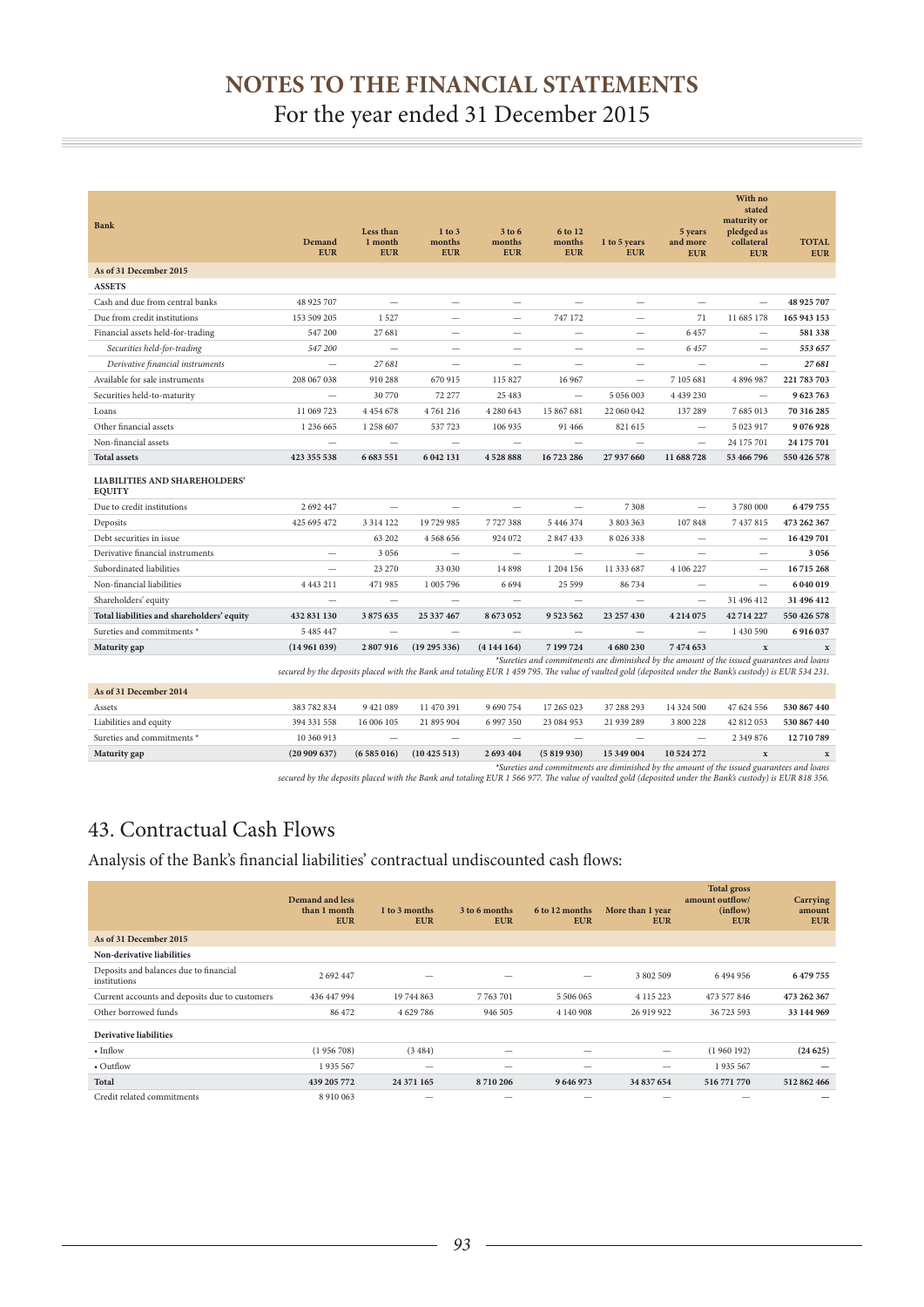|                                                        | <b>Demand and less</b><br>than 1 month<br><b>EUR</b> | 1 to 3 months<br><b>EUR</b> | 3 to 6 months<br><b>EUR</b> | 6 to 12 months<br><b>EUR</b> | More than 1 year<br><b>EUR</b> | <b>Total gross</b><br>amount outflow/<br>(inflow)<br><b>EUR</b> | Carrying<br>amount<br><b>EUR</b> |
|--------------------------------------------------------|------------------------------------------------------|-----------------------------|-----------------------------|------------------------------|--------------------------------|-----------------------------------------------------------------|----------------------------------|
| As of 31 December 2014                                 |                                                      |                             |                             |                              |                                |                                                                 |                                  |
| <b>Non-derivative liabilities</b>                      |                                                      |                             |                             |                              |                                |                                                                 |                                  |
| Deposits and balances due to financial<br>institutions | 6 4 5 4 5 2 0                                        |                             |                             |                              | 3781559                        | 10 236 079                                                      | 10 236 079                       |
| Current accounts and deposits due to customers         | 405 315 839                                          | 21 059 907                  | 5918273                     | 10 725 335                   | 5 7 5 2 2 4 2                  | 448 771 596                                                     | 448 244 286                      |
| Other borrowed funds                                   | 32 499                                               | 1 177 771                   | 1 1 1 3 8 4 9               | 12 810 101                   | 23 634 752                     | 38 768 972                                                      | 34 943 512                       |
| <b>Derivative liabilities</b>                          |                                                      |                             |                             |                              |                                |                                                                 |                                  |
| $\bullet$ Inflow                                       | (223962260)                                          | $\overline{\phantom{0}}$    | –                           |                              | $\overline{\phantom{m}}$       | (223962260)                                                     | (439952)                         |
| • Outflow                                              | 223 526 920                                          | -                           | _                           |                              |                                | 223 526 920                                                     |                                  |
| Total                                                  | 411 367 518                                          | 22 237 678                  | 7032122                     | 23 535 436                   | 33 168 553                     | 497 341 307                                                     | 492 983 925                      |
| Credit related commitments                             | 15 096 122                                           |                             |                             |                              |                                |                                                                 |                                  |

The analyses of contractual undiscounted cash flows on the Group's and the Bank's financial liabilties do not vary significantly.

### 44. Analysis of Assets and Liabilities by Currency Profile

| Group                                              |               |             |                          |                          |                                   | Other                    | <b>TOTAL</b> |
|----------------------------------------------------|---------------|-------------|--------------------------|--------------------------|-----------------------------------|--------------------------|--------------|
|                                                    | <b>EUR</b>    | <b>USD</b>  | <b>GBP</b>               | <b>RUB</b>               | <b>CHF</b>                        | currencies               | <b>EUR</b>   |
| As of 31 December 2015                             |               |             |                          |                          |                                   |                          |              |
| <b>ASSETS</b>                                      |               |             |                          |                          |                                   |                          |              |
| Cash and due from central banks                    | 47 895 121    | 921 400     | 105 470                  | $\equiv$                 | 2584                              | 2986                     | 48 927 561   |
| Due from credit institutions                       | 12 938 262    | 126 313 756 | 20 664 339               | 453 028                  | 4 376 458                         | 1 197 310                | 165 943 153  |
| Financial assets held-for-trading                  | 60 357        | 520 981     | $\qquad \qquad -$        |                          | $\qquad \qquad -$                 |                          | 581 338      |
| Securities held-for-trading                        | 32 676        | 520 981     | $\overline{\phantom{0}}$ | $\overline{\phantom{0}}$ | $\overline{\phantom{0}}$          | $\overline{\phantom{0}}$ | 553 657      |
| Derivative financial instruments                   | 27 681        |             | $\overline{\phantom{m}}$ | $\overline{\phantom{0}}$ | $\overline{\phantom{0}}$          | $\overline{\phantom{0}}$ | 27681        |
| Available for sale instruments                     | 51 194 406    | 170 589 297 | $\overline{\phantom{0}}$ | $\overline{\phantom{m}}$ | $\overbrace{\phantom{123221111}}$ |                          | 221 783 703  |
| Securities held-to-maturity                        |               | 9 623 763   | $\qquad \qquad -$        | $\qquad \qquad$          | —                                 | $\qquad \qquad$          | 9623763      |
| Loans                                              | 38 994 151    | 21 641 880  | 7844917                  | 6547                     | 56                                |                          | 68 487 551   |
| Other financial assets and non-financial<br>assets | 32 072 815    | 1 377 324   | 303 988                  | 26 690                   | $\overline{\phantom{m}}$          | 984365                   | 34 765 182   |
| <b>Total assets</b>                                | 183 155 112   | 330 988 401 | 28 918 714               | 486 265                  | 4379098                           | 2 184 661                | 550 112 251  |
| LIABILITIES AND SHAREHOLDERS' EQUITY               |               |             |                          |                          |                                   |                          |              |
| Due to credit institutions                         | 3 9 4 5 4 8 8 | 2 531 502   | 2765                     | $\overline{\phantom{0}}$ | $\overline{\phantom{0}}$          | $\overline{\phantom{0}}$ | 6 479 755    |
| Deposits                                           | 124 663 427   | 321 824 105 | 20 058 103               | 482 924                  | 4 4 0 4 4 0 4                     | 1808968                  | 473 245 931  |
| Debt securities in issue                           | 3 671 596     | 12 758 105  |                          |                          |                                   |                          | 16 429 701   |
| Derivative financial instruments                   | 3 0 5 6       |             |                          | $\overline{\phantom{0}}$ | $\overline{\phantom{0}}$          | $\overline{\phantom{0}}$ | 3056         |
| Subordinated liabilities                           | 8 0 28 9 43   | 5 279 436   | 3 406 889                | $\equiv$                 | $\overline{\phantom{0}}$          | $\overline{\phantom{0}}$ | 16715268     |
| Non-financial liabilities                          | 4 410 389     | 1 552 022   | 143 248                  | 28 472                   | 2 2 7 0                           | 12 8 4 4                 | 6 149 245    |
| Shareholders' equity                               | 31 089 295    |             |                          |                          |                                   | $\overline{\phantom{0}}$ | 31 089 295   |
| Total liabilities and shareholders' equity         | 175 812 194   | 343 945 170 | 23 611 005               | 511 396                  | 4410674                           | 1821812                  | 550 112 251  |
|                                                    |               |             |                          |                          |                                   |                          |              |
| <b>GROSS POSITION</b>                              | 7342918       | (12956769)  | 5 307 709                | (25131)                  | (31 576)                          | 362 849                  |              |
| Unsettled spot forex contracts                     | (7599511)     | 12 996 820  | (5381838)                | 905 885                  | $\overline{\phantom{0}}$          |                          |              |
| Forward contracts                                  | 779 026       | 148 000     | $\equiv$                 | (905885)                 |                                   |                          |              |
| <b>NET POSITION</b>                                | 522 433       | 188 051     | (74129)                  | (25131)                  | (31 576)                          | 362 849                  |              |
| Ratio to the shareholders' equity (%)*             |               | 0.53%       | $-0.21%$                 | $-0.07%$                 | $-0.09%$                          |                          |              |
| As of 31 December 2014                             |               |             |                          |                          |                                   |                          |              |
| Assets                                             | 223 202 243   | 278 411 124 | 21 566 840               | 255 809                  | 5 899 532                         | 1 624 965                | 530 960 513  |
| Liabilities and equity                             | 150 512 261   | 351 207 727 | 21 946 534               | 231 514                  | 5 964 409                         | 1 098 068                | 530 960 513  |
| <b>Gross position</b>                              | 72 689 982    | (72796603)  | (379694)                 | 24 29 5                  | (64877)                           | 526 897                  |              |
| Net position                                       | (1178552)     | 577 212     | 5498                     | 143 164                  | 166 307                           | 796 189                  |              |

*\*Regulatory capital (net worth) totalling EUR 35 294 609 as of 31 December 2015 (as of 31 December 2014: 38 976 512).*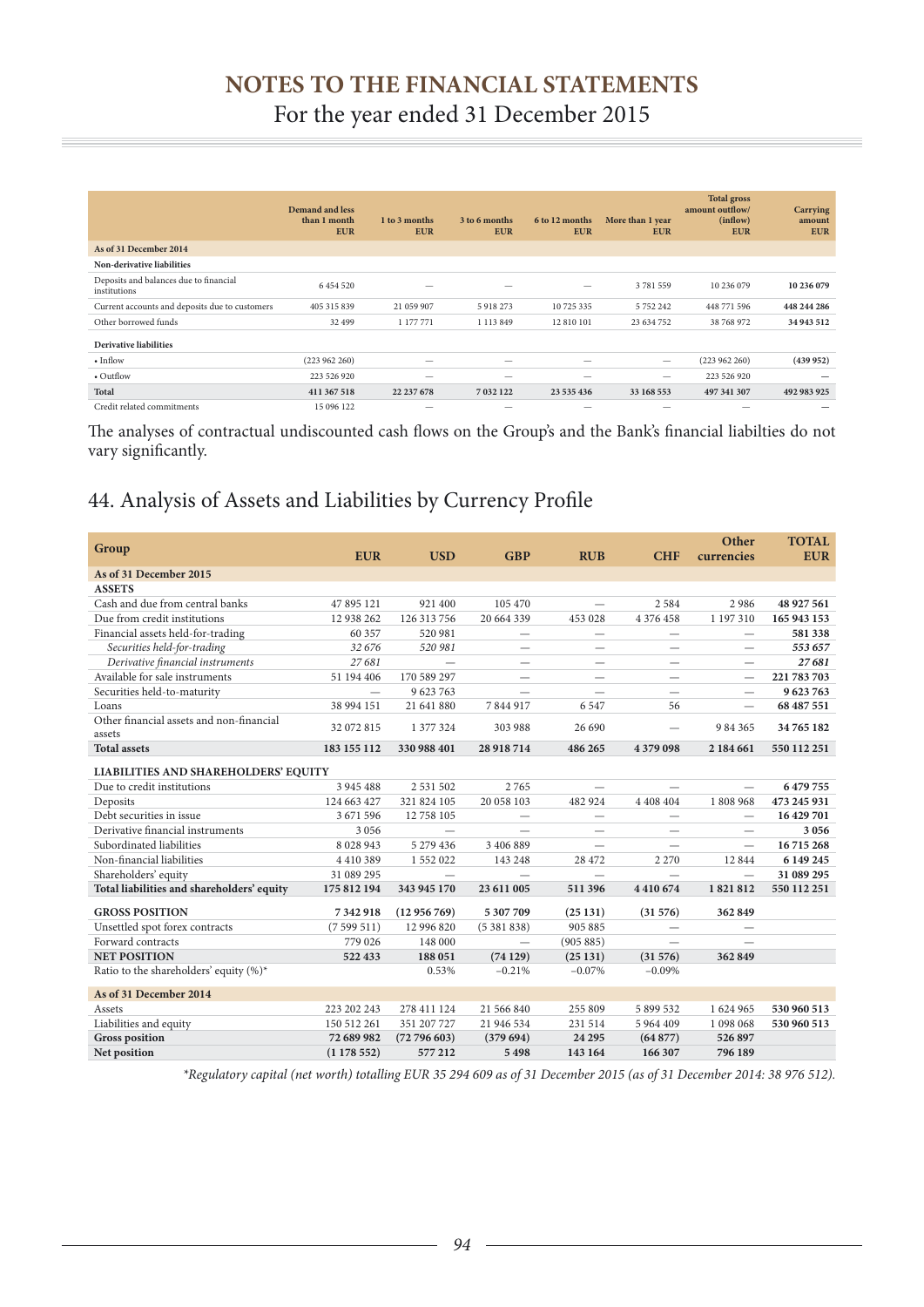| <b>Bank</b>                                        | <b>EUR</b>    | <b>USD</b>               | <b>GBP</b>               | <b>RUB</b>               | <b>CHF</b>               | Other<br>currencies      | <b>TOTAL</b><br><b>EUR</b> |
|----------------------------------------------------|---------------|--------------------------|--------------------------|--------------------------|--------------------------|--------------------------|----------------------------|
| As of 31 December 2015                             |               |                          |                          |                          |                          |                          |                            |
| <b>ASSETS</b>                                      |               |                          |                          |                          |                          |                          |                            |
| Cash and due from central banks                    | 47 893 267    | 921 400                  | 105 470                  |                          | 2584                     | 2986                     | 48 925 707                 |
| Due from credit institutions                       | 12 938 262    | 126 313 756              | 20 664 339               | 453 028                  | 4 376 458                | 1 197 310                | 165 943 153                |
| Financial assets held-for-trading                  | 60 357        | 520 981                  | $\overline{\phantom{m}}$ | $\overline{\phantom{m}}$ | $\overline{\phantom{m}}$ | $\overline{\phantom{0}}$ | 581 338                    |
| Securities held-for-trading                        | 32 676        | 520 981                  | $\overline{\phantom{0}}$ | $\overline{\phantom{0}}$ | $\overline{\phantom{0}}$ | $\overline{\phantom{0}}$ | 553 657                    |
| Derivative financial instruments                   | 27 681        | $\overline{\phantom{0}}$ | $\overline{\phantom{0}}$ | $\overline{\phantom{0}}$ | $\overline{\phantom{0}}$ | $\equiv$                 | 27681                      |
| Available for sale instruments                     | 51 194 406    | 170 589 297              | $\equiv$                 | $\equiv$                 | $\equiv$                 | $\equiv$                 | 221 783 703                |
| Securities held-to-maturity                        |               | 9 623 763                | $\equiv$                 | $\overline{\phantom{0}}$ | $\overline{\phantom{0}}$ | $\equiv$                 | 9623763                    |
| Loans                                              | 40 822 885    | 21 641 880               | 7844917                  | 6 5 4 7                  | 56                       | $\overline{\phantom{0}}$ | 70 316 285                 |
| Other financial assets and non-financial<br>assets | 30 560 262    | 1 377 324                | 303 988                  | 26 690                   | $\overline{\phantom{0}}$ | 984 365                  | 33 252 629                 |
| <b>Total assets</b>                                | 183 469 439   | 330 988 401              | 28 918 714               | 486 265                  | 4379098                  | 2 184 661                | 550 426 578                |
| LIABILITIES AND SHAREHOLDERS' EQUITY               |               |                          |                          |                          |                          |                          |                            |
| Due to credit institutions                         | 3 9 4 5 4 8 8 | 2 531 502                | 2765                     |                          |                          |                          | 6479755                    |
| Deposits                                           | 124 679 863   | 321 824 105              | 20 058 103               | 482 924                  | 4 4 0 4 4 0 4            | 1808968                  | 473 262 367                |
| Debt securities in issue                           | 3 671 596     | 12 758 105               |                          |                          | $\overline{\phantom{0}}$ | $\overline{\phantom{0}}$ | 16 429 701                 |
| Derivative financial instruments                   | 3 0 5 6       | -                        | $\overline{\phantom{0}}$ | $\overline{\phantom{0}}$ | $\overline{\phantom{0}}$ | $\overline{\phantom{0}}$ | 3 0 5 6                    |
| Subordinated liabilities                           | 8 0 28 9 43   | 5 279 436                | 3 406 889                | $\overline{\phantom{0}}$ | $\overline{\phantom{a}}$ | $\equiv$                 | 16715268                   |
| Non-financial liabilities                          | 4 301 163     | 1 552 022                | 143 248                  | 28 472                   | 2 2 7 0                  | 12844                    | 6 040 019                  |
| Shareholders' equity                               | 31 496 412    |                          |                          | $\overline{\phantom{0}}$ |                          | $\equiv$                 | 31 496 412                 |
| Total liabilities and shareholders' equity         | 176 126 521   | 343 945 170              | 23 611 005               | 511 396                  | 4410674                  | 1821812                  | 550 426 578                |
| <b>GROSS POSITION</b>                              | 7342918       | (12956769)               | 5 307 709                | (25131)                  | (31 576)                 | 362 849                  |                            |
| Unsettled spot forex contracts                     | (7599511)     | 12 996 820               | (5381838)                | 905 885                  |                          |                          |                            |
| Forward contracts                                  | 779 026       | 148 000                  | $\overline{\phantom{a}}$ | (905885)                 | $\overline{\phantom{0}}$ |                          |                            |
| <b>NET POSITION</b>                                | 522 433       | 188 051                  | (74129)                  | (25131)                  | (31576)                  | 362849                   |                            |
| Ratio to the shareholders' equity (%)*             |               | 0.52%                    | $-0.21%$                 | $-0.07%$                 | $-0.09%$                 |                          |                            |
| As of 31 December 2014                             |               |                          |                          |                          |                          |                          |                            |
| Assets                                             | 223 109 170   | 278 411 124              | 21 566 840               | 255 809                  | 5 899 532                | 1 624 965                | 530 867 440                |
| Liabilities and equity                             | 150 419 188   | 35 1207 727              | 21 946 534               | 231 514                  | 5 964 409                | 1 098 068                | 530 867 440                |
| <b>Gross position</b>                              | 72 689 982    | (72796603)               | (379694)                 | 24 29 5                  | (64877)                  | 526 897                  |                            |
| Net position                                       | (1555732)     | 736700                   | 5498                     | 143 164                  | 166 307                  | 796 189                  |                            |

*\*Regulatory capital (net worth) totalling EUR35 965 108 as of 31 December 2015 (as of 31 December 2014: 39 784 000).*

### 45. Sensitivities Analysis

#### **Currency (foreign exchange) risk**

The sum of overall foreign exchange exposure and the net position in gold stood at 1.19% of the Group's equity as of 31 December 2015 (as of 31 December 2014: 1.38%).

Figures show that a 10 percent strengthening of the euro against other currencies may have the following impact on the Group's profit (in EUR):

|                                     | 31.12.2015<br><b>USD</b> | 31.12.2015<br><b>GBP</b> | 31.12.2015<br><b>RUB</b> | 31.12.2014<br>USD | 31.12.2014<br><b>GBP</b> | 31.12.2014<br><b>RUB</b> |
|-------------------------------------|--------------------------|--------------------------|--------------------------|-------------------|--------------------------|--------------------------|
| Rate valid:                         | 1.0887                   | 0.73395                  | 80.6736                  | 1.2141            | 0.7789                   | 72.3370                  |
| Foreign currency position (in EUR): | 188 051                  | (74129)                  | (25131)                  | 577 212           | 5498                     | 143 164                  |
| $Profit/ (loss)$ (in EUR):          | 18 805                   | (7413)                   | (5026)                   | 57 721            | 782                      | 14 3 16                  |

The sum of overall foreign exchange exposure and the net position in gold stood at 1.17% of the Bank's equity as of 31 December 2015 (as of 31 December 2014: 1.34%).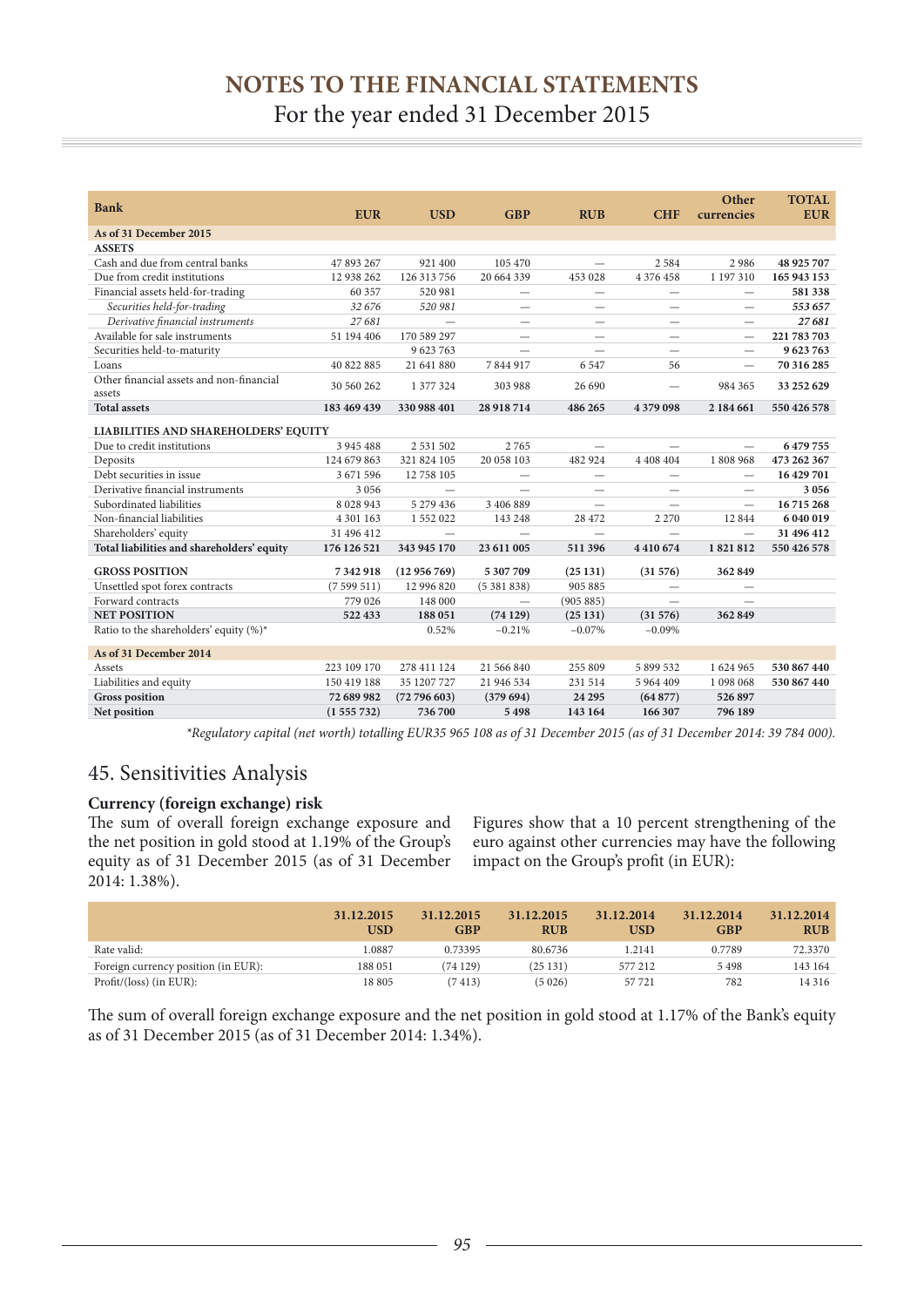Figures show that a 10 percent strengthening of the euro against other currencies may have the following impact on the Bank's profit (in EUR):

|                                     | 31.12.2015<br><b>USD</b> | 31.12.2015<br><b>GBP</b> | 31.12.2015<br><b>RUB</b> | 31.12.2014<br>USD | 31.12.2014<br><b>GBP</b> | 31.12.2014<br><b>RUB</b> |
|-------------------------------------|--------------------------|--------------------------|--------------------------|-------------------|--------------------------|--------------------------|
| Rate valid:                         | 1.0887                   | 0.73395                  | 80.6736                  | 1.2141            | 0.7789                   | 72.3370                  |
| Foreign currency position (in EUR): | 188 051                  | (74129)                  | (25131)                  | 736 700           | 5498                     | 143 164                  |
| $Profit/ (loss)$ (in EUR):          | 18 805                   | (7413)                   | (5026)                   | 73 670            | 550                      | 14 3 16                  |

### 46. Repricing Maturities of Assets and Liabilities

The following table shows the earlier of the interest rate contracted re-pricing dates or contractual maturity of financial assets and liabilities.

| Group                                              | Up to $1$<br>month<br>(inclusive)<br><b>EUR</b> | $1$ to $3$<br>months<br><b>EUR</b> | $3$ to $6$<br>months<br><b>EUR</b> | 6 to 12<br>months<br><b>EUR</b> | One year<br>and more<br><b>EUR</b> | <b>Non</b><br>interest<br>bearing<br><b>EUR</b> | <b>TOTAL</b><br><b>EUR</b> |
|----------------------------------------------------|-------------------------------------------------|------------------------------------|------------------------------------|---------------------------------|------------------------------------|-------------------------------------------------|----------------------------|
| As of 31 December 2015                             |                                                 |                                    |                                    |                                 |                                    |                                                 |                            |
| <b>ASSETS</b>                                      |                                                 |                                    |                                    |                                 |                                    |                                                 |                            |
| Cash and due from central banks                    | 47 023 445                                      |                                    |                                    |                                 | $\overline{\phantom{0}}$           | 1904 116                                        | 48 927 561                 |
| Due from credit institutions                       | 151 832 998                                     | 1 200 000                          | $\overline{\phantom{0}}$           | 1 3 2 0 1 9 9                   | $\overline{\phantom{0}}$           | 11 589 956                                      | 165 943 153                |
| Financial assets held-for-trading                  | 27 555                                          |                                    |                                    | 30 709                          | 473 533                            | 49 541                                          | 581 338                    |
| Securities held-for-trading                        | 27 555                                          |                                    |                                    | 30 709                          | 473 533                            | 21860                                           | 553 657                    |
| Derivative financial instruments                   |                                                 | $\overline{\phantom{0}}$           | $\overline{\phantom{0}}$           | $\overline{\phantom{0}}$        | $\overline{\phantom{0}}$           | 27 681                                          | 27681                      |
| Available for sale instruments                     | 29 389 352                                      | 18 433 958                         | 41 585 870                         | 81 085 690                      | 40 652 947                         | 10 635 886                                      | 221 783 703                |
| Securities held-to-maturity                        | $\overline{\phantom{0}}$                        |                                    |                                    |                                 | 9 495 231                          | 128 532                                         | 9623763                    |
| Loans                                              | 4 301 361                                       | 4 5 1 2 9 7 9                      | 5 471 745                          | 14 910 012                      | 20 760 260                         | 18 531 194                                      | 68 487 551                 |
| Other financial assets and non-financial<br>assets |                                                 |                                    |                                    |                                 |                                    | 34 765 182                                      | 34 765 182                 |
| <b>Total assets</b>                                | 232 574 711                                     | 24 146 937                         | 47 057 615                         | 97 346 610                      | 71 381 971                         | 77 604 407                                      | 550 112 251                |
| <b>LIABILITIES</b>                                 |                                                 |                                    |                                    |                                 |                                    |                                                 |                            |
| Due to credit institutions                         | 2 3 8 8 0 7 7                                   |                                    | $\hspace{0.1mm}-\hspace{0.1mm}$    | —                               | 3780000                            | 311 678                                         | 6479755                    |
| Deposits                                           | 307 766 022                                     | 19 845 728                         | 7701518                            | 5 418 386                       | 3 865 948                          | 128 648 329                                     | 473 245 931                |
| Debt securities in issue                           | $\hspace{0.05cm}$                               | 5 451 897                          | 918 527                            | 1928906                         | 8 0 26 3 38                        | 104 033                                         | 16 429 701                 |
| Derivative financial instruments                   |                                                 |                                    |                                    |                                 |                                    | 3056                                            | 3 0 5 6                    |
| Subordinated liabilities                           |                                                 | 10 000                             | $\overline{\phantom{0}}$           | 1 204 040                       | 15 439 914                         | 61 314                                          | 16715268                   |
| Non-financial liabilities                          |                                                 |                                    | $\overline{\phantom{m}}$           | —                               | —                                  | 6 149 245                                       | 6 149 245                  |
| Shareholders' equity                               |                                                 |                                    |                                    |                                 | $\overline{\phantom{0}}$           | 31 089 295                                      | 31 089 295                 |
| Total liabilities and shareholders' equity         | 310 154 099                                     | 25 307 625                         | 8 6 20 0 45                        | 8 5 5 1 3 3 2                   | 31 112 200                         | 166 366 950                                     | 550 112 251                |
| Net position sensitive to interest rate risk       | (77579388)                                      | (116068)                           | 38 437 570                         | 88 795 278                      | 40 269 771                         | (88762543)                                      |                            |
| Effect on annual net interest income               | (743 469)                                       | (9672)                             | 240 235                            | 221988                          |                                    |                                                 | (290918)                   |

A 100 basis point decrease/increase in interest rates is likely to have effect (decrease/increase) on the Group's annual net interest income to the amount of 290 918 EUR (as of 31 December 2014: EUR 292 328).

A 100 basis point decrease/increase in interest rates is likely to have effect (decrease/increase) on the Group's other comprehensive income to the amount of 897 890 EUR (as of 31 December 2014: EUR 118 888).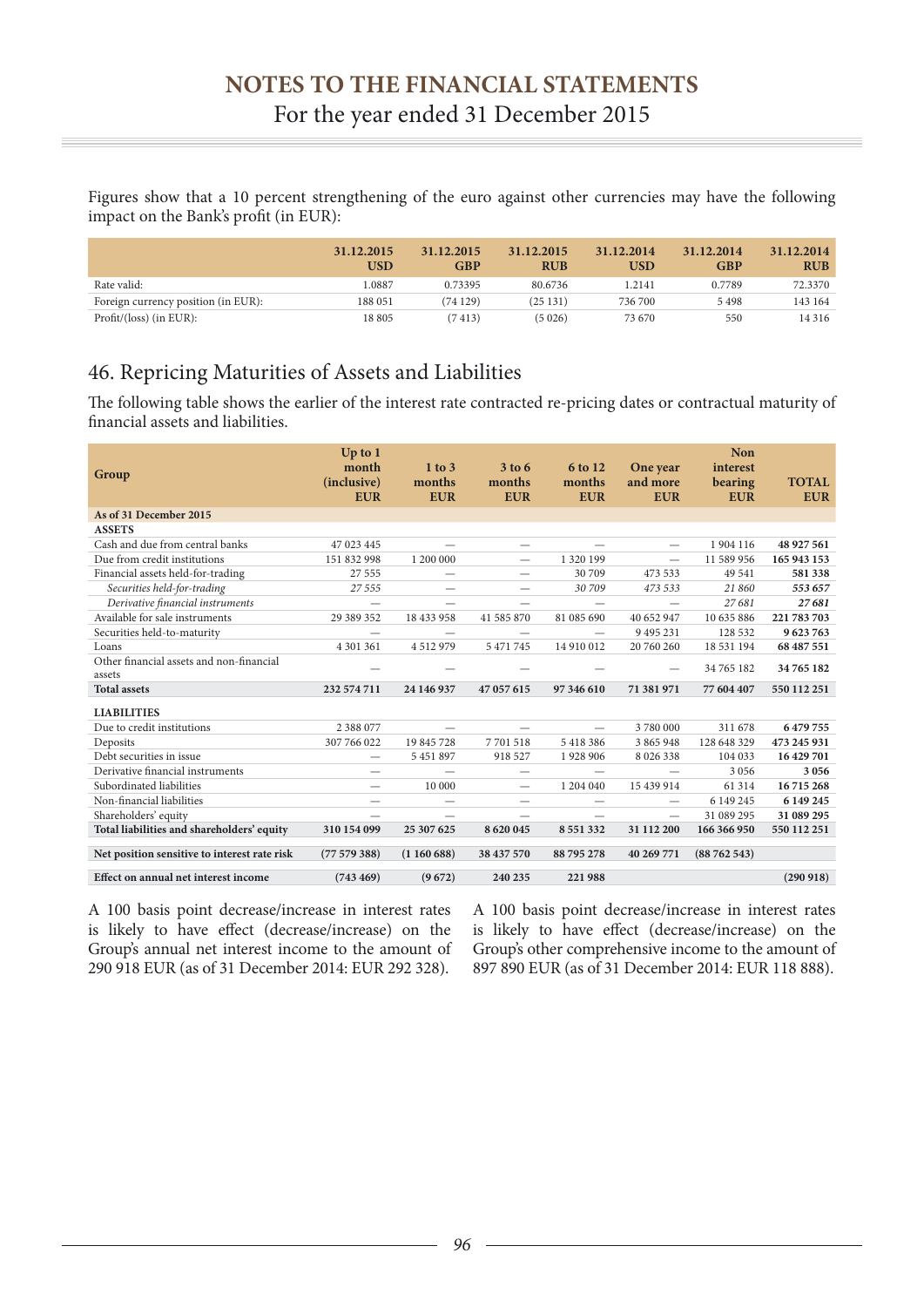|                                              | $Up$ to $1$<br>month<br>(inclusive)<br><b>EUR</b> | $1$ to $3$<br>months<br><b>EUR</b> | $3$ to 6<br>months<br><b>EUR</b> | 6 to 12<br>months<br><b>EUR</b> | One year<br>and more<br><b>EUR</b> | <b>Non</b><br>interest<br>bearing<br><b>EUR</b> | <b>TOTAL</b><br><b>EUR</b> |
|----------------------------------------------|---------------------------------------------------|------------------------------------|----------------------------------|---------------------------------|------------------------------------|-------------------------------------------------|----------------------------|
| As of 31 December 2014                       |                                                   |                                    |                                  |                                 |                                    |                                                 |                            |
| Assets                                       | 286 026 554                                       | 11 802 359                         | 14 477 446                       | 53 547 993                      | 81 436 216                         | 83 669 945                                      | 530 960 513                |
| Liabilities                                  | 315 426 660                                       | 25 501 413                         | 11 597 869                       | 19 313 947                      | 26 430 519                         | 132 690 105                                     | 530 960 513                |
| Net position sensitive to interest rate risk | (29 400 106)                                      | (13699054)                         | 2879577                          | 34 234 046                      | 55 005 697                         | (49020160)                                      |                            |

| <b>Bank</b>                                        | $Up$ to $1$<br>month<br>(inclusive)<br><b>EUR</b> | $1$ to $3$<br>months<br><b>EUR</b> | $3$ to 6<br>months<br><b>EUR</b> | 6 to 12<br>months<br><b>EUR</b> | One year<br>and more<br><b>EUR</b> | <b>Non</b><br>interest<br>bearing<br><b>EUR</b> | <b>TOTAL</b><br><b>EUR</b> |
|----------------------------------------------------|---------------------------------------------------|------------------------------------|----------------------------------|---------------------------------|------------------------------------|-------------------------------------------------|----------------------------|
| As of 31 December 2015                             |                                                   |                                    |                                  |                                 |                                    |                                                 |                            |
| <b>ASSETS</b>                                      |                                                   |                                    |                                  |                                 |                                    |                                                 |                            |
| Cash and due from central banks                    | 47 023 445                                        | $\overline{\phantom{0}}$           | $\overline{\phantom{0}}$         | $\overline{\phantom{0}}$        | $\overline{\phantom{0}}$           | 1902262                                         | 48 925 707                 |
| Due from credit institutions                       | 151 832 998                                       | 1 200 000                          | $\overline{\phantom{0}}$         | 1 3 2 0 1 9 9                   |                                    | 11 589 956                                      | 165 943 153                |
| Financial assets held-for-trading                  | 27 555                                            | —                                  | $\qquad \qquad \longleftarrow$   | 30 709                          | 473 533                            | 49 541                                          | 581 338                    |
| Securities held-for-trading                        | 27 555                                            |                                    |                                  | 30 709                          | 473 533                            | 21860                                           | 553 657                    |
| Derivative financial instruments                   |                                                   | $\overline{\phantom{0}}$           |                                  | $\overline{\phantom{0}}$        | $\overline{\phantom{0}}$           | 27 681                                          | 27681                      |
| Available for sale instruments                     | 29 389 352                                        | 18 433 958                         | 41 585 870                       | 81 085 690                      | 40 652 947                         | 10 635 886                                      | 221 783 703                |
| Securities held-to-maturity                        |                                                   |                                    |                                  | $\overline{\phantom{0}}$        | 9 495 231                          | 128 532                                         | 9623763                    |
| Loans                                              | 5 023 006                                         | 4759262                            | 5 5 7 5 5 3 1                    | 15 626 068                      | 20 760 260                         | 18 572 158                                      | 70 316 285                 |
| Other financial assets and non-financial<br>assets |                                                   |                                    |                                  |                                 |                                    | 33 252 629                                      | 33 252 629                 |
| <b>Total assets</b>                                | 233 296 356                                       | 24 393 220                         | 47 161 401                       | 98 062 666                      | 71 381 971                         | 76 130 964                                      | 550 426 578                |
| <b>LIABILITIES</b>                                 |                                                   |                                    |                                  |                                 |                                    |                                                 |                            |
| Due to credit institutions                         | 2 3 8 8 0 7 7                                     |                                    |                                  |                                 | 3780000                            | 311 678                                         | 6479755                    |
| Deposits                                           | 307 766 022                                       | 19 845 728                         | 7701518                          | 5418386                         | 3 865 948                          | 128 664 765                                     | 473 262 367                |
| Debt securities in issue                           |                                                   | 5 451 897                          | 918 527                          | 1928906                         | 8 0 2 6 3 3 8                      | 104 033                                         | 16 429 701                 |
| Derivative financial instruments                   |                                                   |                                    | $\overline{\phantom{0}}$         | $\overline{\phantom{0}}$        |                                    | 3 0 5 6                                         | 3056                       |
| Subordinated liabilities                           |                                                   | 10 000                             | $\overline{\phantom{0}}$         | 1 204 040                       | 15 439 914                         | 61314                                           | 16715268                   |
| Non-financial liabilities                          | $\overline{\phantom{0}}$                          | --                                 |                                  | -                               | $\overline{\phantom{0}}$           | 6 040 019                                       | 6 040 019                  |
| Shareholders' equity                               | —                                                 | —                                  | -                                | —                               | $\overline{\phantom{0}}$           | 31 496 412                                      | 31 496 412                 |
| Total liabilities and shareholders' equity         | 310 154 099                                       | 25 307 625                         | 8 6 20 0 45                      | 8 5 5 1 3 3 2                   | 31 112 200                         | 166 681 277                                     | 550 426 578                |
| Net position sensitive to interest rate risk       | (76857743)                                        | (914405)                           | 38 541 356                       | 89 511 334                      | 40 269 771                         | (90550313)                                      |                            |
| Effect on annual net interest income               | (736553)                                          | (7620)                             | 240 883                          | 223 778                         |                                    |                                                 | (279512)                   |

A 100 basis point decrease/increase in interest rates is likely to have effect (decrease/increase) on the Bank's annual net interest income to the amount of 279 512 EUR (as of 31 December 2014: EUR 283 538).

A 100 basis point decrease/increase in interest rates is likely to have effect (decrease/increase) on the Bank's other comprehensive income to the amount of 897 890 EUR (as of 31 December 2014: EUR 118 888).

|                                              | $Up$ to $1$<br>month<br>(inclusive)<br><b>EUR</b> | $1$ to $3$<br>months<br><b>EUR</b> | $3$ to 6<br>months<br><b>EUR</b> | 6 to 12<br>months<br><b>EUR</b> | One year<br>and more<br><b>EUR</b> | <b>Non</b><br>interest<br>bearing<br><b>EUR</b> | <b>TOTAL</b><br><b>EUR</b> |
|----------------------------------------------|---------------------------------------------------|------------------------------------|----------------------------------|---------------------------------|------------------------------------|-------------------------------------------------|----------------------------|
| As of 31 December 2014                       |                                                   |                                    |                                  |                                 |                                    |                                                 |                            |
| Assets                                       | 286 748 198                                       | 11 802 359                         | 14 477 446                       | 54 297 467                      | 81 631 454                         | 81 910 516                                      | 530 867 440                |
| Liabilities                                  | 315 426 660                                       | 25 501 413                         | 11 597 869                       | 19 313 947                      | 26 430 519                         | 132 597 032                                     | 530 867 440                |
| Net position sensitive to interest rate risk | (28678462)                                        | (13699054)                         | 2879577                          | 34 983 520                      | 55 200 935                         | (50686516)                                      |                            |

### 47. Credit Risk

The table below shows the Bank's maximum exposure to credit risk for the components of the statement of financial position, including derivatives. Exposures are based on net carrying amounts as reported in the statement of financial position.

The maximum credit exposures are shown both gross, i.e. without taking into account any collateral and other credit enhancement, and net, i.e. after taking into account any collateral and other credit enhancement. The details on the type and amounts of collateral held are disclosed in the respective notes.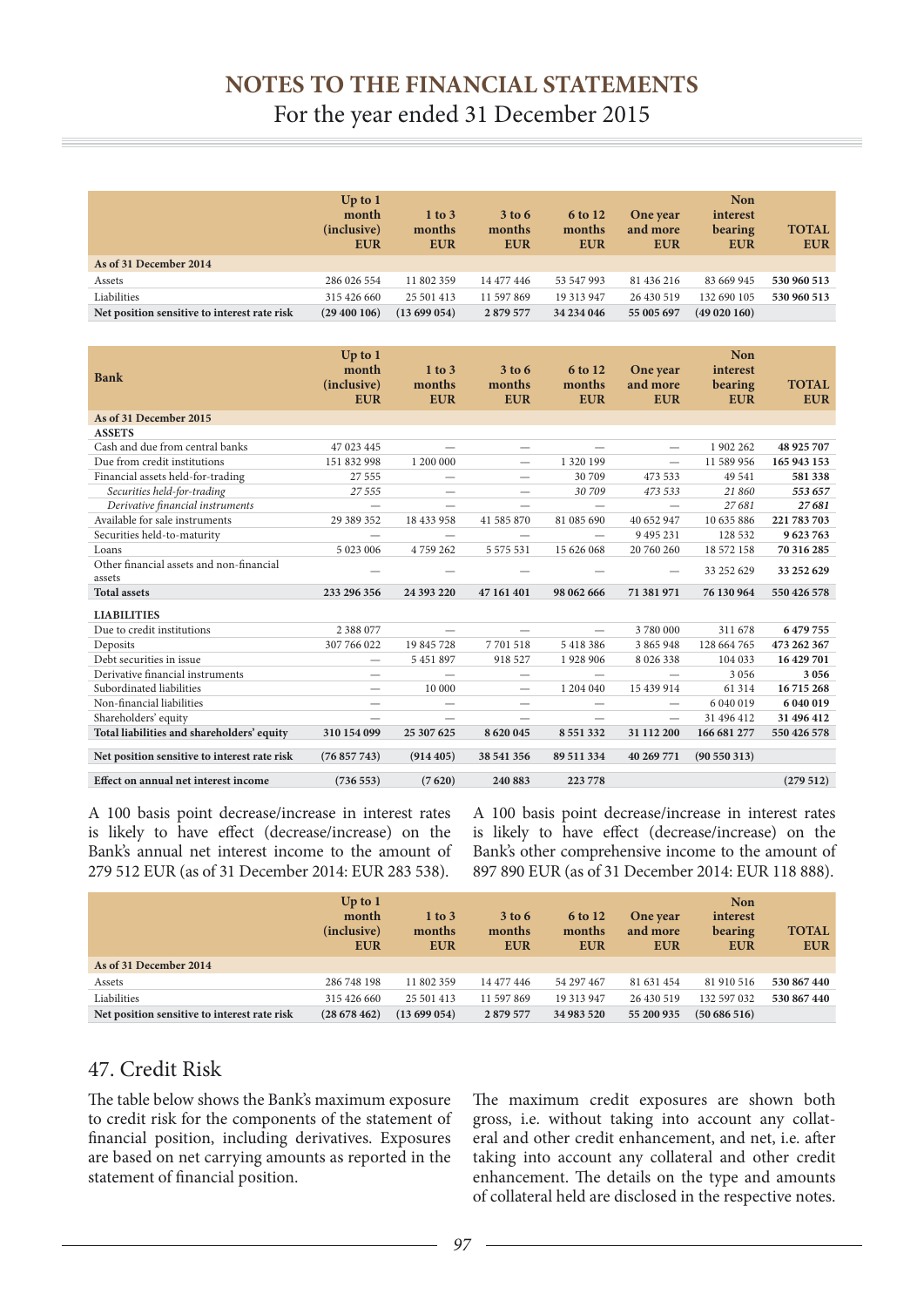| <b>Bank</b>                         | <b>Gross</b><br>maximum<br>credit risk<br>exposure<br>31.12.2015<br><b>EUR</b> | <b>Net</b><br>maximum<br>credit risk<br>exposure<br>31.12.2015<br><b>EUR</b> | Gross<br>maximum<br>credit risk<br>exposure<br>31.12.2014<br><b>EUR</b> | <b>Net</b><br>maximum<br>credit risk<br>exposure<br>31.12.2014<br><b>EUR</b> |
|-------------------------------------|--------------------------------------------------------------------------------|------------------------------------------------------------------------------|-------------------------------------------------------------------------|------------------------------------------------------------------------------|
| Cash and due from central banks     | 48 925 707                                                                     | 48 925 707                                                                   | 23 525 223                                                              | 23 525 223                                                                   |
| Due from credit institutions        | 165 944 265                                                                    | 165 943 153                                                                  | 277 591 255                                                             | 277 591 255                                                                  |
| Financial assets held-for-trading   | 581 338                                                                        | 581 338                                                                      | 2 881 851                                                               | 2 881 851                                                                    |
| Securities held-for-trading         | 553 657                                                                        | 553 657                                                                      | 476839                                                                  | 476839                                                                       |
| Derivative financial instruments    | 27 681                                                                         | 27681                                                                        | 2 405 012                                                               | 2 405 012                                                                    |
| Available for sale instruments      | 221 783 703                                                                    | 221 783 703                                                                  | 87 357 267                                                              | 87 357 267                                                                   |
| Securities held-to-maturity         | 9 623 763                                                                      | 9 623 763                                                                    | 8730659                                                                 | 8730659                                                                      |
| Loans                               | 83 816 934                                                                     | 83 804 799                                                                   | 106 955 746                                                             | 106 444 393                                                                  |
| Other assets                        | 2 571 872                                                                      | 2 571 872                                                                    | 2 3 9 4 6 7 2                                                           | 2 3 9 4 6 7 2                                                                |
| <b>Total financial assets</b>       | 533 247 582                                                                    | 533 234 335                                                                  | 509 436 673                                                             | 508 925 320                                                                  |
| Sureties (guarantees)               | 3 827 416                                                                      | 3 472 416                                                                    | 2961317                                                                 | 2 571 317                                                                    |
| Commitments to customers            | 5 082 647                                                                      | 3 3 6 7 8 9 7                                                                | 12 134 805                                                              | 2 500 134                                                                    |
| Total commitments and contingencies | 8910063                                                                        | 6840313                                                                      | 15 096 122                                                              | 5 071 451                                                                    |
| Total maximum credit risk exposure  | 542 157 645                                                                    | 540 074 648                                                                  | 524 532 795                                                             | 513 996 771                                                                  |

The maximum exposures to credit risks for the components at the statement of financial position of the Group and the Bank do not vary significantly.

### 48. Classification of Financial Assets and Liabilities and Comparison with Fair Value

The estimated fair values of financial instruments at fair value through profit or loss, quoted available-forsale assets, held-to-maturity investments and other

borrowed funds are based on quoted market prices at the reporting date without any deduction for transaction costs.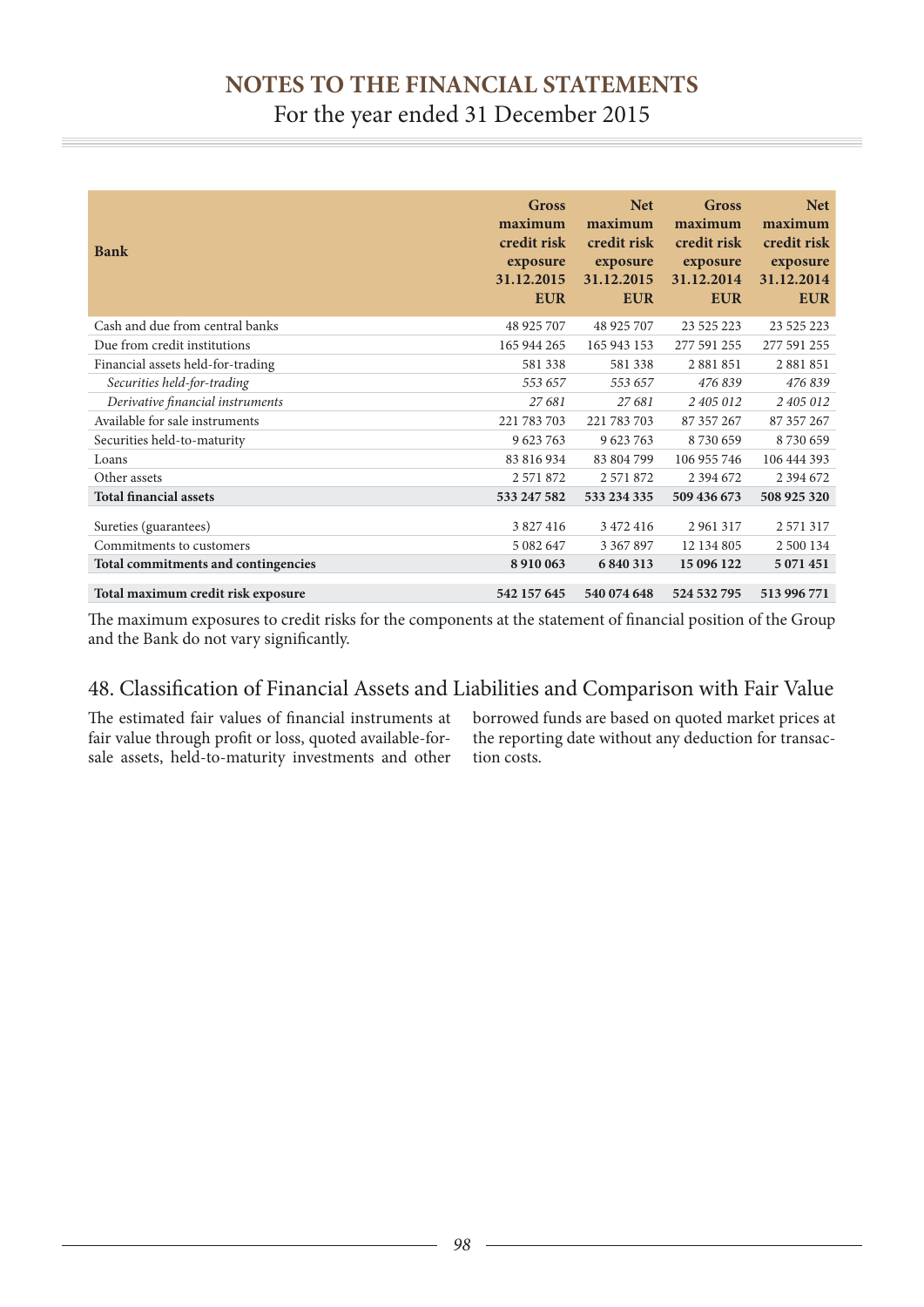#### The estimated fair value of the Bank's financial assets and liabilities are as follows:

|                                   | Financial assets/<br>liabilities at<br>amortised cost<br><b>EUR</b> | <b>Financial assets/</b><br>liabilities at fair<br>value through<br>profit and loss<br><b>EUR</b> | <b>Financial assets</b><br>available-for-sale<br><b>EUR</b> | <b>Total</b><br><b>EUR</b> | <b>Fair value</b><br><b>EUR</b> |
|-----------------------------------|---------------------------------------------------------------------|---------------------------------------------------------------------------------------------------|-------------------------------------------------------------|----------------------------|---------------------------------|
| As of 31 December 2015            |                                                                     |                                                                                                   |                                                             |                            |                                 |
| <b>ASSETS</b>                     |                                                                     |                                                                                                   |                                                             |                            |                                 |
| Cash and due from central banks   | 48 925 707                                                          |                                                                                                   | $\overline{\phantom{0}}$                                    | 48 925 707                 | 48 925 707                      |
| Due from credit institutions      | 165 943 153                                                         |                                                                                                   | $\overline{\phantom{a}}$                                    | 165 943 153                | 166 404 695                     |
| Financial assets held-for-trading | ÷,                                                                  | 581 338                                                                                           | $\overline{\phantom{0}}$                                    | 581 338                    | 581 338                         |
| Securities held-for-trading       |                                                                     | 553 657                                                                                           | $\overline{\phantom{0}}$                                    | 553 657                    | 553 657                         |
| Derivative financial instruments  |                                                                     | 27 681                                                                                            | $\equiv$                                                    | 27681                      | 27681                           |
| Available for sale instruments    |                                                                     |                                                                                                   | 221 783 703                                                 | 221 783 703                | 221 783 703                     |
| Securities held-to-maturity       | 9 623 763                                                           | $\overline{\phantom{0}}$                                                                          | $\overline{\phantom{0}}$                                    | 9623763                    | 9890214                         |
| Loans                             | 70 316 285                                                          |                                                                                                   |                                                             | 70 316 285                 | 54 141 446                      |
| <b>Total assets</b>               | 294 808 908                                                         | 581 338                                                                                           | 221 783 703                                                 | 517 173 949                | 501 727 103                     |
| <b>Liabilities</b>                |                                                                     |                                                                                                   |                                                             |                            |                                 |
| Due to credit institutions        | 6 479 755                                                           | —                                                                                                 | —                                                           | 6 479 755                  | 6495072                         |
| Deposits                          | 473 262 367                                                         |                                                                                                   |                                                             | 473 262 367                | 473 235 921                     |
| Debt securities in issue          | 16 429 701                                                          |                                                                                                   | $\overline{\phantom{0}}$                                    | 16 429 701                 | 18 501 989                      |
| Derivative financial instruments  |                                                                     | 3 0 5 6                                                                                           | and a                                                       | 3056                       | 3056                            |
| Subordinated liabilities          | 16715268                                                            |                                                                                                   | $\overline{\phantom{0}}$                                    | 16715268                   | 17 154 869                      |
| <b>Total liabilities</b>          | 512 887 091                                                         | 3 0 5 6                                                                                           |                                                             | 512 890 147                | 515 390 907                     |
| As of 31 December 2014            |                                                                     |                                                                                                   |                                                             |                            |                                 |
| <b>ASSETS</b>                     |                                                                     |                                                                                                   |                                                             |                            |                                 |
| Cash and due from central banks   | 23 525 223                                                          | $\sim$                                                                                            | $\equiv$                                                    | 23 525 223                 | 23 525 223                      |
| Due from credit institutions      | 277 591 255                                                         |                                                                                                   | $\overline{\phantom{0}}$                                    | 277 591 255                | 277 578 075                     |
| Financial assets held-for-trading | $\equiv$                                                            | 2881851                                                                                           | $\overline{\phantom{0}}$                                    | 2881851                    | 2881851                         |
| Securities held-for-trading       |                                                                     | 476 839                                                                                           | ÷.                                                          | 476839                     | 476839                          |
| Derivative financial instruments  | $\equiv$                                                            | 2 405 012                                                                                         | $\equiv$                                                    | 2405012                    | 2 405 012                       |
| Available for sale instruments    |                                                                     |                                                                                                   | 87 357 267                                                  | 87 357 267                 | 87 357 267                      |
| Securities held-to-maturity       | 8730659                                                             | $\sim$                                                                                            | ÷.                                                          | 8730659                    | 8649018                         |
| Loans                             | 97 753 368                                                          |                                                                                                   |                                                             | 97 753 368                 | 96 036 527                      |
| <b>Total assets</b>               | 407 600 505                                                         | 2881851                                                                                           | 87 357 267                                                  | 497 839 623                | 496 027 961                     |
| <b>Liabilities</b>                |                                                                     |                                                                                                   |                                                             |                            |                                 |
| Due to credit institutions        | 10 236 079                                                          | $\overline{\phantom{0}}$                                                                          |                                                             | 10 236 079                 | 10 236 079                      |
| Deposits                          | 448 244 286                                                         | $\overline{\phantom{0}}$                                                                          | $\overline{\phantom{0}}$                                    | 448 244 286                | 448 424 142                     |
| Debt securities in issue          | 18 241 785                                                          |                                                                                                   |                                                             | 18 241 785                 | 18 241 785                      |
| Derivative financial instruments  |                                                                     | 1965060                                                                                           |                                                             | 1965 060                   | 1965060                         |
| Subordinated liabilities          | 16 701 727                                                          |                                                                                                   |                                                             | 16701727                   | 17 233 276                      |
| <b>Total liabilities</b>          | 493 423 877                                                         | 1965060                                                                                           |                                                             | 495 388 937                | 496 100 342                     |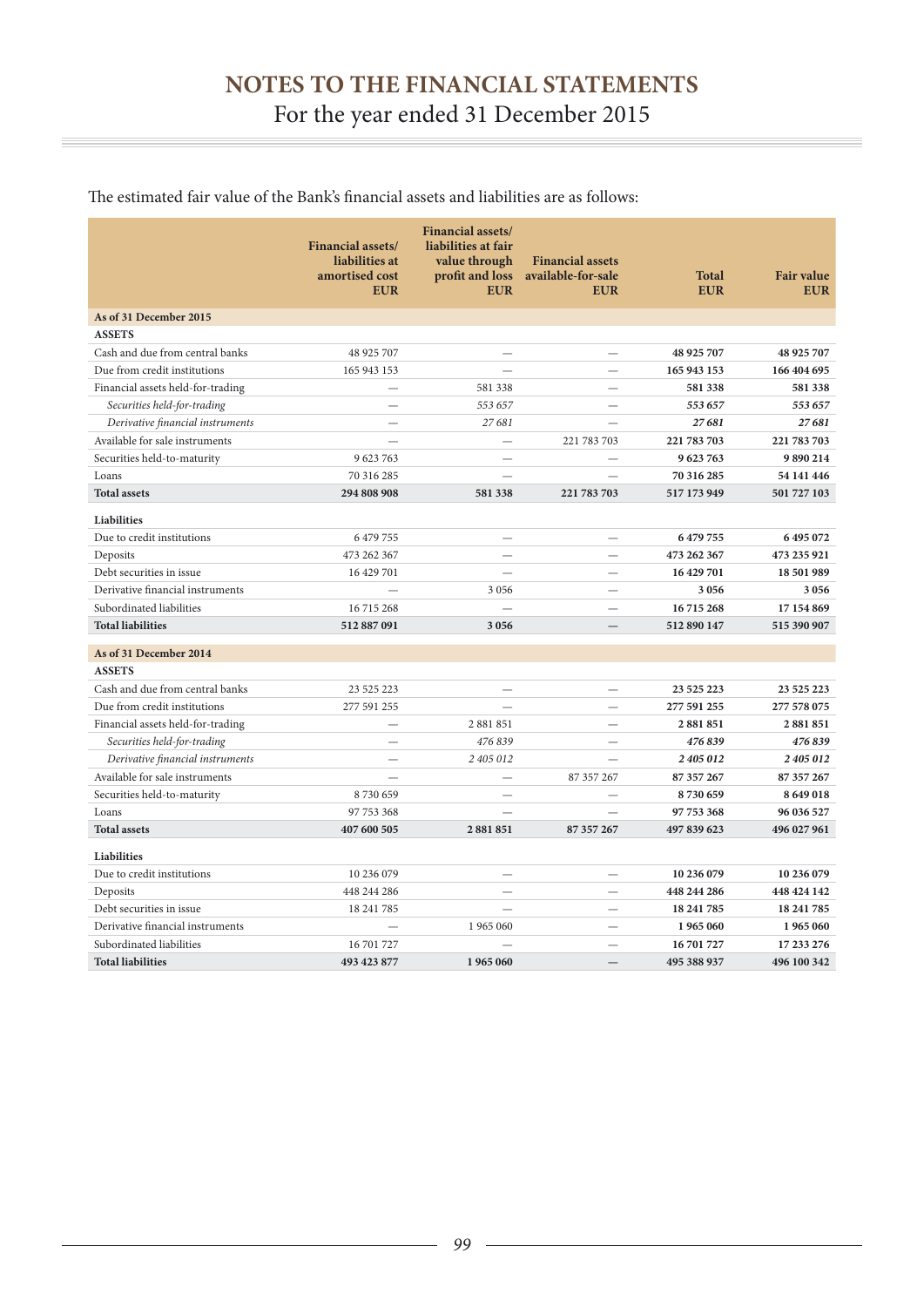# 49. Fair Value Hierarchy

#### **(a) Financial instruments measured at fair value**

The table below analyses financial instruments measured at fair value at the end of the reporting period, by the level in the fair value hierarchy into which the fair value measurement is categorised.

| <b>Group and Bank</b>                                    | <b>Published price</b><br>quotations<br>(Level 1)<br><b>EUR</b> | <b>Valuation tech-</b><br>niques based on<br>market observ-<br>able inputs<br>(Level 2)<br><b>EUR</b> | <b>Valuation</b><br>techniques not<br>based on mar-<br>ket observable<br>inputs (Level 3)<br><b>EUR</b> | <b>Total</b><br><b>EUR</b> |
|----------------------------------------------------------|-----------------------------------------------------------------|-------------------------------------------------------------------------------------------------------|---------------------------------------------------------------------------------------------------------|----------------------------|
| As of 31 December 2015                                   |                                                                 |                                                                                                       |                                                                                                         |                            |
| <b>Financial assets</b>                                  |                                                                 |                                                                                                       |                                                                                                         |                            |
| Available for sale instruments                           | 212 861 815                                                     | 36 9 20                                                                                               | 2 2 8 4 7 9 6                                                                                           | 215 183 531                |
| Financial assets at fair value<br>through profit or loss | 553 657                                                         |                                                                                                       |                                                                                                         | 553 657                    |
| Derivatives                                              | 3 4 8 4                                                         | 24 197                                                                                                |                                                                                                         | 27 681                     |
|                                                          | 213 418 956                                                     | 61 117                                                                                                | 2 2 8 4 7 9 6                                                                                           | 215 764 869                |
| <b>Financial liabilities</b>                             |                                                                 |                                                                                                       |                                                                                                         |                            |
| Derivatives                                              |                                                                 | 3 0 5 6                                                                                               |                                                                                                         | 3 0 5 6                    |
|                                                          |                                                                 | 3056                                                                                                  |                                                                                                         | 3056                       |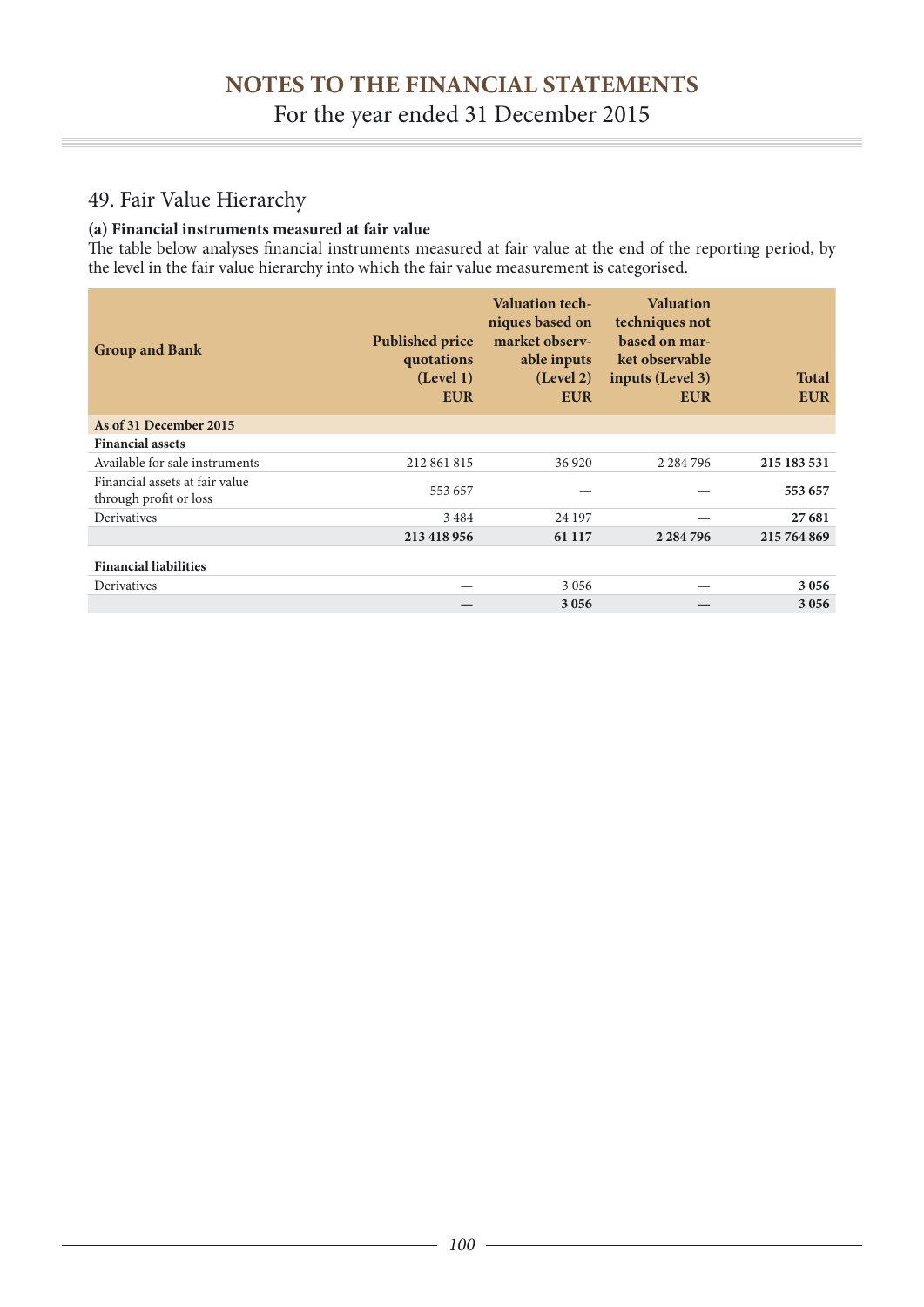| <b>Group and Bank</b>                                    | <b>Published price</b><br>quotations<br>(Level 1)<br><b>EUR</b> | Valuation tech-<br>niques based on<br>market observ-<br>able inputs<br>(Level 2)<br><b>EUR</b> | <b>Valuation</b><br>techniques not<br>based on mar-<br>ket observable<br>inputs (Level 3)<br><b>EUR</b> | <b>Total</b><br><b>EUR</b> |
|----------------------------------------------------------|-----------------------------------------------------------------|------------------------------------------------------------------------------------------------|---------------------------------------------------------------------------------------------------------|----------------------------|
| As of 31 December 2014                                   |                                                                 |                                                                                                |                                                                                                         |                            |
| <b>Financial assets</b>                                  |                                                                 |                                                                                                |                                                                                                         |                            |
| Available for sale instruments                           | 80 343 715                                                      | 53 960                                                                                         | 359 420                                                                                                 | 80 757 095                 |
| Financial assets at fair value<br>through profit or loss | 476839                                                          |                                                                                                |                                                                                                         | 476839                     |
| Derivatives                                              | 4 6 12                                                          | 2 400 400                                                                                      |                                                                                                         | 2405012                    |
|                                                          | 80 825 166                                                      | 2454360                                                                                        | 359 420                                                                                                 | 83 638 946                 |
| <b>Financial liabilities</b>                             |                                                                 |                                                                                                |                                                                                                         |                            |
| Derivatives                                              |                                                                 | 1965060                                                                                        |                                                                                                         | 1965060                    |
|                                                          |                                                                 | 1965060                                                                                        |                                                                                                         | 1965060                    |

Included in category "Published price quotations" (Level 1) are financial assets and liabilities that are measured by reference to published quotes in an active market. A financial instrument is regarded as quoted in an active market if quoted prices are readily and regularly available from an exchange, dealer, broker, industry group, pricing service or regulatory agency and those prices represent actual and regularly occurring market transactions on an arm's length basis. Main asset classes included in this category are financial assets for which the fair value is obtained via pricing vendors or binding broker quotes.

Included in category "Valuation techniques based on market observable inputs" (Level 2) are

financial assets and liabilities that are measured using a valuation technique based on assumptions that are supported by prices from observable current market transactions in the same instrument or based on available market data. Main asset classes included in this category are financial assets for which pricing is obtained via pricing services but where prices have not been determined in an active market, financial assets with fair values based on broker quotes, investments in hedge funds private equity funds with fair value obtained via fund managers and assets that are valued using own models whereby the majority of assumptions are market observable.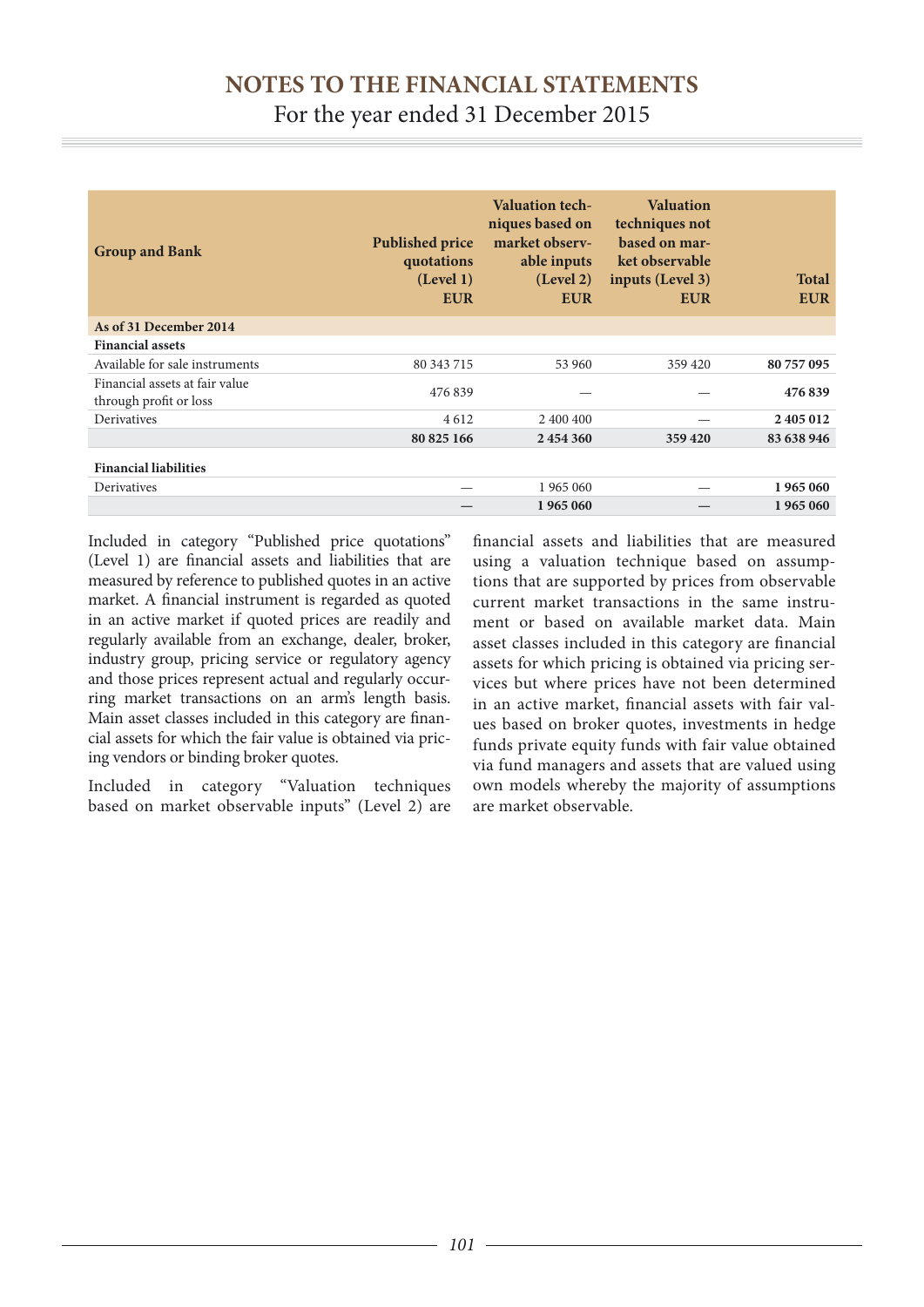Not based upon market observable (Level 3) input means that fair values are determined in whole or in part using a valuation technique (model) base on assumptions that are neither supported by prices from observable current market transactions in the same instrument nor are they based on available market data. Main asset classes in this category are private equity funds and private companies.

During the reporting period, the Group and the Bank have recognized a EUR 1 816 207 revaluation of Visa Europe Limited share based on the share repurchase offer. According to the offer received

from Visa Europe Limited, the Bank must receive a cash transfer of EUR 1 816 207 in 2nd quarter of 2016, VISA Inc. shares having the total par value of EUR 622 616, and a portion of potential future profit if certain conditions are met. In these financial statements, the Group and the Bank have recognized only that portion of the amount of the repurchase transaction that is receivable by a wire transfer.

The following table shows a reconciliation from the beginning balances to the ending balances for fair value measurements in Level 3 of the fair value hierarchy:

|                             | <b>Financial assets</b><br>at fair value<br>or loss<br><b>EUR</b> | through profit Available for sale<br>instruments<br><b>EUR</b> | <b>Financial invest-</b><br>ments at fair<br>value through<br>profit or loss<br><b>EUR</b> | <b>Total</b><br><b>EUR</b> |
|-----------------------------|-------------------------------------------------------------------|----------------------------------------------------------------|--------------------------------------------------------------------------------------------|----------------------------|
| As of 31 December 2014      |                                                                   | 359 420                                                        |                                                                                            | 359 420                    |
| Total comprehensive income: |                                                                   | 1 816 207                                                      |                                                                                            | 1816207                    |
| in profit or loss           |                                                                   | (9889)                                                         |                                                                                            | (9889)                     |
| in OCI                      |                                                                   | 1826096                                                        |                                                                                            | 1826096                    |
| Purchases                   |                                                                   | 184 679                                                        |                                                                                            | 184 679                    |
| Settlements                 |                                                                   | (75 510)                                                       |                                                                                            | (75510)                    |
| As of 31 December 2015      |                                                                   | 2 2 8 4 7 9 6                                                  |                                                                                            | 2 2 8 4 7 9 6              |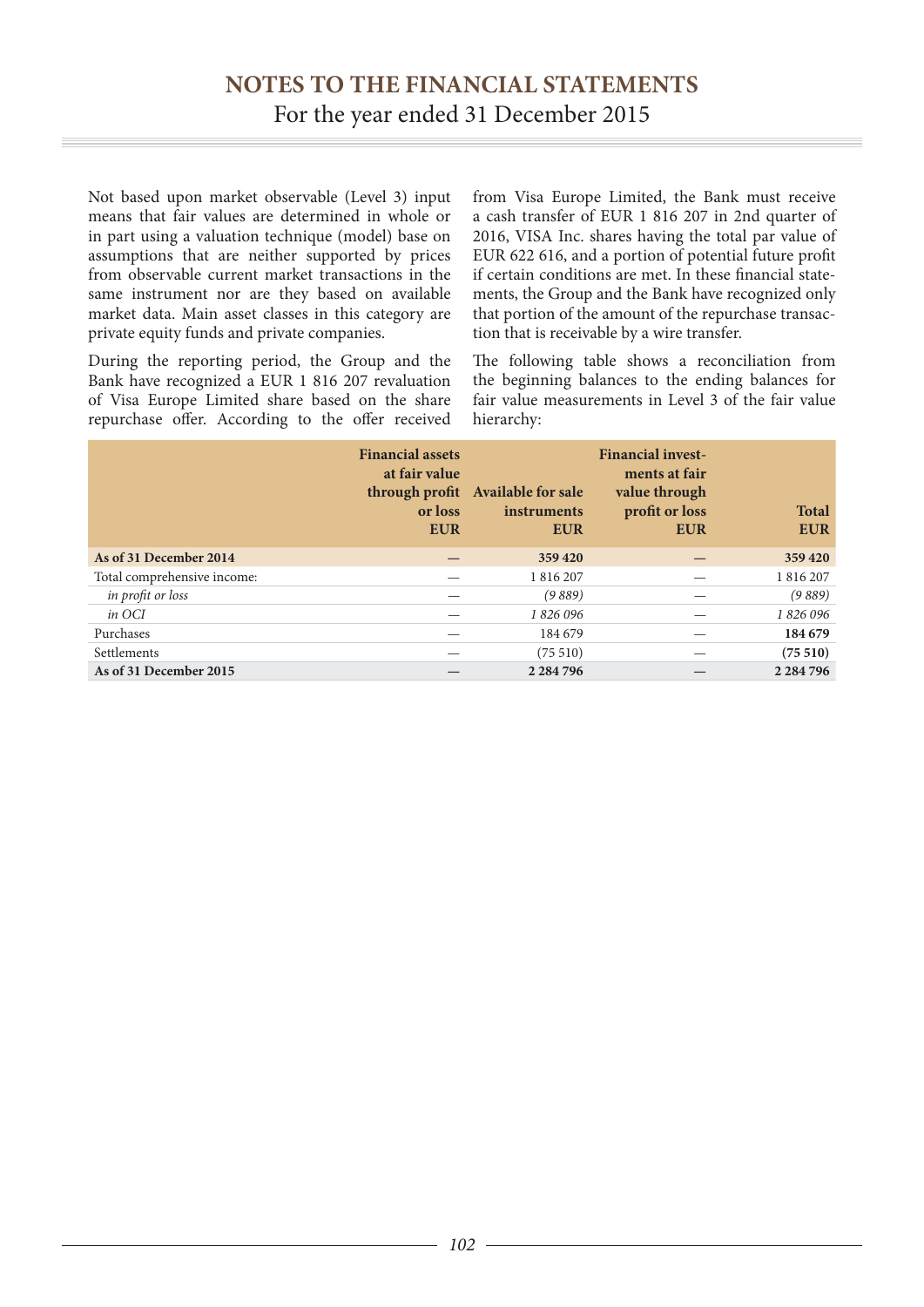|                        | <b>Financial assets</b><br>at fair value<br>or loss<br><b>EUR</b> | through profit Available for sale<br><i>instruments</i><br><b>EUR</b> | <b>Financial invest-</b><br>ments at fair<br>value through<br>profit or loss<br><b>EUR</b> | <b>Total</b><br><b>EUR</b> |
|------------------------|-------------------------------------------------------------------|-----------------------------------------------------------------------|--------------------------------------------------------------------------------------------|----------------------------|
| As of 31 December 2013 |                                                                   | 218 142                                                               |                                                                                            | 218 142                    |
| Purchases              |                                                                   | 180 413                                                               |                                                                                            | 180 413                    |
| Sale                   |                                                                   | (39135)                                                               |                                                                                            | (39135)                    |
| As of 31 December 2014 |                                                                   | 142 243                                                               |                                                                                            | 359 420                    |

The following table shows the valuation techniques use in measuring Level 2 and Level 3 fair values, as well as the significant unobservable inputs used:

| <b>Type</b>                                                                                               | <b>Valuation technique</b>                                                                                                                                                                                         | Significant<br>unobservable inputs | Inter-relation between<br>significant unobservable<br>inputs and fair value<br>measurement |
|-----------------------------------------------------------------------------------------------------------|--------------------------------------------------------------------------------------------------------------------------------------------------------------------------------------------------------------------|------------------------------------|--------------------------------------------------------------------------------------------|
| Assets at fair value through<br>profit or loss (forward<br>exchange contracts and interest<br>rate swaps) | Market comparison technique:<br>The fair values are based<br>on broker quotes. Similar<br>contracts are traded in an<br>active market and the quotes<br>reflect the actual transactions<br>in similar instruments. | Not applicable                     | Not applicable                                                                             |
| Available for sale assets                                                                                 | Quotes from brokers                                                                                                                                                                                                | Illiquid securities bid prices     | The estimated fair value would<br>increase (decrease) if:                                  |
|                                                                                                           |                                                                                                                                                                                                                    |                                    | Bid price quote increases                                                                  |
| Available for sale assets (closed<br>end funds)                                                           | Valuation is based on fund<br>manager dislosed net Asset<br>Value statement.                                                                                                                                       | Net Asset value                    | The estimated fair value would<br>increase (decrease) if:                                  |
|                                                                                                           |                                                                                                                                                                                                                    |                                    | Net asset value increase                                                                   |

(decrease)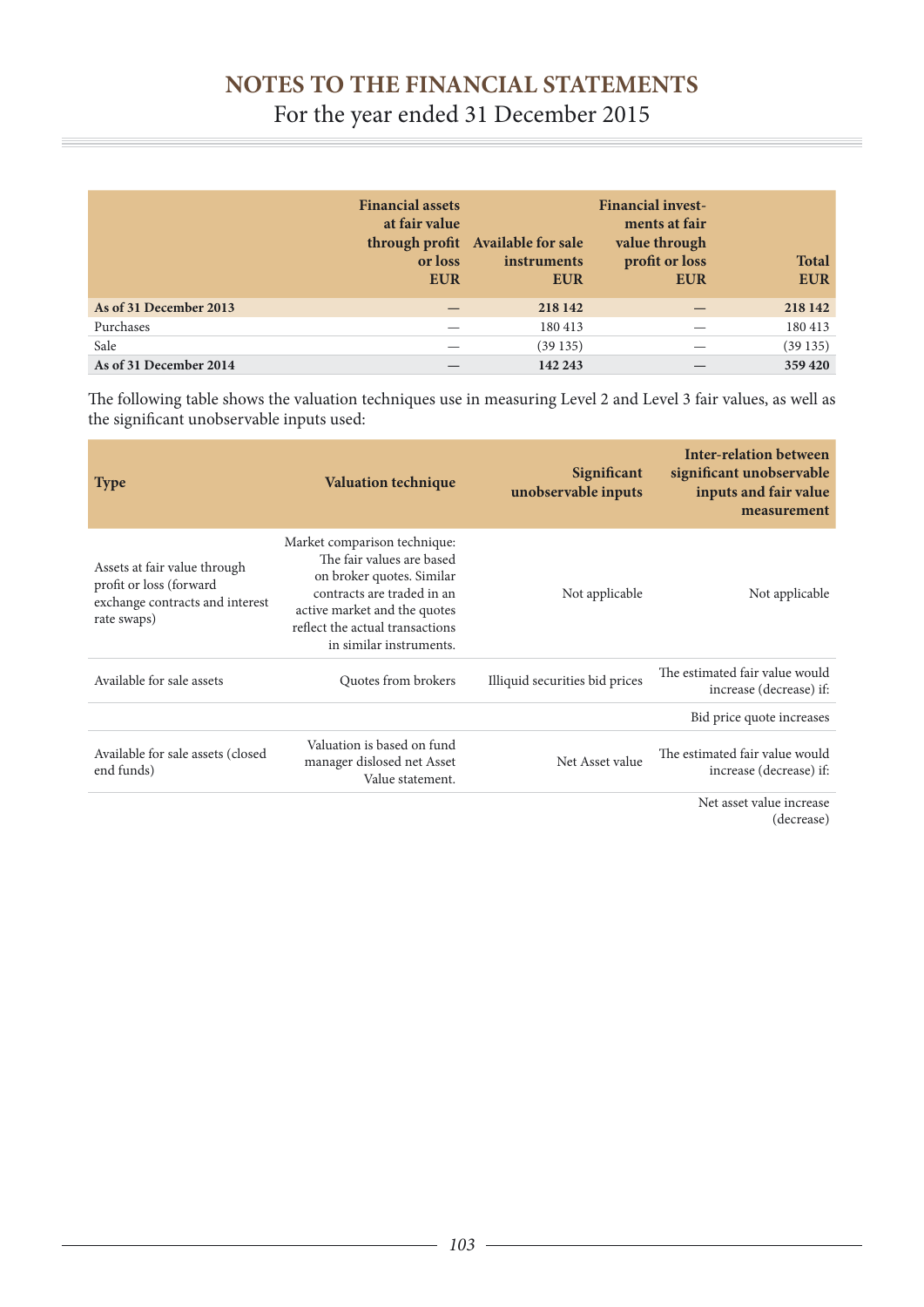For the fair values of equity securities under available for sale category, reasonably possible change at the reporting date to one of the significant unobservable inputs, holding other inputs constant, would have the following effects:

|                                      | Effect on other comprehensive income |                          |  |
|--------------------------------------|--------------------------------------|--------------------------|--|
|                                      | <b>Increase</b><br><b>EUR</b>        | (Decrease)<br><b>EUR</b> |  |
| As of 31 December 2015               |                                      |                          |  |
| Net asset value quote (10% movement) | 46859                                | (46859)                  |  |
| Bid price movements (10% movement)   | 80 790                               | (80790)                  |  |
|                                      | 127 649                              | (127649)                 |  |
| As of 31 December 2014               |                                      |                          |  |
| Net asset value quote (10% movement) | 35 942                               | (35942)                  |  |
| Bid price movements (10% movement)   | (9195)                               | 9 1 9 5                  |  |
|                                      | 26 747                               | (26747)                  |  |

#### **(b) Financial instruments not measured at fair value**

The table below analyses the fair values of financial instruments not measured at fair value, by the level in the fair value hierarchy into which each fair value measurement is categorised:

| <b>Bank</b>                     | Level 1<br><b>EUR</b> | Level 2<br><b>EUR</b> | Level 3<br><b>EUR</b> | <b>Total</b><br><b>EUR</b> | Carrying<br>amount<br><b>EUR</b> |
|---------------------------------|-----------------------|-----------------------|-----------------------|----------------------------|----------------------------------|
| As of 31 December 2015          |                       |                       |                       |                            |                                  |
| <b>Financial assets</b>         |                       |                       |                       |                            |                                  |
| Cash and due from central banks | —                     | 48 925 707            |                       | 48 925 707                 | 48 925 707                       |
| Due from credit institutions    | –                     |                       | 166 404 695           | 166 404 695                | 165 943 153                      |
| Loans                           |                       |                       | 54 141 446            | 54 141 446                 | 70 316 285                       |
| Securities held-to-maturity     | 9 890 214             |                       |                       | 9890214                    | 9623763                          |
|                                 | 9 890 214             | 48 925 707            | 220 546 141           | 279 362 062                | 294 808 908                      |
| <b>Financial liabilities</b>    |                       |                       |                       |                            |                                  |
| Due to credit institutions      |                       | 6495072               |                       | 6495072                    | 6479755                          |
| Deposits                        |                       |                       | 473 235 921           | 473 235 921                | 473 262 367                      |
| Debt securities in issue        |                       |                       | 18 501 989            | 18 501 989                 | 16 429 701                       |
| Subordinated liabilities        |                       | —                     | 17 154 869            | 17 154 869                 | 16715268                         |
| Other liabilities               |                       |                       | 6 043 075             | 6 043 075                  | 6 043 075                        |
|                                 |                       | 6495072               | 514 935 854           | 521 430 926                | 518 930 166                      |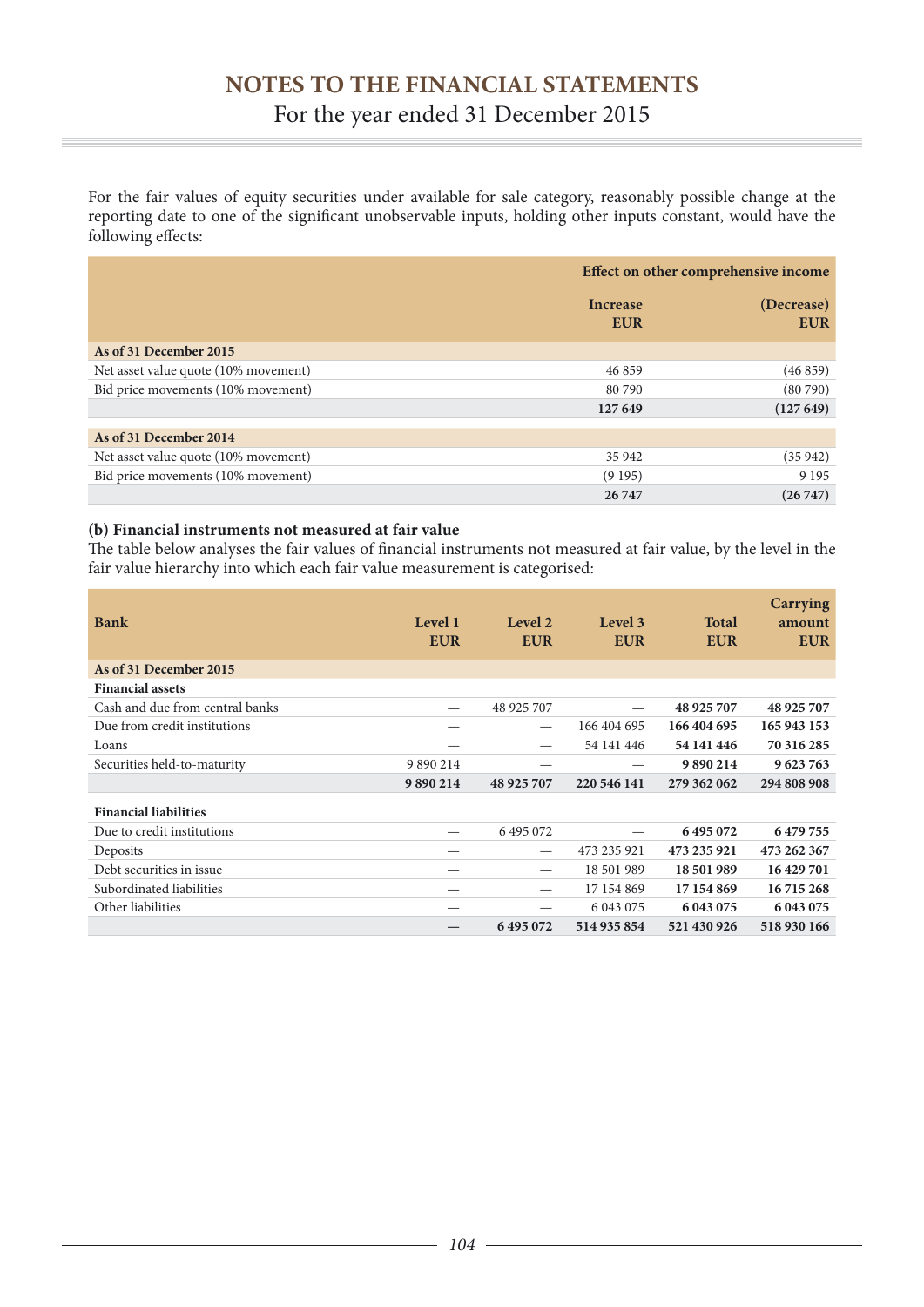| <b>Bank</b>                     | Level 1<br><b>EUR</b> | Level 2<br><b>EUR</b> | Level 3<br><b>EUR</b> | <b>Total</b><br><b>EUR</b> | Carrying<br>amount<br><b>EUR</b> |
|---------------------------------|-----------------------|-----------------------|-----------------------|----------------------------|----------------------------------|
| As of 31 December 2014          |                       |                       |                       |                            |                                  |
| <b>Financial assets</b>         |                       |                       |                       |                            |                                  |
| Cash and due from central banks | —                     | 23 525 223            |                       | 23 525 223                 | 23 5 25 2 23                     |
| Due from credit institutions    |                       |                       | 277 578 075           | 277 578 075                | 277 591 255                      |
| Loans                           |                       |                       | 96 036 527            | 96 036 527                 | 97 753 368                       |
| Securities held-to-maturity     | 8 649 018             | —                     |                       | 8649018                    | 8730659                          |
|                                 | 8649018               | 23 525 223            | 373 614 602           | 405 788 843                | 407 600 505                      |
| <b>Financial liabilities</b>    |                       |                       |                       |                            |                                  |
| Due to credit institutions      |                       | 10 236 079            |                       | 10 236 079                 | 10 236 079                       |
| Deposits                        |                       |                       | 473 235 921           | 473 235 921                | 448 244 286                      |
| Debt securities in issue        |                       |                       | 18 241 785            | 18 241 785                 | 18 241 785                       |
| Subordinated liabilities        |                       |                       | 17 233 276            | 17 233 276                 | 16701727                         |
| Other liabilities               |                       |                       | 5765769               | 5765769                    | 5765769                          |
|                                 |                       | 10 236 079            | 514 476 751           | 524 712 830                | 499 189 646                      |

The following table shows the valuation techniques use in measuring Level 2 and Level 3 fair values, as well as the significant unobservable inputs used:

| <b>Type</b>                                            | <b>Valuation technique</b> | Significant unobservable inputs |
|--------------------------------------------------------|----------------------------|---------------------------------|
| Loans and advances due<br>from financial institutions  | Discounted cash flows      | Discount rates                  |
| Loans and advances due from customers                  | Discounted cash flows      | Discount rates, default rates   |
| Deposits and balances due<br>to financial institutions | Discounted cash flows      | Discount rates                  |
| Deposits and balances due<br>to customers              | Discounted cash flows      | Discount rates                  |
| Other borrowed funds                                   | Discounted cash flows      | Discount rates                  |

### 50. Events Subsequent to the Reporting Date

The Board of the Financial and Capital Market Commission (FCMC) made the decision to impose a fine of EUR 1 100 000 (one million one hundred thousand euros) on JSC "Baltic International Bank".

Explanation concerning fine imposed on the Bank is presented in Note 12.

From the last day of the reporting period to the date of signing of these consolidated financial statements, no other events have occurred which would entail making adjustments to these consolidated financial statements or which ought to have been explained in these consolidated financial statements.

### 51. Information on Bank's Staff and Remuneration of the Management

In 2015, the Bank's average staff count increased to 265 (2014: 251).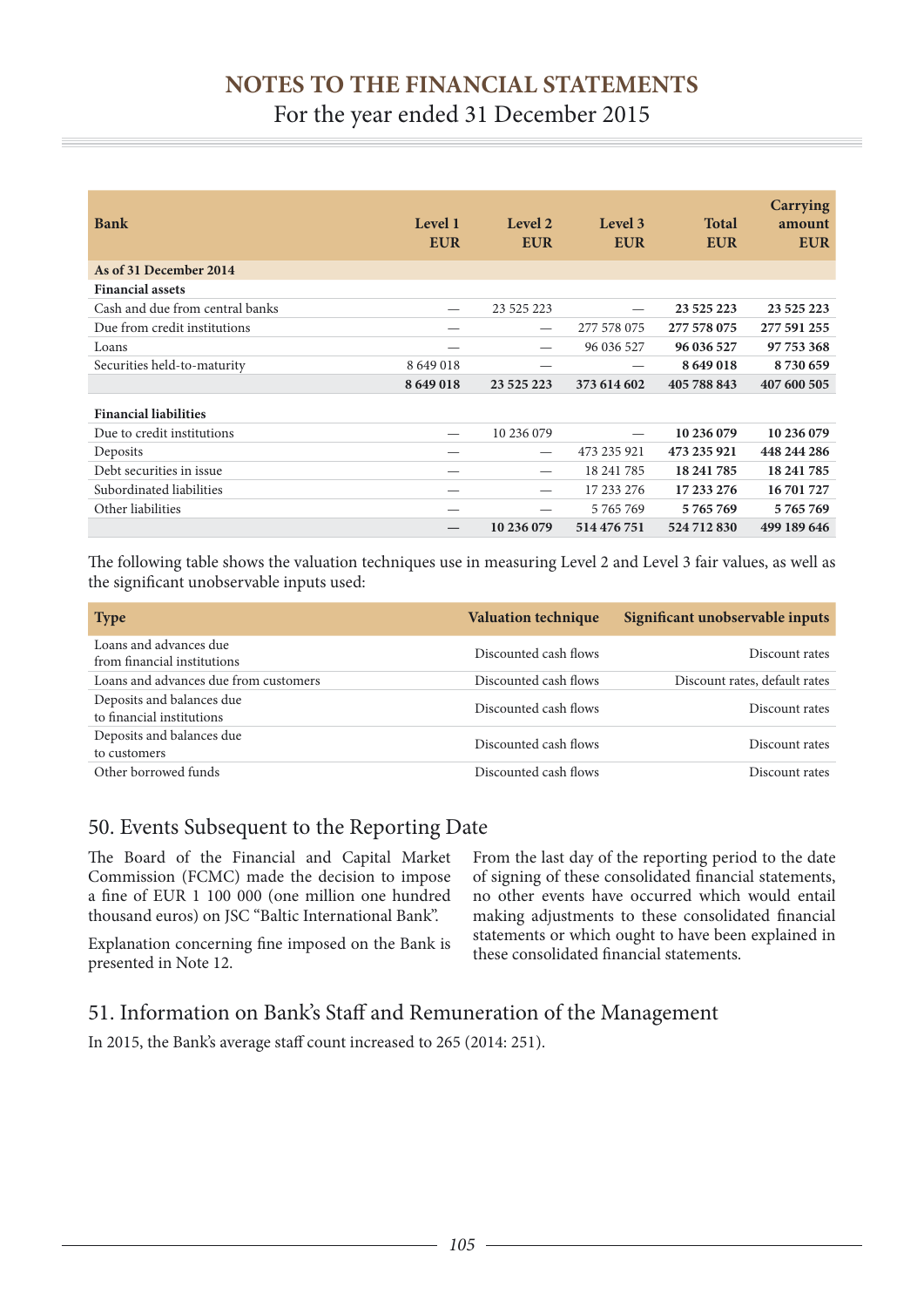|                 | 31.12.2015<br><b>EUR</b> | 31.12.2014<br><b>EUR</b> |
|-----------------|--------------------------|--------------------------|
| Council members | 202 320                  | 207 162                  |
| Board members   | 461957                   | 372 032                  |
|                 | 664 277                  | 579 194                  |

Remuneration to the Bank's Supervisory Council and Management Board members amounted to:

### 52. Analysis by Segments

Activities of the Group and the Bank are considered as one segment and none of them is singled out separately. During 2015 and 2014, the Group

### 53. Going Concern

In 2015, the Bank continued working on the improvement of its compliance with relevant capital adequacy requirements, and on its capital position.

In the first half of 2015, after a regulatory inspection by the Financial and Capital Market Commission of the Republic of Latvia ('FCMC' or the 'regulator'), the Bank adjusted its required capital.

Later in 2015, after conducting another regulatory loan portfolio assessment, the regulator informed the Bank in its draft report dated 8 February 2016 that due to high risk levels of specific loans, the Bank is further required to either recognize additional loan impairment allowances, or adjust the regulatory capital level. According to the Bank's estimates as of and the Bank have not had any clients, from whom the Group and the Bank would earn more than 10% from the total Group's or Bank's income.

March 2016, the required adjustments would result in regulatory capital adequacy ratio decreasing below the individual requirement of 16.4% (set by the regulator in October 2015).

Final decision by the regulator is still pending, with possible outcomes ranging from 15.1% to 17.2%. In any case, neither the Bank's tier 1 capital ratio (CET1), nor its total capital ratio are expected to fall below the level required by Regulation (EU) No 575/2013 on prudential requirements for credit institutions and investment firms. Furthermore, the Bank's liquidity is high above minimum (60%), and stands at 91.96% as at 31 December 2015, despite the fact that the Bank did not raise additional share capital as initially planned in 2015.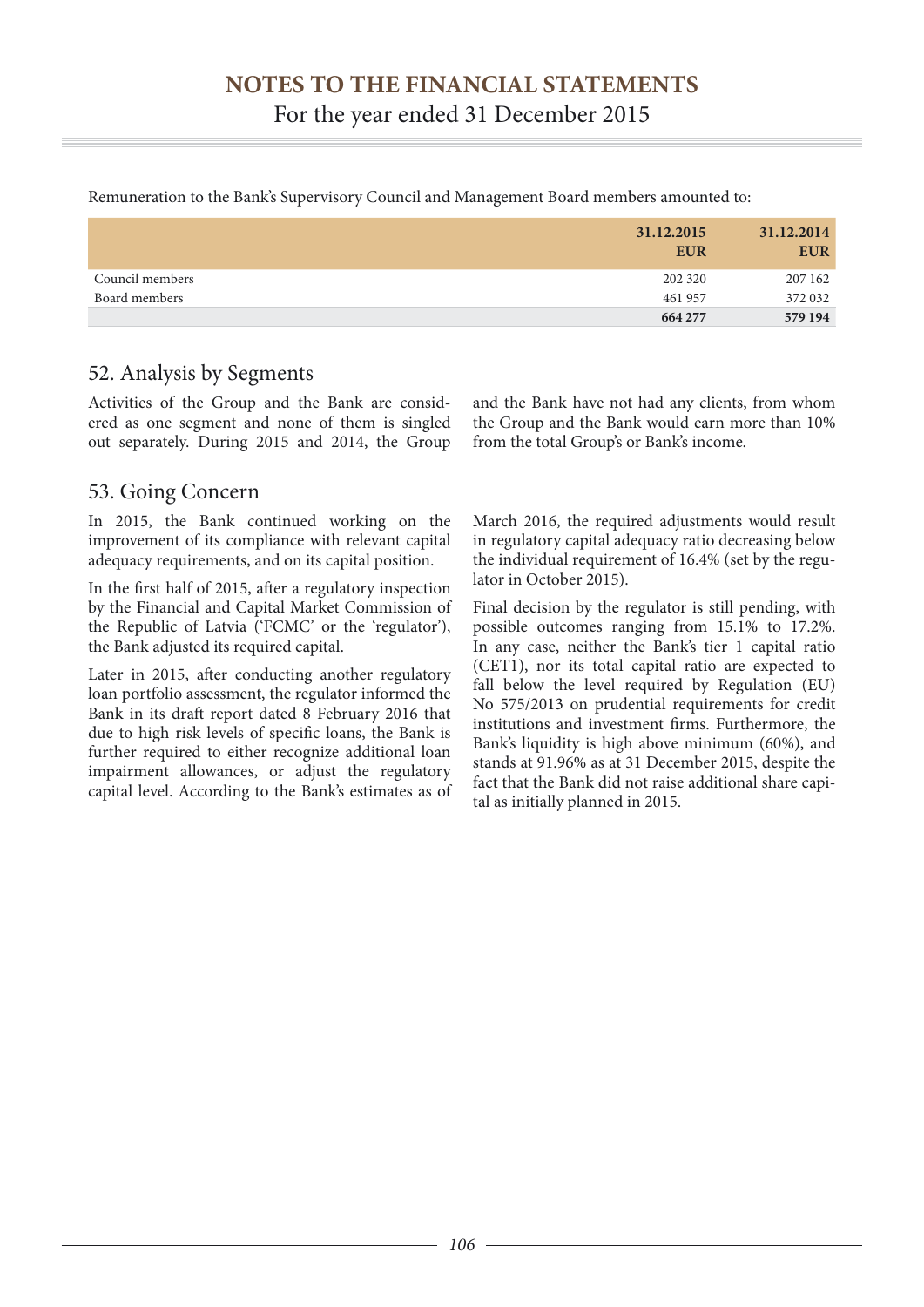On 9 March 2016, FCMC announced a regulatory fine to the Bank, and it's Chairperson of the Board, amounting to EUR 1.100 thousand, and EUR 25 thousand respectively. The FCMC's decision to impose fines on the Bank and the Chairperson of Bank's Board was made based on the following conclusions: the Bank had insufficiently evaluated and documented past transactions of selected customers of the Bank. In the FCMC's opinion, the Bank applied insufficient customer due diligence (CDD) measures and applied insufficient supervision of customers' transactions within the meaning of the "Money Laundering and Terrorist Financing Prevention Act" [Noziedzīgi iegūtu līdzekļu legalizācijas un terorisma finansēšanas novēršanas likums] effective in the Republic of Latvia. The FCMC's decision is relevant to the regulatory inspection covering customers' transactions during the period from January 2011 through to February 2015.

The regulatory inspection did not detect any unlawful transactions. The decision made by the Board of the FCMC does not exert any impact on the customers and daily activities of Baltic International Bank since restricting measures of any kind were not applied.

The above conditions indicate existence of a material uncertainty in relation to the Bank's ability to continue as a going concern.

Taking into account that:

• the Bank timely eliminated all identified shortcomings (deficiencies), and;

• in its decision, FCMC states that as of the date of the decision, the Bank is compliant with all of the regulatory requirements and continues to develop its internal control system (ICS), the decision does not, in management's view, affect the Bank's ability to continue as a going concern and further development perspectives.

The Bank embarked on reinforcing its ICS (specifically designed to ensure compliance with the AML/ CFT framework) at the end of 2014 and continued throughout 2015. In the beginning of 2016, the existing development plan was supplemented in light of the new regulatory requirements and the FCMC's recommendations. The plan encompasses enhancement and deepening of customer due diligence process, making supervision of customers' transactions more efficient, raising the level of professional competences of the Bank's staff members, and the broader use of technologies.

The Bank devotes a lot of effort to making a number of processes more efficient and to improving the Bank's ICS. The area of anti-money laundering and combating the financing of terrorism (AML/CFT) is one of the paramount areas and it is the Bank's key priority.

Furthermore, the Bank's management has developed and is implementing a plan towards full compliance with the individual capital adequacy ratio requirements. The plan consists of two steps: short-term and medium-term (within 1 year) measures. As longterm measure the Bank is focusing on improving its profitability.